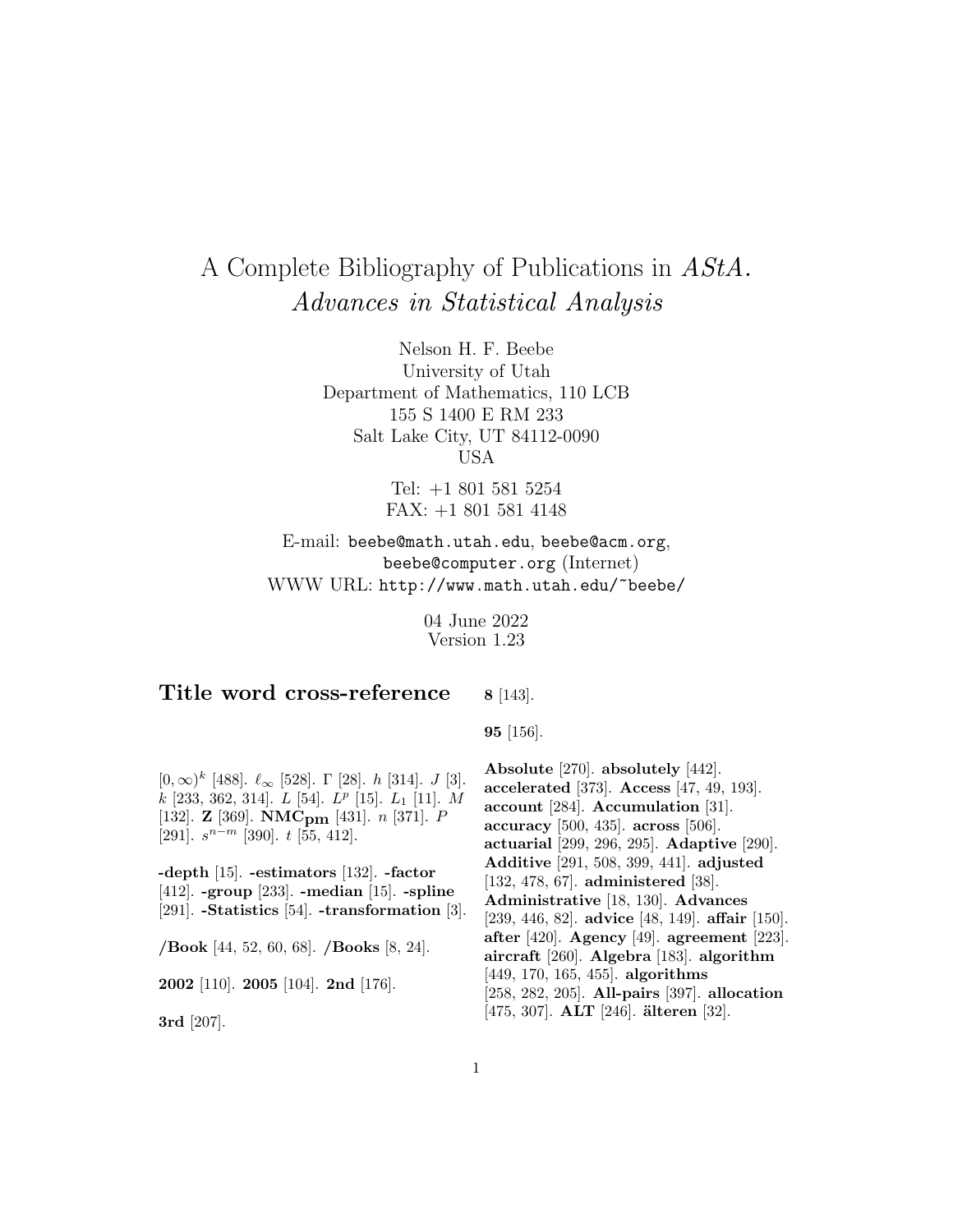**alternating** [439]. **alternative** [380, 310, 246, 244]. **Alternatives** [207]. **am** [49, 63]. **American** [170]. **Amter ¨** [59]. **amtlichen** [32, 108]. **analyses** [285]. **analysing** [136]. **Analysis** [357, 390, 94, 140, 57, 129, 64, 185, 240, 426, 87, 506, 202, 519, 395, 323, 299, 77, 451, 500, 279, 76, 199, 253, 532, 75, 335, 435, 388, 181, 333, 218, 267, 176, 37, 347, 501, 483, 203, 251, 259, 498, 289, 222]. **analytics** [203]. **analyzers** [412]. **analyzing** [485, 340, 415]. **animal** [421]. **Anisotropy** [218]. **anomie** [451]. **anonymised** [192]. **Anonymisierung** [5]. **anonymization** [5]. **anonymized** [80]. **ANOVA** [514, 258]. **Antwort** [23]. **Anwendung** [115]. **any** [541]. **Application** [58, 130, 287, 520, 372, 162, 305, 330, 517, 466, 224, 97, 229, 370, 495]. **Applications** [185, 183, 430, 195, 528, 306, 417, 419, 354, 362, 379, 309, 176, 444, 206, 203]. **applied** [105]. **approach** [292, 476, 481, 485, 487, 42, 131, 284, 287, 321, 322, 26, 193, 180, 486, 473, 296, 137, 272, 516, 507, 222]. **Approaches** [333, 387]. **appropriateness** [88]. **Approximate** [466, 269]. **approximation** [275]. **approximations** [21]. **Arbeit** [49]. **Arbeitsmarkt** [49, 46]. **Arbeitsmarkt-** [49]. **Arbeitsmarktforschung** [107, 46, 48]. **Arbeitsmarktstatistik** [48]. **arbitrary** [470]. **Archimedean** [489, 396]. **Archipelago** [327]. **Ardilly** [114, 125]. **area** [130, 544]. **ARIMA** [87]. **ARIMA-methods** [87]. **ARL** [359]. **ASN** [220]. **aspects** [279, 22]. **Aspekte** [22]. **Assessing** [141, 284, 181, 321, 106]. **Assessment** [426, 500, 269, 387]. **asset** [351]. **Assisted** [199]. **association** [223, 474, 138]. **association/correlation** [474]. **assumptions** [361]. **assurance** [191, 154]. **Asymmetric** [120, 521, 250]. **Asymptotic** [367, 235, 271, 349, 353, 386, 275]. **asymptotics** [520, 384]. **attrition** [181]. **außeruniversitären** [111].

**autodependogram** [342]. **automatic** [338]. **automobile** [63]. **autoregression** [492]. **autoregressions** [269]. **autoregressions-Monte** [269]. **Autoregressive** [74, 406, 440, 75, 398, 526, 525]. **auxiliary** [446]. **availability** [49]. **average** [16]. **axial**

[226].

**B.** [184]. **Bachelor** [115]. **Bachelor-** [115]. **back** [502]. **back-door** [502]. **backward** [358]. **Baden** [169]. **bands** [481, 478, 312]. **Bandwidth** [338]. **based** [292, 454, 42, 380, 519, 164, 210, 101, 400, 451, 522, 228, 414, 486, 387, 170, 373, 122, 502, 467, 16, 527, 365, 438, 4, 397, 333, 389, 300, 396, 277, 545, 531, 259, 455, 524, 317]. **basic** [537]. **Basis** [67, 1, 438]. **Bayes** [516]. **Bayesian** [202, 541, 426, 284, 437, 394, 354, 373, 466, 348, 296, 336, 501, 324, 540, 524, 498, 222]. **Befragung** [7]. **behaviour** [136]. **behind** [509]. **Beispiel** [63]. **benefits** [51, 105]. **Beratung** [48]. **Berufsforschung** [49]. **Beta** [66, 538, 365, 459, 503]. **Betrieben** [62]. **Betriebswirte** [6, 23]. **better** [193]. **between** [515, 62, 425, 4, 459, 150]. **Bias** [164, 240, 141, 241, 242]. **bimodality** [162]. **binary** [391, 222]. **binomial** [542, 511, 492, 398, 142]. **binormal** [500]. **biodiversity** [423]. **Biomarker** [500]. **bivariate** [454, 486, 270, 435, 229, 63]. **Blinder** [172]. **body** [12, 394]. **Book** [44, 52, 60, 68, 202, 116, 206, 204, 156, 166, 176, 185, 115, 114, 125, 157, 142, 133, 184, 183, 207, 203, 205, 113, 134, 143]. **Books** [8, 24]. **Boosting** [293]. **bootstrap** [478]. **Bootstrapping** [123]. **bounded** [530, 542]. **box** [307, 417]. **branching** [38]. **Brazilian** [517]. **break** [311]. **Brownian** [119]. **Buchbesprechung** [112]. **Buchbesprechungen** [44, 52, 60, 68, 92, 102]. **Bundesagentur**

[49]. **Bundesliga** [370]. **Business**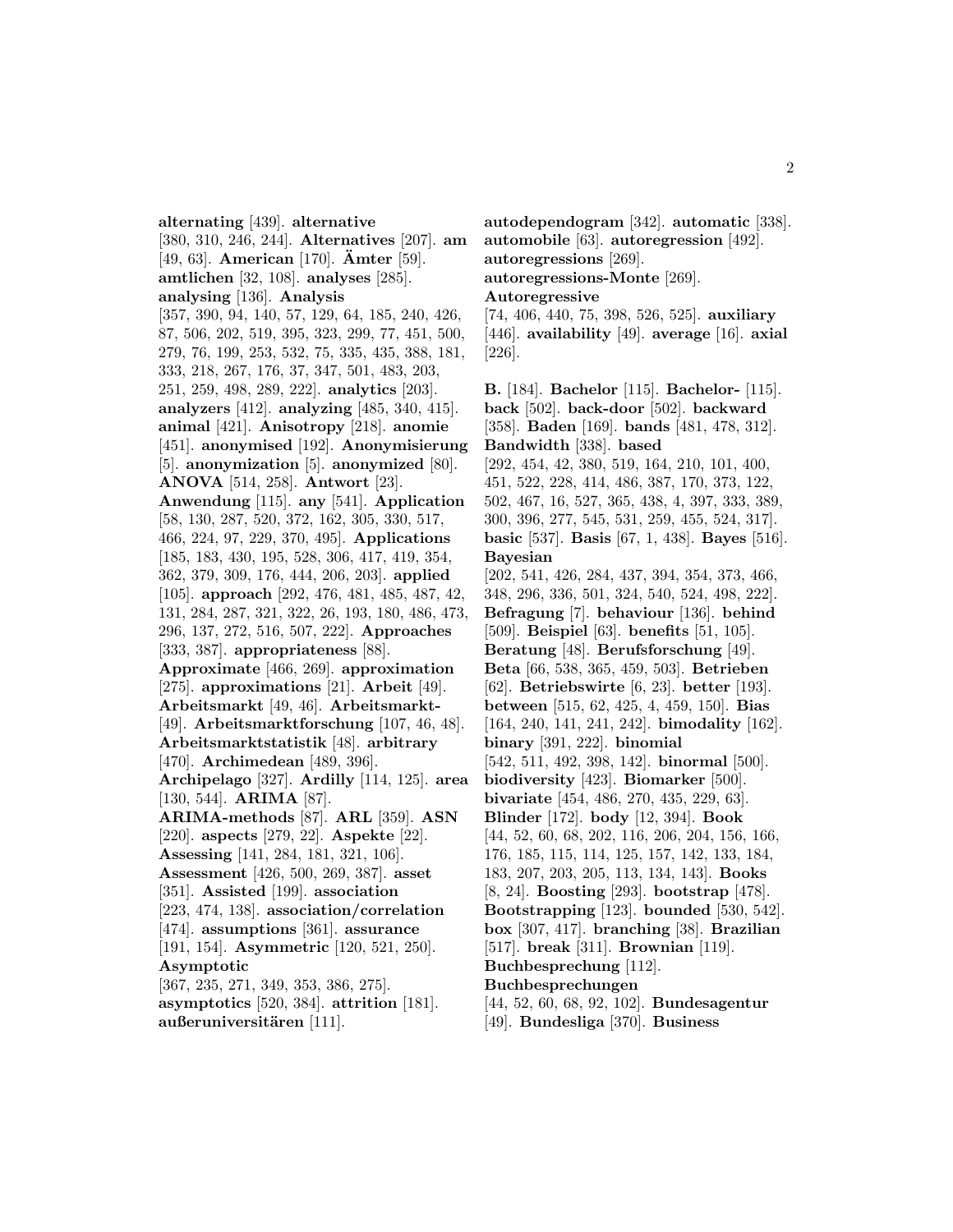#### [50, 19, 6, 23]. **BWL** [115].

**C** [115, 157]. **C.** [207]. **calculating** [28]. **Calculation** [200]. **calibration** [453]. **CALT** [246]. **CAMCR** [199]. **capability** [431, 267]. **Capture** [199, 195, 424, 197, 196]. **capture-recapture** [195, 197, 196]. **Carlo** [269, 170, 57, 165]. **cars** [123]. **cartographic** [130]. **case** [262, 310, 190, 359]. **categorical** [292, 163]. **Cauchy** [512]. **cell** [405]. **censoring** [461]. **census** [101, 18]. **centers** [59]. **Centre** [49]. **chain** [165]. **challenge** [474]. **challenges** [46, 421, 108]. **Chancen** [46]. **Change** [329, 462, 286, 245]. **Change-in-mean** [462]. **changes** [401, 359]. **characteristic** [86, 467]. **Characteristics** [37]. **characterization** [442]. **chart** [219]. **charts** [42, 406, 16, 359]. **checking** [543]. **choice** [136, 396]. **Christian** [207]. **claim** [354]. **Class** [54, 542]. **classes** [433]. **classification** [298, 1, 527, 509, 531]. **classifier** [531]. **Cl´ementine** [206]. **cliques** [348]. **Closure** [433]. **clustered** [511]. **clustering** [381, 545, 412]. **clusters** [449]. **clusterwise** [272]. **Cochran** [314]. **Codependent** [332]. **coefficient** [409, 383, 450]. **coefficients** [440, 525]. **cognition** [285]. **cognitive** [340]. **Coherent** [376]. **cointegrated** [75]. **Cointegration** [129, 56, 251, 74]. **collaboration** [536]. **collective** [301]. **collinearity** [535]. **colored** [348]. **combination** [191]. **Combinations** [55]. **Combining** [106]. **common** [27, 405, 412]. **communicate** [29]. **companies** [62]. **Comparing** [257, 12, 506, 517]. **Comparison** [174, 110, 211, 463, 127, 445, 380, 210, 90, 21, 469, 370, 537, 444, 464]. **comparisons** [372, 397, 447]. **completely** [132]. **complex** [443, 26, 262, 343, 333, 446]. **component** [162, 267, 347, 289]. **components** [222]. **composite** [435, 159]. **comprehension** [38]. **computational** [105]. **Computations** [183]. **Computer** [254, 253, 199].

**Computer-Assisted** [199]. **concave** [434]. **concentration** [322]. **concepts** [298]. **Conceptual** [31, 105]. **Conditional** [351, 353, 367, 286, 377, 437, 366, 27]. **Confidence** [519, 481, 478, 312, 389, 277, 416]. **confounding** [390, 498]. **connectivity** [287]. **considerations** [359]. **Consistency** [132, 353, 428]. **consistent** [268]. **constant** [415]. **constraint** [173, 214]. **constraints** [307, 255]. **construct** [481]. **consulting** [236, 145, 146, 154, 148]. **consumer** [136]. **Consumption** [64]. **Contacts** [9, 17, 25, 34, 45, 53, 61, 69, 85, 93, 103, 117, 126, 135, 144, 158, 167, 177, 186, 194, 208, 216, 225, 230, 238, 247, 252, 261, 266, 273, 278, 288, 294, 302, 308, 313, 319, 328, 334, 339, 345, 350, 355, 360]. **contamination** [327]. **content** [408]. **contingency** [405]. **continue** [420]. **Continuous** [282, 479, 442, 233, 488, 470, 270]. **Continuous-discrete** [282]. **contribution** [284, 152]. **contributions** [100]. **Control** [406, 42, 193, 16, 464, 463, 187]. **controlled** [310]. **convex** [12]. **Conway** [357]. **copula** [485, 484, 374]. **copulas** [515, 303, 396]. **copulis** [231]. **corporate** [59]. **Correction** [464, 164]. **correlated** [348, 190, 203]. **correlation** [515, 351, 474, 14]. **correlations** [169]. **correspondence** [519]. **Count** [506, 504, 490, 392, 449, 199, 473, 222]. **counts** [542, 264, 405, 182]. **coupled** [259]. **course** [372]. **covariance** [413, 528, 268, 352, 229]. **covariate** [458]. **covariates** [439, 452, 348, 378]. **coverage** [141, 482]. **Cox** [417, 310]. **Cramér** [448]. **Creation** [50]. **credibility** [354]. **criterion** [256, 502]. **Critical** [314]. **cross** [287, 271]. **cross-dependent** [271]. **cross-sectional** [287]. **Cucconi** [397]. **Cumulants** [371]. **cumulative** [519, 486, 138, 495]. **Curricular** [22]. **Curriculare** [22]. **curve** [286, 500]. **curves** [509, 318]. **CUSUM** [219]. **Cyber**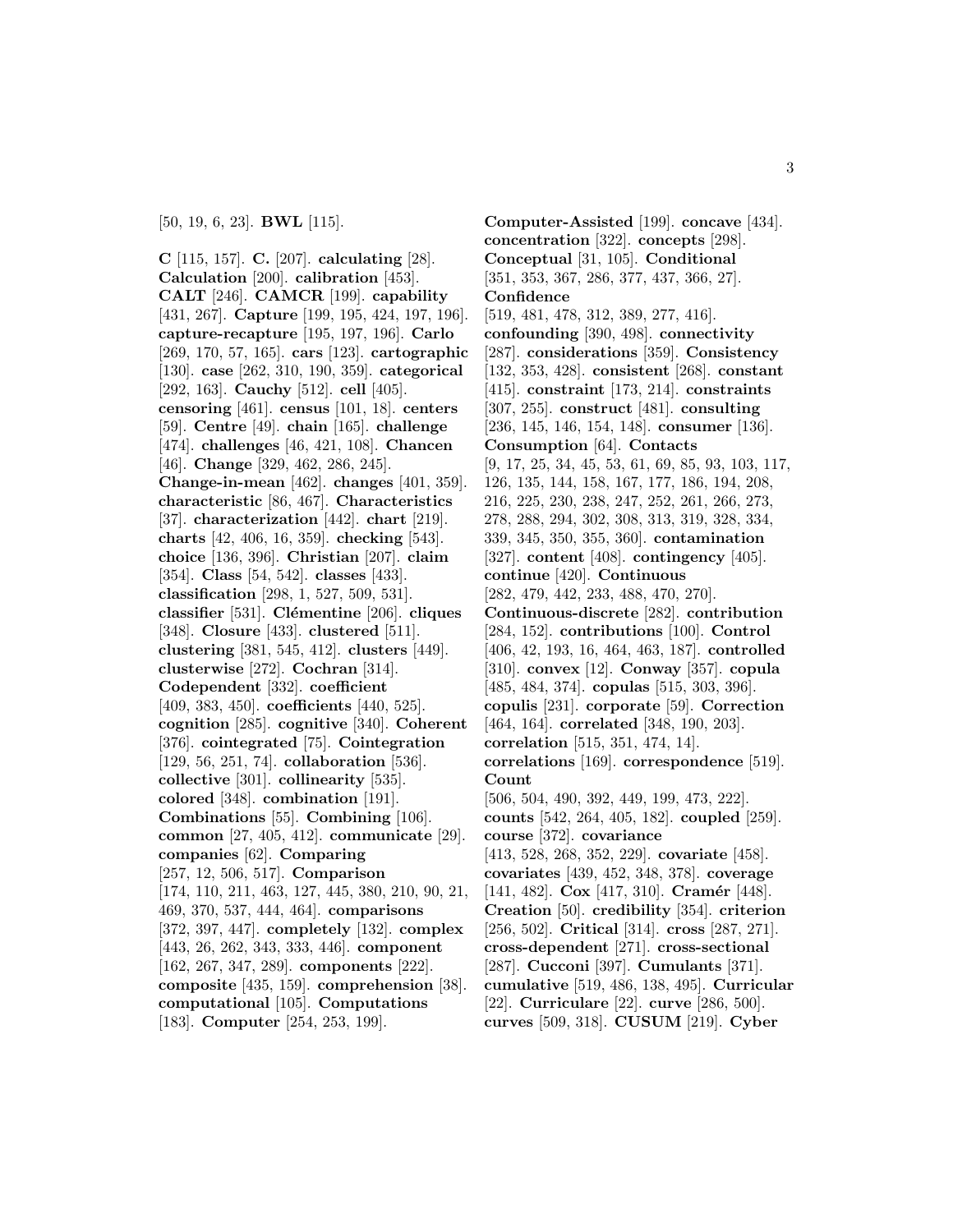[522]. **Cycles** [50]. **cyclical** [534].

#### **Danksagung** [33]. **Data**

[402, 58, 13, 57, 175, 107, 104, 14, 479, 504, 223, 481, 430, 461, 130, 353, 485, 512, 280, 141, 536, 123, 454, 192, 326, 506, 131, 380, 538, 392, 535, 449, 26, 49, 193, 109, 120, 391, 417, 198, 226, 427, 59, 19, 168, 357, 279, 76, 269, 180, 78, 511, 242, 281, 199, 16, 407, 376, 94, 140, 473, 31, 10, 97, 309, 229, 432, 333, 108, 474, 36, 405, 381, 80, 5, 105, 166, 37, 282, 483, 370, 203, 316, 450, 455, 505, 507, 498, 196, 222, 49, 134]. **date** [91]. **Daten** [108]. **Datenverf¨ugbarkeit** [49]. **Datenzugang** [49]. **David** [176, 156]. **DDMA** [16]. **DDMA-charts** [16]. **deals** [90]. **decision** [538, 509]. **decomposition** [172, 62, 179]. **Dedecker** [206]. **defence** [410]. **definite** [528]. **Definition** [96]. **deformation** [496]. **Dekomposition** [62]. **Delampady** [202]. **delta** [309]. **delta-sequences** [309]. **dementia** [340]. **Denmark** [50]. **Dennis** [204]. **Density** [540, 353, 227, 414, 338, 155]. **dependence** [287, 303, 372, 206, 517, 163]. **dependencies** [342]. **dependent** [235, 271, 428]. **depth** [513, 530, 539, 16, 14, 178, 15]. **depths** [13, 175]. **derivation** [354]. **described** [393]. **Design** [253, 443, 448, 372]. **designs** [28, 256, 390, 257, 447, 523]. **desired** [515]. **Destruction** [50]. **detect** [240, 449, 242]. **Detecting** [342, 243, 263]. **detection** [420, 241, 329, 524]. **deterministic** [296]. **Deutschland** [110, 30]. **Developing** [1, 156]. **development** [153]. **Developments** [70, 195, 109, 462]. **deviation** [86, 220]. **devices** [174]. **Diagnostic** [543, 500, 435]. **diagnostics** [151, 375]. **Diagonal** [138]. **dialogue** [425]. **Dieter** [185]. **difference** [411, 140]. **differences** [62]. **different** [304, 90, 387, 127]. **differential** [393, 246]. **differentials** [537]. **dimension** [541, 404].

**Dimensional** [64, 26]. **dimensions**

[476, 70]. **Directional** [486, 512]. **Dirichlet** [291]. **disagreement** [223]. **disclosure** [193, 191, 19, 187]. **Discrete** [384, 134, 276, 357, 170, 376, 211, 282]. **Discriminant** [388]. **discussion** [421, 23]. **Discussions** [6]. **Diskussion** [23]. **Diskussionsbeiträge** [6]. **disparities** [106]. **dispersion** [490, 384, 260]. **disputandum** [231]. **dissemination** [32]. **Distance** [365, 424, 448, 200, 438, 459, 518]. **Distance-based** [365, 438]. **distributed** [74, 371]. **Distribution** [249, 512, 306, 357, 162, 343, 330, 486, 470, 362, 270, 453, 155, 201, 213, 274, 275, 495]. **distribution-free** [343]. **distributional** [431]. **distributions** [442, 417, 400, 226, 382, 521, 488, 361, 459, 545, 508, 416]. **distributors** [517]. **disturbances** [280]. **Divergence** [129, 411, 443, 386]. **diversification** [59]. **do** [51]. **domains** [544, 475]. **domains-efficient** [475]. **dominance** [122]. **door** [502]. **dose** [444]. **dose-response** [444]. **Double** [220, 191, 86]. **doubly** [505]. **Doukhan** [206]. **driven** [379, 525]. **drought** [97]. **due** [141, 243]. **duration** [51, 77, 89, 181, 316]. **Dynamic** [72, 227, 536, 393, 285, 166]. **dynamics** [120, 229].

**E-learning** [90, 90]. **earnings** [232]. **East** [110, 62]. **Eastern** [89]. **Ecological** [418, 387]. **ecology** [419, 425]. **Econometric** [76, 57]. **econometrics** [7, 70]. **Economic** [51, 48, 6, 22, 5, 149, 23, 141]. **economics** [7]. **economists** [6, 23]. **edition** [207]. **editor** [418]. **Editorial** [217, 477, 35, 118]. **edn.** [176]. **education** [6, 23]. **effect** [321, 497, 434, 399, 27, 263, 41]. **Effects** [56, 426, 83, 434, 89, 511, 432]. **Efficiency** [364]. **Efficient** [305, 281, 495, 221, 475, 258]. **Einkommenslagen** [110]. **Einsatz** [107]. **Einzeldaten** [5]. **elastic** [535]. **election** [482]. **electricity** [305, 330]. **element** [259]. **elementary** [429]. **Elliott** [142]. **elliptical**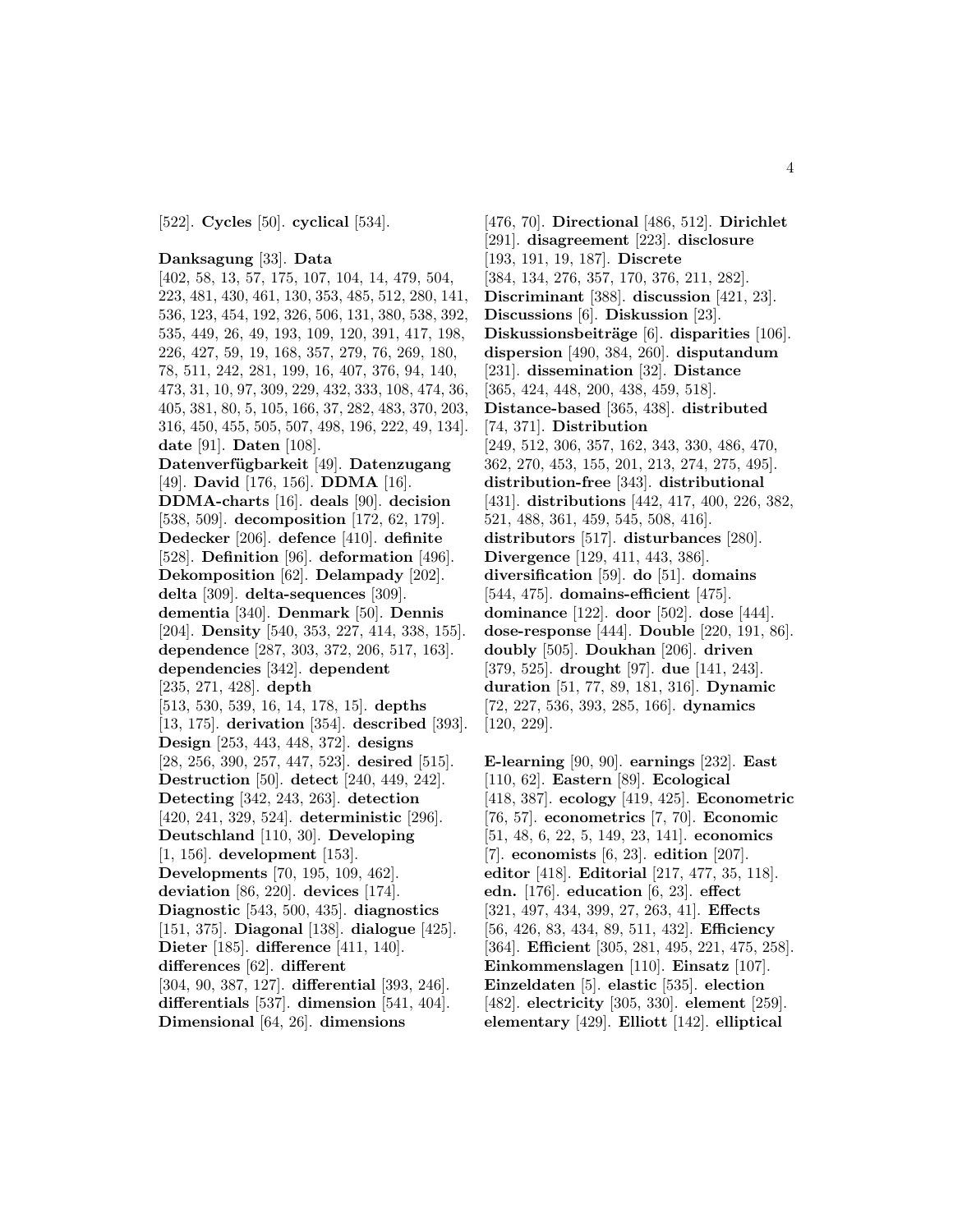[234]. **Emergence** [512]. **Empirical** [411, 383, 505, 499, 46, 19, 387, 467, 407, 335, 516]. **empirische** [46]. **Employment** [49, 51]. **endogenous** [452, 378]. **Energy** [64, 520, 517]. **Engineers** [157]. **engines** [540]. **enhancements** [219]. **enmity** [286]. **enrollment** [87]. **entitlement** [51]. **environmental** [320]. **equation** [239, 242, 502, 517, 246, 244, 41]. **equations** [393, 358]. **equity** [161]. **equivalence** [518]. **Erfahrungen** [48]. **Ergebnisse** [7, 5]. **Eric** [116]. **erroneous** [108]. **Error** [104, 383, 140, 82, 21, 374, 457, 458, 523]. **errors** [499, 431, 235, 394, 190, 267, 428, 349]. **errors-in-variables** [499, 394, 349]. **Erste** [5]. **est** [231]. **establishment** [193, 262]. **ESTAR** [99]. **estate** [30]. **estimate** [367]. **estimated** [221, 502, 21]. **Estimates** [405, 366]. **Estimating** [439, 228, 232, 380, 480]. **Estimation** [223, 192, 520, 325, 387, 436, 453, 98, 188, 472, 461, 493, 363, 422, 426, 287, 544, 83, 71, 290, 491, 341, 299, 391, 198, 191, 393, 227, 168, 420, 414, 338, 215, 301, 305, 79, 475, 532, 249, 489, 127, 309, 229, 190, 446, 318, 378, 41, 540, 316, 458, 495]. **estimations** [445]. **estimator** [353, 268, 432]. **Estimators** [197, 132, 443, 210, 235, 364, 160, 428, 349]. **EU** [162]. **Europe** [451]. **EV** [235, 428]. **Evaluation** [310, 141, 4, 149, 317]. **event** [333]. **events** [439, 310]. **Evidence** [57, 129, 269, 331, 184]. **EWMA** [359]. **Exact** [361, 344, 518, 444]. **Examining** [161]. **example** [63]. **examples** [206, 529, 176]. **exceedances** [4]. **excited** [492]. **exciting** [398]. **Exercises** [114, 125]. **existence** [160]. **Expectation** [455]. **expectile** [312]. **Experience** [47, 123]. **experiences** [48]. **experimental** [259, 331]. **experiments** [253, 254]. **exponential** [504, 270, 274]. **exponentiated** [274]. **Extended** [370, 306, 412]. **extension** [172, 519]. **extensions** [488]. **external**

[502, 516]. **extra** [542]. **extra-binomial** [542]. **Extrapolation** [189]. **extremal** [508]. **Extreme** [299, 97, 185, 326, 385, 361, 495].

**fachsystematische** [22]. **Factor** [64, 240, 72, 284, 340, 227, 137, 412]. **Factors** [38]. **factual** [5]. **faculties** [7]. **failure** [382, 373]. **faked** [37]. **fakes** [37]. **faktischer** [5]. **Fakult¨aten** [7]. **family** [374]. **family-wise** [374]. **fear** [150]. **Federal** [49]. **federalism** [91]. **Fehlende** [108]. **fehlerhafte** [108]. **fiducial** [410]. **fields** [524, 185]. **Fieller** [277]. **Figures** [150]. **filter** [534, 282]. **Filtered** [57]. **filtering** [171]. **Finance** [185, 142]. **Financial** [116]. **Finanzmarktstatistik** [112]. **findings** [19]. **finite** [292, 453, 275, 259]. **First** [101, 440, 420, 526, 371, 5]. **First-order** [440, 526]. **fit** [510, 330, 243]. **fitting** [533]. **fixed** [448, 434, 432]. **Flexible** [412]. **flow** [200]. **Flows** [50]. **focus** [111, 111]. **focused** [286]. **Föderalismus** [91]. **Fokus** [111, 111]. **football** [370]. **Forecasting** [180, 315, 376]. **forecasts** [87]. **form** [332]. **formal** [429]. **forming** [259]. **formulas** [502]. **formulation** [198]. **Forrest** [166]. **Forschungsdatenzentren** [59]. **Forschungsdatenzentrum** [49]. **Fortran** [156]. **foundations** [31]. **four** [286]. **Fourier** [415]. **fractional** [164, 399]. **fractions** [100]. **fragmented** [228]. **frailty** [454]. **framework** [429, 500, 99]. **free** [343]. **frequencies** [519]. **frequency** [76, 180]. **Friedrich** [112]. **Friendly** [166]. **frontier** [221]. **frontiers** [232]. **fully** [338]. **function** [481, 290, 377, 168, 382, 486, 467, 453, 468, 503, 178, 336, 469, 495]. **functional** [353, 287, 367, 427, 309, 381, 347, 483, 472, 259, 523, 222]. **functions** [380, 439, 478, 312, 511, 11, 438]. **funds** [365]. **Further** [58]. **fusing** [506]. **future** [354, 111]. **futures** [379]. **fuzzy** [538].

**G** [134]. **G.** [134]. **Gabriel** [206]. **Gamma**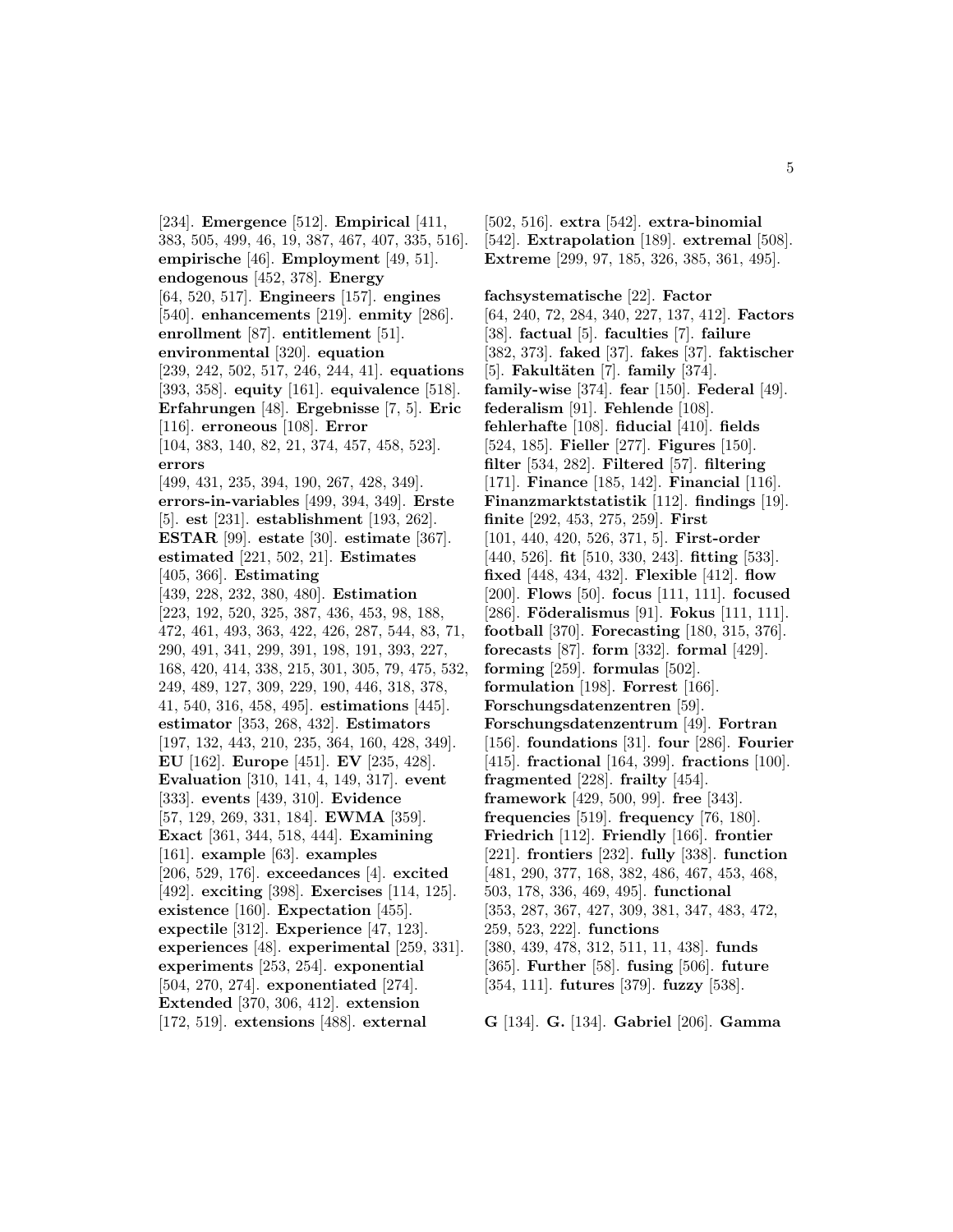[66]. **GARCH** [542, 351, 375]. **Gauss** [171]. **Gaussian** [485, 341, 388, 524]. **Gaussians** [373]. **GDP** [180]. **GEE** [229]. **gemischte** [63]. **general** [510, 395, 191, 269, 390]. **Generalizations** [207]. **Generalized** [171, 442, 449, 270, 441, 2]. **generating** [257]. **generation** [402]. **generator** [489]. **genetics** [419]. **Gentle** [183]. **genuine** [37]. **Geoadditive** [326]. **Geometric** [479]. **geometry** [11, 10]. **geostatistical** [323, 327, 496]. **German** [130, 141, 51, 110, 46, 49, 262, 101, 65, 48, 7, 62, 59, 67, 6, 232, 90, 30, 22, 32, 31, 18, 108, 107, 5, 111, 100, 370, 148, 63, 23, 91]. **Germany** [110, 286, 1, 89, 30, 229]. **Ghosh** [202]. **Gini** [363]. **given** [228]. **GLMs** [533]. **global** [413, 480, 453]. **GMM** [380, 532]. **Goodness** [510, 330]. **Goodness-of-fit** [330]. **Grammar** [133]. **graphical** [388]. **Graphics** [133, 166]. **graphs** [447]. **great** [368]. **group** [239, 286, 414, 233]. **group-focused** [286]. **grouped** [131, 474]. **grouping** [321]. **Growth** [283, 286, 100]. **Grubbs** [314]. **Grundlagen** [31]. **Guest** [418].

**H** [176]. **harmonically** [534]. **Hausman** [119]. **hazard** [439, 316]. **heading** [537]. **health** [297, 285, 106]. **heavy** [521, 545]. **heavy-tailed** [545]. **Hedonic** [20, 123, 429, 287]. **height** [394]. **Helge** [207]. **Help** [9, 17, 25, 34, 45, 53, 61, 69, 85, 93, 103, 117, 126, 135, 144, 158, 167, 177, 186, 194, 208, 216, 225, 230, 238, 247, 252, 261, 266, 273, 278, 288, 294, 302, 308, 313, 319, 328, 334, 339, 345, 350, 355, 360]. **Herausforderungen** [46, 108]. **here** [529]. **Hermite** [171]. **heterogeneity** [284, 340, 501, 161]. **heterogeneous** [430]. **Heteroscedastic** [521, 409, 349]. **heteroscedasticity** [514]. **heteroskedasticity** [284, 268, 27]. **heteroskedasticity-consistent** [268]. **Heumann** [207]. **hidden** [276].

**hierarchical** [321]. **High** [64, 26, 76]. **high-dimensional** [26]. **history** [333]. **Hoek** [142]. **homogeneous** [496, 405]. **homoscedastic** [523]. **housing** [287, 20]. **HP** [57]. **Hydrology** [185]. **Hypercube** [257, 256, 255]. **hypotheses** [280, 265]. **hypothesis** [518]. **hysteretic** [492].

**i.i.d** [464, 463]. **IAB** [51, 193, 107]. **identification** [452, 18, 258]. **identifying** [436]. **Ignoring** [56]. **Illuminate** [317]. **illustration** [241]. **im** [49, 115]. **imaging** [466]. **immigration** [1]. **Impact** [431, 50, 40, 181, 37]. **imperfect** [420, 494]. **implementable** [514]. **implementation** [31]. **implications** [489]. **implied** [161]. **Importance** [358, 147]. **Improved** [503]. **Improving** [425]. **impulse** [478, 436]. **imputation** [193, 262, 40, 165, 543, 317]. **impute** [281]. **imputed** [289]. **inappropriate** [88]. **INAR** [369]. **Incidence** [40, 229, 324]. **income** [110, 40, 39, 162, 343]. **incomplete** [481, 487, 281]. **independent** [249]. **index** [353, 363, 445, 123, 431, 500, 537, 458, 65]. **indexes** [488]. **indicators** [544, 30]. **indices** [429, 20, 224]. **indirect** [290]. **Individual** [50, 421, 98, 188, 501]. **Inducing** [515]. **inefficiency** [139]. **inequality** [40, 255]. **Inference** [292, 221, 410, 437, 400, 393, 343, 387, 386, 540, 505]. **Inferences** [277, 503]. **Inferential** [467, 105]. **infinite** [460]. **infinite-order** [460]. **inflated** [487, 362]. **Inflation** [129]. **Influence** [459, 375, 395, 532, 38]. **Information** [408, 506, 106, 446]. **informative** [461]. **infrared** [260]. **infrequent** [263]. **initial** [181]. **innovations** [526]. **innovative** [511]. **inspection** [470]. **Institut** [49]. **Institute** [49]. **institutes** [111]. **instructions** [38]. **Insurance** [185, 298, 297, 26, 63]. **integer** [542, 248, 440, 526, 525, 375]. **integer-valued** [542, 440, 526, 525, 375].

**integers** [371]. **Integrated**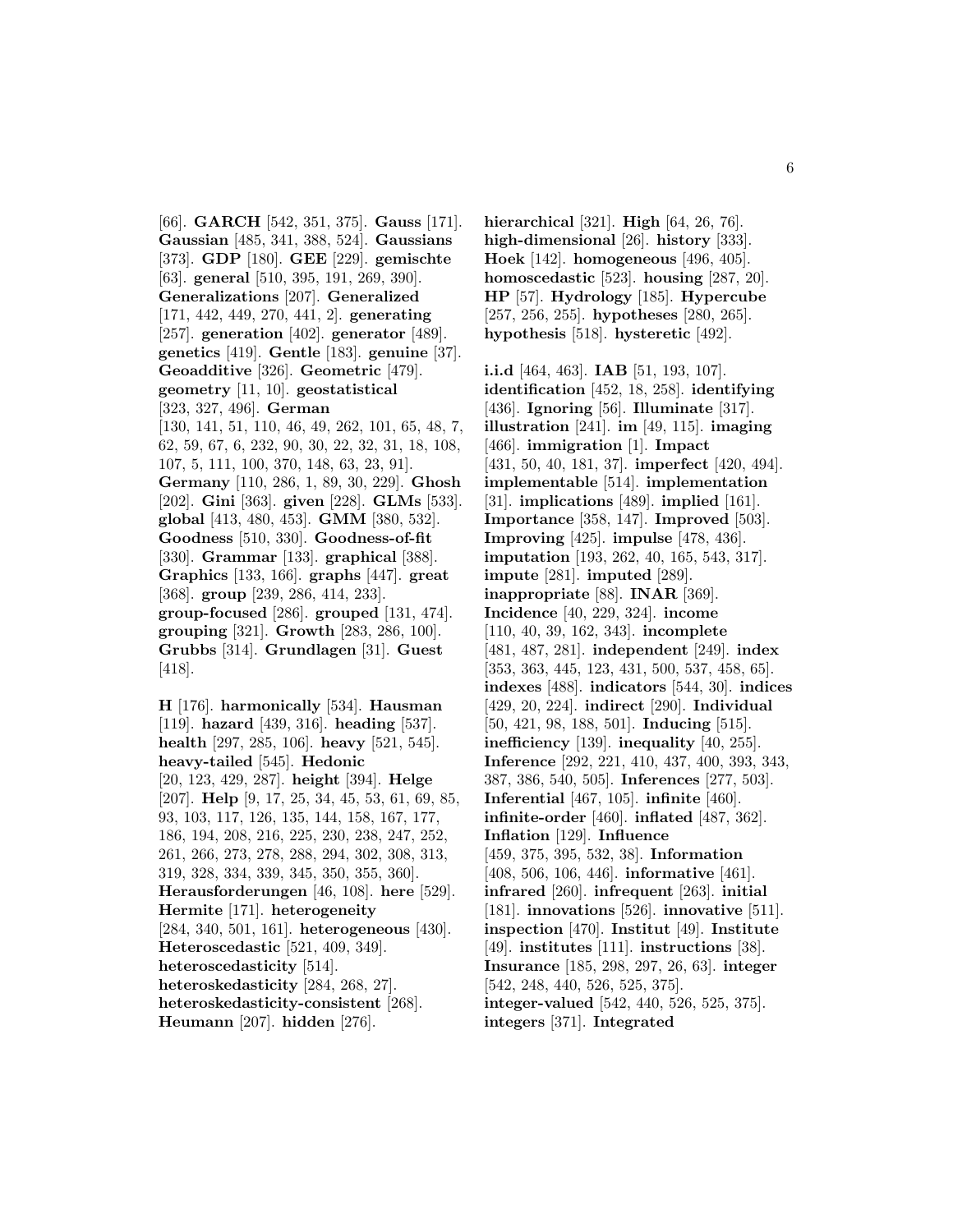[198, 422, 539, 514, 467]. **integration** [164, 271]. **intensity** [351, 168]. **interactions** [146]. **interactive** [166]. **Interdisciplinary** [147, 279, 425]. **internal** [516]. **interpolation** [130]. **Interpretation** [115]. **interval** [461, 402, 277, 289]. **intervals** [478, 389, 277]. **intervention** [502]. **interventions** [506]. **interviews** [37]. **Introduction** [279, 243, 10, 36, 202, 418, 113]. **investigation** [169]. **investment** [304]. **IPPS** [95]. **IRT** [451]. **issue** [323, 295, 279, 418, 327]. **Italy** [327]. **Item** [40, 36, 84, 446, 41]. **items** [5].

**J** [142]. **J.** [183]. **Jayanta** [202]. **Jérôme** [206]. **Jiahui** [116]. **Job** [50]. **joint** [471, 464, 463]. **José** [206]. **Joseph** [156]. **journalist** [150]. **jump** [228]. **jumps** [263, 275].

**K.** [113]. **kernel** [367, 414, 338, 518]. **kernels** [356]. **key** [421]. **Kingdom** [109]. **knowledge** [516]. **KOALA** [482]. **Kolmogorov** [358]. **Konzeptionelle** [31]. **Kraftfahrthaftpflichtversicherung** [63]. **Kriging** [257]. **Kullback** [256]. **Kumulation** [31]. **künftigen** [111]. **Kurtosis** [3, 96].

**L** [133]. **Labor** [47, 46, 48, 1, 107, 48]. **laboratory** [151]. **lag** [74]. **Lang** [206]. **language** [147]. **Laplace** [224]. **large** [476, 71, 269, 466, 165, 277]. **large-scale** [466]. **largest** [201]. **lasso** [449]. **latent** [430, 240, 286, 137, 222]. **Latin** [256, 255, 257]. **lattice** [341]. **learning** [147, 90, 137, 90]. **learning-software** [90]. **Least** [207, 244, 272]. **least-squares** [272]. **Lecture** [206]. **left** [530, 316]. **left-bounded** [530]. **left-truncated** [316]. **Leibler** [256]. **Lemmon** [156]. **length** [51, 500]. **León** [206]. **Lernsoftwareangebote** [90]. **Level**

[286, 56, 29, 537]. **levels** [451]. **Lévy** [454, 379]. **L´evy-driven** [379]. **liability** [63]. **Life** [296, 157, 195]. **lifetime** [455]. **Likelihood** [400, 461, 499, 341, 383, 391, 533, 337, 215, 301, 162, 514, 407, 335, 234, 441, 435, 336, 505]. **Likelihood-based** [400]. **likelihoods** [159]. **limitation** [191]. **Lindley** [204]. **Linear** [55, 510, 192, 497, 499, 268, 393, 434, 173, 214, 502, 335, 2, 405, 98, 188, 472, 457, 375, 207]. **linearity** [128]. **link** [511, 503]. **linkage** [198, 100]. **list** [196]. **Literatur** [8, 24]. **Lives** [157]. **LM** [164]. **Local** [395, 532, 449, 325, 539]. **location** [132, 364, 389, 359]. **locations** [110]. **log** [405, 277, 375]. **log-linear** [375]. **logarithmic** [362, 386]. **logistic** [443, 213, 525]. **logit** [136]. **Lohndifferenzen** [62]. **long** [491, 436, 534, 462]. **long-memory** [462]. **long-run** [436]. **Longitudinal** [285, 134, 485, 487, 372, 242, 471, 456, 333, 283]. **Lorenz** [122]. **Loss** [214, 300]. Lösungsansätze [108]. Louhichi [206]. **love** [150]. **Löwenbein** [237]. **lower** [390]. **lower-order** [390]. **LS** [235, 428]. **lumpability** [276].

**M** [166]. **macroeconometric** [71]. **Maddalena** [327]. **magnetic** [466]. **Make** [191]. **malaria** [324]. **Mallows** [494]. **management** [402, 236]. **Mandel** [314]. **Mantel** [427]. **mapping** [327]. **Marginal** [215, 276, 301, 330, 159]. **Marginal-sum** [215, 301]. **Marginalized** [511]. **Mark** [112]. **marker** [527]. **Market** [47, 46, 48, 1, 20, 107]. **marketing** [209]. **Markov** [520, 276, 372, 228, 305, 165]. **matching** [212, 139]. **matrix** [528, 268, 352, 183]. **matter** [322]. **Max** [115]. **maximization** [455]. **maximizes** [403]. **maximizing** [160]. **Maximum** [461, 301, 200, 215]. **Maximum-likelihood** [301, 215]. **Maxwell** [357]. **MCD** [12].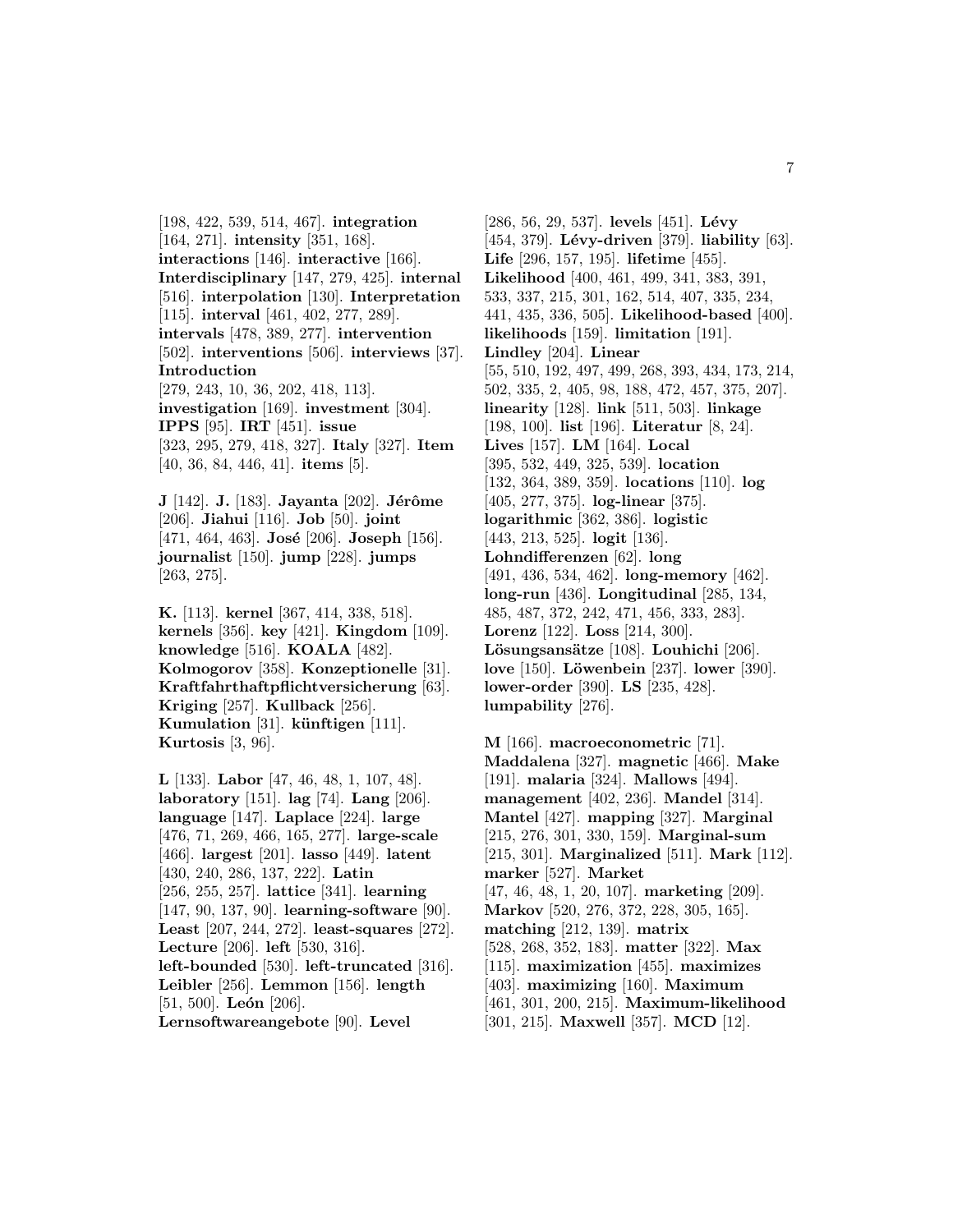**McDonald** [306]. **MDCgo** [474]. **mean** [476, 493, 221, 212, 352, 502, 503, 21, 462]. **mean-variance** [221]. **means** [411, 3, 27]. **measure** [539, 243]. **Measurement** [241, 104, 240, 131, 431, 383, 242, 94, 140, 190, 267, 82, 457, 458, 523]. **measurements** [259]. **measures** [513, 211, 459, 483, 275]. **Measuring** [423, 537, 163, 174]. **Median** [233, 15]. **medians** [389]. **Medical** [151]. **Meeting** [104, 239, 153]. **Mehr** [6, 23]. **membership** [414]. **memoriam** [43]. **memory** [491, 534, 462]. **meta** [426, 506, 435]. **meta-analysis** [426, 506, 435]. **Metamodeling** [260]. **method** [189, 310, 453, 4, 441, 309, 100, 404, 444]. **Methoden** [115]. **methodology** [198, 425, 354]. **Methods** [114, 125, 87, 195, 109, 153, 191, 421, 381, 82, 518, 469, 537, 415, 202]. **Michael** [166, 185]. **micro** [31, 80]. **micro-data** [31]. **microaggregation** [98, 188]. **Microcensus** [141]. **Microdata** [47, 19, 32]. **Microeconometric** [80, 83]. **Microeconometrics** [187]. **Mikrodaten** [32, 31]. **minimax** [28, 220]. **minimizers** [12]. **minimizing** [528]. **Minimum** [443, 416, 413, 121, 480, 390]. **minimum-variance** [480]. **misclassified** [498]. **Mises** [448]. **Missing** [109, 107, 104, 510, 198, 414, 407, 335, 405, 105, 507, 289, 196, 108]. **mixed** [430, 512, 506, 497, 434, 291, 180, 526, 63]. **mixed-effect** [497, 434]. **Mixture** [199, 430, 340, 291, 283]. **mixtures** [392, 400, 533, 162, 373, 545, 412]. **mobility** [40]. **mode** [367]. **Model** [497, 545, 223, 430, 485, 510, 536, 340, 538, 448, 290, 351, 26, 268, 377, 299, 235, 383, 391, 500, 394, 414, 173, 214, 199, 471, 438, 4, 456, 496, 379, 246, 229, 468, 98, 188, 21, 378, 501, 428, 458, 349]. **Model-based** [545, 414]. **Modeling** [538, 394, 430, 353, 239, 326, 287, 322, 517, 466, 244, 282, 203, 324, 182, 116]. **Modelling**

[392, 259, 3, 245, 242, 421]. **Models** [142, 207, 479, 504, 409, 280, 172, 454, 422, 192, 81, 72, 380, 321, 497, 520, 71, 499, 542, 297, 276, 395, 286, 437, 452, 385, 191, 451, 406, 434, 227, 522, 372, 228, 315, 88, 74, 291, 301, 521, 78, 241, 305, 330, 384, 264, 79, 511, 136, 373, 209, 502, 407, 335, 211, 234, 441, 459, 329, 97, 128, 494, 2, 296, 246, 388, 257, 432, 258, 283, 293, 405, 80, 137, 336, 82, 396, 374, 346, 138, 332, 370, 251, 450, 508, 523, 507, 543, 444, 375, 134]. **moderated** [240]. **moderation** [368]. **modification** [528]. **Modified** [2, 449, 234]. **Mohan** [202]. **Molenberghs** [134]. **Moments** [155]. **monitoring** [530, 120, 121]. **monotonicity** [356]. **Monte** [269, 170, 57, 165]. **Mora** [166]. **mortality** [315]. **motion** [119]. **movement** [421]. **movers** [141]. **moving** [16, 495]. **Multi** [226, 541]. **Multi-sample** [226, 541]. **multidimensional** [451, 241, 531]. **multidimensionality** [241]. **Multilevel** [78, 451]. **multimethod** [245]. **Multinomial** [396, 443, 136]. **Multiple** [262, 304, 193, 198, 433, 471, 397, 489, 106, 165, 543, 444, 196]. **multiplicative** [189, 215]. **multistage** [475]. **Multistate** [297]. **Multitrait** [245]. **Multitrait-multimethod** [245]. **Multivariate** [42, 219, 401, 122, 327, 267, 457, 485, 535, 323, 431, 120, 400, 406, 488, 11, 16, 527, 211, 464, 463, 501, 374]. **multiway** [179]. **mutual** [365]. **MVE** [12]. **MZE** [12]. **Nature** [184]. **Nearest** [316]. **necessary**

[529]. **needs** [153]. **negative** [492]. **negatively** [428]. **neighbor** [316]. **nested** [265]. **net** [535]. **network** [536]. **Neue** [108]. **neutral** [227]. **next** [29]. **Neyman** [475]. **Neyman-type** [475]. **Nichtparametrische** [62]. **noch** [91]. **noise** [189]. **noisy** [380]. **Non** [434, 280, 141, 538, 231, 465, 265, 496, 361, 111, 460, 62]. **Non-concave** [434]. **non-coverage** [141]. **non-homogeneous** [496]. **non-nested** [265]. **Non-parametric**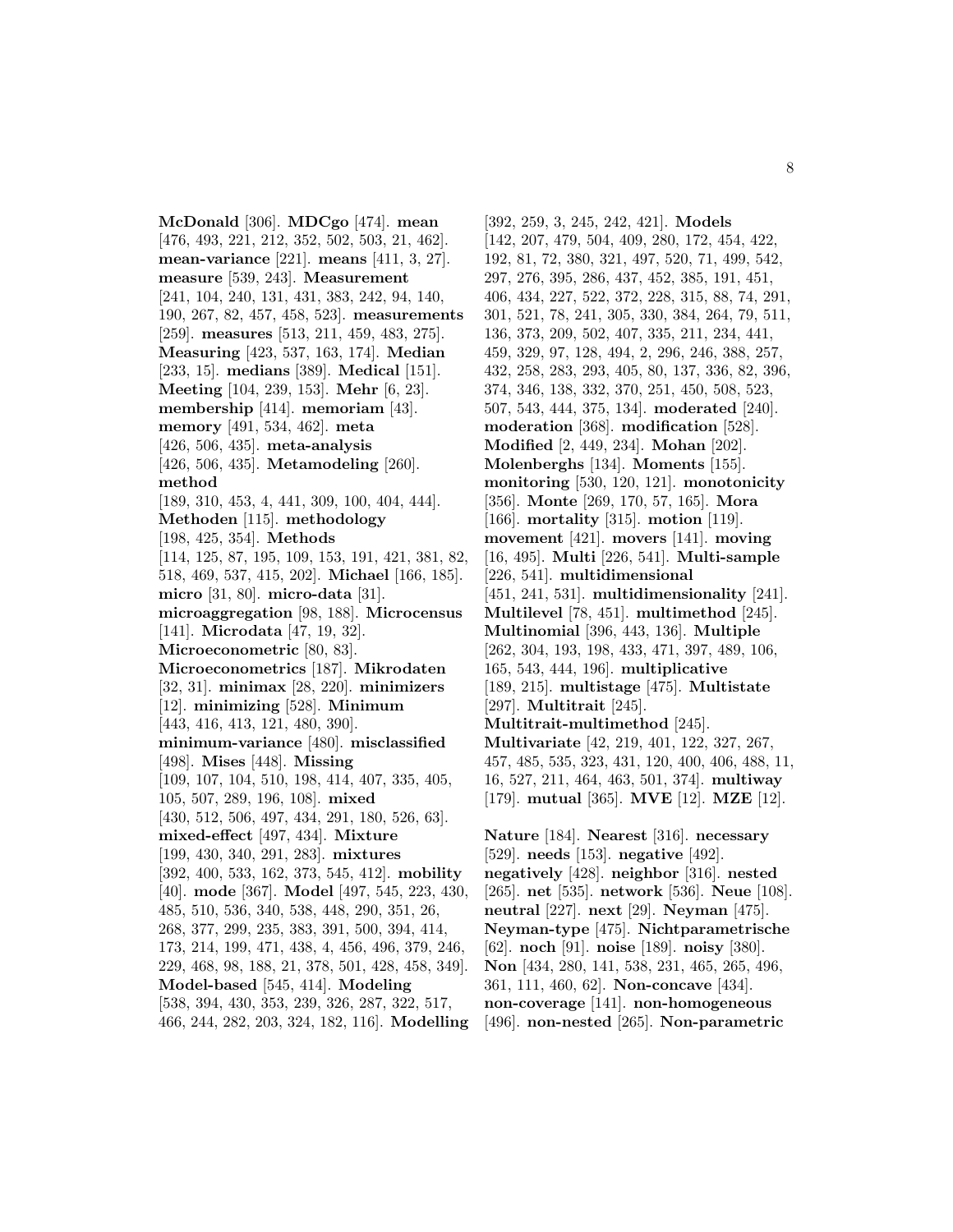[62]. **non-random** [538]. **non-standard** [361]. **non-stationary** [280, 465, 460]. **non-university-sector** [111]. **nonignorable** [510]. **noninformative** [426]. **Nonlinear** [244, 404, 172, 120, 352, 521, 78, 243, 293, 99, 282]. **nonmonotone** [507]. **Nonparametric** [366, 79, 16, 489, 113, 292, 541, 392, 383, 1, 168, 468, 531]. **nonresponse** [40, 181, 84, 36, 41]. **nonsense** [67]. **nonseparable** [441]. **nonstationarity** [491]. **Nonstationary** [368]. **Nonstationary-volatility** [368]. **nonuniform** [240]. **norm** [528]. **normal** [391, 400, 271, 464, 463, 416]. **normality** [353, 514, 349]. **normalization** [445]. **note** [175, 178, 95, 483]. **notes** [206]. **number** [537]. **Numerical** [307]. **nutritional** [417]. **Nutzung** [59].

**Oaxaca** [172]. **Obituary** [237]. **object** [18]. **objective** [11]. **observation** [228]. **observational** [484]. **obtained** [160]. **occupancy** [420]. **odds** [405]. **Oded** [237]. **off** [300]. **offerings** [29]. **offices** [59]. **official** [109, 32, 108]. **Ogive** [391]. **OK** [143]. **Okonometrie ¨** [7]. **older** [32]. **OLS** [520]. **omitted** [243]. **one** [385, 514, 378]. **one-sided** [385]. **one-step** [378]. **one-way** [514]. **ones** [264]. **operating** [86]. **operations** [182]. **operator** [309]. **opportunities** [46]. **Optimal** [256, 527, 447, 523, 28, 403, 200, 344, 307]. **optimality** [233]. **optimization** [528]. **options** [170]. **Order** [460, 442, 362, 390, 440, 526, 246]. **Ordered** [81, 408, 501, 370]. **ordering** [522, 96]. **ordinal** [223, 474]. **origin** [530]. **Orthogonal** [179]. **Ost** [110, 62]. **ost-** [62]. **Other** [185, 147, 519]. **our** [29]. **outcome** [506]. **outcomes** [487, 471]. **outlier** [132]. **outlier-adjusted** [132]. **outliers** [399]. **output** [463, 464]. **outputs** [259]. **overall** [346]. **overdispersed** [504]. **overqualification** [232]. **overview** [83, 421].

**paired** [372, 94, 140, 370]. **pairs** [397]. **Pairwise** [391]. **Panel** [58, 280, 192, 286, 193, 40, 368, 279, 78, 281, 285, 229, 432, 181, 282, 41, 141, 51]. **panel-multiple** [193]. **panels** [271, 331]. **paradigm** [482]. **Parameter** [393]. **parameters** [221, 416]. **parametric** [487, 62, 503]. **Pareto** [508]. **Pareto-type** [508]. **Paris** [287, 20]. **parsimonious** [545]. **part** [383]. **partial** [393, 244, 472]. **partially** [499, 408, 335, 457]. **particle** [323]. **particular** [301]. **particulate** [322]. **Pascal** [114, 125]. **patent** [536]. **Paul** [206]. **Pearson** [490, 155]. **Pedro** [166]. **penalization** [434]. **Penalized** [499, 336, 337, 373, 453, 441, 432, 161]. **people** [147]. **Performance** [331, 431, 304, 315, 269, 211, 381]. **periods** [51]. **Perron** [99]. **Perron-type** [99]. **personal** [146]. **perspective** [480, 105]. **perspectives** [48]. **Perspektiven** [48]. **Perturbation** [189]. **Peter** [203]. **phenomenon** [479]. **phi** [411, 443]. **phi-divergence** [411, 443]. **Phillips** [99]. **piece** [521]. **piecewise** [415]. **plans** [470, 86, 220, 344]. **Plenary** [104]. **PLUS** [116]. **pMST** [364]. **point** [515, 48, 168, 425, 329, 218, 179]. **point-scale** [515]. **point-symmetry** [179]. **Poisson** [63, 504, 357, 496, 526, 63]. **Poisson-exponential-Tweedie** [504]. **polarization** [131]. **Policy** [149, 48, 1]. **pollution** [323]. **polynomial** [523, 444]. **poor** [243]. **popularity** [516]. **population** [292, 422, 453]. **populations** [430, 411, 233, 470]. **portfolio** [403, 413, 528, 121, 480, 127, 160]. **Positive** [528, 303]. **Positive-definite** [528]. **possibly** [280, 460]. **posteriori** [298]. **Power** [96, 445, 377, 169]. **practical** [321, 421]. **practice** [262]. **Precarious** [110]. **precise** [275]. **predicted** [502]. **Predicting** [516]. **Prediction** [380, 323, 414, 173, 157, 354, 214, 365, 438, 300]. **Prediction-based**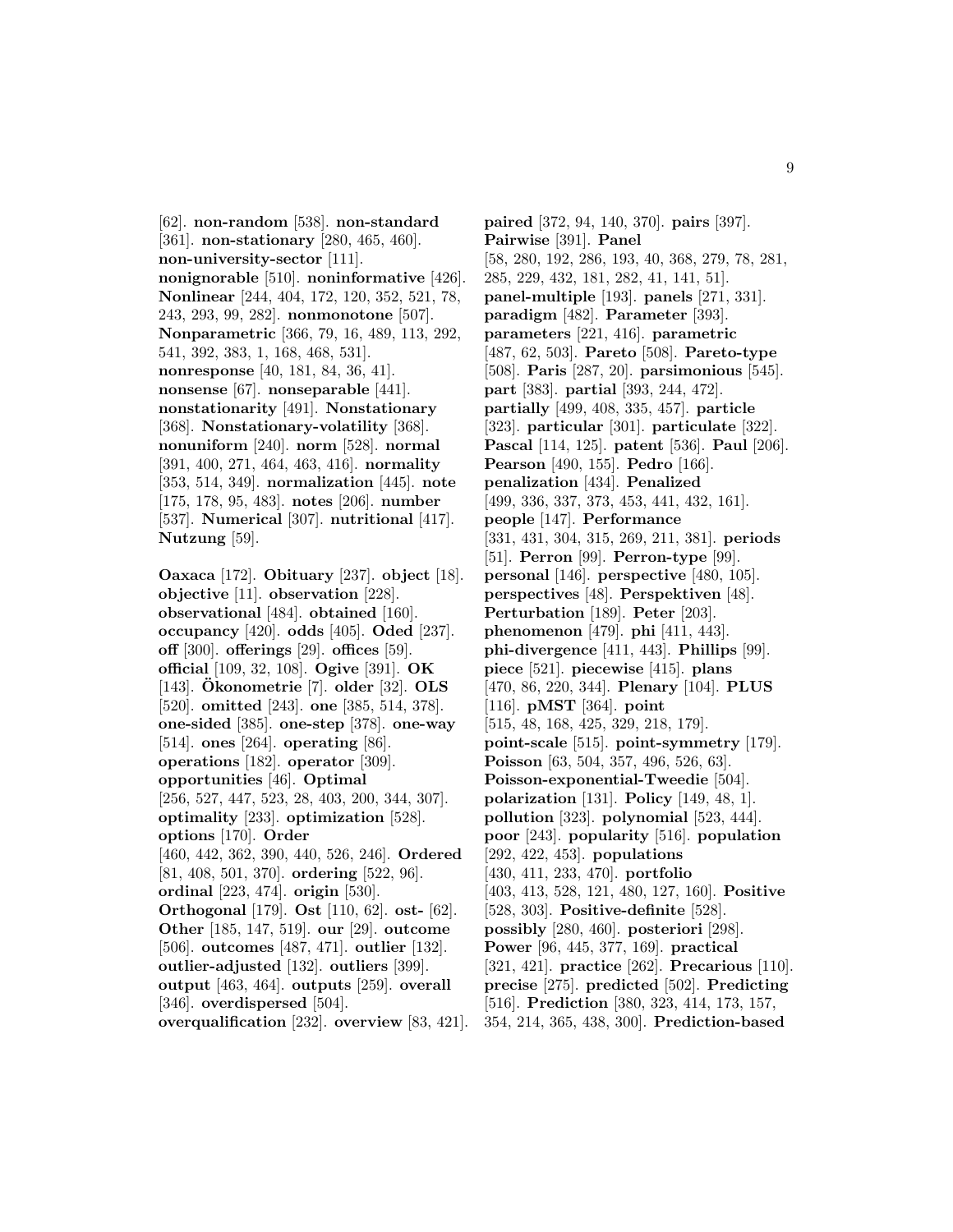[380]. **predictive** [292, 212]. **predictor** [269]. **prehistory** [394]. **preisbereinigten** [67]. **Preisindikatoren** [30]. **Prekäre** [110]. **premium** [354, 161]. **presence** [439, 267, 275, 457]. **Preservation** [382]. **pressed** [218]. **previous** [100]. **price** [123, 429, 67, 20, 224, 263, 100, 537, 30]. **price-adjusted** [67]. **price-method** [100]. **Prices** [129, 287, 305, 330]. **pricing** [356, 170, 379]. **Prieur** [206]. **Principal** [289, 267, 347, 222]. **priori** [298]. **priors** [426, 291]. **probabilities** [138]. **probability** [342]. **probit** [452, 501]. **problem** [18]. **problems** [307, 105, 196]. **procedure** [513, 515, 28, 221, 531]. **Procedures** [54, 433, 27, 467, 317]. **process** [369, 236, 291, 425, 496, 526, 509, 267, 259, 63]. **processes** [454, 402, 530, 325, 341, 228, 465, 440, 534, 398, 218, 525]. **processing** [535]. **Product** [66, 361, 155, 59]. **Production** [65]. **productivity** [284]. **Products** [55]. **Produktdiversifizierung** [59]. **profit** [229]. **profit-sharing** [229]. **programmes** [89]. **projection** [42, 13, 175, 524]. **projection-based** [524]. **Prokhorov** [200]. **propensity** [139]. **Properties** [65, 306, 367, 431, 235, 219, 433, 96, 386, 249, 346]. **property** [13, 175]. **Proportions** [124]. **proposal** [31]. **Prozesse** [63]. **pseudo** [341, 332]. **pseudo-likelihood** [341]. **pseudo-structural** [332]. **Purchase** [209]. **purchasing** [169].

**Quality** [154, 36]. **quantification** [374]. **Quantile**

[409, 487, 77, 311, 471, 407, 335, 318, 450, 508]. **quantiles** [366, 486]. **quantitative** [466]. **quantization** [200]. **questionnaires** [38]. **questions** [40, 39]. **quotas** [67]. **Quoten** [67].

**R** [206, 176, 142]. **R&D** [284]. **Radhakrishna** [207]. **radial** [438]. **radioactive** [327]. **Rafael** [206]. **rainfall**

[326, 379]. **Random** [55, 66, 525, 426, 538, 511, 440, 407, 224, 249, 371, 524, 507]. **random-effects** [426, 511]. **randomized** [363]. **randomly** [450]. **rank** [522, 408, 505]. **rank-based** [522]. **rank-ordered** [408]. **ranked** [494, 495]. **ranking** [494, 98, 188]. **ranks** [531]. **Rao** [207]. **Rasch** [377, 437]. **rate** [382, 374]. **rates** [353]. **ratings** [538]. **Ratio** [66, 403, 337, 162, 514, 234, 361, 249, 405, 160, 277]. **Ratios** [55, 87, 343, 124]. **raw** [37]. **RDELA** [364]. **reading** [38]. **real** [269, 30]. **realised** [275]. **Realisierung** [31]. **realized** [426]. **really** [529]. **recapture** [195, 424, 197, 196, 199]. **Record** [18, 198]. **recurrent** [439]. **recursive** [258]. **redescending** [132]. **Reduction** [64, 404]. **regime** [401, 305, 330]. **regime-switching** [305, 330]. **regional** [162]. **regions** [519]. **register** [101]. **Regression** [309, 479, 292, 481, 409, 487, 443, 448, 290, 484, 268, 164, 235, 385, 77, 191, 521, 170, 310, 471, 407, 335, 473, 365, 459, 128, 468, 336, 272, 346, 472, 469, 428, 450, 457, 525, 404, 508, 505, 507, 444, 113]. **regression-based** [292, 164, 170]. **regressions** [442, 311, 503]. **regressor** [280, 367]. **regularization** [535, 373]. **regularized** [434]. **Reiss** [185]. **Relative** [488, 129, 169, 531]. **relaxation** [28]. **reliability** [495, 157]. **repeated** [483]. **repetition** [94, 140]. **Reply** [23]. **report** [506]. **represented** [447]. **reproducibility** [342]. **Resampling** [389, 19]. **Resampling-based** [389]. **Research** [47, 147, 46, 48, 59, 107, 283, 111, 49]. **residential** [141, 30]. **residuals** [490]. **resonance** [466]. **response** [292, 510, 363, 81, 478, 242, 502, 407, 335, 444]. **responses** [39, 436]. **restricted** [240]. **restrictions** [436]. **Results** [58, 51, 7, 5, 250, 148]. **retirement** [285]. **return** [351]. **Review** [202, 116, 206, 204, 156, 166, 176, 185, 115, 114, 125, 157, 142, 133, 184, 183, 207, 203, 205, 113, 134, 143, 338, 209, 254, 250, 462].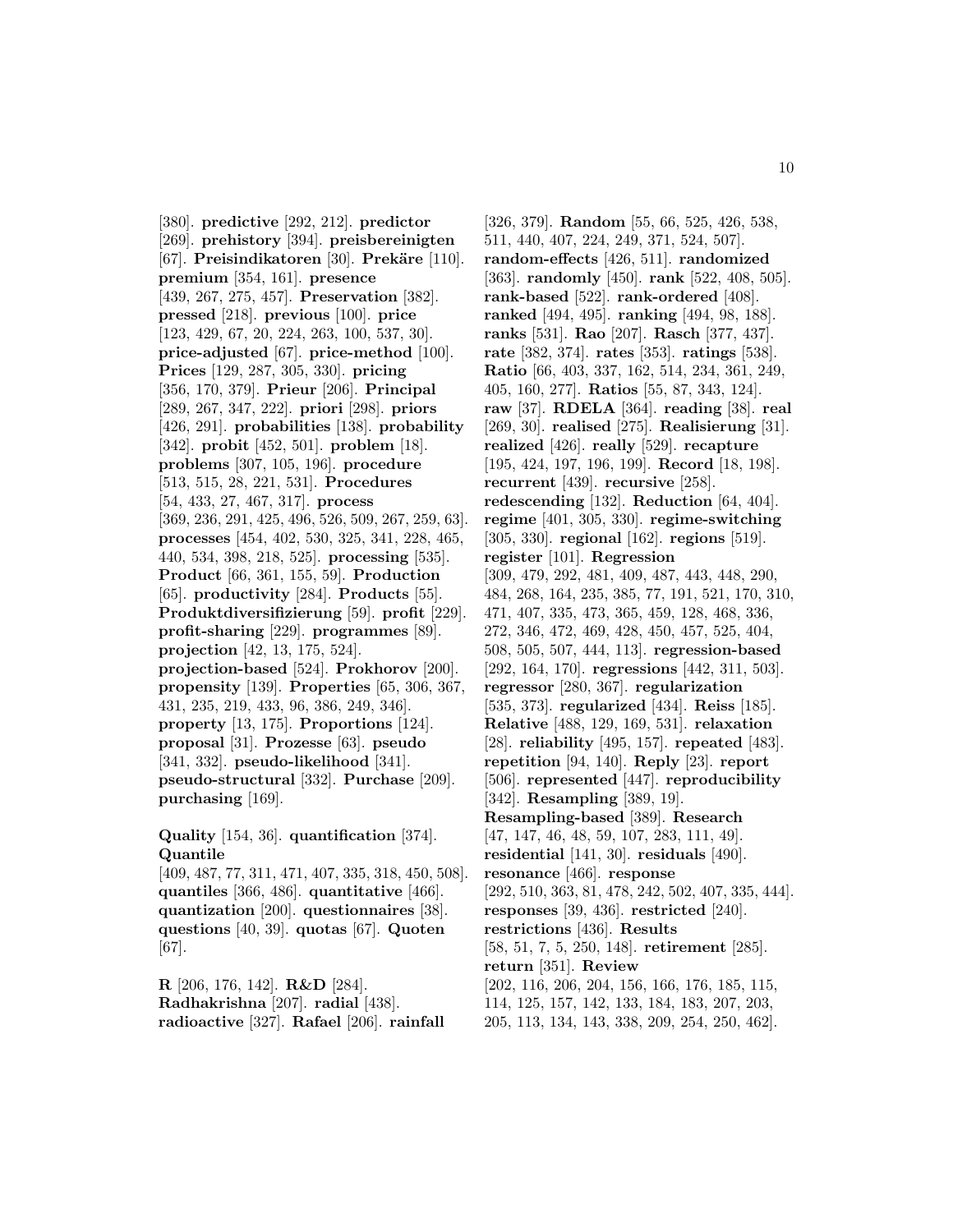**reviews** [44, 52, 60, 68]. **revisions** [180]. **risk** [298, 227, 522, 480, 161]. **risks** [299]. **risky** [403]. **Robert** [176]. **Robust** [533, 168, 343, 354, 210, 368, 486, 265]. **Robustness** [15]. **ROC** [500, 509]. **role** [111]. **Rolf** [185]. **Rolf-Dieter** [185]. **Rolle** [111]. **Root** [58, 399, 368, 99, 331, 73]. **Rounded** [39]. **rounding** [250]. **row** [535]. **row-elastic-net** [535]. **RR** [531]. **RR-classifier** [531]. **rules** [325, 509]. **run** [436, 4, 300]. **run-off** [300].

**S** [176, 116]. **S-PLUS** [116]. **Sam** [157]. **Samanta** [202]. **same** [51]. **sample** [541, 413, 443, 385, 226, 475, 514, 378, 277, 275]. **sampled** [544]. **samples** [408]. **sampling** [424, 343, 475, 86, 220, 344, 307, 494, 255, 95, 358, 495, 114, 125, 205]. **Sana** [206]. **Sardinia** [327]. **satisfying** [13, 175]. **Saunders** [157]. **SAVE** [317]. **scalar** [469]. **scalar-on-function** [469]. **scale** [132, 515, 530, 71, 400, 269, 466, 359, 524]. **scatter** [364]. **Schafer** [156]. **scheme** [95]. **schemes** [464, 463]. **Schmid** [112]. **science** [195, 32]. **Scientists** [157]. **SCOMDY** [329]. **score** [139]. **scores** [527]. **scoring** [325]. **Seasonal** [58]. **Second** [246]. **Second-order** [246]. **sectional** [287]. **sector** [111]. **seeing** [166]. **Seeking** [152]. **seemingly** [346]. **seems** [529]. **Selection** [54, 513, 497, 448, 535, 434, 338, 269, 373, 348, 127, 336, 378, 460, 472]. **selectors** [338]. **Self** [492, 398, 310, 38]. **self-administered** [38]. **Self-excited** [492]. **Self-exciting** [398]. **SEM** [239, 243]. **semi** [487]. **semi-parametric** [487]. **semicontinuous** [479]. **Semiparametric** [212, 136, 378, 227]. **semivarying** [383]. **Sense** [67]. **sensitivity** [498]. **sequences** [309]. **Sequential** [121, 4]. **serial** [342, 163]. **Series** [116, 65, 64, 490, 353, 542, 366, 248, 352, 228, 264, 310, 362, 376, 293, 176, 460, 163, 182, 462]. **Service** [157]. **set** [408, 494, 495]. **sets** [416]. **setting** [448, 296]. **several** [444]. **Shalabh** [207].

**shall** [420]. **shape** [382]. **shapes** [456]. **share** [343]. **sharing** [229]. **Sharpe** [403, 160]. **sheets** [318]. **shift** [242, 389]. **Shifts** [56, 493]. **short** [436, 140]. **short-run** [436]. **short-term** [140]. **Shumway** [176]. **Sicht** [48]. **sided** [385, 470]. **signal** [524]. **signature** [260]. **signed** [234]. **SIMEX** [190, 458]. **simple** [481, 128]. **simpler** [529]. **simplicial** [178]. **simply** [264]. **Simulation** [58, 240, 12, 189]. **Simulations** [57]. **Simultaneous** [530, 312, 318, 132, 71, 389]. **single** [353, 344, 458]. **single-index** [458]. **single-sampling** [344]. **singular** [413]. **Sinn** [67]. **size** [354]. **skew** [369, 400, 213]. **Skewness** [478]. **Skewness-adjusted** [478]. **Small** [544, 385, 413, 514, 21]. **Small-sample** [385]. **smooth** [536]. **Smoothed** [407, 335]. **smoothing** [170, 258]. **SNR** [201]. **social** [195, 22]. **Socio** [51, 141]. **Socio-Economic** [51, 141]. **socioeconomic** [544]. **SOEP** [37]. **Software** [156, 90]. **solution** [307]. **solutions** [108, 114, 125]. **Some** [109, 419, 57, 82, 346, 301, 250]. **Song** [203]. **sources** [506, 197]. **Sozialstatistik** [22]. **space** [441, 21, 282, 531, 324, 251, 524]. **space-time** [441, 324]. **Spatial** [320, 424, 449, 367, 395, 325, 323, 169, 406, 427, 425, 438, 466, 327, 496, 381, 537]. **Spatio** [322, 321, 323, 394]. **Spatio-temporal** [322, 321, 323, 394]. **SPDE** [322]. **Special** [295, 323, 279, 418, 327]. **Species** [420]. **Specific** [269]. **Specific-to-general** [269]. **specification** [71, 468]. **spline** [291, 170, 432, 258]. **splines** [337, 161]. **split** [233]. **spot** [305, 330]. **square** [138]. **squared** [21]. **Squares** [207, 244, 272]. **Stage** [54]. **standard** [86, 220, 361]. **state** [21, 282, 324, 251]. **state-space** [282]. **stationary** [280, 341, 465, 376, 460]. **statistic** [314]. **STATISTICA** [143]. **Statistical** [298, 221, 352, 145, 421, 156, 184, 146, 148,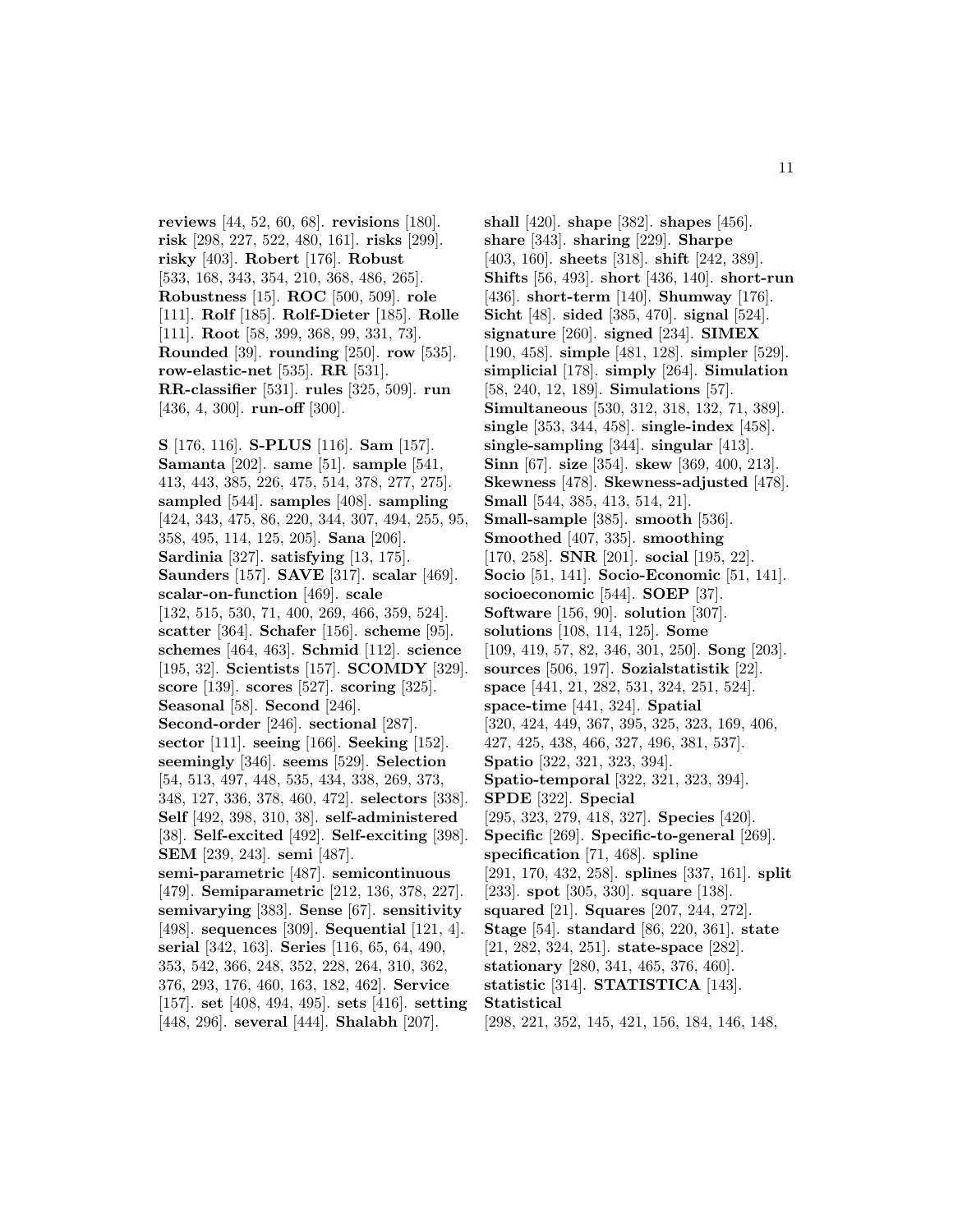402, 153, 419, 236, 522, 59, 27, 105, 154, 185]. **Statistics** [153, 54, 418, 411, 151, 442, 46, 109, 320, 48, 6, 206, 425, 90, 29, 22, 2, 108, 5, 166, 150, 23, 91, 295, 7, 63, 183]. **Statistik** [46, 90, 108, 91, 7, 115, 63]. **Statistikausbildung** [6, 23]. **Statistischen** [59]. **StatSoft** [143]. **step** [515, 378]. **still** [91]. **stochastic** [380, 401, 232, 246, 537]. **Stoffer** [176]. **strategies** [304, 310]. **stratified** [307]. **Strong** [353, 428]. **Structural** [75, 517, 239, 87, 71, 311, 242, 502, 436, 234, 244, 332]. **Structurally** [196]. **structure** [490, 340, 229, 455]. **structured** [137]. **structures** [240]. **student** [87]. **studies** [197, 484, 320, 435]. **Studium** [115]. **Study** [454, 240, 12, 262, 285, 444]. **subject** [414]. **subjective** [410]. **subsample** [51]. **success** [59]. **Sucre** [324]. **sum** [215, 301, 446]. **sums** [124]. **super** [386]. **superadditive** [428]. **superadditive-dependent** [428]. **Supermigrative** [303]. **sure** [191]. **surface** [404]. **Surveillance** [465, 352]. **Survey** [84, 461, 262, 7, 19, 274, 333, 347, 182, 148, 317]. **surveys** [363, 40, 420, 181, 106, 446, 37, 165]. **survival** [454]. **switching** [520, 305, 330, 137]. **Symmetric** [250, 223, 417]. **symmetry** [179, 138]. **system** [455]. **system-based** [455]. **systematic** [22, 140]. **Systems** [56, 198, 393]. **tables** [296, 405, 179, 138]. **tail** [445]. **tailed** [521, 545]. **takes** [474]. **Takezawa** [113]. **Taking** [29]. **Tapas** [202]. **tariff** [215].

**technical** [22]. **Techniken** [107]. **technique** [446]. **techniques** [127, 107, 293]. **temporal** [321, 423, 322, 323, 394]. **term** [140]. **terminal** [310]. **terms** [243]. **Test** [280, 448, 58, 541, 510, 411, 119, 413, 164, 427, 399, 162, 514, 265, 234, 397, 435, 468, 314]. **Testing** [490, 276, 356, 128, 157, 476, 385, 337, 433, 330, 489, 503, 518, 469, 73, 450]. **Tests**

[311, 56, 377, 226, 304, 368, 271, 99, 462, 331]. **their** [384, 79]. **theoretical** [105]. **Theory** [183, 202]. **thermomechanically** [259]. **Thinning** [182]. **Thomas** [185]. **Thompson** [184]. **three** [405]. **three-way** [405]. **threshold** [440, 398, 525]. **Tillé** [114, 125, 205]. **Time** [116, 65, 64, 490, 353, 542, 366, 248, 352, 264, 170, 373, 376, 517, 441, 293, 460, 324, 163, 182, 462, 176]. **timing** [209]. **tools** [519]. **total** [284]. **Toutenburg** [207]. **trading** [263]. **training** [89]. **transformation** [3]. **transformations** [96, 527]. **transformed** [188]. **transition** [485]. **transitions** [387]. **treatment** [83, 84, 447]. **treatments** [506]. **Trede** [112]. **tree** [388]. **trends** [423]. **triangles** [300]. **triangulation** [456]. **trimming** [210]. **True** [248]. **truncated** [473, 316, 450, 505]. **Tulsa** [143]. **Tweedie** [479, 504, 384]. **tweets** [516]. **Two** [470, 54, 411, 515, 197, 439, 210, 191, 162, 521, 514, 381, 41]. **two-component** [162]. **two-panel-waves** [41]. **two-piece** [521]. **Two-sided** [470]. **Two-Stage** [54]. **two-step** [515]. **two-way** [514]. **type** [491, 475, 155, 99, 516, 508]. **types** [210].

**U.S.** [47]. **ultra** [504]. **ultra-overdispersed** [504]. **unbalanced** [331]. **unbiased** [160]. **Uncertainty** [374, 538, 204]. **unconditional** [286]. **understanding** [509, 204]. **Unemployment** [51, 58, 89, 181]. **Unified** [507, 476]. **uniform** [223, 353, 240, 138]. **Uniformly** [514, 371]. **Uniqueness** [442]. **Unit** [58, 73, 399, 368, 99, 331]. **United** [109]. **units** [271]. **universitären** [22]. **universities** [148]. **University** [87, 22, 111]. **unknown** [470, 86, 220, 455, 317]. **unmeasured** [498]. **unrelated** [346]. **unsampled** [544]. **Unsinn** [67]. **Unternehmenserfolg** [59]. **usability** [425]. **use** [520, 59, 529, 107]. **used** [123]. **Useful** [264, 152]. **user** [153]. **Using** [240, 77, 242, 54, 57, 258, 64, 223, 490, 485, 515, 141, 454,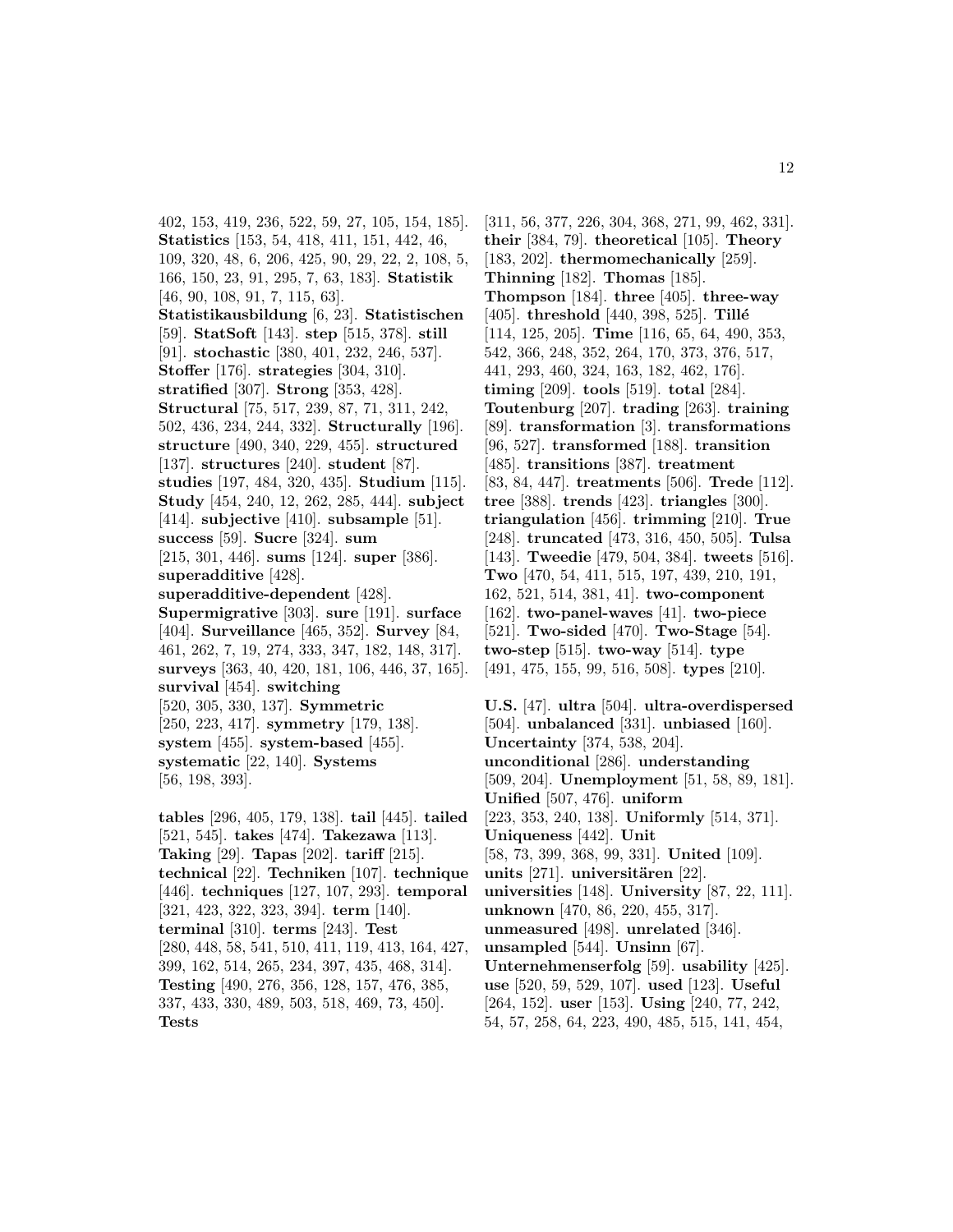#### *REFERENCES* 13

87, 506, 392, 448, 325, 262, 198, 500, 394, 521, 453, 438, 389, 446, 267, 318, 516, 161, 495].

**V** [204]. **vague** [426]. **Valero** [166]. **Valero-Mora** [166]. **validation** [299]. **value** [515, 299, 385, 248, 361, 97]. **valued** [542, 440, 526, 525, 375]. **Values** [185, 67, 314, 289]. **VAR** [520, 332, 88, 4]. **Variable** [535, 513, 430, 510, 373, 470, 348, 472, 371, 222]. **Variables** [55, 66, 515, 499, 394, 86, 220, 344, 75, 335, 224, 249, 188, 349]. **Variance** [422, 502, 64, 493, 221, 413, 121, 480, 94, 140, 468]. **variances** [27]. **Variation** [64, 479, 542, 488, 275]. **variational** [137]. **Varying** [451, 409, 450]. **varying-coefficient** [450]. **vector** [352, 75]. **vectors** [476]. **Venezuela** [324]. **Verbeke** [134]. **Vergleich** [110, 90]. **Verkettung** [100]. **verschiedener** [90]. **Version** [143]. **versus** [436]. **via** [530, 535, 348, 545, 540, 412]. **view** [236, 48, 146]. **VII** [155]. **Vine** [484]. **Visual** [166]. **Visualizing** [509]. **vocational** [89]. **volatilities** [415]. **volatility** [380, 401, 368]. **Volks** [6, 23]. **Volks-** [6, 23]. **volume** [416, 100]. **Volumenanteile** [100]. **Vorjahrespreismethode** [100]. **Vorschlag** [31]. **voter** [387]. **VWL** [115].

**W** [166]. Wachstumsbeiträge [100]. wage [62, 229, 41]. **Wald** [2]. **Wang** [116]. **Watson** [226]. **wavelet** [290]. **waves** [286, 41]. **way** [514, 405]. **ways** [281]. **Weak** [452, 428, 206]. **web** [29]. **Weibull** [249]. **Weighted** [450, 533, 382, 534, 272, 15]. **weights** [480, 160]. **Weitergabe** [32]. **Werten** [67]. **West** [110, 110, 62, 229]. **West-Vergleich** [110]. **westdeutschen** [62]. **Wetzel** [43]. **Wewel** [115]. **where** [529]. **which** [403]. **Whittle** [491]. **Whittle-type** [491]. **Wilkinson** [133]. **Wirtschafts** [22]. **Wirtschafts-** [22]. **Wirtschaftsforschungsinstitute** [111]. **wirtschaftspolitischen** [48].

**Wirtschaftsstatistik** [6, 23]. **wirtschaftsstatistischer** [5]. **wirtschaftswissenschaftlichen** [7]. **wise** [374]. **Wishart** [401]. **Wissenschaft** [32]. **without** [94, 140]. **Wohnimmobilien** [30]. **Wolfgang** [43]. **working** [239]. **wrapped** [512]. **wrong** [264]. **Württemberg** [169].

**X** [203]. **X.-K** [203].

**year** [100]. **yield** [51]. **Young** [166]. **Yves** [114, 125, 205].

**zeitgem¨aß** [91]. **zero** [487, 362]. **zeroinflated** [487, 362]. **Zivot** [116]. **zonoids** [122]. **Zur** [111, 31, 23, 32]. **zwischen** [62].

## **References**

#### **Frolich:2004:DIP**

[1] Markus Frölich and Patrick A. Puhani. Developing an immigration policy for Germany on the basis of a nonparametric labor market classification. AStA. Advances in Statistical Analysis, 88(1):1–22, February 2004. CODEN ???? ISSN 1863-8171 (print), 1863-818X (electronic). URL http://link.springer.com/article/ 10.1007/s101820400156.

#### **Oelerich:2004:MWS**

[2] Andreas Oelerich and Thorsten Poddig. Modified Wald statistics for generalized linear models. AStA. Advances in Statistical Analysis, 88(1):23–34, February 2004. CODEN ???? ISSN 1863-8171 (print), 1863-818X (electronic). URL http://link.springer.com/article/ 10.1007/s101820400157.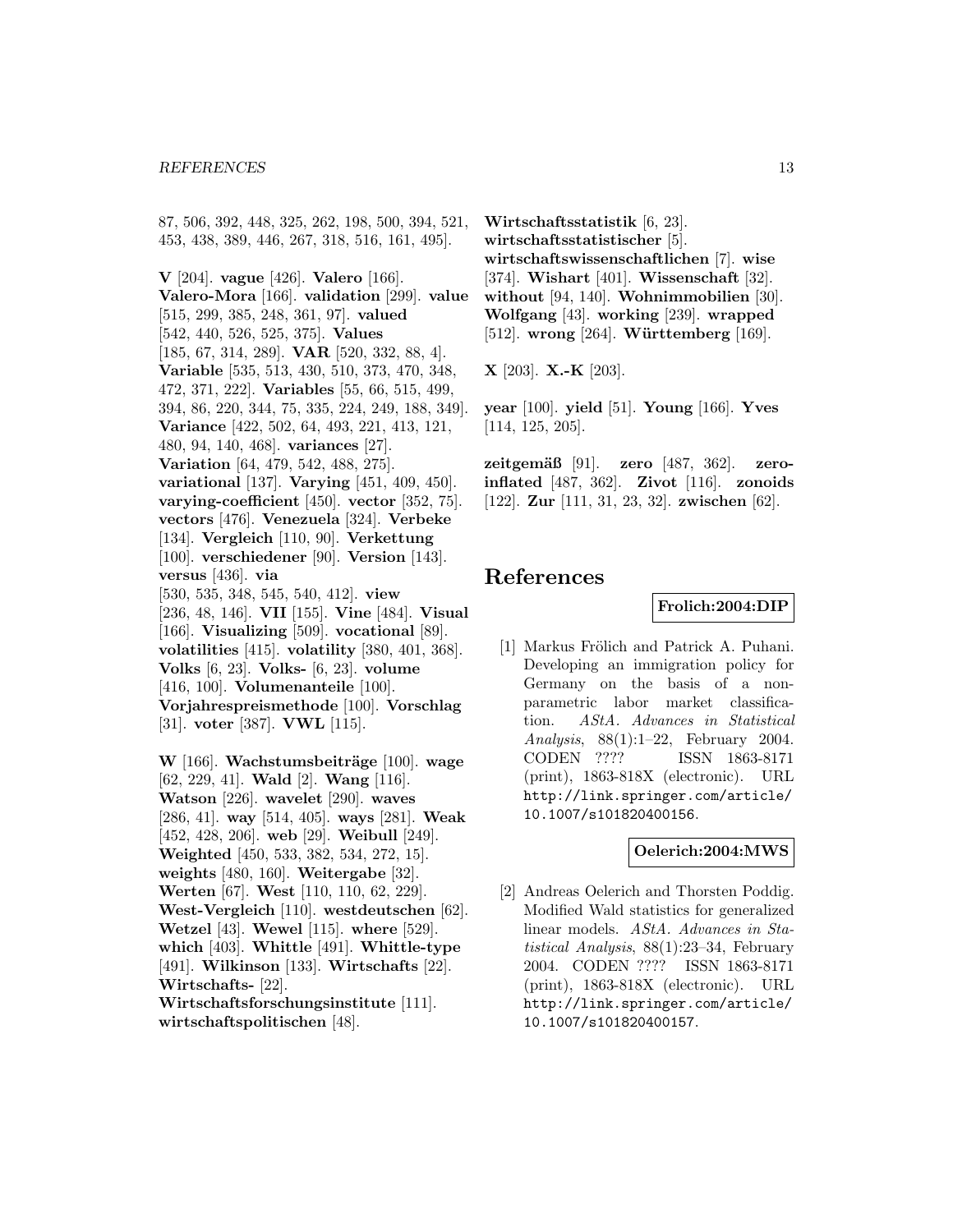### **Fischer:2004:KMM**

[3] Matthias Fischer and Ingo Klein. Kurtosis modelling by means of the Jtransformation. AStA. Advances in Statistical Analysis, 88(1):35–50, February 2004. CODEN ???? ISSN 1863-8171 (print), 1863-818X (electronic). URL http://link.springer.com/article/ 10.1007/s101820400158.

### **Mihailescu:2004:SME**

[4] Laurentiu Mihailescu. A sequential method for the evaluation of the VaR model based on the run between exceedances. AStA. Advances in Statistical Analysis, 88(1):51–72, February 2004. CODEN ???? ISSN 1863-8171 (print), 1863-818X (electronic). URL http://link.springer.com/article/ 10.1007/s101820400159.

### **Rosemann:2004:EEF**

[5] Martin Rosemann, Daniel Vorgrimler, and Rainer Lenz. Erste Ergebnisse faktischer Anonymisierung wirtschaftsstatistischer Einzeldaten. (German) [First results of factual anonymization of economic statistics data items. AStA. Advances in Statistical Analysis, 88 (1):73–99, February 2004. CODEN ???? ISSN 1863-8171 (print), 1863-818X (electronic). URL http: //link.springer.com/article/10. 1007/s101820400160.

### **Grunewald:2004:DMW**

[6] Werner Grünewald, Hans-Joachim Mittag, Michael Müller, Reiner Stäglin, Peter Lorscheid, and Roland Gnoss. Diskussionsbeiträge zu "Mehr Wirtschaftsstatistik in der Statistikausbildung für Volksund Betriebswirte". (German) [Discussions on "More economic statistics

in statistics education for economists and business economists"]. AStA. Advances in Statistical Analysis, 88 (1):100–117, February 2004. CO-DEN ???? ISSN 1863-8171 (print), 1863-818X (electronic). URL http://link.springer.com/article/ 10.1007/s101820400161. See reply [23].

### **Frohn:2004:SOW**

[7] Joachim Frohn. Statistik und Okonometrie an wirtschaftswissenschaftlichen Fakultäten — Ergebnisse einer Befragung. (German) [Statistics and econometrics in economics faculties — results of a survey]. AStA. Advances in Statistical Analysis,  $88(1):118-125$ , February 2004. CODEN ???? ISSN 1863-8171 (print), 1863-818X (electronic). URL http://link.springer.com/article/ 10.1007/s101820400162.

#### **Anonymous:2004:LBa**

[8] Anonymous. Literatur /books. AStA. Advances in Statistical Analysis, 88 (1):126–132, February 2004. CO-DEN ???? ISSN 1863-8171 (print), 1863-818X (electronic). URL http://link.springer.com/article/ 10.1007/s101820400163.

#### **Anonymous:2004:HCa**

[9] Anonymous. Help & contacts. AStA. Advances in Statistical Analysis, 88(1): ??, February 2004. CODEN ???? ISSN 1863-8171 (print), 1863-818X (electronic).

### **Mosler:2004:IGD**

[10] Karl Mosler. Introduction: The geometry of data. AStA. Advances in Statistical Analysis, 88(2):133–135, May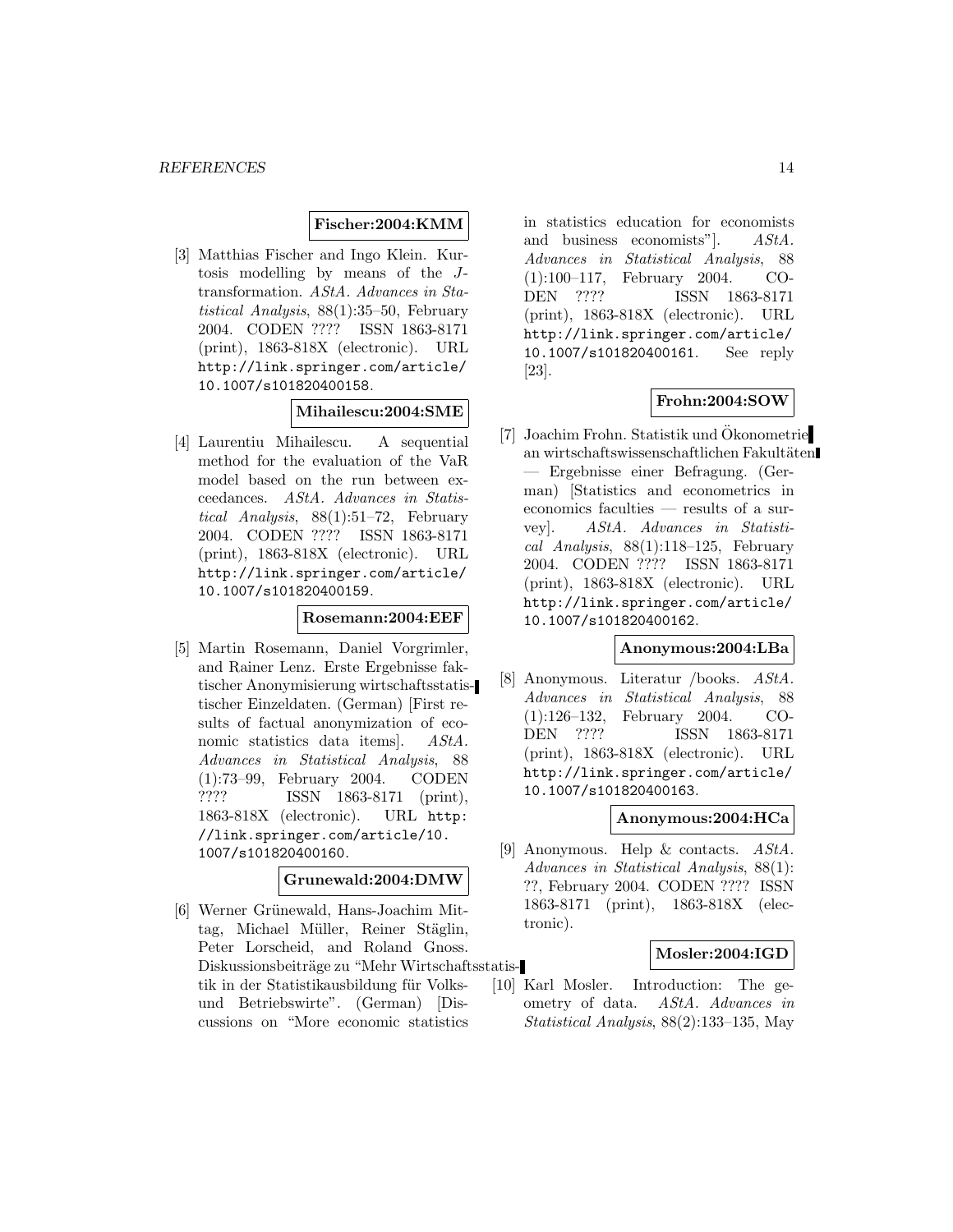2004. CODEN ???? ISSN 1863-8171 (print), 1863-818X (electronic). URL http://link.springer.com/article/ 10.1007/s101820400164.

### **Koshevoy:2004:GMO**

[11] Gleb A. Koshevoy, Jyrki Möttönen, and Hannu Oja. On the geometry of multivariate  $L_1$  objective functions. AStA. Advances in Statistical Analysis, 88(2):137–154, May 2004. CODEN ???? ISSN 1863-8171 (print), 1863-818X (electronic). URL http://link.springer.com/article/ 10.1007/s101820400165.

### **Becker:2004:MMM**

[12] Claudia Becker and Sebastian Paris Scholz. MVE, MCD, and MZE: a simulation study comparing convex body minimizers. AStA. Advances in Statistical Analysis, 88(2):155–162, May 2004. CODEN ???? ISSN 1863-8171 (print), 1863-818X (electronic). URL http://link.springer.com/article/ 10.1007/s101820400166.

### **Dyckerhoff:2004:DDS**

[13] Rainer Dyckerhoff. Data depths satisfying the projection property. AStA. Advances in Statistical Analysis, 88 (2):163–190, May 2004. CODEN ???? ISSN 1863-8171 (print), 1863-818X (electronic). URL http: //link.springer.com/article/10. 1007/s101820400167. See note [175].

### **Romanazzi:2004:DDC**

[14] Mario Romanazzi. Data depth and correlation. AStA. Advances in Statistical Analysis, 88(2):191–214, May 2004. CODEN ???? ISSN 1863-8171 (print), 1863-818X (electronic). URL

http://link.springer.com/article/ 10.1007/s101820400168.

### **Zuo:2004:RWD**

[15] Yijun Zuo. Robustness of weighted  $L^p$ -depth and  $L^p$ -median. AStA. Advances in Statistical Analysis, 88 (2):215–234, May 2004. CODEN ???? ISSN 1863-8171 (print), 1863-818X (electronic). URL http: //link.springer.com/article/10. 1007/s101820400169.

### **Liu:2004:DCN**

[16] Regina Y. Liu, Kesar Singh, and Julie H. Teng. DDMA-charts: Nonparametric multivariate moving average control charts based on data depth. AStA. Advances in Statistical Analysis, 88(2):235–258, May 2004. CODEN ???? ISSN 1863-8171 (print), 1863-818X (electronic). URL http://link.springer.com/article/ 10.1007/s101820400170.

### **Anonymous:2004:HCb**

[17] Anonymous. Help & contacts. AStA. Advances in Statistical Analysis, 88(2): ??, May 2004. CODEN ???? ISSN 1863- 8171 (print), 1863-818X (electronic).

### **Neiling:2004:GAR**

[18] Mattis Neiling and Hans-J. Lenz. The German Administrative Record Census — an object identification problem. AStA. Advances in Statistical Analysis, 88(3):259–277, August 2004. CODEN ???? ISSN 1863-8171 (print), 1863-818X (electronic). URL http://link.springer.com/article/ 10.1007/s101820400171.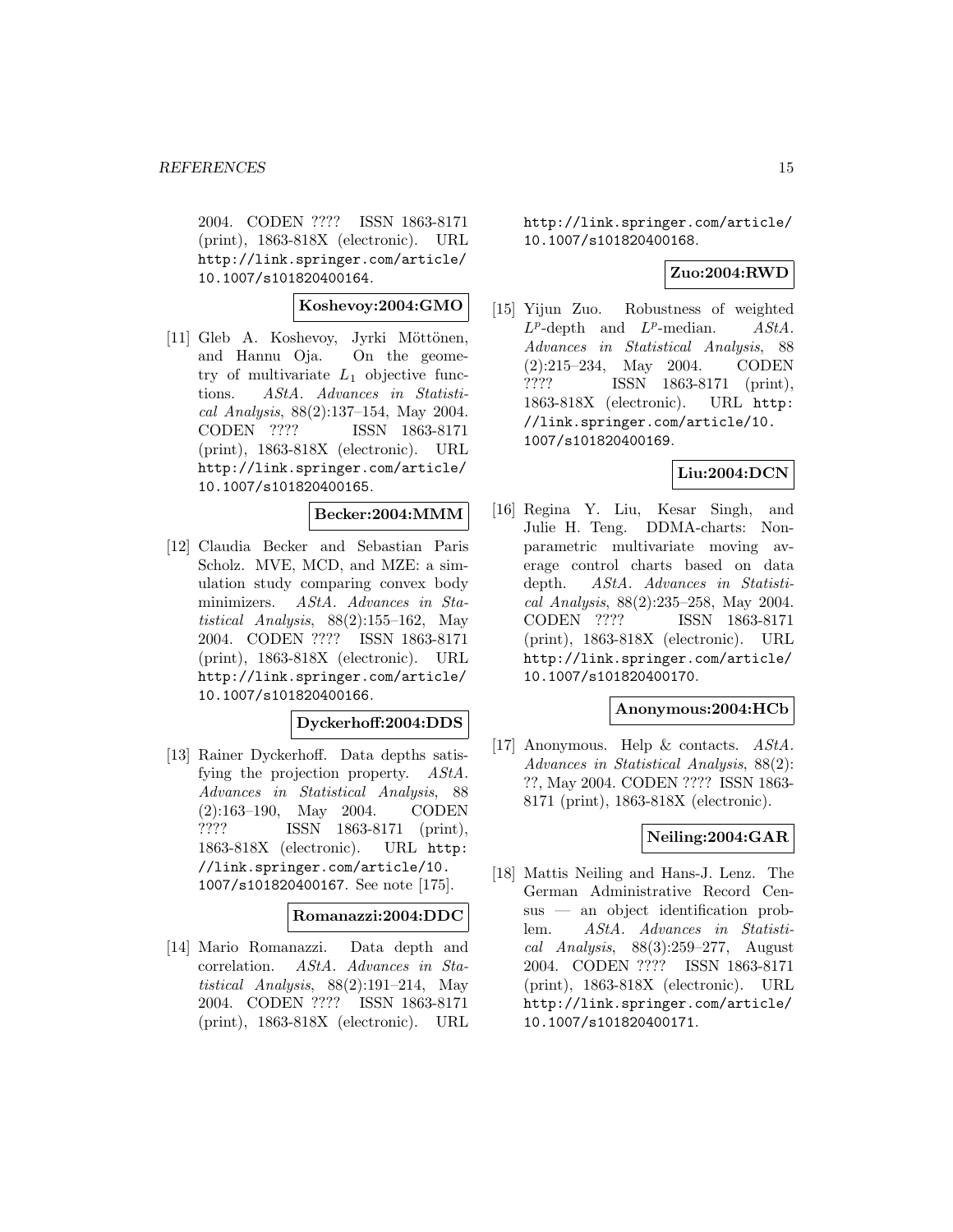#### **Gottschalk:2004:MDR**

[19] Sandra Gottschalk. Microdata disclosure by resampling — empirical findings for business survey data. AStA. Advances in Statistical Analysis, 88(3):279–302, August 2004. CODEN ???? ISSN 1863-8171 (print), 1863-818X (electronic). URL http://link.springer.com/article/ 10.1007/s101820400172.

#### **Maurer:2004:HPI**

[20] Raimond Maurer, Martin Pitzer, and Steffen Sebastian. Hedonic price indices for the Paris housing market. AStA. Advances in Statistical Analysis, 88(3):303–326, August 2004. CODEN ???? ISSN 1863-8171 (print), 1863-818X (electronic). URL http://link.springer.com/article/ 10.1007/s101820400173.

#### **Schumacher:2004:CMS**

[21] Christian Schumacher. A comparison of mean squared error approximations for a small estimated state space model. AStA. Advances in Statistical Analysis, 88(3):327–345, August 2004. CODEN ???? ISSN 1863-8171 (print), 1863-818X (electronic). URL http://link.springer.com/article/ 10.1007/s101820400174.

### **Litz:2004:CFA**

[22] Hans Peter Litz. Curriculare und fachsystematische Aspekte einer universitären Wirtschafts- und Sozialstatistik. (German) [Curricular and systematic technical aspects of university economic and social statistics]. AStA. Advances in Statistical Analysis,  $88(3):347-361$ , August 2004. CODEN ???? ISSN 1863-8171

(print), 1863-818X (electronic). URL http://link.springer.com/article/ 10.1007/s101820400175.

### **vonderLippe:2004:ADM**

[23] Peter von der Lippe and Sibylle Schmerbach. Antwort zur Diskussion um "Mehr Wirtschaftsstatistik in der Statistikausbildung für Volks- und Betriebswirte". (German) [Reply to the discussion on "More economic statistics in statistics education for economists and business economists"]. AStA. Advances in Statistical Analysis, 88(3):362–367, August 2004. CODEN ???? ISSN 1863-8171 (print), 1863-818X (electronic). URL http://link.springer.com/article/ 10.1007/s101820400176.

### **Anonymous:2004:LBb**

[24] Anonymous. Literatur /books. AStA. Advances in Statistical Analysis, 88 (3):368–374, August 2004. CO-DEN ???? ISSN 1863-8171 (print), 1863-818X (electronic). URL http://link.springer.com/article/ 10.1007/s101820400177.

#### **Anonymous:2004:HCc**

[25] Anonymous. Help & contacts. AStA. Advances in Statistical Analysis, 88(3): ??, August 2004. CODEN ???? ISSN 1863-8171 (print), 1863-818X (electronic).

#### **Christmann:2004:AMC**

[26] Andreas Christmann. An approach to model complex high-dimensional insurance data. AStA. Advances in Statistical Analysis, 88(4):375–396, December 2004. CODEN ???? ISSN 1863-8171 (print), 1863-818X (electronic). URL http://link.springer.com/article/ 10.1007/s101820400178.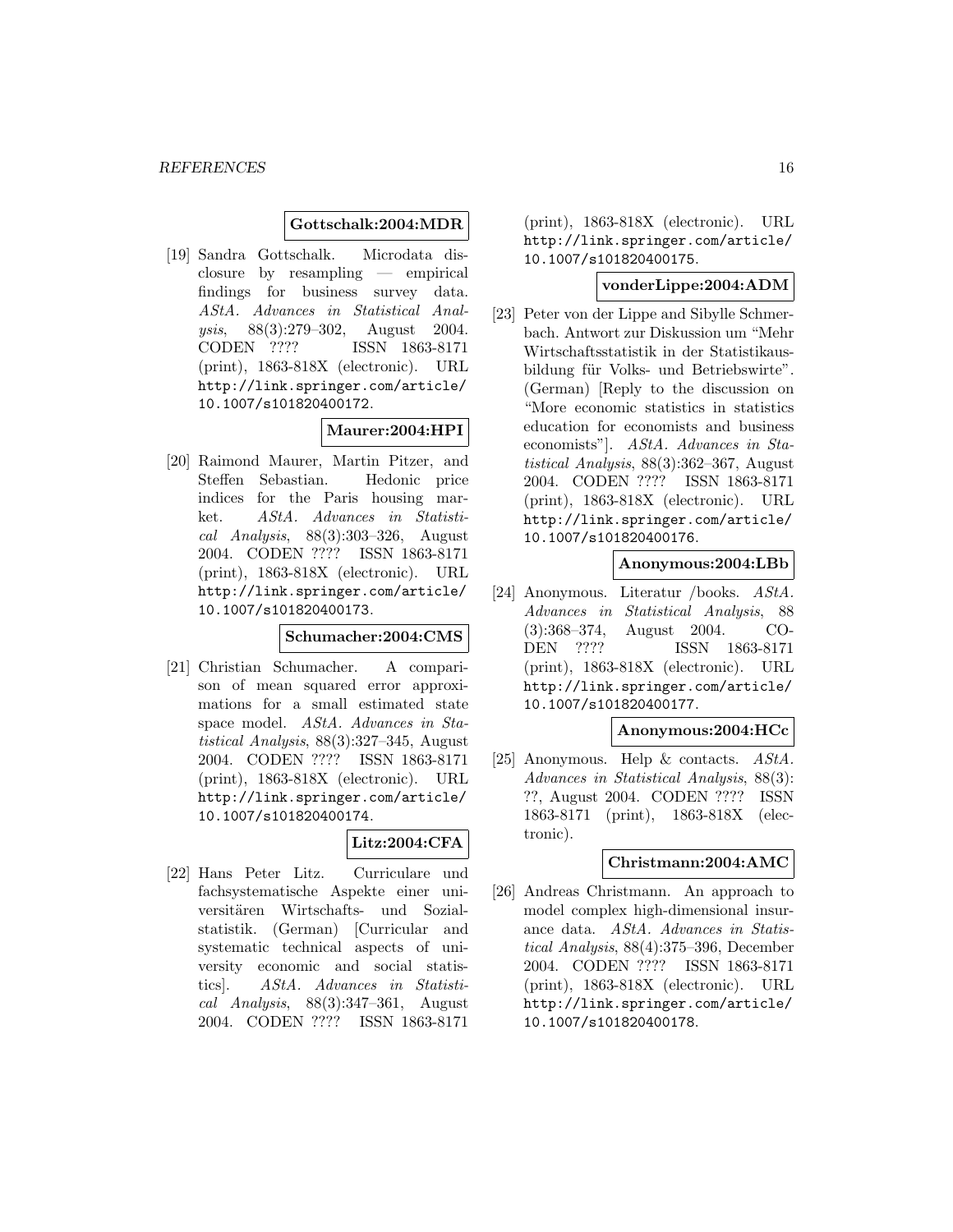### **Klaver:2004:ECH**

[27] Hendrik Kläver and Friedrich Schmid. The effect of conditional heteroskedasticity on common statistical procedures for means and variances. AStA. Advances in Statistical Analysis, 88(4):397–407, December 2004. CODEN ???? ISSN 1863-8171 (print), 1863-818X (electronic). URL http://link.springer.com/article/ 10.1007/s101820400179.

### **Begun:2004:RPC**

[28] Alexander Begun and Wilfried Seidel. A relaxation procedure for calculating (Γ-)minimax optimal designs. AStA. Advances in Statistical Analysis, 88(4):409–425, December 2004. CODEN ???? ISSN 1863-8171 (print), 1863-818X (electronic). URL http://link.springer.com/article/ 10.1007/s101820400180.

### **Kopsch:2004:HCS**

[29] Günter Kopsch, Michael Neutze, and Annette Pfeiffer. How to communicate statistics — taking our web offerings to the next level. AStA. Advances in Statistical Analysis, 88(4):427–434, December 2004. CODEN ???? ISSN 1863-8171 (print), 1863-818X (electronic). URL http://link.springer.com/article/ 10.1007/s101820400181.

### **Leifer:2004:PWD**

[30] Hans-Albert Leifer. Preisindikatoren für Wohnimmobilien in Deutschland. (German) [Price indicators for residential real estate in Germany]. AStA. Advances in Statistical Analysis, 88(4):435–450, December 2004. CODEN ???? ISSN 1863-8171 (print), 1863-818X (electronic). URL

http://link.springer.com/article/ 10.1007/s101820400182.

### **Merz:2004:KMK**

[31] Joachim Merz. Kumulation von Mikrodaten — Konzeptionelle Grundlagen und ein Vorschlag zur Realisierung. (German) [Accumulation of micro-data — conceptual foundations and a proposal for implementation]. AStA. Advances in Statistical Analysis, 88(4):451–472, December 2004. CODEN ???? ISSN 1863-8171 (print), 1863-818X (electronic). URL http://link.springer.com/article/ 10.1007/s101820400183.

### **Luttinger:2004:WAA**

[32] Paul Lüttinger and Heike Wirth. Zur Weitergabe von älteren amtlichen Mikrodaten an die Wissenschaft. (German) [On the dissemination of older official microdata in science]. AStA. Advances in Statistical Analysis, 88 (4):473–486, December 2004. CO-DEN ???? ISSN 1863-8171 (print), 1863-818X (electronic). URL http://link.springer.com/article/ 10.1007/s101820400184.

#### **Anonymous:2004:D**

[33] Anonymous. Danksagung. AStA. Advances in Statistical Analysis, 88(4): 487–488, December 2004. CODEN ???? ISSN 1863-8171 (print), 1863- 818X (electronic). URL http://link. springer.com/accesspage/article/ 10.1007/s101820400185.

### **Anonymous:2004:HCd**

[34] Anonymous. Help & contacts. AStA. Advances in Statistical Analysis, 88(4): ??, December 2004. CODEN ???? ISSN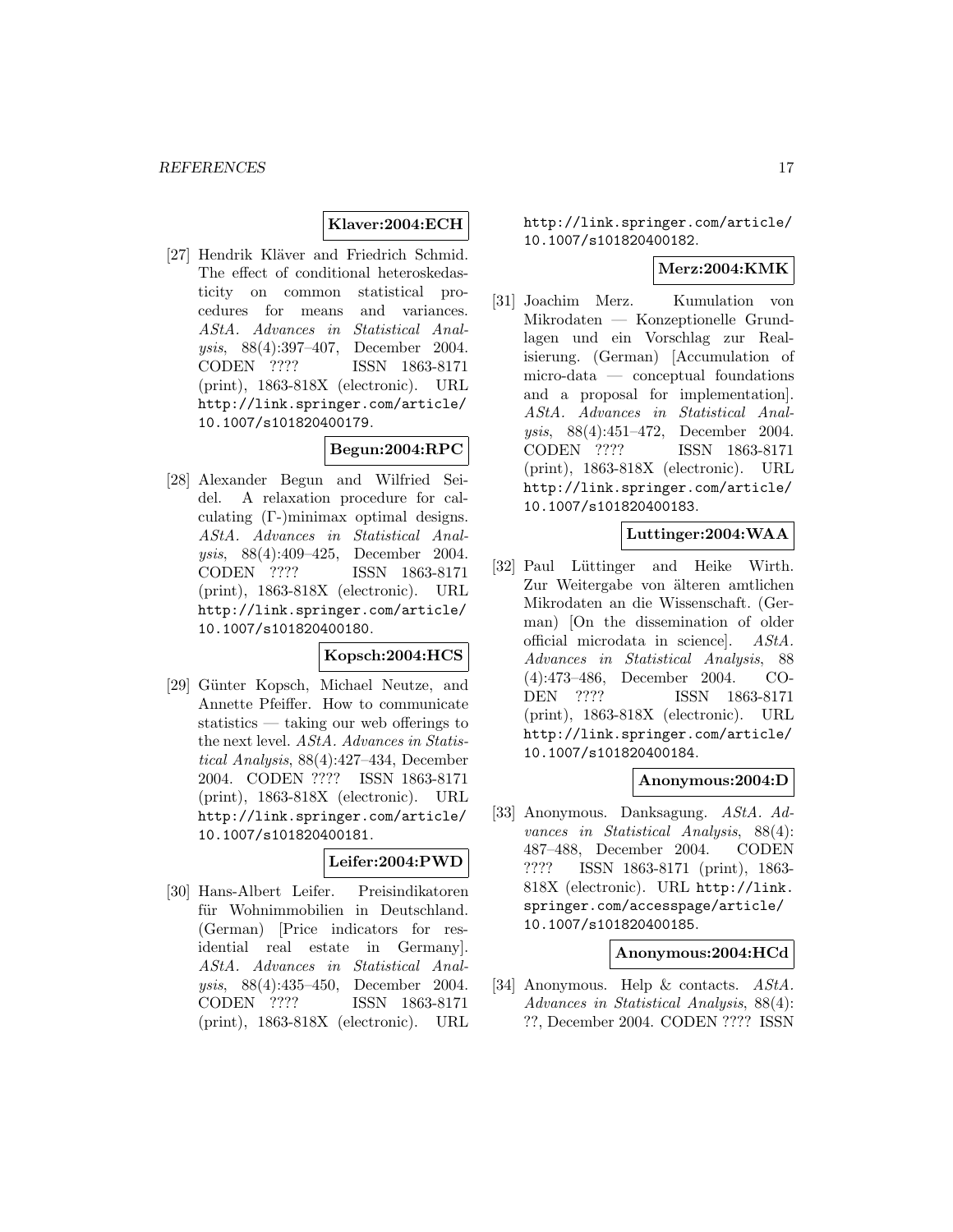1863-8171 (print), 1863-818X (electronic).

**Seidel:2005:E**

[35] Wilfried Seidel. Editorial. AStA. Advances in Statistical Analysis, 89 (1):1, February 2005. CODEN ???? ISSN 1863-8171 (print), 1863-818X (electronic). URL http://link. springer.com/accesspage/article/ 10.1007/s101820500186.

### **Riphahn:2005:IIN**

[36] Regina T. Riphahn. Introduction: Item nonresponse and data quality. AStA. Advances in Statistical Analysis, 89(1):3–5, February 2005. CODEN ???? ISSN 1863-8171 (print), 1863-818X (electronic). URL http://link.springer.com/article/ 10.1007/s101820500187.

### **Schraepler:2005:CIF**

[37] Joerg-Peter Schraepler and Gert G. Wagner. Characteristics and impact of faked interviews in surveys — an analysis of genuine fakes in the raw data of SOEP. AStA. Advances in Statistical Analysis, 89(1):7–20, February 2005. CODEN ???? ISSN 1863-8171 (print), 1863-818X (electronic). URL http://link.springer.com/article/ 10.1007/s101820500188.

### **Redline:2005:FIR**

[38] Cleo D. Redline, Don A. Dillman, Lisa Carley-Baxter, and Robert H. Creecy. Factors that influence reading and comprehension of branching instructions in self-administered questionnaires. AStA. Advances in Statistical Analysis, 89(1):21–38, February 2005. CODEN ???? ISSN 1863-8171

(print), 1863-818X (electronic). URL http://link.springer.com/article/ 10.1007/s101820500189.

### **Hanisch:2005:RRI**

[39] Jens U. Hanisch. Rounded responses to income questions. AStA. Advances in Statistical Analysis, 89(1):39–48, February 2005. CODEN ???? ISSN 1863-8171 (print), 1863-818X (electronic). URL http://link.springer.com/article/ 10.1007/s101820500190.

### **Frick:2005:INI**

[40] Joachim R. Frick and Markus M. Grabka. Item nonresponse on income questions in panel surveys: Incidence, imputation and the impact on inequality and mobility. AStA. Advances in Statistical Analysis, 89(1):49–61, February 2005. CODEN ???? ISSN 1863-8171 (print), 1863-818X (electronic). URL http://link.springer.com/article/ 10.1007/s101820500191.

### **Spiess:2005:EIN**

[41] Martin Spiess and Jan Goebel. On the effect of item nonresponse on the estimation of a two-panel-waves wage equation. AStA. Advances in Statistical Analysis, 89(1):63–74, February 2005. CODEN ???? ISSN 1863-8171 (print), 1863-818X (electronic). URL http://link.springer.com/article/ 10.1007/s101820500192.

### **Bodnar:2005:MCC**

[42] Olha Bodnar and Wolfgang Schmid. Multivariate control charts based on a projection approach. AStA. Advances in Statistical Analysis, 89(1):75–93, February 2005. CODEN ???? ISSN 1863-8171 (print), 1863-818X (electronic). URL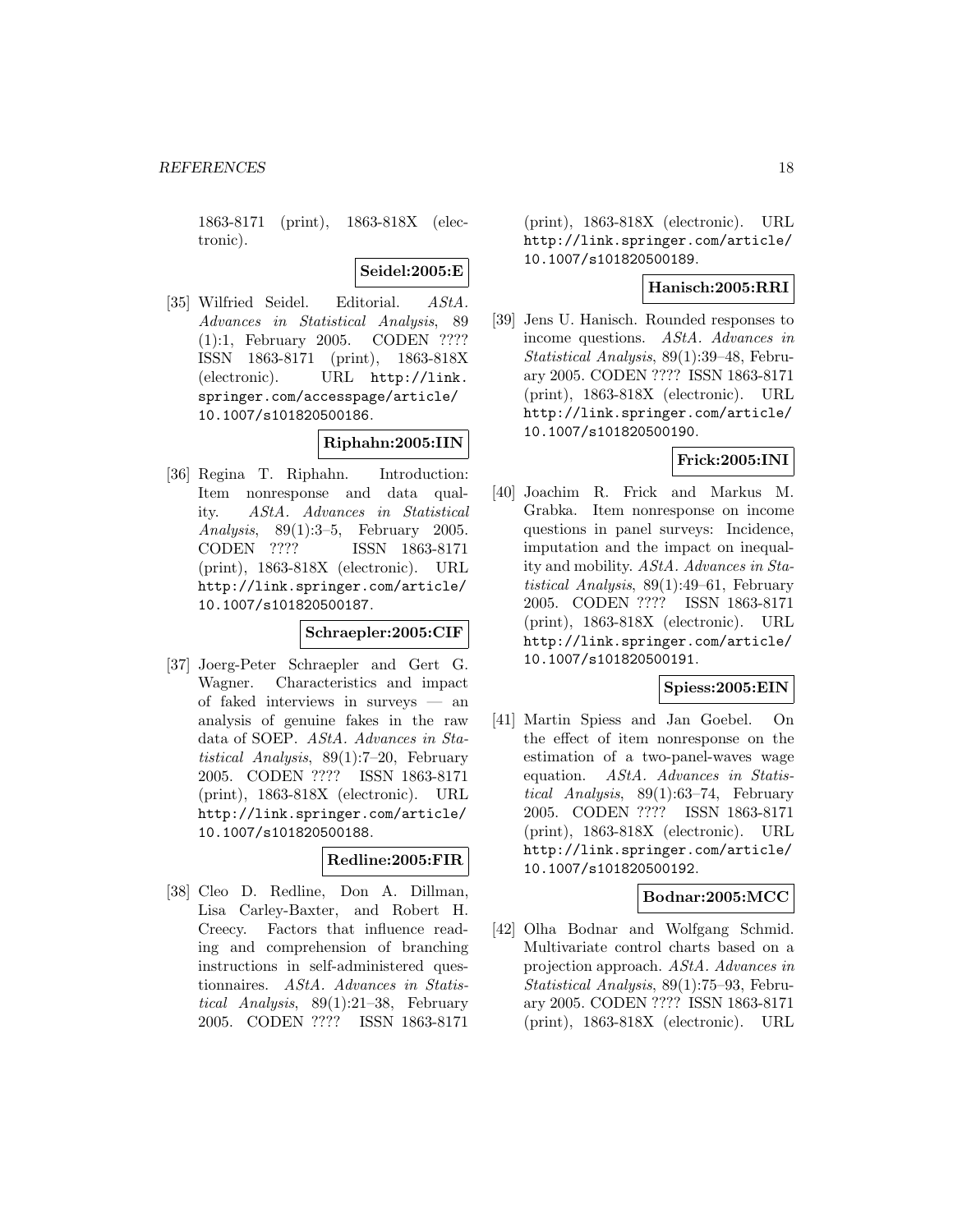http://link.springer.com/article/ 10.1007/s101820500193.

#### **Hansen:2005:WWM**

[43] Gerd Hansen. Wolfgang Wetzel in memoriam. AStA. Advances in Statistical Analysis, 89(1):95–97, February 2005. CODEN ???? ISSN 1863-8171 (print), 1863-818X (electronic). URL http://link.springer.com/article/ 10.1007/s101820500194.

#### **Anonymous:2005:BBRa**

[44] Anonymous. Buchbesprechungen /book reviews. AStA. Advances in Statistical Analysis, 89(1):98–105, February 2005. CODEN ???? ISSN 1863-8171 (print), 1863-818X (electronic). URL http://link.springer.com/article/ 10.1007/s101820500195.

#### **Anonymous:2005:HCa**

[45] Anonymous. Help & contacts. AStA. Advances in Statistical Analysis, 89(1): ??, February 2005. CODEN ???? ISSN 1863-8171 (print), 1863-818X (electronic).

### **D:2005:ASC**

[46] Prof. Bernd Fitzenberger Ph. D. and Prof. Dr. Joachim Möller. Arbeitsmarkt und Statistik: Chancen und Herausforderungen für die empirische Arbeitsmarktforschung. (German) [labor market and statistics: opportunities and challenges for empirical labor market research]. AStA. Advances in Statistical Analysis, 89(2):109–119, June 2005. CODEN ???? ISSN 1863-8171 (print), 1863-818X (electronic). URL http://link.springer.com/article/ 10.1007/s10182-005-0196-7.

### **Abraham:2005:MAL**

[47] Katharine G. Abraham. Microdata access and labor market research: The U.S. experience. AStA. Advances in Statistical Analysis, 89(2):121–139, June 2005. CODEN ???? ISSN 1863-8171 (print), 1863-818X (electronic). URL http://link.springer.com/article/ 10.1007/s10182-005-0197-6.

### **Franz:2005:AAS**

[48] Prof. Dr. Dr. h. c. mult. Wolfgang Franz. Arbeitsmarktforschung und Arbeitsmarktstatistik aus der Sicht der wirtschaftspolitischen Beratung: Erfahrungen und Perspektiven. (German) [Labor market research and labor market statistics from the point of view of economic policy advice: experiences and perspectives]. AStA. Advances in Statistical Analysis, 89(2):141–158, June 2005. CODEN ???? ISSN 1863-8171 (print), 1863-818X (electronic). URL http://link.springer.com/article/ 10.1007/s10182-005-0198-5.

### **D:2005:DDF**

[49] Prof. Jutta Allmendinger Ph. D. and Dr. Annette Kohlmann. Datenverfügbarkeit und Datenzugang am Forschungsdatenzentrum der Bundesagentur für Arbeit im Institut für Arbeitsmarkt- und Berufsforschung. (German) [Data availability and data access at the Research Data Centre of the Federal Employment Agency at the Institute for Employment Research]. AStA. Advances in Statistical Analysis, 89(2):159–182, June 2005. CODEN ???? ISSN 1863-8171 (print), 1863-818X (electronic). URL http://link.springer.com/article/ 10.1007/s10182-005-0199-4.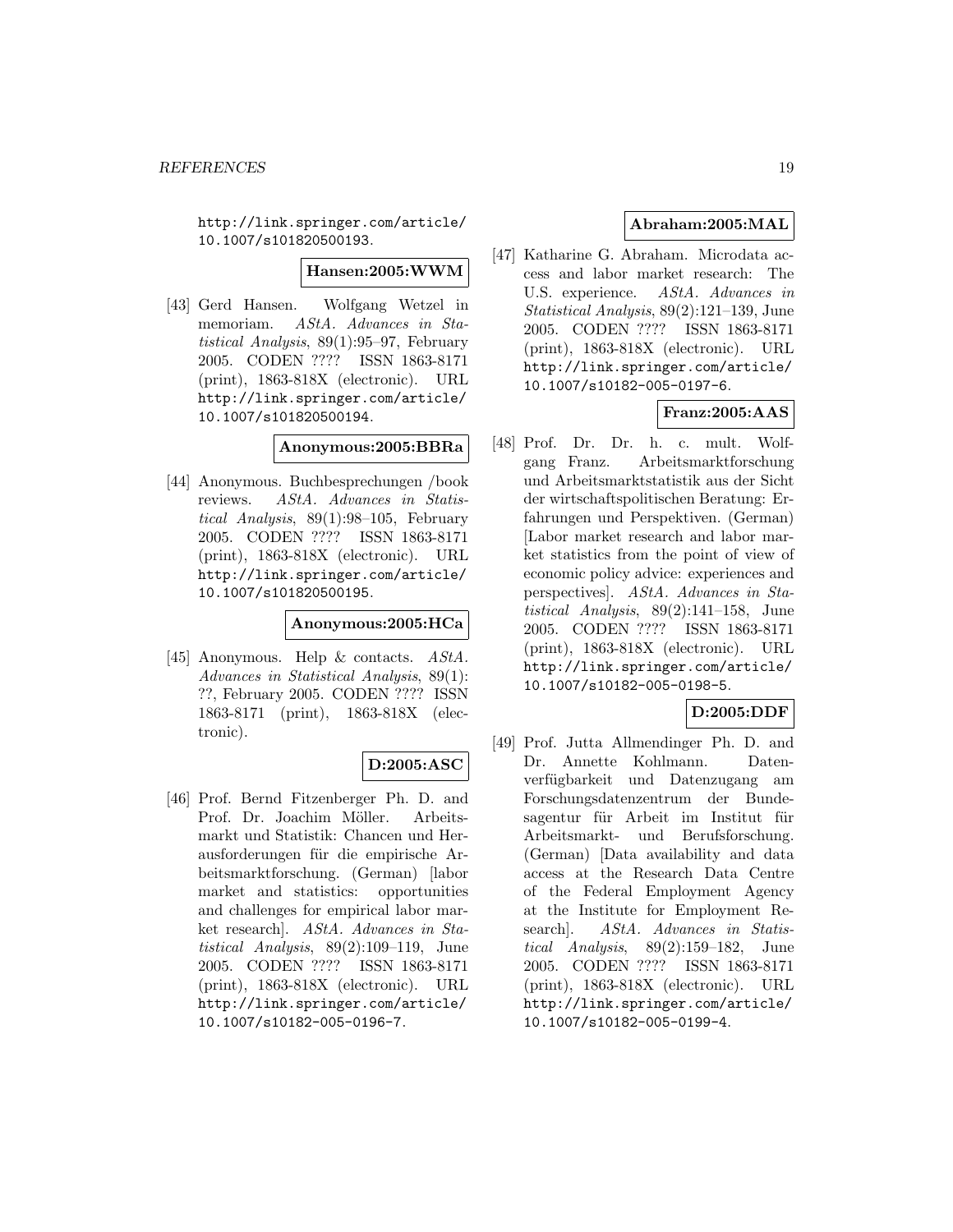### **Ibsen:2005:JCD**

[50] Prof. Dr. Rikke Ibsen and Prof. Dr. Niels Westergaard-Nielsen. Job creation and destruction over the business cycles and the impact on individual job flows in Denmark 1980–2001. AStA. Advances in Statistical Analysis, 89(2):183–207, June 2005. CODEN ???? ISSN 1863-8171 (print), 1863-818X (electronic). URL http://link.springer.com/article/ 10.1007/s10182-005-0200-2.

### **Biewen:2005:UDL**

[51] Martin Biewen and Ralf A. Wilke. Unemployment duration and the length of entitlement periods for unemployment benefits: do the IAB employment subsample and the German Socio-Economic Panel yield the same results? AStA. Advances in Statistical Analysis, 89(2):209–236, June 2005. CODEN ???? ISSN 1863-8171 (print), 1863-818X (electronic). URL http://link.springer.com/article/ 10.1007/s10182-005-0201-1.

### **Anonymous:2005:BBRb**

[52] Anonymous. Buchbesprechungen book reviews. AStA. Advances in Statistical Analysis, 89(2):237–240, June 2005. CODEN ???? ISSN 1863-8171 (print), 1863-818X (electronic). URL http://link.springer.com/article/ 10.1007/s10182-005-0202-0.

### **Anonymous:2005:HCb**

[53] Anonymous. Help & contacts. AStA. Advances in Statistical Analysis, 89(2): ??, June 2005. CODEN ???? ISSN 1863- 8171 (print), 1863-818X (electronic).

### **Kumar:2005:CTS**

[54] Narinder Kumar, Gobind P. Mehta, and Virender Kumar. A class of twostage selection procedures using Lstatistics. AStA. Advances in Statistical Analysis,  $89(3):241-261$ , August 2005. CODEN ???? ISSN 1863-8171 (print), 1863-818X (electronic). URL http://link.springer.com/article/ 10.1007/s10182-005-0203-z.

### **Nadarajah:2005:LCP**

[55] Saralees Nadarajah and Samuel Kotz. Linear combinations, products and ratios of t random variables. AStA. Advances in Statistical Analysis, 89 (3):263–280, August 2005. CO-DEN ???? ISSN 1863-8171 (print), 1863-818X (electronic). URL http://link.springer.com/article/ 10.1007/s10182-005-0204-y.

#### **Trenkler:2005:EIL**

[56] Carsten Trenkler. The effects of ignoring level shifts on systems cointegration tests. AStA. Advances in Statistical Analysis, 89(3):281–301, August 2005. CODEN ???? ISSN 1863-8171 (print), 1863-818X (electronic). URL http://link.springer.com/article/ 10.1007/s10182-005-0205-x.

### **Meyer:2005:UHF**

[57] Mark Meyer and Peter Winker. Using HP filtered data for econometric analysis: Some evidence from Monte Carlo simulations. *AStA*, *Advances in Sta*tistical Analysis, 89(3):303–320, August 2005. CODEN ???? ISSN 1863-8171 (print), 1863-818X (electronic). URL http://link.springer.com/article/ 10.1007/s10182-005-0206-9.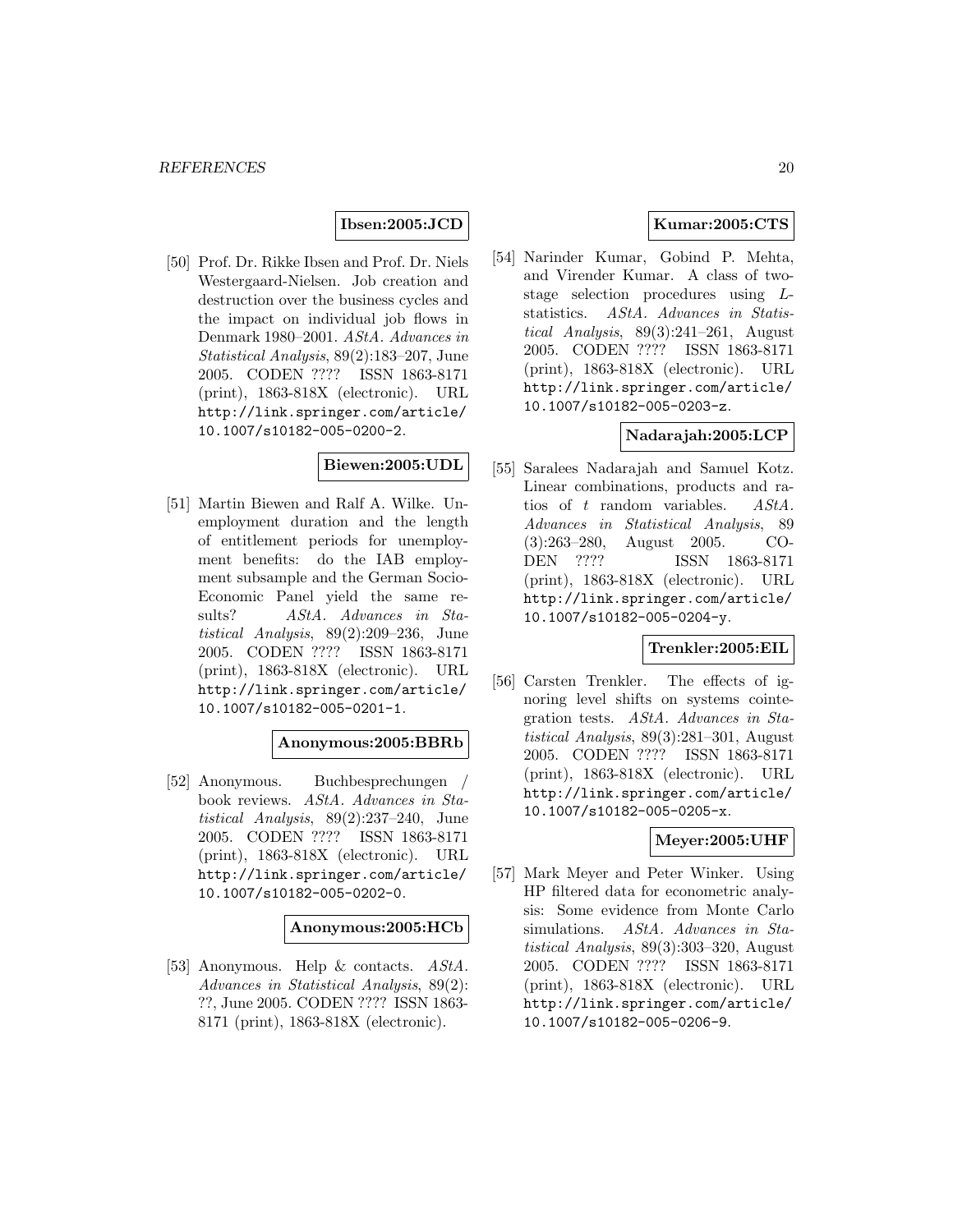### **Dreger:2005:PSU**

[58] Christian Dreger and Hans-Eggert Reimers. Panel seasonal unit root test: Further simulation results and an application to unemployment data. AStA. Advances in Statistical Analysis, 89(3):321–337, August 2005. CODEN ???? ISSN 1863-8171 (print), 1863-818X (electronic). URL http://link.springer.com/article/ 10.1007/s10182-005-0207-8.

### **Gorzig:2005:PUN**

[59] Bernd Görzig, Hartmut Bömermann, and Ramona Pohl. Produktdiversifizierung und Unternehmenserfolg: Nutzung der Forschungsdatenzentren der Statistischen Ämter. (German) [Product diversification and corporate success: use of research data centers of the statistical offices]. AStA. Advances in Statistical Analysis, 89(3):339–354, August 2005. CODEN ???? ISSN 1863-8171 (print), 1863-818X (electronic). URL http://link.springer. com/article/10.1007/s10182-005- 0208-7.

### **Anonymous:2005:BBRc**

[60] Anonymous. Buchbesprechungen /book reviews. AStA. Advances in Statistical Analysis, 89(3):355–363, August 2005. CODEN ???? ISSN 1863-8171 (print), 1863-818X (electronic). URL http://link.springer.com/article/ 10.1007/s10182-005-0209-6.

#### **Anonymous:2005:HCc**

[61] Anonymous. Help & contacts. AStA. Advances in Statistical Analysis, 89(3): ??, August 2005. CODEN ???? ISSN 1863-8171 (print), 1863-818X (electronic).

### **Gorzig:2005:NDL**

[62] Bernd Görzig, Martin Gornig, and Axel Werwatz. Nichtparametrische Dekomposition der Lohndifferenzen zwischen ost- und westdeutschen Betrieben. (German) [Non-parametric decomposition of wage differences between East and West German companies]. AStA. Advances in Statistical Analysis, 89(4):365–381, November 2005. CODEN ???? ISSN 1863-8171 (print), 1863-818X (electronic). URL http://link.springer.com/article/ 10.1007/s10182-005-0210-0.

### **Zocher:2005:SBG**

[63] Mathias Zocher. Statistik für bivariate gemischte Poisson–Prozesse am Beispiel der Kraftfahrthaftpflichtversicherung. (German) [Statistics for bivariate mixed Poisson process: the example of automobile liability insurance]. AStA. Advances in Statistical Analysis, 89(4):383–402, November 2005. CODEN ???? ISSN 1863-8171 (print), 1863-818X (electronic). URL http://link.springer.com/article/ 10.1007/s10182-005-0211-z.

### **Schneider:2005:UAV**

[64] Carsten Schneider, Gerhard Arminger, and Alexandra Schwarz. Using analysis of variance and factor analysis for the reduction of high dimensional variation in time series of energy consumption. AStA. Advances in Statistical Analysis, 89(4):403–418, November 2005. CODEN ???? ISSN 1863-8171 (print), 1863-818X (electronic). URL http://link.springer.com/article/ 10.1007/s10182-005-0212-y.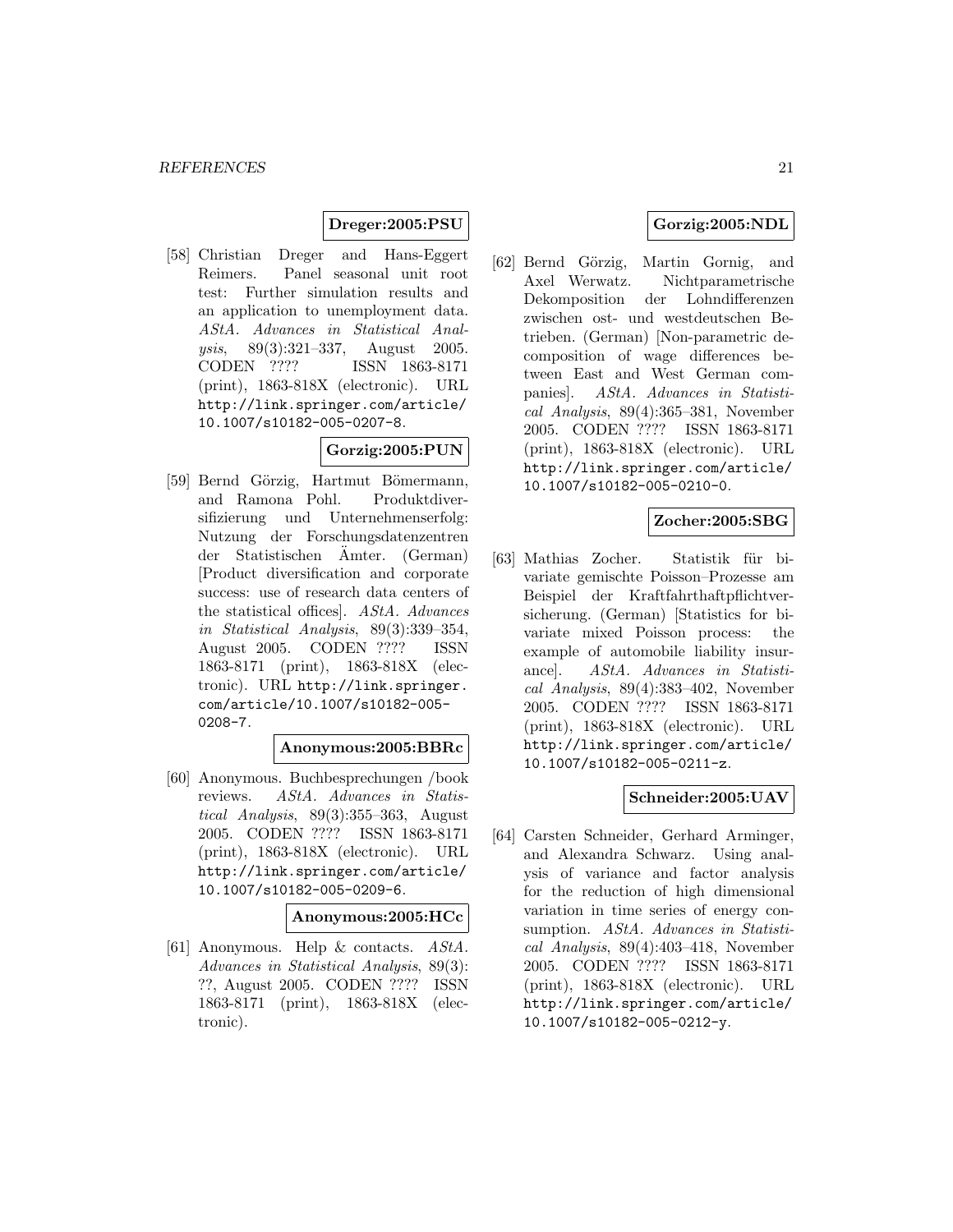#### **Flaig:2005:TSP**

[65] Gebhard Flaig. Time series properties of the German Production Index. AStA. Advances in Statistical Analysis, 89(4):419–434, November 2005. CODEN ???? ISSN 1863-8171 (print), 1863-818X (electronic). URL http://link.springer.com/article/ 10.1007/s10182-005-0213-x.

#### **Nadarajah:2005:PRG**

[66] Saralees Nadarajah and Samuel Kotz. On the product and ratio of gamma and beta random variables. AStA. Advances in Statistical Analysis, 89 (4):435–449, November 2005. CO-DEN ???? ISSN 1863-8171 (print), 1863-818X (electronic). URL http://link.springer.com/article/ 10.1007/s10182-005-0214-9.

### **Gromling:2005:SUQ**

[67] Michael Grömling. Sinn und Unsinn von Quoten auf Basis von preisbereinigten Werten. (German) [Sense and nonsense of quotas on the basis of price-adjusted values]. AStA. Advances in Statistical Analysis, 89(4):451–468, November 2005. CODEN ???? ISSN 1863-8171 (print), 1863-818X (electronic). URL http://link.springer.com/article/ 10.1007/s10182-005-0215-8.

### **Anonymous:2005:BBRd**

[68] Anonymous. Buchbesprechungen /book reviews. AStA. Advances in Statistical Analysis, 89(4):469–477, November 2005. CODEN ???? ISSN 1863-8171 (print), 1863-818X (electronic). URL http://link.springer.com/article/ 10.1007/s10182-005-0216-7.

#### **Anonymous:2005:HCd**

[69] Anonymous. Help & contacts. AStA. Advances in Statistical Analysis, 89(4): ??, November 2005. CODEN ???? ISSN 1863-8171 (print), 1863-818X (electronic).

### **Hubler:2006:DND**

[70] Olaf Hübler and Joachim Frohn. Developments and new dimensions in econometrics. AStA. Advances in Statistical Analysis, 90(1):1–7, March 2006. CODEN ???? ISSN 1863-8171 (print), 1863-818X (electronic). URL http://link.springer.com/article/ 10.1007/s10182-006-0217-1.

### **Chen:2006:SEL**

[71] Pu Chen and Joachim Frohn. On the specification and estimation of large scale simultaneous structural macroeconometric models. AStA. Advances in Statistical Analysis, 90(1):9–25, March 2006. CODEN ???? ISSN 1863-8171 (print), 1863-818X (electronic). URL http://link.springer.com/article/ 10.1007/s10182-006-0218-0.

#### **Breitung:2006:DFM**

[72] Jörg Breitung and Sandra Eickmeier. Dynamic factor models. AStA. Advances in Statistical Analysis, 90(1):27– 42, March 2006. CODEN ???? ISSN 1863-8171 (print), 1863-818X (electronic). URL http://link.springer. com/article/10.1007/s10182-006- 0219-z.

#### **Wolters:2006:URT**

[73] Jürgen Wolters and Uwe Hassler. Unit root testing. AStA. Advances in Statistical Analysis, 90(1):43–58, March 2006. CODEN ???? ISSN 1863-8171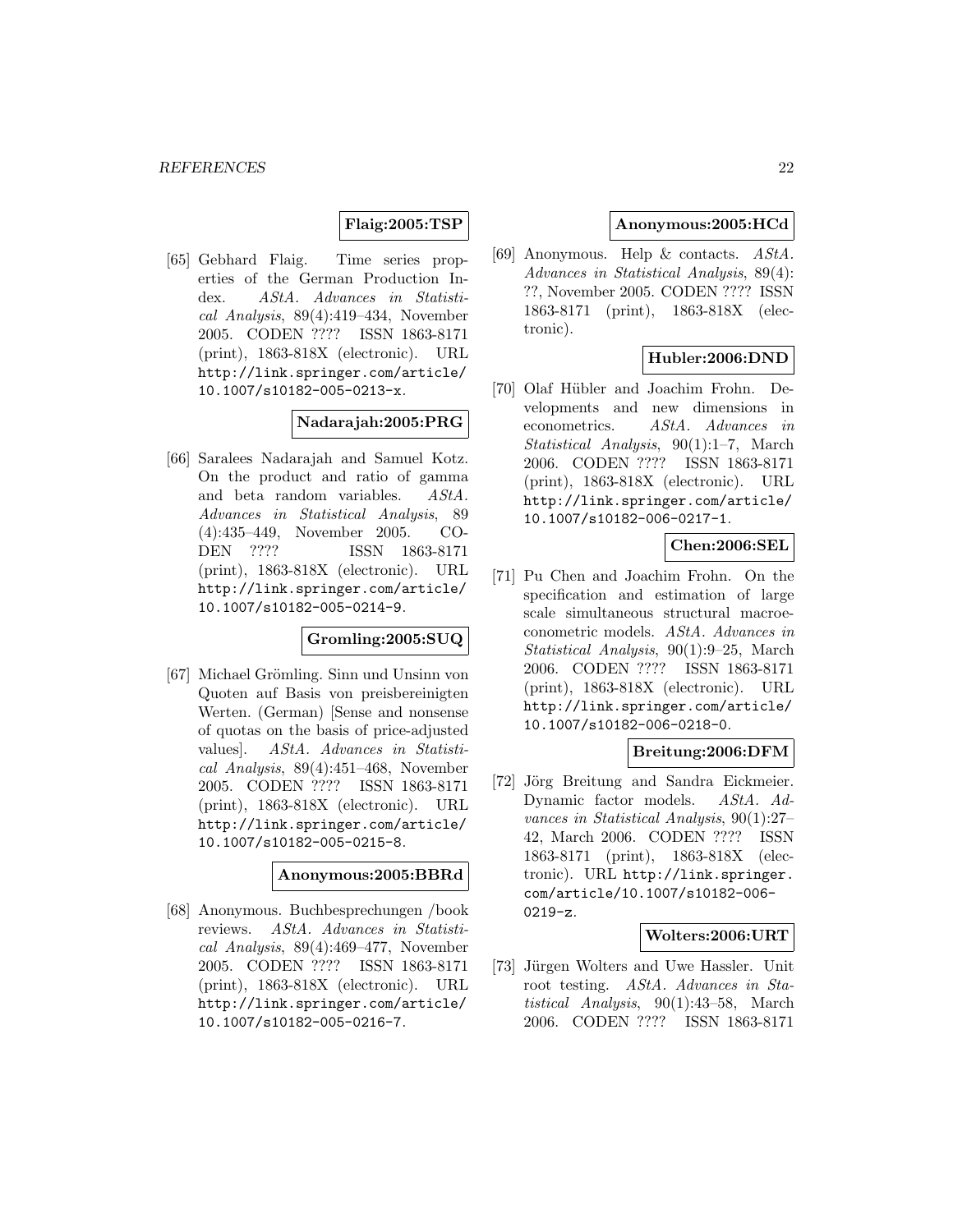(print), 1863-818X (electronic). URL http://link.springer.com/article/ 10.1007/s10182-006-0220-6.

### **Hassler:2006:ADL**

[74] Uwe Hassler and Jürgen Wolters. Autoregressive distributed lag models and cointegration. AStA. Advances in Statistical Analysis, 90(1):59–74, March 2006. CODEN ???? ISSN 1863-8171 (print), 1863-818X (electronic). URL http://link.springer.com/article/ 10.1007/s10182-006-0221-5.

### **Lutkepohl:2006:SVA**

[75] Helmut Lütkepohl. Structural vector autoregressive analysis for cointegrated variables. AStA. Advances in Statistical Analysis, 90(1):75–88, March 2006. CODEN ???? ISSN 1863-8171 (print), 1863-818X (electronic). URL http://link.springer.com/article/ 10.1007/s10182-006-0222-4.

### **Herwartz:2006:EAH**

[76] Helmut Herwartz. Econometric analysis of high frequency data. AStA. Advances in Statistical Analysis, 90(1):89– 104, March 2006. CODEN ???? ISSN 1863-8171 (print), 1863-818X (electronic). URL http://link.springer. com/article/10.1007/s10182-006- 0223-3.

### **Fitzenberger:2006:UQR**

[77] Bernd Fitzenberger and Ralf A. Wilke. Using quantile regression for duration analysis. AStA. Advances in Statistical Analysis,  $90(1):105-120$ , March 2006. CODEN ???? ISSN 1863-8171 (print), 1863-818X (electronic). URL http://link.springer.com/article/ 10.1007/s10182-006-0224-2.

### **Hubler:2006:MNP**

[78] Olaf Hübler. Multilevel and nonlinear panel data models. AStA. Advances in Statistical Analysis, 90(1):121–136, March 2006. CODEN ???? ISSN 1863-8171 (print), 1863-818X (electronic). URL http://link.springer. com/article/10.1007/s10182-006-  $0225 - 1.$ 

### **Kauermann:2006:NMT**

[79] Göran Kauermann. Nonparametric models and their estimation. AStA. Advances in Statistical Analysis, 90 (1):137–152, March 2006. CODEN ???? ISSN 1863-8171 (print), 1863-818X (electronic). URL http: //link.springer.com/article/10. 1007/s10182-006-0226-0.

### **Ronning:2006:MMA**

[80] Gerd Ronning. Microeconometric models and anonymized micro data. AStA. Advances in Statistical Analysis, 90(1):153–166, March 2006. CODEN ???? ISSN 1863-8171 (print), 1863-818X (electronic). URL http://link.springer.com/article/ 10.1007/s10182-006-0227-z.

### **Boes:2006:ORM**

[81] Stefan Boes and Rainer Winkelmann. Ordered response models. AStA. Advances in Statistical Analysis, 90(1):167–181, March 2006. CODEN ???? ISSN 1863-8171 (print), 1863-818X (electronic). URL http://link.springer.com/article/ 10.1007/s10182-006-0228-y.

### **Schneeweiss:2006:SRA**

[82] Hans Schneeweiss and Thomas Augustin. Some recent advances in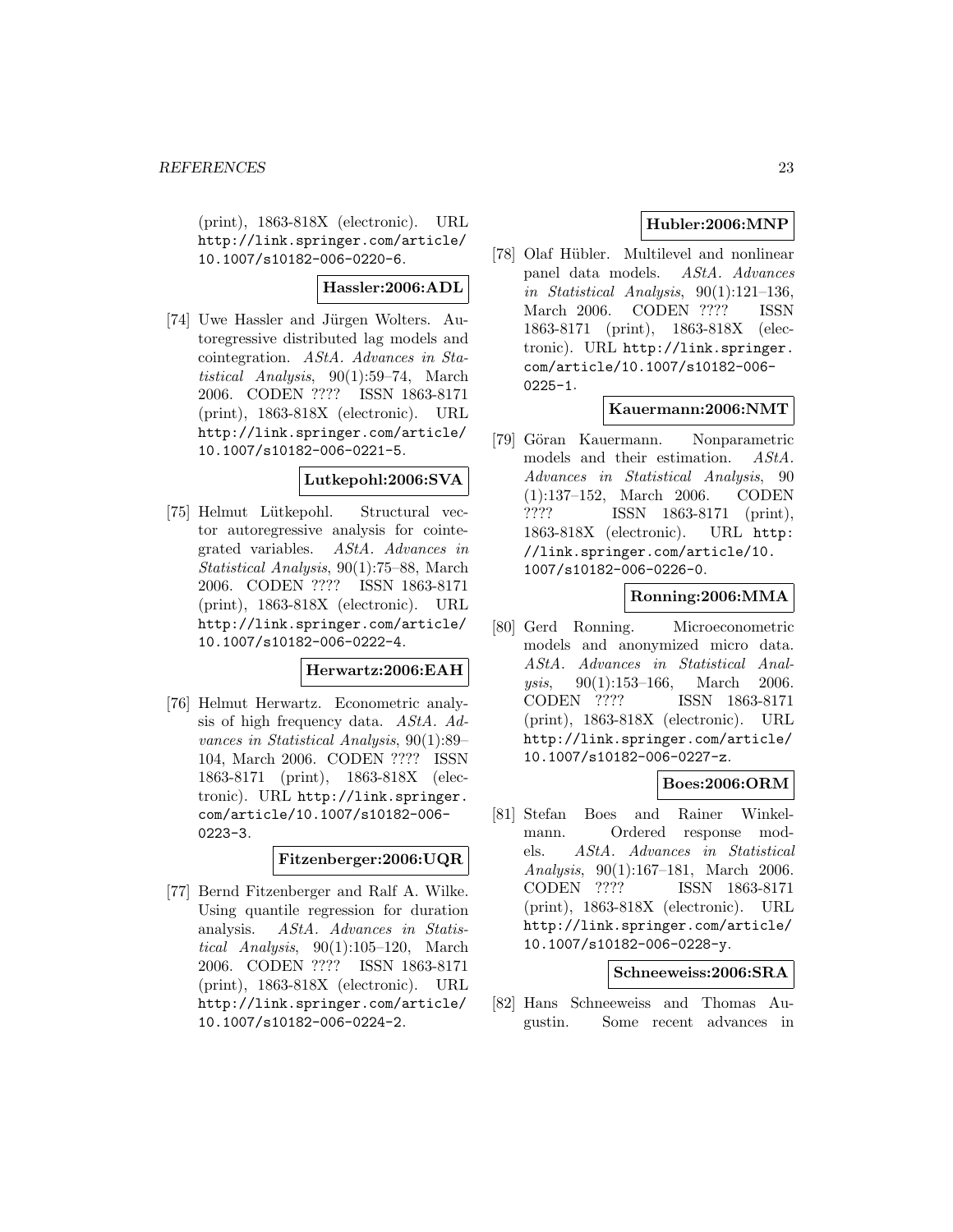measurement error models and methods. AStA. Advances in Statistical Analysis, 90(1):183–197, March 2006. CODEN ???? ISSN 1863-8171 (print), 1863-818X (electronic). URL http://link.springer.com/article/ 10.1007/s10182-006-0229-x.

**Caliendo:2006:MET**

[83] Marco Caliendo and Reinhard Hujer. The microeconometric estimation of treatment effects — an overview. AStA. Advances in Statistical Analysis, 90(1):199–215, March 2006. CODEN ???? ISSN 1863-8171 (print), 1863-818X (electronic). URL http://link.springer.com/article/ 10.1007/s10182-006-0230-4.

**Rassler:2006:SIN**

[84] Susanne Rässler and Regina T. Riphahn. Survey item nonresponse and its treatment. AStA. Advances in Statistical Analysis, 90(1):217–232, March 2006. CODEN ???? ISSN 1863-8171 (print), 1863-818X (electronic). URL http://link.springer.com/article/ 10.1007/s10182-006-0231-3.

#### **Anonymous:2006:HCa**

[85] Anonymous. Help & contacts. AStA. Advances in Statistical Analysis, 90(1): ??, March 2006. CODEN ???? ISSN 1863-8171 (print), 1863-818X (electronic).

### **Krumbholz:2006:OCD**

[86] Wolf Krumbholz and Andreas Rohr. The operating characteristic of double sampling plans by variables when the standard deviation is unknown. AStA. Advances in Statistical Analysis, 90(2):233–251, June 2006. CO-DEN ???? ISSN 1863-8171

(print), 1863-818X (electronic). URL http://link.springer.com/article/ 10.1007/s10182-006-0232-2.

### **Boes:2006:USE**

[87] Stephan Boes and Peter Pflaumer. University student enrollment forecasts by analysis structural ratios using ARIMAmethods. AStA. Advances in Statistical Analysis, 90(2):253–271, June 2006. CODEN ???? ISSN 1863-8171 (print), 1863-818X (electronic). URL http://link.springer.com/article/ 10.1007/s10182-006-0233-1.

### **Hardle:2006:AIV**

[88] Wolfgang Härdle, Zdenek Hlávka, and Gerhard Stahl. On the appropriateness of inappropriate VaR models. AStA. Advances in Statistical Analysis, 90(2):273–297, June 2006. CODEN ???? ISSN 1863-8171 (print), 1863-818X (electronic). URL http://link.springer.com/article/ 10.1007/s10182-006-0234-0.

### **Hujer:2006:EVT**

[89] Reinhard Hujer, Stephan L. Thomsen, and Christopher Zeiss. The effects of vocational training programmes on the duration of unemployment in Eastern Germany. AStA. Advances in Statistical Analysis, 90(2):299–321, June 2006. CODEN ???? ISSN 1863-8171 (print), 1863-818X (electronic). URL http://link.springer.com/article/ 10.1007/s10182-006-0235-z.

### **Kladroba:2006:LSV**

[90] Andreas Kladroba. E-learning in der Statistik — Ein Vergleich verschiedener Lernsoftwareangebote. (German) [E-learning in statistics — a comparison of different learning-software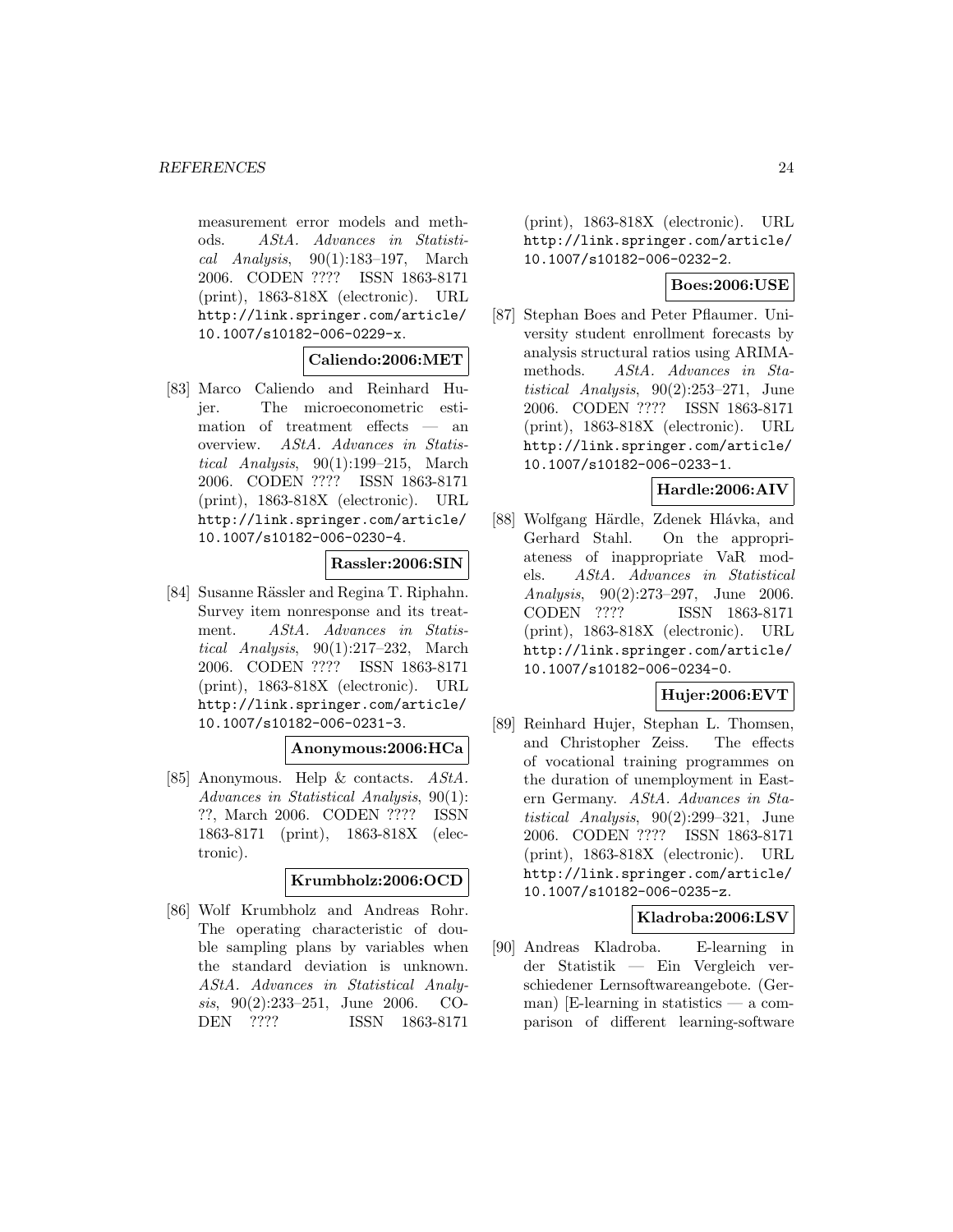deals). AStA. Advances in Statistical Analysis, 90(2):323–340, June 2006. CODEN ???? ISSN 1863-8171 (print), 1863-818X (electronic). URL http://link.springer.com/article/ 10.1007/s10182-006-0236-y.

#### **vonderLippe:2006:FSN**

[91] Peter von der Lippe. Ist der Föderalismus in der Statistik noch zeitgemäß?. (German) [Is federalism in statistics still up to date?]. AStA. Advances in Statistical Analysis, 90(2): 341–355, June 2006. CODEN ???? ISSN 1863-8171 (print), 1863-818X (electronic). URL http://link.springer. com/article/10.1007/s10182-006- 0237-x.

#### **Fickel:2006:B**

[92] Norman Fickel, Götz Uebe, Karsten Webel, and Benedikt Köhler. Buchbesprechungen. AStA. Advances in Statistical Analysis, 90(2):357–363, June 2006. CODEN ???? ISSN 1863-8171 (print), 1863-818X (electronic). URL http://link.springer.com/article/ 10.1007/s10182-006-0238-9.

#### **Anonymous:2006:HCb**

[93] Anonymous. Help & contacts. AStA. Advances in Statistical Analysis, 90(2): ??, June 2006. CODEN ???? ISSN 1863- 8171 (print), 1863-818X (electronic).

### **Martin:2006:AVP**

[94] Klaus Martin and Annette Böckenhoff. Analysis of variance of paired data without repetition of measurement. AStA. Advances in Statistical Analysis, 90(3):365–384, September 2006. CODEN ???? ISSN 1863-8171 (print), 1863-818X (electronic). URL

http://link.springer.com/article/ 10.1007/s10182-006-0239-8.

#### **Sahoo:2006:NIS**

[95] L. N. Sahoo, G. N. Singh, and B. C. Das. A note on an IPPS sampling scheme. AStA. Advances in Statistical Analysis, 90(3):385–393, September 2006. CODEN ???? ISSN 1863-8171 (print), 1863-818X (electronic). URL http://link.springer.com/article/ 10.1007/s10182-006-0240-2.

### **Klein:2006:PKT**

[96] Ingo Klein and Matthias Fischer. Power kurtosis transformations: Definition, properties and ordering. AStA. Advances in Statistical Analysis, 90 (3):395–401, September 2006. CO-DEN ???? ISSN 1863-8171 (print), 1863-818X (electronic). URL http://link.springer.com/article/ 10.1007/s10182-006-0241-1.

### **Nadarjah:2006:EVM**

[97] Saralees Nadarjah. Extreme value models with application to drought data. AStA. Advances in Statistical Analysis, 90(3):403–418, September 2006. CODEN ???? ISSN 1863-8171 (print), 1863-818X (electronic). URL http://link.springer.com/article/ 10.1007/s10182-006-0242-0.

### **Schmid:2006:ELM**

[98] Matthias Schmid. Estimation of a linear model under microaggregation by individual ranking. AStA. Advances in Statistical Analysis, 90(3):419–438, September 2006. CODEN ???? ISSN 1863-8171 (print), 1863-818X (electronic). URL http://link.springer.com/article/ 10.1007/s10182-006-0243-z.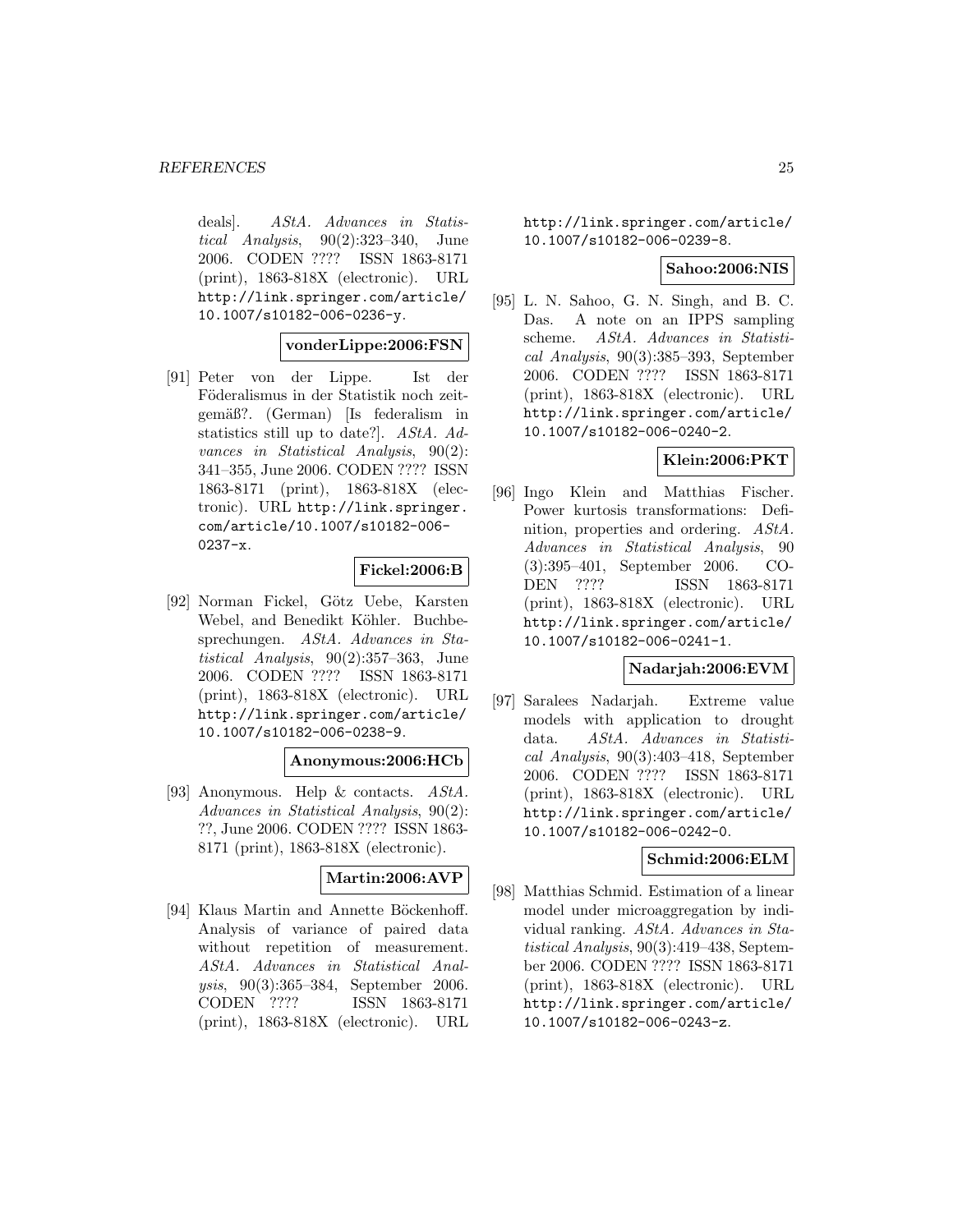### **Rothe:2006:PPT**

[99] Christoph Rothe and Philipp Sibbertsen. Phillips–Perron-type unit root tests in the nonlinear ESTAR framework. AStA. Advances in Statistical Analysis, 90(3):439–456, September 2006. CODEN ???? ISSN 1863-8171 (print), 1863-818X (electronic). URL http://link.springer.com/article/ 10.1007/s10182-006-0244-y.

### **Todter:2006:VWV**

[100] Karl-Heinz Tödter. Volumenanteile und Wachstumsbeiträge bei der Vorjahrespreismethode mit Verkettung. (German) [Volume fractions and contributions to growth in the previous year's price-method linkage]. AStA. Advances in Statistical Analysis, 90(3):457–464, September 2006. CODEN ???? ISSN 1863-8171 (print), 1863-818X (electronic). URL http://link.springer.com/article/ 10.1007/s10182-006-0245-x.

### **Eppmann:2006:FGR**

[101] Helmut Eppmann, Sonja Krügener, and Josef Schäfer. First German register based census in 2011. AStA. Advances in Statistical Analysis, 90(3):465–482, September 2006. CODEN ???? ISSN 1863-8171 (print), 1863-818X (electronic). URL http://link.springer.com/article/ 10.1007/s10182-006-0246-9.

### **Uebe:2006:B**

[102] Götz Uebe, Norman Fickel, Karsten Webel, Rainer Schlittgen, and Joachim Merz. Buchbesprechungen. AStA. Advances in Statistical Analysis, 90 (3):483–490, September 2006. CO-DEN ???? ISSN 1863-8171

(print), 1863-818X (electronic). URL http://link.springer.com/article/ 10.1007/s10182-006-0247-8.

#### **Anonymous:2006:HCc**

[103] Anonymous. Help & contacts. AStA. Advances in Statistical Analysis, 90 (3):??, September 2006. CODEN ???? ISSN 1863-8171 (print), 1863-818X (electronic).

#### **Rendtel:2006:PMM**

[104] Ulrich Rendtel. The 2005 Plenary Meeting on "Missing Data and Measurement Error". AStA. Advances in Statistical Analysis, 90(4):493–499, December 2006. CODEN ???? ISSN 1863-8171 (print), 1863-818X (electronic). URL http://link.springer.com/article/ 10.1007/s10182-006-0011-0.

### **Rubin:2006:CCI**

[105] Donald B. Rubin. Conceptual, computational and inferential benefits of the missing data perspective in applied and theoretical statistical problems. AStA. Advances in Statistical Analysis,  $90(4):501-513$ , December 2006. CODEN ???? ISSN 1863-8171 (print), 1863-818X (electronic). URL http://link.springer.com/article/ 10.1007/s10182-006-0004-z.

### **Raghunathan:2006:CIM**

[106] Trivellore E. Raghunathan. Combining information from multiple surveys for assessing health disparities. AStA. Advances in Statistical Analysis, 90(4):515–526, December 2006. CODEN ???? ISSN 1863-8171 (print), 1863-818X (electronic). URL http://link.springer.com/article/ 10.1007/s10182-006-0003-0.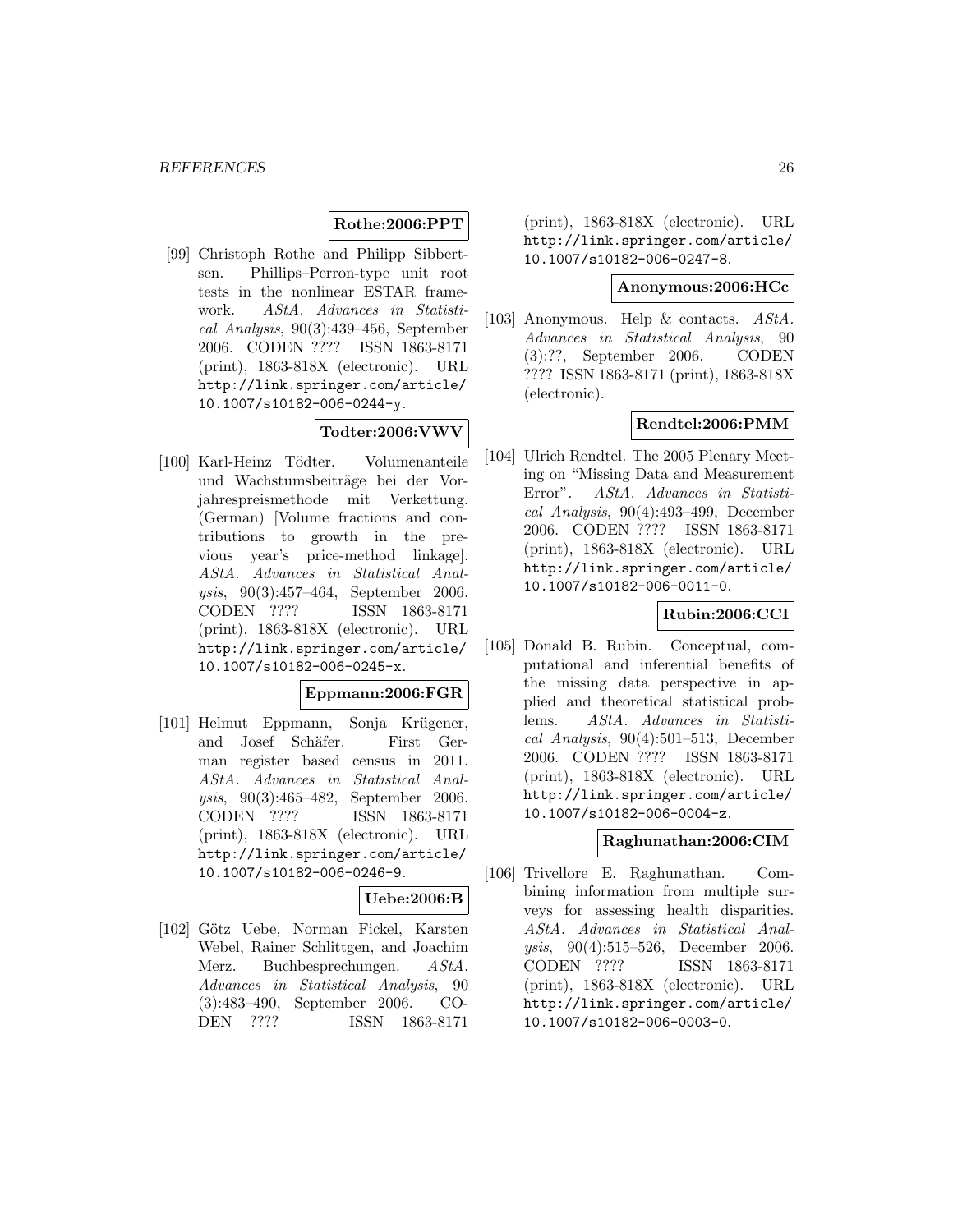#### **Rassler:2006:EMD**

[107] Susanne Rässler. Der Einsatz von Missing Data Techniken in der Arbeitsmarktforschung des IAB. (German) [The use of missing data techniques in labor market research of the IAB]. AStA. Advances in Statistical Analysis, 90(4):527–552, December 2006. CODEN ???? ISSN 1863-8171 (print), 1863-818X (electronic). URL http://link.springer.com/article/ 10.1007/s10182-006-0010-1.

#### **Radermacher:2006:FFD**

[108] Walter Radermacher and Thomas Körner. Fehlende und fehlerhafte Daten in der amtlichen Statistik. Neue Herausforderungen und Lösungsansätze. (German) [Missing and erroneous data in official statistics. New challenges and solutions]. AStA. Advances in Statistical Analysis, 90(4):553–576, December 2006. CODEN ???? ISSN 1863-8171 (print), 1863-818X (electronic). URL http://link.springer.com/article/ 10.1007/s10182-006-0001-2.

#### **Durrant:2006:MDM**

[109] Gabriele B. Durrant. Missing data methods in official statistics in the United Kingdom: Some recent developments. AStA. Advances in Statistical Analysis, 90(4):577–593, December 2006. CODEN ???? ISSN 1863-8171 (print), 1863-818X (electronic). URL http://link.springer.com/article/ 10.1007/s10182-006-0002-1.

#### **Buscher:2006:PED**

[110] Herbert S. Buscher and Juliane Parys. Prekäre Einkommenslagen in Deutschland. Ein Ost–West-Vergleich 1996– 2002. (German) [Precarious income locations in Germany. an East–West comparison 1996–2002]. AStA. Advances in Statistical Analysis, 90(4):595–615, December 2006. CODEN ???? ISSN 1863-8171 (print), 1863-818X (electronic). URL http://link.springer. com/article/10.1007/s10182-006-  $0005 - v.$ 

#### **Schmidt:2006:FFF**

[111] Christoph M. Schmidt. Fokus, Fokus, Fokus? Zur künftigen Rolle der außeruniversitären Wirtschaftsforschungsinstitute. (German) [Focus, focus, focus? The future role of the non-university-sector research institutes]. AStA. Advances in Statistical Analysis, 90(4):617–622, December 2006. CODEN ???? ISSN 1863-8171 (print), 1863-818X (electronic). URL http://link.springer.com/article/ 10.1007/s10182-006-0012-z.

### **Fischer:2006:BSF**

[112] Matthias Fischer. Buchbesprechung: Schmid Friedrich, Mark Trede: Finanzmarktstatistik. AStA. Advances in Statistical Analysis, 90(4):623– 624, December 2006. CODEN ???? ISSN 1863-8171 (print), 1863-818X (electronic). URL http://link. springer.com/accesspage/article/ 10.1007/s10182-006-0006-x.

### **Webel:2006:BRK**

[113] Karsten Webel. Book review: K. Takezawa: Introduction to Nonparametric Regression. AStA. Advances in Statistical Analysis, 90(4): 625–626, December 2006. CODEN ???? ISSN 1863-8171 (print), 1863- 818X (electronic). URL http://link. springer.com/accesspage/article/ 10.1007/s10182-006-0007-9.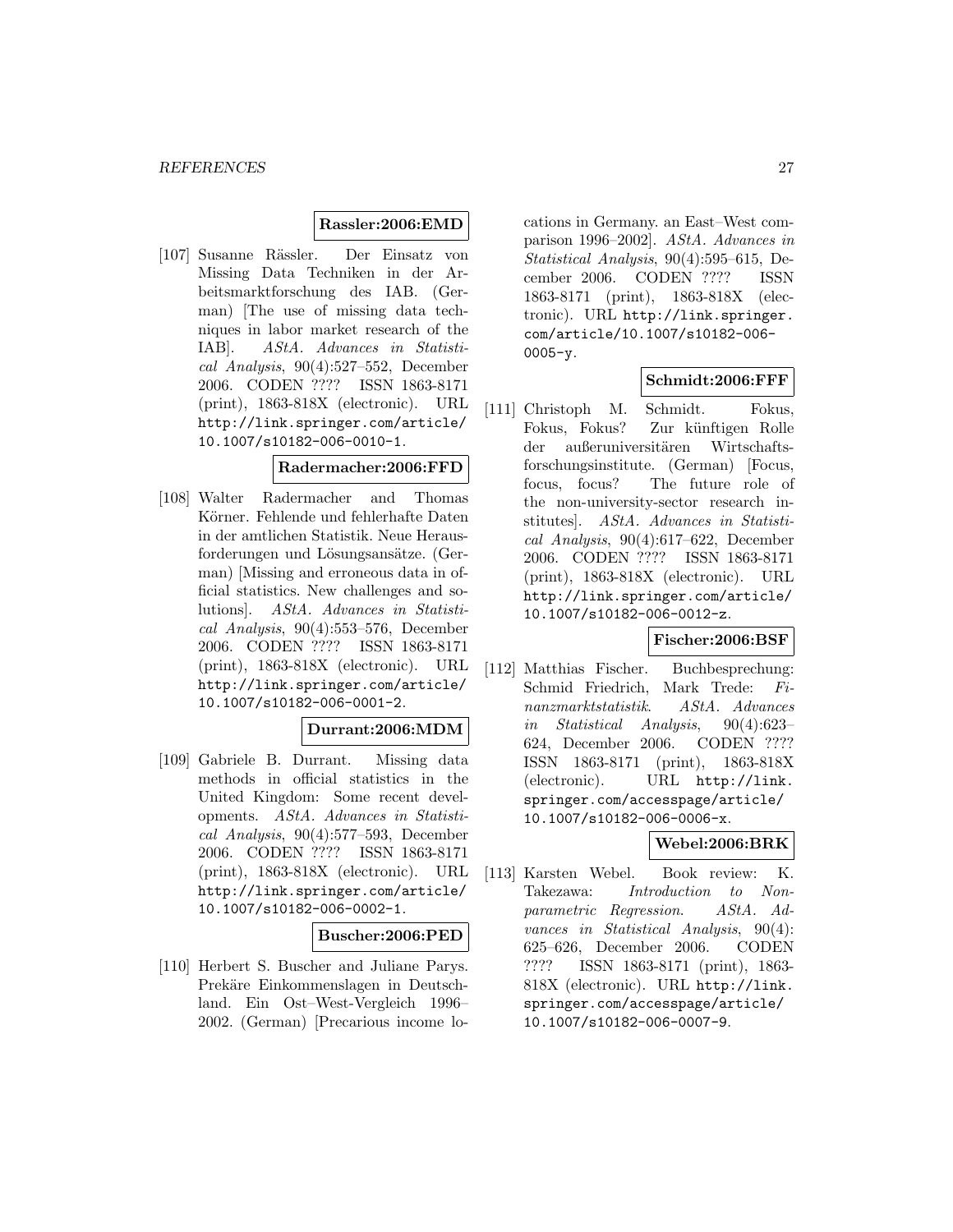### **Uebe:2006:BRP**

[114] Götz Uebe. Book review: Pascal Ardilly, Yves Tillé: Sampling Methods: Exercises and Solutions. AStA. Advances in Statistical Analysis, 90(4): 627–628, December 2006. CODEN ???? ISSN 1863-8171 (print), 1863- 818X (electronic). URL http://link. springer.com/accesspage/article/ 10.1007/s10182-006-0008-8.

### **Todter:2006:BRM**

[115] Karl-Heinz Tödter. Book review: Max C. Wewel, Statistik im Bachelor-Studium der BWL und VWL, Methoden, Anwendung und Interpretation. AStA. Advances in Statistical Analysis, 90(4):629–630, December 2006. CODEN ???? ISSN 1863-8171 (print), 1863- 818X (electronic). URL http://link. springer.com/accesspage/article/ 10.1007/s10182-006-0009-7.

#### **Fischer:2006:BRZ**

[116] Matthias Fischer. Book review: Zivot Eric and Jiahui Wang, Modeling Financial Time Series with S-PLUS. AStA. Advances in Statistical Analysis, 90(4): 631–632, December 2006. CODEN ???? ISSN 1863-8171 (print), 1863- 818X (electronic). URL http://link. springer.com/accesspage/article/ 10.1007/s10182-006-0013-y.

#### **Anonymous:2006:HCd**

[117] Anonymous. Help & contacts. AStA. Advances in Statistical Analysis, 90(4): ??, December 2006. CODEN ???? ISSN 1863-8171 (print), 1863-818X (electronic).

### **Seidel:2007:E**

[118] Wilfried Seidel. Editorial. AStA. Advances in Statistical Analysis, 91 (1):1–2, March 2007. CODEN ???? ISSN 1863-8171 (print), 1863-818X (electronic). URL http://link. springer.com/accesspage/article/ 10.1007/s10182-007-0021-6.

### **Becker:2007:HTB**

[119] Martin Becker, Ralph Friedmann, Stefan Klößner, and Walter Sanddorf-Köhle. A Hausman test for Brownian motion. AStA. Advances in Statistical Analysis, 91(1):3–21, March 2007. CODEN ???? ISSN 1863-8171 (print), 1863-818X (electronic). URL http://link.springer.com/article/ 10.1007/s10182-006-0019-5.

### **Fasso:2007:AMM**

[120] Alessandro Fass'o and Samuele Locatelli. Asymmetric monitoring of multivariate data with nonlinear dynamics. AStA. Advances in Statistical Analysis, 91(1):23–37, March 2007. CODEN ???? ISSN 1863-8171 (print), 1863-818X (electronic). URL http://link.springer.com/article/ 10.1007/s10182-006-0014-x.

### **Golosnoy:2007:SMM**

[121] Vasyl Golosnoy. Sequential monitoring of minimum variance portfolio. AStA. Advances in Statistical Analysis, 91(1):39–55, March 2007. CODEN ???? ISSN 1863-8171 (print), 1863-818X (electronic). URL http://link.springer.com/article/ 10.1007/s10182-006-0016-8.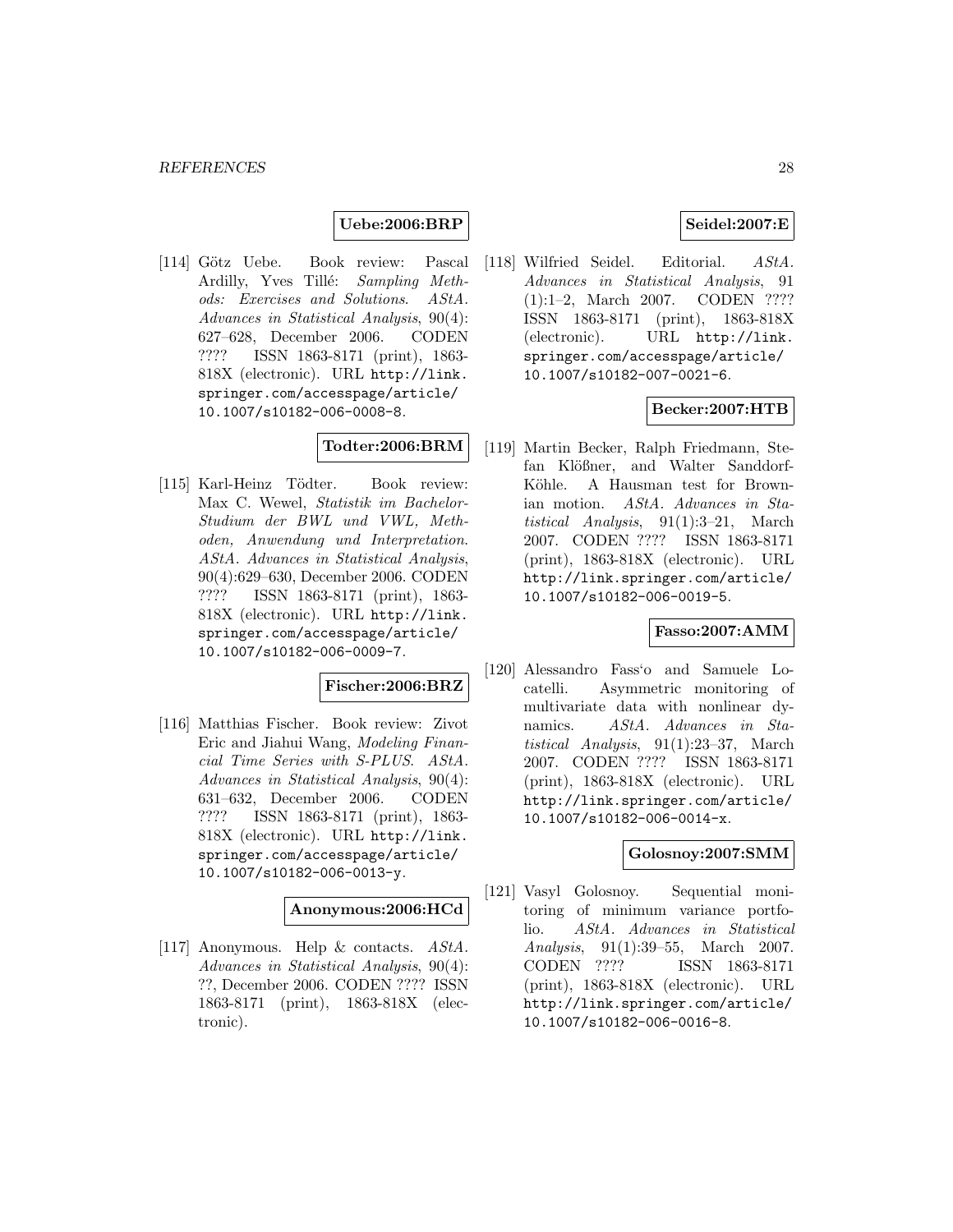**Koshevoy:2007:MLD**

[122] Gleb A. Koshevoy and Karl Mosler. Multivariate Lorenz dominance based on zonoids. AStA. Advances in Statistical Analysis, 91(1):57–76, March 2007. CODEN ???? ISSN 1863-8171 (print), 1863-818X (electronic). URL http://link.springer.com/article/ 10.1007/s10182-006-0017-7.

### **Beer:2007:BHP**

[123] Michael Beer. Bootstrapping a hedonic price index: experience from used cars data. AStA. Advances in Statistical Analysis, 91(1):77–92, March 2007. CODEN ???? ISSN 1863-8171 (print), 1863-818X (electronic). URL http://link.springer.com/article/ 10.1007/s10182-006-0015-9.

### **Nadarajah:2007:PSR**

[124] Saralees Nadarajah and Samuel Kotz. Proportions, sums and ratios. AStA. Advances in Statistical Analysis, 91(1):93– 106, March 2007. CODEN ???? ISSN 1863-8171 (print), 1863-818X (electronic). URL http://link.springer. com/article/10.1007/s10182-006- 0018-6.

#### **Uebe:2007:BRP**

[125] Götz Uebe. Book review: Pascal Ardilly, Yves Tillé: Sampling Methods: Exercises and Solutions. AStA. Advances in Statistical Analysis, 91 (1):107–108, March 2007. CODEN ???? ISSN 1863-8171 (print), 1863- 818X (electronic). URL http://link. springer.com/accesspage/article/ 10.1007/s10182-007-0020-7.

### **Anonymous:2007:HCa**

[126] Anonymous. Help & contacts. AStA. Advances in Statistical Analysis, 91(1): ??, March 2007. CODEN ???? ISSN 1863-8171 (print), 1863-818X (electronic).

### **Okhrin:2007:CDE**

[127] Yarema Okhrin and Wolfgang Schmid. Comparison of different estimation techniques for portfolio selection. AStA. Advances in Statistical Analysis, 91 (2):109–127, August 2007. CO-DEN ???? ISSN 1863-8171 (print), 1863-818X (electronic). URL http://link.springer.com/article/ 10.1007/s10182-007-0026-1.

### **Niermann:2007:TLS**

[128] Stefan Niermann. Testing for linearity in simple regression models. AStA. Advances in Statistical Analysis, 91(2):129–139, August 2007. CODEN ???? ISSN 1863-8171 (print), 1863-818X (electronic). URL http://link.springer.com/article/ 10.1007/s10182-007-0025-2.

### **Scharff:2007:IDR**

[129] Juliane Scharff. Inflation and the divergence of relative prices: Evidence from a cointegration analysis. AStA. Advances in Statistical Analysis, 91(2):141–158, August 2007. CODEN ???? ISSN 1863-8171 (print), 1863-818X (electronic). URL http://link.springer.com/article/ 10.1007/s10182-007-0024-3.

### **Arntz:2007:ACA**

[130] Melanie Arntz and Ralf A. Wilke. An application of cartographic area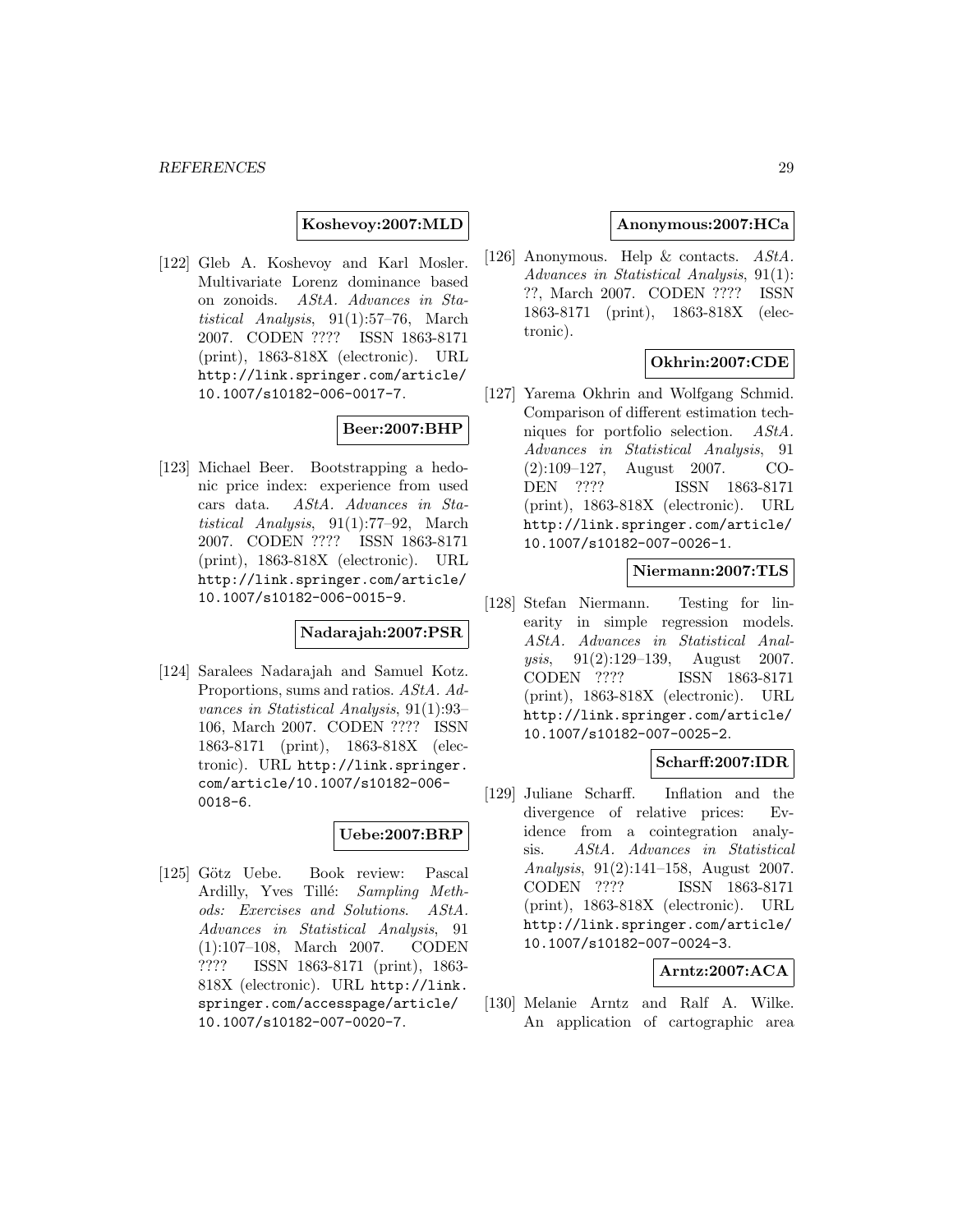interpolation to German administrative data. AStA. Advances in Statistical Analysis, 91(2):159–180, August 2007. CODEN ???? ISSN 1863-8171 (print), 1863-818X (electronic). URL http://link.springer.com/article/ 10.1007/s10182-007-0022-5.

**Bomsdorf:2007:NAM**

[131] Eckart Bomsdorf and Clemens Otto. A new approach to the measurement of polarization for grouped data. AStA. Advances in Statistical Analysis,  $91(2):181-196$ , August 2007. CODEN ???? ISSN 1863-8171 (print), 1863-818X (electronic). URL http://link.springer.com/article/ 10.1007/s10182-007-0027-0.

### **Bachmaier:2007:CCO**

[132] Martin Bachmaier. Consistency of completely outlier-adjusted simultaneous redescending M-estimators of location and scale. AStA. Advances in Statistical Analysis, 91(2):197–219, August 2007. CODEN ???? ISSN 1863-8171 (print), 1863-818X (electronic). URL http://link.springer.com/article/ 10.1007/s10182-007-0023-4.

### **Uebe:2007:BRW**

[133] Götz Uebe. Book review: Wilkinson, L.: The Grammar of Graphics. AStA. Advances in Statistical Analysis, 91(2):221–222, August 2007. CODEN ???? ISSN 1863-8171 (print), 1863- 818X (electronic). URL http://link. springer.com/accesspage/article/ 10.1007/s10182-007-0028-z.

### **Webel:2007:BRG**

[134] Karsten Webel. Book review: G. Molenberghs and G. Verbeke: Models for Discrete Longitudinal Data. AStA. Advances in Statistical Analysis, 91 (2):223–224, August 2007. CODEN ???? ISSN 1863-8171 (print), 1863- 818X (electronic). URL http://link. springer.com/accesspage/article/ 10.1007/s10182-007-0029-y.

### **Anonymous:2007:HCb**

[135] Anonymous. Help & contacts. AStA. Advances in Statistical Analysis, 91(2): ??, August 2007. CODEN ???? ISSN 1863-8171 (print), 1863-818X (electronic).

### **Kneib:2007:SML**

[136] Thomas Kneib, Bernhard Baumgartner, and Winfried J. Steiner. Semiparametric multinomial logit models for analysing consumer choice behaviour. AStA. Advances in Statistical Analysis, 91(3):225–244, October 2007. CODEN ???? ISSN 1863-8171 (print), 1863-818X (electronic). URL http://link.springer.com/article/ 10.1007/s10182-007-0033-2.

### **Saidane:2007:SVL**

[137] Mohamed Saidane and Christian Lavergne. A structured variational learning approach for switching latent factor models. AStA. Advances in Statistical Analysis, 91(3):245–268, October 2007. CODEN ???? ISSN 1863-8171 (print), 1863-818X (electronic). URL http://link.springer.com/article/ 10.1007/s10182-007-0031-4.

### **Tomizawa:2007:DUA**

[138] Sadao Tomizawa and Nobuko Miyamoto. Diagonal uniform association symmetry models for cumulative probabilities in square tables. AStA. Advances in Statistical Analysis, 91(3):269–278, October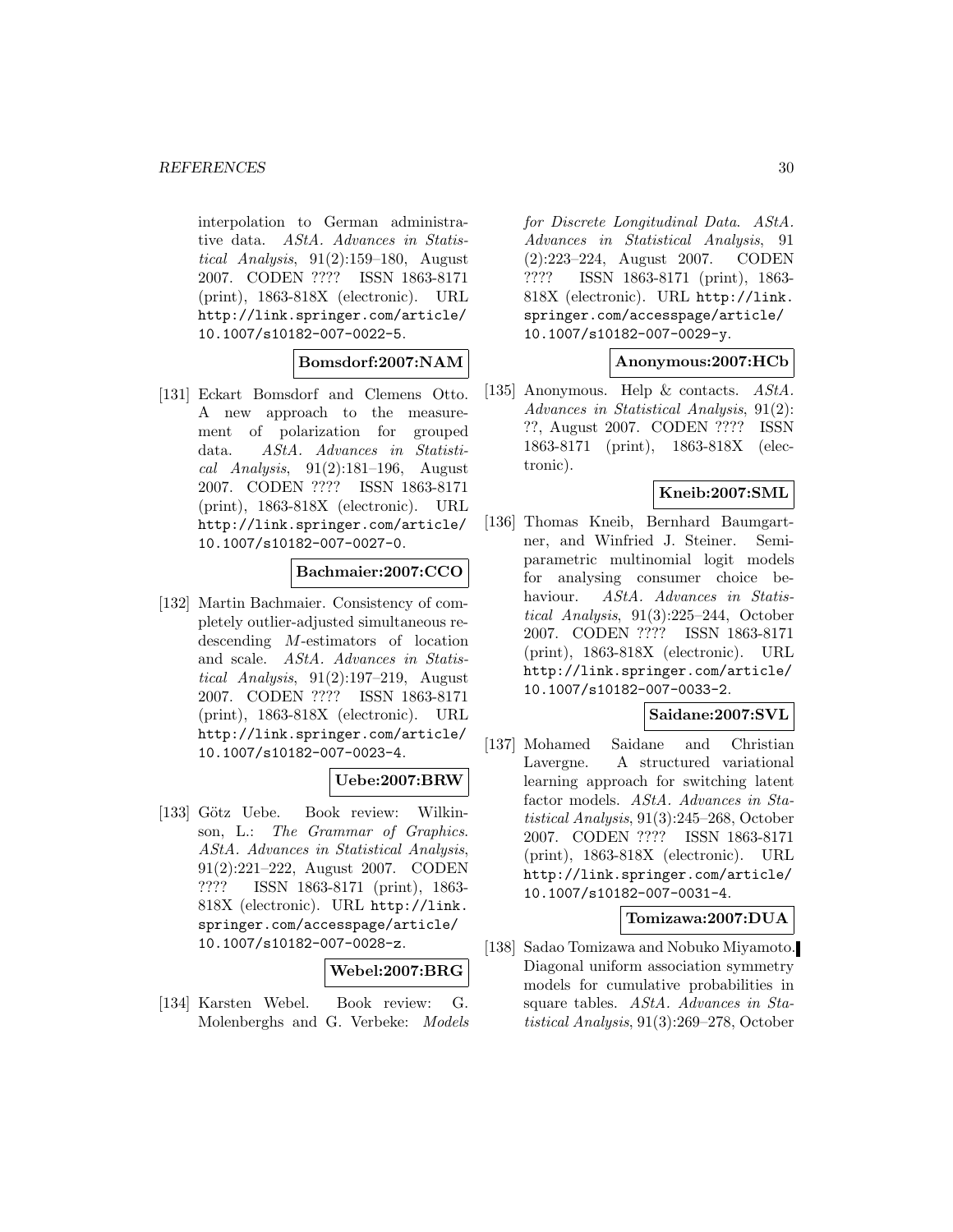2007. CODEN ???? ISSN 1863-8171 (print), 1863-818X (electronic). URL http://link.springer.com/article/ 10.1007/s10182-007-0034-1.

**Frolich:2007:IPS**

[139] Markus Frölich. On the inefficiency of propensity score matching. AStA. Advances in Statistical Analysis, 91(3):279–290, October 2007. CODEN ???? ISSN 1863-8171 (print), 1863-818X (electronic). URL http://link.springer.com/article/ 10.1007/s10182-007-0035-0.

### **Martin:2007:AST**

[140] Klaus Martin and Annette Böckenhoff. Analysis of short-term systematic measurement error variance for the difference of paired data without repetition of measurement. AStA. Advances in Statistical Analysis, 91(3):291–310, October 2007. CODEN ???? ISSN 1863-8171 (print), 1863-818X (electronic). URL http://link.springer.com/article/ 10.1007/s10182-007-0036-z.

### **Basic:2007:ABD**

[141] Edin Basic and Ulrich Rendtel. Assessing the bias due to non-coverage of residential movers in the German Microcensus Panel: an evaluation using data from the Socio-Economic Panel. AStA. Advances in Statistical Analysis, 91(3):311–334, October 2007. CODEN ???? ISSN 1863-8171 (print), 1863-818X (electronic). URL http://link.springer.com/article/ 10.1007/s10182-007-0030-5.

### **Uebe:2007:BRV**

[142] Götz Uebe. Book review: van der Hoek, J. and Elliott, R. J.: Binomial Models

in Finance. AStA. Advances in Statistical Analysis, 91(3):335–337, October 2007. CODEN ???? ISSN 1863-8171 (print), 1863-818X (electronic). URL http://link.springer.com/article/ 10.1007/s10182-007-0037-y.

### **Weiss:2007:BRS**

[143] Christian H. Weiß. Book review: Stat-Soft, Inc., Tulsa, OK: STATISTICA, Version 8. AStA. Advances in Statistical Analysis, 91(3):339–341, October 2007. CODEN ???? ISSN 1863-8171 (print), 1863-818X (electronic). URL http://link.springer.com/article/ 10.1007/s10182-007-0038-x.

#### **Anonymous:2007:HCc**

[144] Anonymous. Help & contacts. AStA. Advances in Statistical Analysis, 91(3): ??, October 2007. CODEN ???? ISSN 1863-8171 (print), 1863-818X (electronic).

#### **Kauermann:2007:SC**

[145] Göran Kauermann and Claus Weihs. Statistical consulting. AStA. Advances in Statistical Analysis, 91(4):343–347, December 2007. CODEN ???? ISSN 1863-8171 (print), 1863-818X (electronic). URL http://link.springer. com/article/10.1007/s10182-007- 0047-9.

### **Unwin:2007:SCI**

[146] Antony Unwin. Statistical consulting interactions: a personal view. AStA. Advances in Statistical Analysis, 91(4):349–359, December 2007. CODEN ???? ISSN 1863-8171 (print), 1863-818X (electronic). URL http://link.springer.com/article/ 10.1007/s10182-007-0044-z.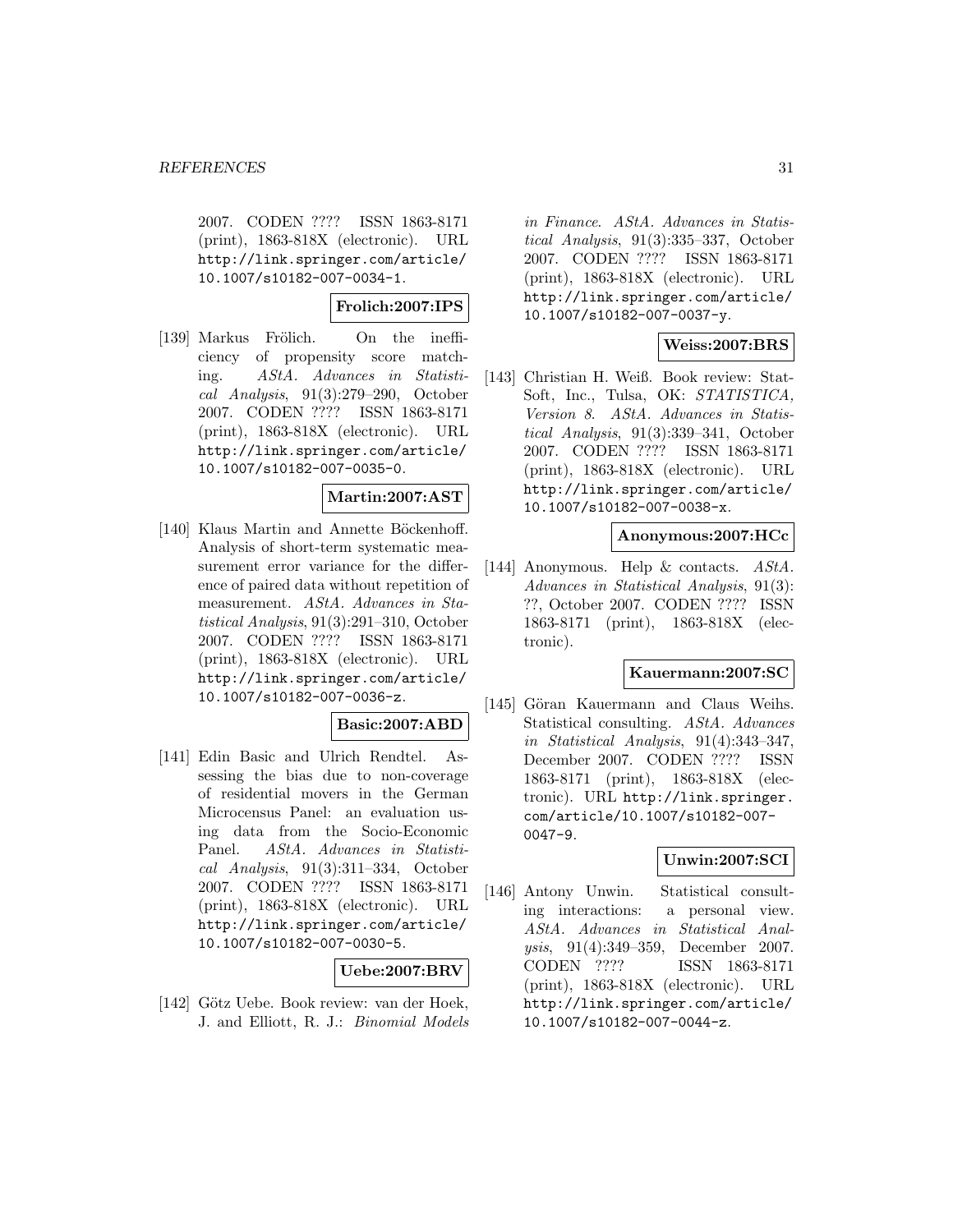#### **Bowman:2007:IRI**

[147] Adrian W. Bowman. Interdisciplinary research: the importance of learning other people's language. AStA. Advances in Statistical Analysis, 91(4):361–365, December 2007. CODEN ???? ISSN 1863-8171 (print), 1863-818X (electronic). URL http://link.springer.com/article/ 10.1007/s10182-007-0039-9.

### **Windmann:2007:SCG**

[148] Michael Windmann and Göran Kauermann. Statistical consulting at German universities: Results of a survey. AStA. Advances in Statistical Analysis, 91(4):367–378, December 2007. CODEN ???? ISSN 1863-8171 (print), 1863-818X (electronic). URL http://link.springer.com/article/ 10.1007/s10182-007-0045-y.

### **Schmidt:2007:PEE**

[149] Christoph M. Schmidt. Policy evaluation and economic policy advice. AStA. Advances in Statistical Analysis, 91(4):379–389, December 2007. CODEN ???? ISSN 1863-8171 (print), 1863-818X (electronic). URL http://link.springer.com/article/ 10.1007/s10182-007-0040-3.

### **Wormer:2007:FSJ**

[150] Holger Wormer. Figures, statistics and the journalist: an affair between love and fear. AStA. Advances in Statistical Analysis, 91(4):391–397, December 2007. CODEN ???? ISSN 1863-8171 (print), 1863-818X (electronic). URL http://link.springer.com/article/ 10.1007/s10182-007-0041-2.

### **Berding:2007:MLD**

[151] Christoph Berding and Wilhelm Kleider. Medical laboratory diagnostics and statistics. AStA. Advances in Statistical Analysis, 91(4):399–406, December 2007. CODEN ???? ISSN 1863-8171 (print), 1863-818X (electronic). URL http://link.springer.com/article/ 10.1007/s10182-007-0043-0.

### **Ritter:2007:SUC**

[152] Christian Ritter. Seeking useful contribution. AStA. Advances in Statistical Analysis,  $91(4):407-411$ , December 2007. CODEN ???? ISSN 1863-8171 (print), 1863-818X (electronic). URL http://link.springer.com/article/ 10.1007/s10182-007-0042-1.

### **Engel:2007:SDS**

[153] Jan Engel and Henriette (Jettie) C. M. Hoonhout. Statistics development: statistical methods meeting the user's needs. AStA. Advances in Statistical Analysis,  $91(4):413-427$ , December 2007. CODEN ???? ISSN 1863-8171 (print), 1863-818X (electronic). URL http://link.springer.com/article/ 10.1007/s10182-007-0046-x.

### **Weihs:2007:QAS**

[154] Claus Weihs. Quality assurance for statistical consulting. AStA. Advances in Statistical Analysis, 91(4):429–440, December 2007. CODEN ???? ISSN 1863-8171 (print), 1863-818X (electronic). URL http://link.springer. com/article/10.1007/s10182-007- 0048-8.

### **Nadarajah:2007:MPP**

[155] Saralees Nadarajah and Samuel Kotz. Moments of a product Pearson type VII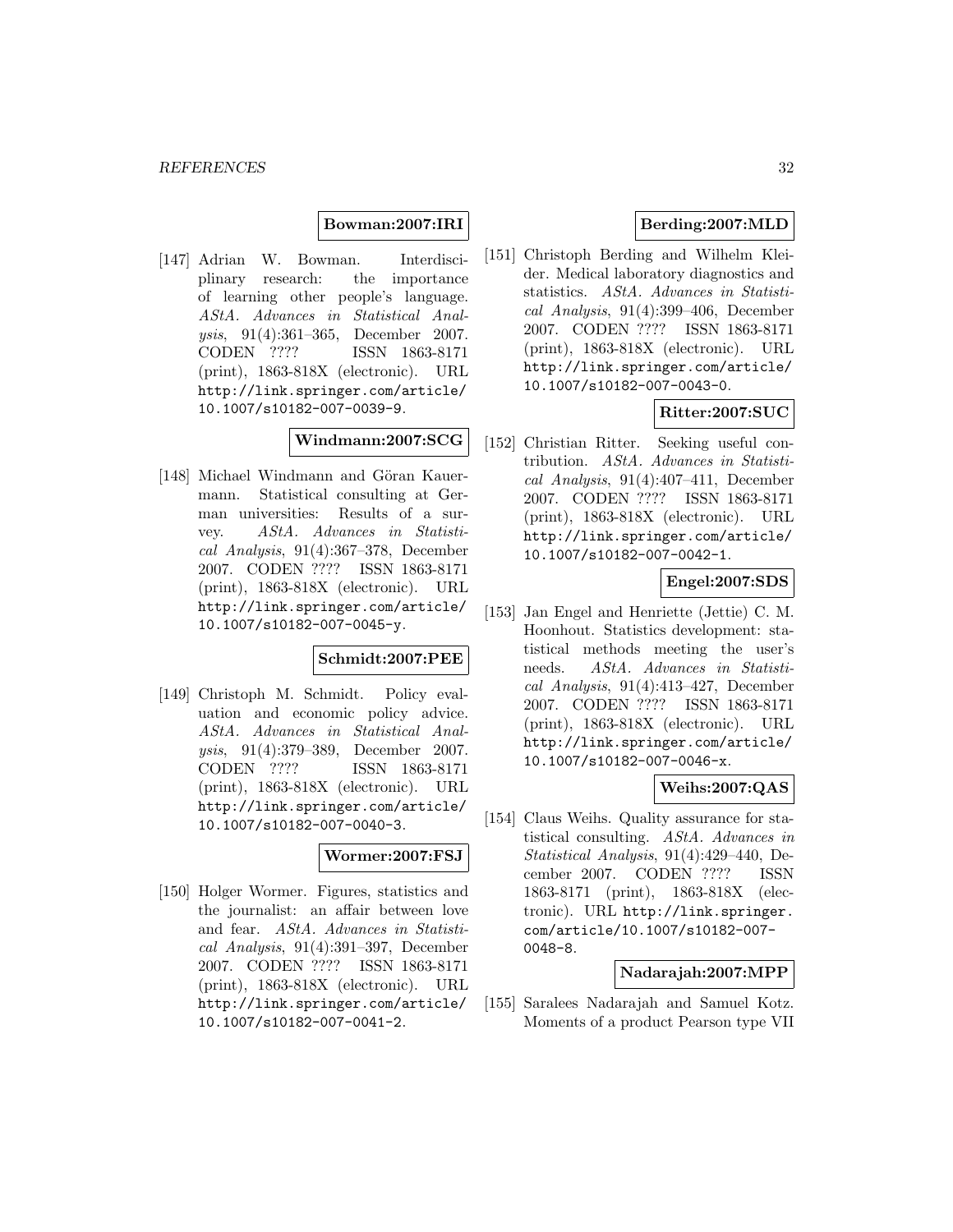density distribution. AStA. Advances in Statistical Analysis, 91(4):441–448, December 2007. CODEN ???? ISSN 1863-8171 (print), 1863-818X (electronic). URL http://link.springer. com/article/10.1007/s10182-007- 0032-3.

### **Schlittgen:2007:BRD**

[156] Rainer Schlittgen. Book review: David Lemmon and Joseph Schafer: Developing Statistical Software in Fortran 95. AStA. Advances in Statistical Analysis, 91(4):449–450, December 2007. CODEN ???? ISSN 1863-8171 (print), 1863- 818X (electronic). URL http://link. springer.com/accesspage/article/ 10.1007/s10182-007-0050-1.

### **Uebe:2007:BRS**

[157] Goetz Uebe. Book review: Sam C. Saunders: Reliability, Life Testing and the Prediction of Service Lives for Engineers and Scientists. AStA. Advances in Statistical Analysis, 91(4): 451–452, December 2007. CODEN ???? ISSN 1863-8171 (print), 1863- 818X (electronic). URL http://link. springer.com/accesspage/article/ 10.1007/s10182-007-0051-0.

#### **Anonymous:2007:HCd**

[158] Anonymous. Help & contacts. AStA. Advances in Statistical Analysis, 91(4): ??, December 2007. CODEN ???? ISSN 1863-8171 (print), 1863-818X (electronic).

### **Varin:2008:CML**

[159] Cristiano Varin. On composite marginal likelihoods. AStA. Advances in Statistical Analysis, 92(1):1–28, February 2008. CODEN ???? ISSN 1863-8171

(print), 1863-818X (electronic). URL http://link.springer.com/article/ 10.1007/s10182-008-0060-7.

### **Schmid:2008:EUE**

[160] Wolfgang Schmid and Taras Zabolotskyy. On the existence of unbiased estimators for the portfolio weights obtained by maximizing the Sharpe ratio. AStA. Advances in Statistical Analysis, 92(1):29–34, February 2008. CODEN ???? ISSN 1863-8171 (print), 1863-818X (electronic). URL http://link.springer.com/article/ 10.1007/s10182-008-0054-5.

### **Wegener:2008:EHI**

[161] Michael Wegener and Göran Kauermann. Examining heterogeneity in implied equity risk premium using penalized splines. AStA. Advances in Statistical Analysis, 92(1):35–56, February 2008. CODEN ???? ISSN 1863-8171 (print), 1863-818X (electronic). URL http://link.springer.com/article/ 10.1007/s10182-007-0052-z.

#### **Holzmann:2008:LRT**

[162] Hajo Holzmann and Sebastian Vollmer. A likelihood ratio test for bimodality in two-component mixtures with application to regional income distribution in the EU. AStA. Advances in Statistical Analysis, 92(1):57–69, February 2008. CODEN ???? ISSN 1863-8171 (print), 1863-818X (electronic). URL http://link.springer.com/article/ 10.1007/s10182-008-0057-2.

#### **Weiss:2008:MSD**

[163] Christian H. Weiß and Rainer Göb. Measuring serial dependence in categorical time series. AStA. Advances in Statistical Analysis, 92(1):71–89, February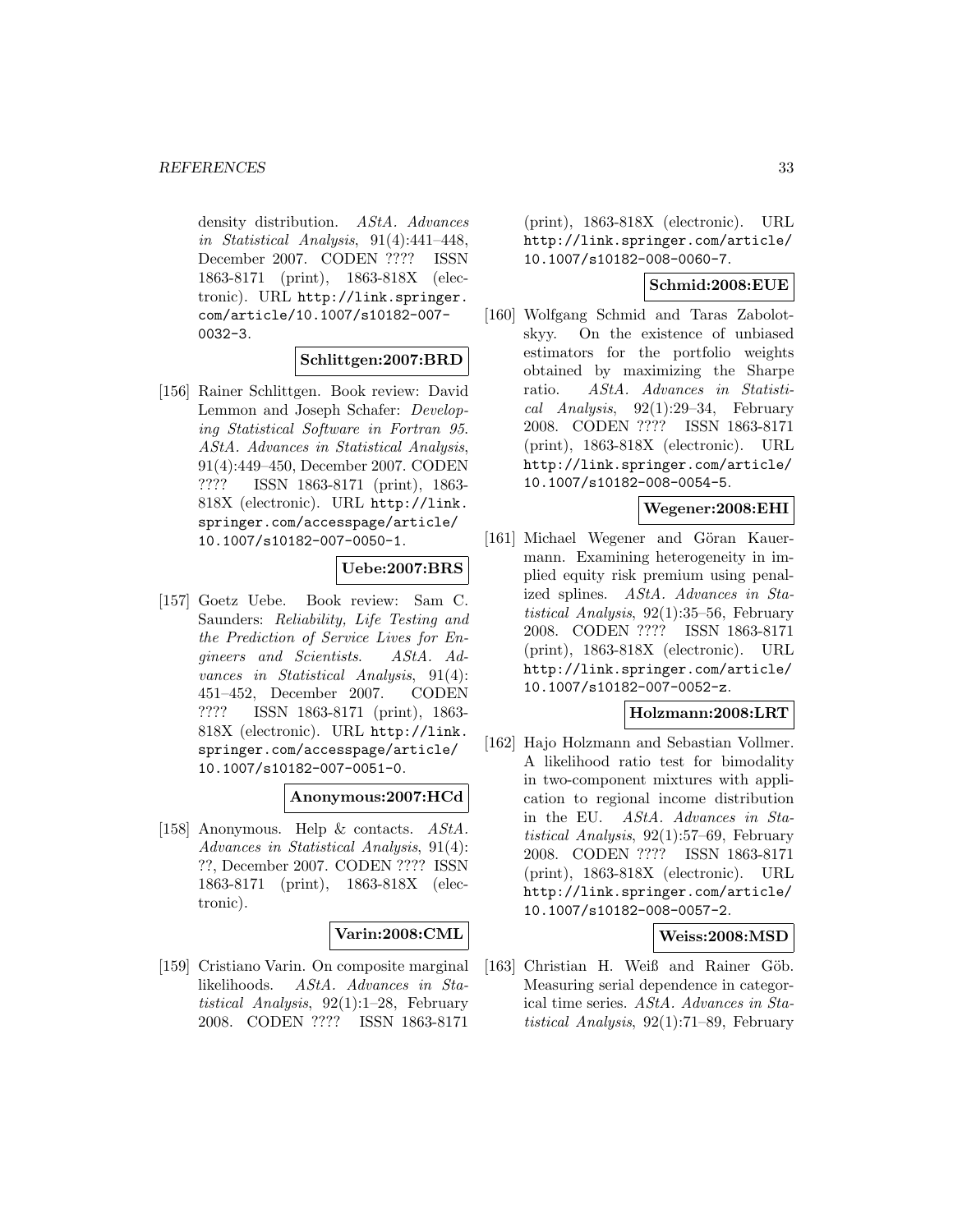2008. CODEN ???? ISSN 1863-8171 (print), 1863-818X (electronic). URL http://link.springer.com/article/ 10.1007/s10182-008-0055-4.

### **Demetrescu:2008:BCR**

[164] Matei Demetrescu and Adina I. Tarcolea. Bias correction for the regressionbased LM fractional integration test. AStA. Advances in Statistical Analysis, 92(1):91–99, February 2008. CODEN ???? ISSN 1863-8171 (print), 1863-818X (electronic). URL http://link.springer.com/article/ 10.1007/s10182-008-0058-1.

#### **Schunk:2008:MCM**

[165] Daniel Schunk. A Markov chain Monte Carlo algorithm for multiple imputation in large surveys. AStA. Advances in Statistical Analysis, 92(1):101–114, February 2008. CODEN ???? ISSN 1863-8171 (print), 1863-818X (electronic). URL http://link.springer.com/article/ 10.1007/s10182-008-0053-6.

### **Schlittgen:2008:BRF**

[166] Rainer Schlittgen. Book review: Forrest W. Young, Pedro M. Valero-Mora and Michael Friendly: Visual statistics: seeing data with dynamic interactive graphics. AStA. Advances in Statistical Analysis, 92(1):115, February 2008. CODEN ???? ISSN 1863-8171 (print), 1863- 818X (electronic). URL http://link. springer.com/accesspage/article/ 10.1007/s10182-008-0059-0.

#### **Anonymous:2008:HCa**

[167] Anonymous. Help & contacts. AStA. Advances in Statistical Analysis, 92(1): ??, February 2008. CODEN ???? ISSN 1863-8171 (print), 1863-818X (electronic).

#### **Grillenzoni:2008:RNE**

[168] Carlo Grillenzoni. Robust nonparametric estimation of the intensity function of point data. AStA. Advances in Statistical Analysis,  $92(2):117-134$ , May 2008. CODEN ???? ISSN 1863-8171 (print), 1863-818X (electronic). URL http://link.springer.com/article/ 10.1007/s10182-008-0065-2.

### **Eckel:2008:ISC**

[169] S. Eckel, F. Fleischer, P. Grabarnik, and V. Schmidt. An investigation of the spatial correlations for relative purchasing power in Baden– Württemberg. AStA. Advances in Statistical Analysis, 92(2):135–152, May 2008. CODEN ???? ISSN 1863-8171 (print), 1863-818X (electronic). URL http://link.springer.com/article/ 10.1007/s10182-008-0066-1.

### **Kohler:2008:RBS**

[170] Michael Kohler. A regression-based smoothing spline Monte Carlo algorithm for pricing American options in discrete time. AStA. Advances in Statistical Analysis,  $92(2):153-178$ , May 2008. CODEN ???? ISSN 1863-8171 (print), 1863-818X (electronic). URL http://link.springer.com/article/ 10.1007/s10182-008-0067-0.

#### **Singer:2008:GGH**

[171] Hermann Singer. Generalized Gauss– Hermite filtering. AStA. Advances in Statistical Analysis, 92(2):179–195, May 2008. CODEN ???? ISSN 1863-8171 (print), 1863-818X (electronic). URL http://link.springer.com/article/ 10.1007/s10182-008-0068-z.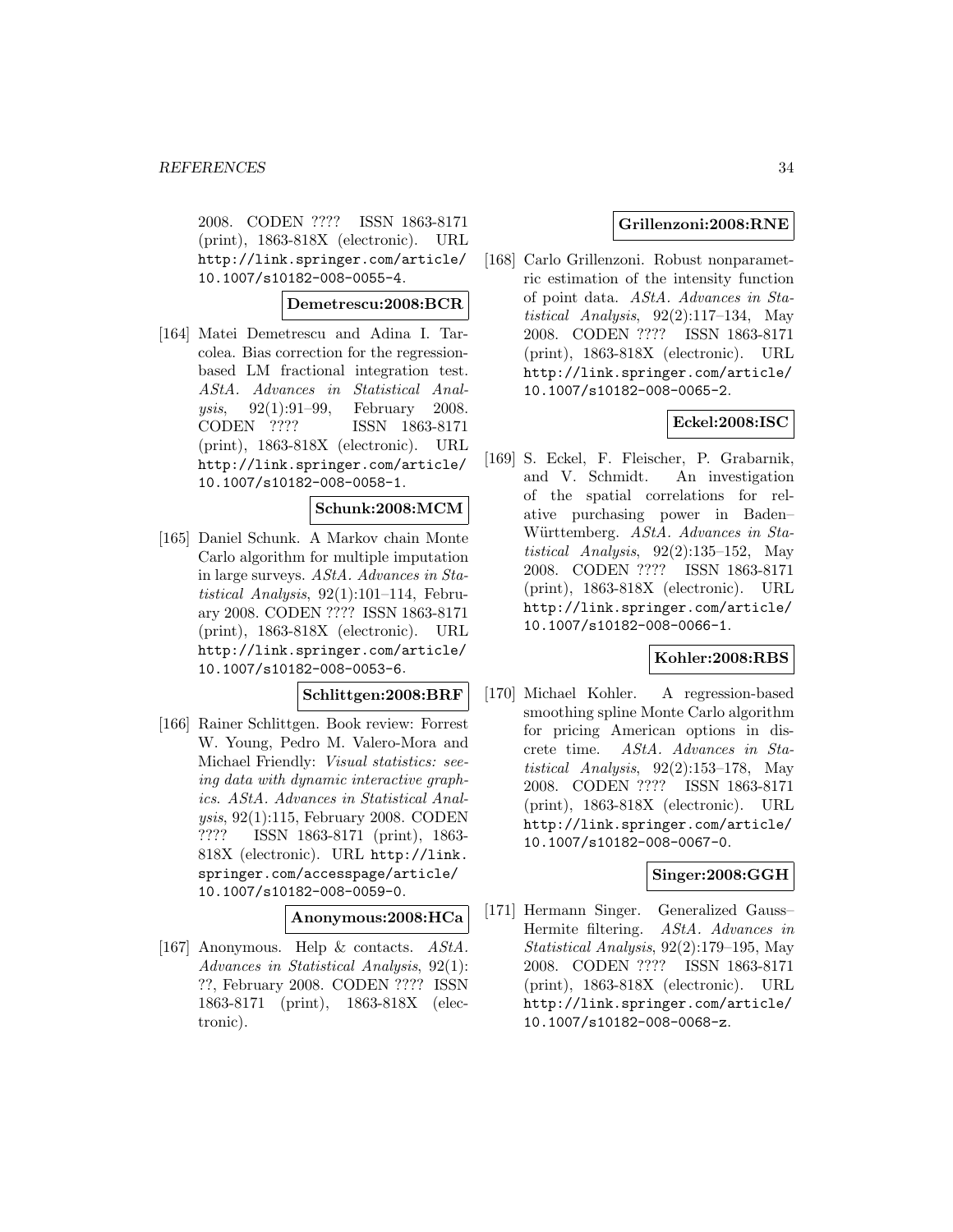### **Bauer:2008:EBO**

[172] Thomas K. Bauer and Mathias Sinning. An extension of the Blinder– Oaxaca decomposition to nonlinear models. AStA. Advances in Statistical Analysis, 92(2):197–206, May 2008. CODEN ???? ISSN 1863-8171 (print), 1863-818X (electronic). URL http://link.springer.com/article/ 10.1007/s10182-008-0056-3.

#### **Kloberdanz:2008:PLM**

[173] Kathrin Kloberdanz and Klaus D. Schmidt. Prediction in the linear model under a linear constraint. AStA. Advances in Statistical Analysis, 92(2): 207–215, May 2008. CODEN ???? ISSN 1863-8171 (print), 1863-818X (electronic). URL http://link.springer. com/article/10.1007/s10182-008- 0062-5.

#### **Bukac:2008:CMD**

[174] Josef Bukac. Comparison of measuring devices. AStA. Advances in Statistical Analysis, 92(2):217–227, May 2008. CODEN ???? ISSN 1863-8171 (print), 1863-818X (electronic). URL http://link.springer.com/article/ 10.1007/s10182-008-0063-4.

### **Qiang:2008:NDD**

[175] Li Qiang and Wu Yi. A note on "Data depths satisfying the projection property". AStA. Advances in Statistical Analysis, 92(2):229–232, May 2008. CODEN ???? ISSN 1863-8171 (print), 1863-818X (electronic). URL http://link.springer.com/article/ 10.1007/s10182-008-0061-6. See [13].

### **Schlittgen:2008:BRR**

[176] Rainer Schlittgen. Book review: Robert H. Shumway and David S. Stoffer: Time series analysis and its applications with R examples, 2nd edn. AStA. Advances in Statistical Analysis, 92(2):233–234, May 2008. CODEN ???? ISSN 1863-8171 (print), 1863- 818X (electronic). URL http://link. springer.com/accesspage/article/ 10.1007/s10182-008-0064-3.

#### **Anonymous:2008:HCb**

[177] Anonymous. Help & contacts. AStA. Advances in Statistical Analysis, 92(2): ??, May 2008. CODEN ???? ISSN 1863- 8171 (print), 1863-818X (electronic).

### **Romanazzi:2008:NSD**

[178] Mario Romanazzi. A note on simplicial depth function. AStA. Advances in Statistical Analysis, 92(3):235–253, August 2008. CODEN ???? ISSN 1863-8171 (print), 1863-818X (electronic). URL http://link.springer.com/article/ 10.1007/s10182-008-0073-2.

#### **Tahata:2008:ODP**

[179] Kouji Tahata and Sadao Tomizawa. Orthogonal decomposition of pointsymmetry for multiway tables. AStA. Advances in Statistical Analysis, 92 (3):255–269, August 2008. CO-DEN ???? ISSN 1863-8171 (print), 1863-818X (electronic). URL http://link.springer.com/article/ 10.1007/s10182-008-0070-5.

#### **Hogrefe:2008:FDR**

[180] Jens Hogrefe. Forecasting data revisions of GDP: a mixed frequency approach. AStA. Advances in Statistical Analysis,  $92(3):271-296$ , August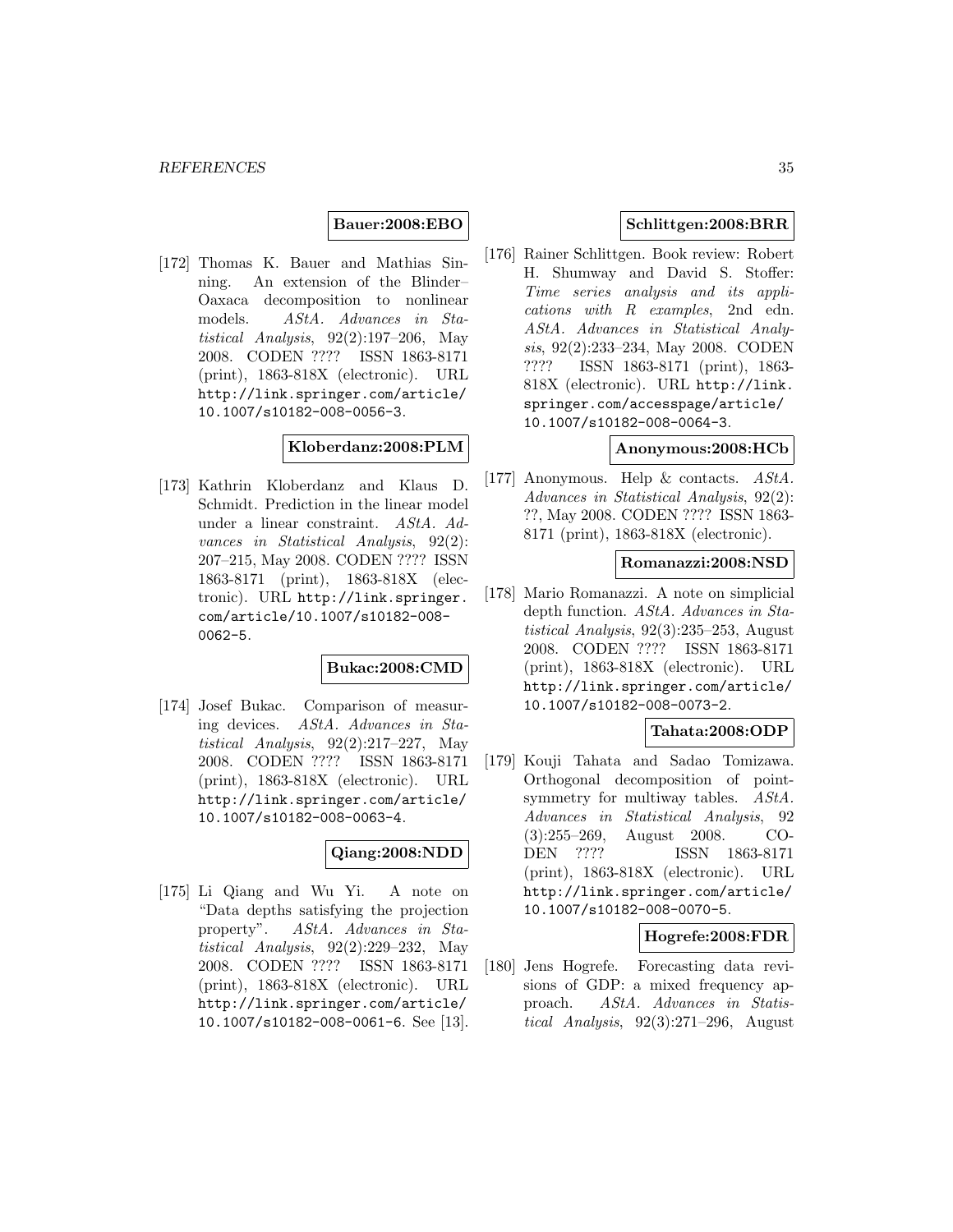2008. CODEN ???? ISSN 1863-8171 (print), 1863-818X (electronic). URL http://link.springer.com/article/ 10.1007/s10182-008-0071-4.

**Pyy-Martikainen:2008:AII**

[181] Marjo Pyy-Martikainen and Ulrich Rendtel. Assessing the impact of initial nonresponse and attrition in the analysis of unemployment duration with panel surveys. AStA. Advances in Statistical Analysis, 92(3):297–318, August 2008. CODEN ???? ISSN 1863-8171 (print), 1863-818X (electronic). URL http://link.springer.com/article/ 10.1007/s10182-008-0069-y.

### **Weiss:2008:TOM**

[182] Christian H. Weiß. Thinning operations for modeling time series of counts  $-$  a survey. AStA. Advances in Statistical Analysis, 92(3):319–341, August 2008. CODEN ???? ISSN 1863-8171 (print), 1863-818X (electronic). URL http://link.springer.com/article/ 10.1007/s10182-008-0072-3.

#### **Uebe:2008:BRJ**

[183] Götz Uebe. Book review: J. E. Gentle: Matrix Algebra — Theory, Computations, and Applications in Statistics. AStA. Advances in Statistical Analysis, 92(3):343–344, August 2008. CODEN ???? ISSN 1863-8171 (print), 1863- 818X (electronic). URL http://link. springer.com/accesspage/article/ 10.1007/s10182-008-0074-1.

#### **Uebe:2008:BRB**

[184] Götz Uebe. Book review: B. Thompson: The Nature of Statistical Evidence. AStA. Advances in Statistical Analysis,  $92(3):345-347$ , August

2008. CODEN ???? ISSN 1863-8171 (print), 1863-818X (electronic). URL http://link.springer.com/article/ 10.1007/s10182-008-0075-0.

#### **Stoimenova:2008:BRR**

[185] Eugenia Stoimenova. Book review: Rolf-Dieter Reiss and Michael Thomas: Statistical Analysis of Extreme Values. With Applications to Insurance, Finance, Hydrology and Other Fields. AStA. Advances in Statistical Analysis, 92(3):349–350, August 2008. CODEN ???? ISSN 1863-8171 (print), 1863- 818X (electronic). URL http://link. springer.com/accesspage/article/ 10.1007/s10182-008-0076-z.

#### **Anonymous:2008:HCc**

[186] Anonymous. Help & contacts. AStA. Advances in Statistical Analysis, 92(3): ??, August 2008. CODEN ???? ISSN 1863-8171 (print), 1863-818X (electronic).

#### **Pohlmeier:2008:MDC**

[187] Winfried Pohlmeier and Gerd Ronning. Microeconometrics and disclosure control. AStA. Advances in Statistical Analysis, 92(4):351–357, December 2008. CODEN ???? ISSN 1863-8171 (print), 1863-818X (electronic). URL http://link.springer.com/article/ 10.1007/s10182-008-0093-y.

### **Schmid:2008:ELM**

[188] Matthias Schmid and Hans Schneeweiss. Estimation of a linear model in transformed variables under microaggregation by individual ranking. AStA. Advances in Statistical Analysis, 92 (4):359–374, December 2008. CO-DEN ???? ISSN 1863-8171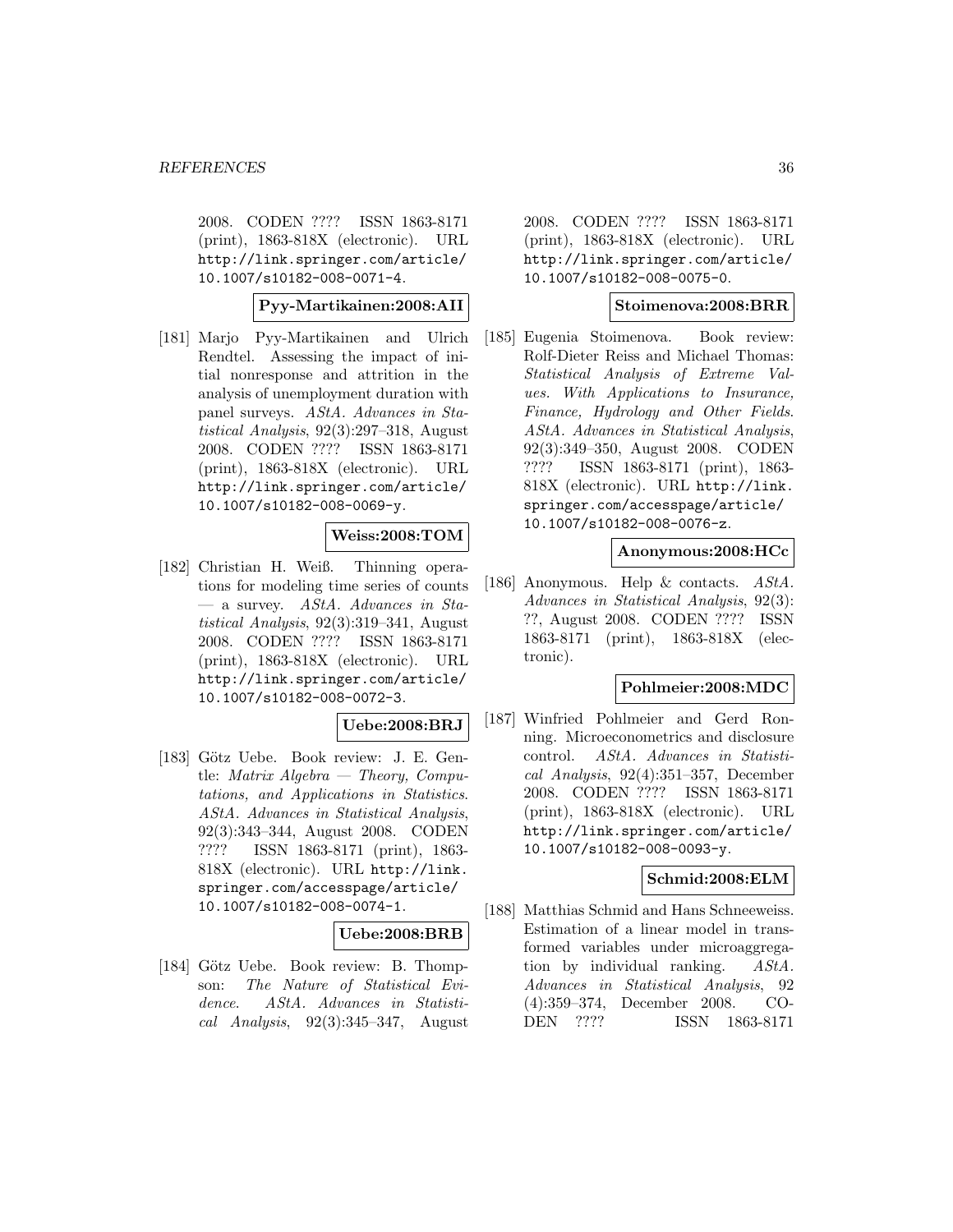(print), 1863-818X (electronic). URL http://link.springer.com/article/ 10.1007/s10182-008-0087-9.

# **Biewen:2008:PMN**

[189] Elena Biewen, Sandra Nolte, and Martin Rosemann. Perturbation by multiplicative noise and the Simulation Extrapolation method. AStA. Advances in Statistical Analysis, 92(4):375–389, December 2008. CODEN ???? ISSN 1863-8171 (print), 1863-818X (electronic). URL http://link.springer.com/article/ 10.1007/s10182-008-0089-7.

## **Ronning:2008:SEC**

[190] Gerd Ronning and Martin Rosemann. SIMEX estimation in case of correlated measurement errors. AStA. Advances in Statistical Analysis, 92 (4):391–404, December 2008. CO-DEN ???? ISSN 1863-8171 (print), 1863-818X (electronic). URL http://link.springer.com/article/ 10.1007/s10182-008-0086-x.

## **Flossmann:2008:MAD**

[191] Anton Flossmann and Sandra Nolte. Make assurance double sure: combination of two disclosure limitation methods and estimation of general regression models. AStA. Advances in Statistical Analysis, 92(4):405–422, December 2008. CODEN ???? ISSN 1863-8171 (print), 1863-818X (electronic). URL http://link.springer.com/article/ 10.1007/s10182-008-0094-x.

#### **Biewen:2008:ELM**

[192] Elena Biewen and Gerd Ronning. Estimation of linear models with anonymised panel data. AStA. Advances in Statistical Analysis, 92(4):423–438,

December 2008. CODEN ???? ISSN 1863-8171 (print), 1863-818X (electronic). URL http://link.springer. com/article/10.1007/s10182-008- 0088-8.

## **Drechsler:2008:NAD**

[193] Jörg Drechsler, Agnes Dundler, Stefan Bender, Susanne Rässler, and Thomas Zwick. A new approach for disclosure control in the IAB establishment panelmultiple imputation for a better data access. AStA. Advances in Statistical Analysis, 92(4):439–458, December 2008. CODEN ???? ISSN 1863-8171 (print), 1863-818X (electronic). URL http://link.springer.com/article/ 10.1007/s10182-008-0090-1.

## **Anonymous:2008:HCd**

[194] Anonymous. Help & contacts. AStA. Advances in Statistical Analysis, 92(4): ??, December 2008. CODEN ???? ISSN 1863-8171 (print), 1863-818X (electronic).

## **Bohning:2009:RDL**

[195] Dankmar Böhning and Peter van der Heijden. Recent developments in life and social science applications of capture-recapture methods. AStA. Advances in Statistical Analysis, 93 (1):1–3, March 2009. CODEN ???? ISSN 1863-8171 (print), 1863-818X (electronic). URL http://link. springer.com/content/pdf/10.1007/ s10182-008-0097-7.pdf.

#### **vanderHeijden:2009:SMD**

[196] Peter G. M. van der Heijden, Eugene Zwane, and David Hessen. Structurally missing data problems in multiple list capture-recapture data. AStA.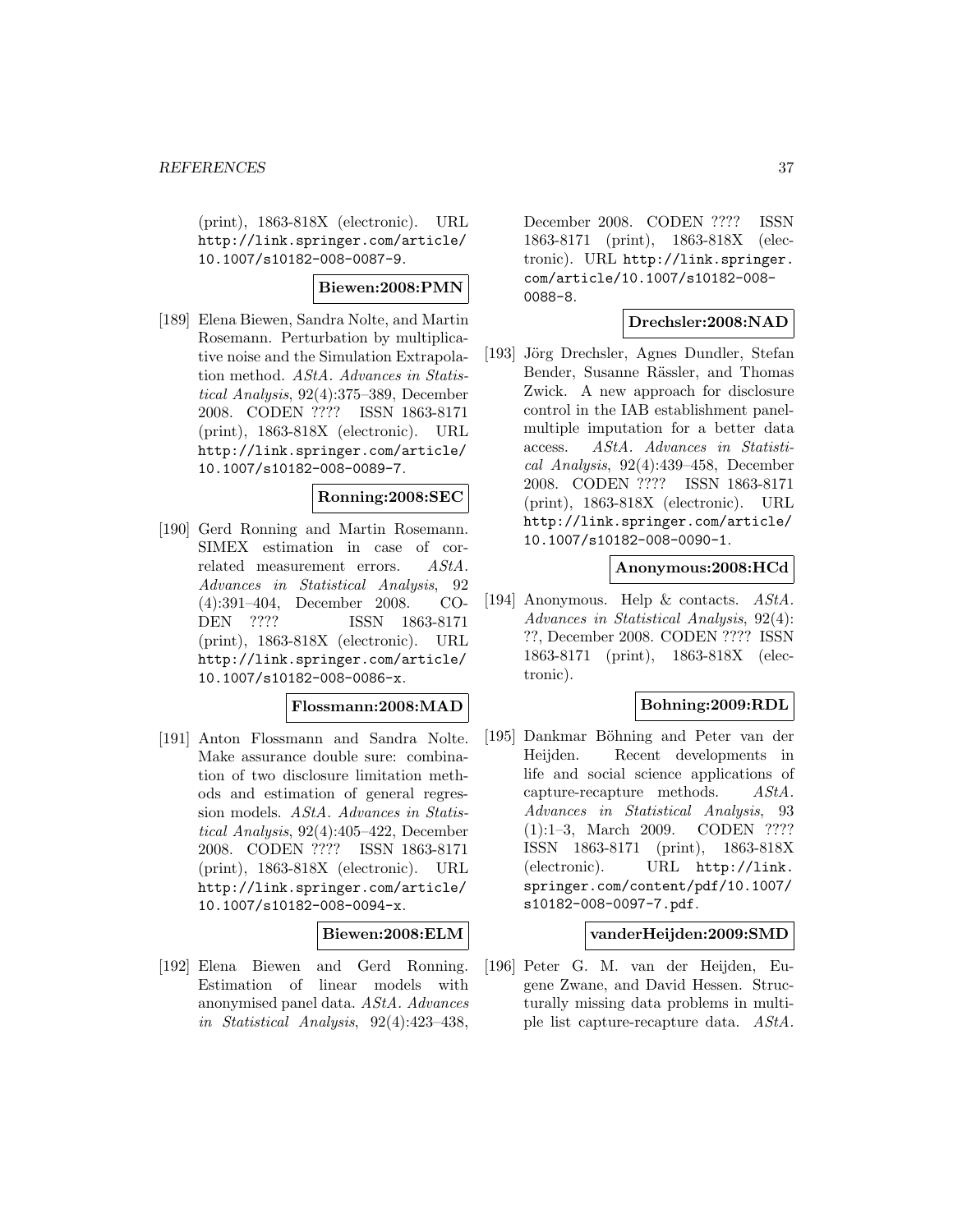Advances in Statistical Analysis, 93 (1):5–21, March 2009. CODEN ???? ISSN 1863-8171 (print), 1863- 818X (electronic). URL http://link. springer.com/content/pdf/10.1007/ s10182-008-0098-6.pdf.

## **Brittain:2009:ECR**

[197] Sarah Brittain and Dankmar Böhning. Estimators in capture-recapture studies with two sources. AStA. Advances in Statistical Analysis, 93(1):23–47, March 2009. CODEN ???? ISSN 1863-8171 (print), 1863-818X (electronic). URL http://link.springer.com/article/ 10.1007/s10182-008-0085-y.

## **Fienberg:2009:IMM**

[198] Stephen E. Fienberg and Daniel Manrique-Vallier. Integrated methodology for multiple systems estimation and record linkage using a missing data formulation. AStA. Advances in Statistical Analysis, 93(1):49–60, March 2009. CODEN ???? ISSN 1863-8171 (print), 1863-818X (electronic). URL http://link.springer.com/article/ 10.1007/s10182-008-0084-z.

## **Kuhnert:2009:CCA**

[199] Ronny Kuhnert and Dankmar Böhning. CAMCR: Computer-Assisted Mixture model analysis for Capture–Recapture count data. AStA. Advances in Statistical Analysis, 93(1):61–71, March 2009. CODEN ???? ISSN 1863-8171 (print), 1863-818X (electronic). URL http://link.springer.com/article/ 10.1007/s10182-008-0092-z.

## **Garel:2009:CPD**

[200] Bernard Garel and Jean-Claude Massé. Calculation of the Prokhorov distance by optimal quantization and maximum flow. AStA. Advances in Statistical Analysis, 93(1):73–88, March 2009. CODEN ???? ISSN 1863-8171 (print), 1863-818X (electronic). URL http://link.springer.com/article/ 10.1007/s10182-008-0082-1.

#### **Nadarajah:2009:LSD**

[201] Saralees Nadarajah. The largest SNR distribution. AStA. Advances in Statistical Analysis, 93(1):89–107, March 2009. CODEN ???? ISSN 1863-8171 (print), 1863-818X (electronic). URL http://link.springer.com/article/ 10.1007/s10182-008-0080-3.

#### **Bornkamp:2009:BRJ**

[202] Björn Bornkamp. Book review: Jayanta K. Ghosh, Mohan Delampady and Tapas Samanta: An introduction to Bayesian  $analysis - theory and methods. AStA.$ Advances in Statistical Analysis, 93 (1):109–110, March 2009. CODEN ???? ISSN 1863-8171 (print), 1863- 818X (electronic). URL http://link. springer.com/accesspage/article/ 10.1007/s10182-008-0100-3.

## **Uebe:2009:BRP**

[203] Götz Uebe. Book review: Peter X.-K. Song: Correlated data analysis: modeling, analytics, and applications. AStA. Advances in Statistical Analysis, 93(1):111–113, March 2009. CODEN ???? ISSN 1863-8171 (print), 1863-818X (electronic). URL http://link.springer.com/article/ 10.1007/s10182-008-0095-9.

## **Kischka:2009:BRD**

[204] Peter Kischka. Book review: Dennis V. Lindley: Understanding uncertainty.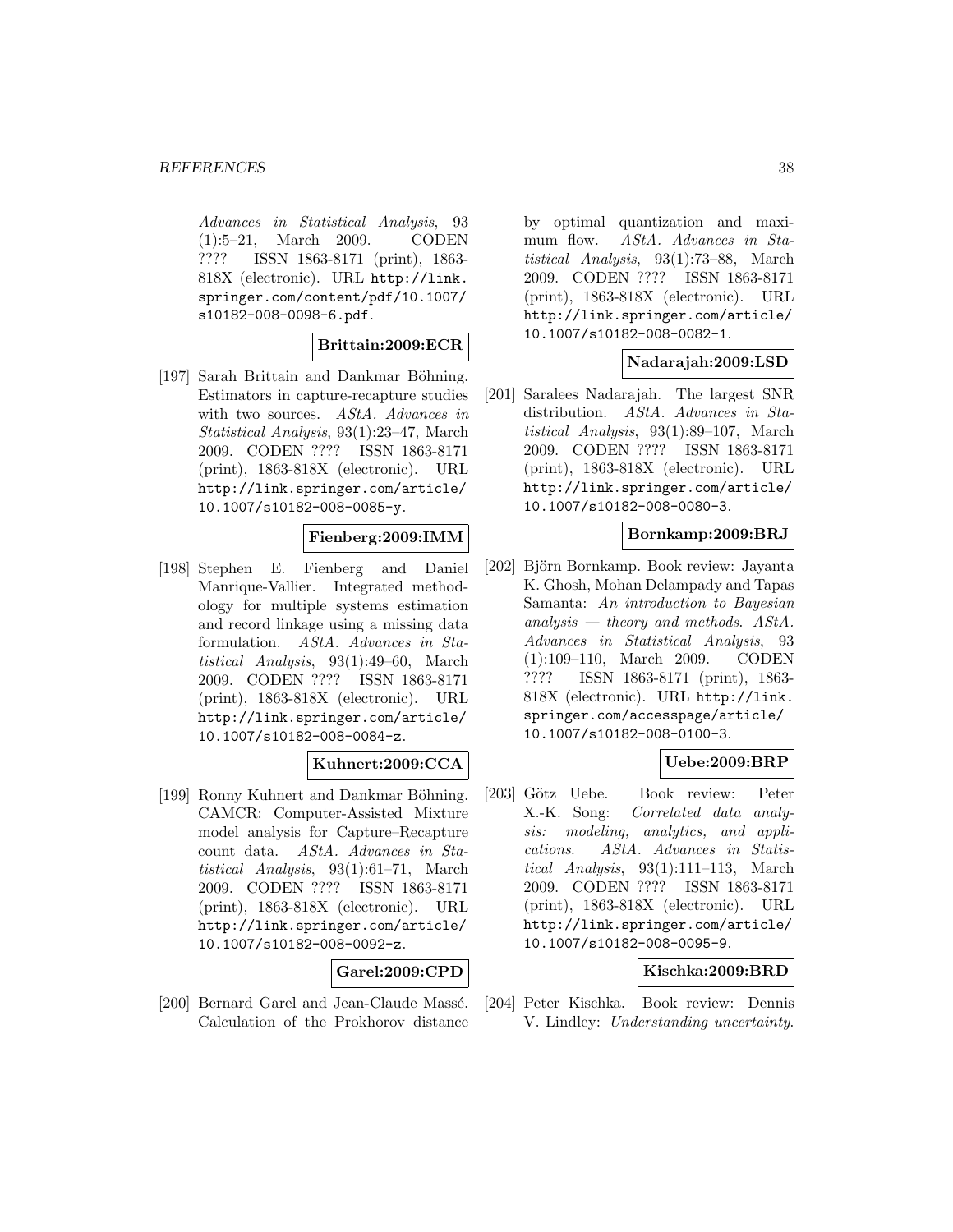AStA. Advances in Statistical Analysis, 93(1):115–116, March 2009. CODEN ???? ISSN 1863-8171 (print), 1863- 818X (electronic). URL http://link. springer.com/accesspage/article/ 10.1007/s10182-008-0103-0.

## **Uebe:2009:BRY**

[205] Götz Uebe. Book review: Yves Tillé: Sampling algorithms. AStA. Advances in Statistical Analysis, 93 (1):117–118, March 2009. CODEN ???? ISSN 1863-8171 (print), 1863- 818X (electronic). URL http://link. springer.com/accesspage/article/ 10.1007/s10182-008-0104-z.

# **Haupt:2009:BRJ**

 $[206]$  Harry Haupt. Book review: Jérôme Dedecker, Paul Doukhan, Gabriel Lang, José Rafael León R., Sana Louhichi and Clémentine Prieur: Weak dependence: with examples and applications. (Lecture notes in statistics). AStA. Advances in Statistical Analysis, 93 (1):119–120, March 2009. CODEN ???? ISSN 1863-8171 (print), 1863- 818X (electronic). URL http://link. springer.com/accesspage/article/ 10.1007/s10182-008-0102-1.

#### **Uebe:2009:BRC**

[207] Götz Uebe. Book review: C. Radhakrishna Rao, Helge Toutenburg, Shalabh and Christian Heumann. Linear Models and Generalizations, Least Squares and Alternatives, 3rd edition. AStA. Advances in Statistical Analysis, 93 (1):121–122, March 2009. CODEN ???? ISSN 1863-8171 (print), 1863- 818X (electronic). URL http://link. springer.com/accesspage/article/ 10.1007/s10182-008-0101-2.

## **Anonymous:2009:HCa**

[208] Anonymous. Help & contacts. AStA. Advances in Statistical Analysis, 93(1): ??, March 2009. CODEN ???? ISSN 1863-8171 (print), 1863-818X (electronic).

## **Kopperschmidt:2009:PTM**

[209] Kai Kopperschmidt and Winfried Stute. Purchase timing models in marketing: a review. AStA. Advances in Statistical Analysis, 93(2):123–149, June 2009. CODEN ???? ISSN 1863-8171 (print), 1863-818X (electronic). URL http://link.springer.com/article/ 10.1007/s10182-008-0096-8.

# **Dhar:2009:CRE**

[210] Subhra Sankar Dhar and Probal Chaudhuri. A comparison of robust estimators based on two types of trimming. AStA. Advances in Statistical Analysis, 93(2):151–158, June 2009. CODEN ???? ISSN 1863-8171 (print), 1863-818X (electronic). URL http://link.springer.com/article/ 10.1007/s10182-008-0099-5.

## **Meinel:2009:CPM**

[211] Nina Meinel. Comparison of performance measures for multivariate discrete models. AStA. Advances in Statistical Analysis, 93(2):159–174, June 2009. CODEN ???? ISSN 1863-8171 (print), 1863-818X (electronic). URL http://link.springer.com/article/ 10.1007/s10182-008-0078-x.

## **DiZio:2009:SPM**

[212] Marco Di Zio and Ugo Guarnera. Semiparametric predictive mean matching. AStA. Advances in Statistical Analysis, 93(2):175–186, June 2009.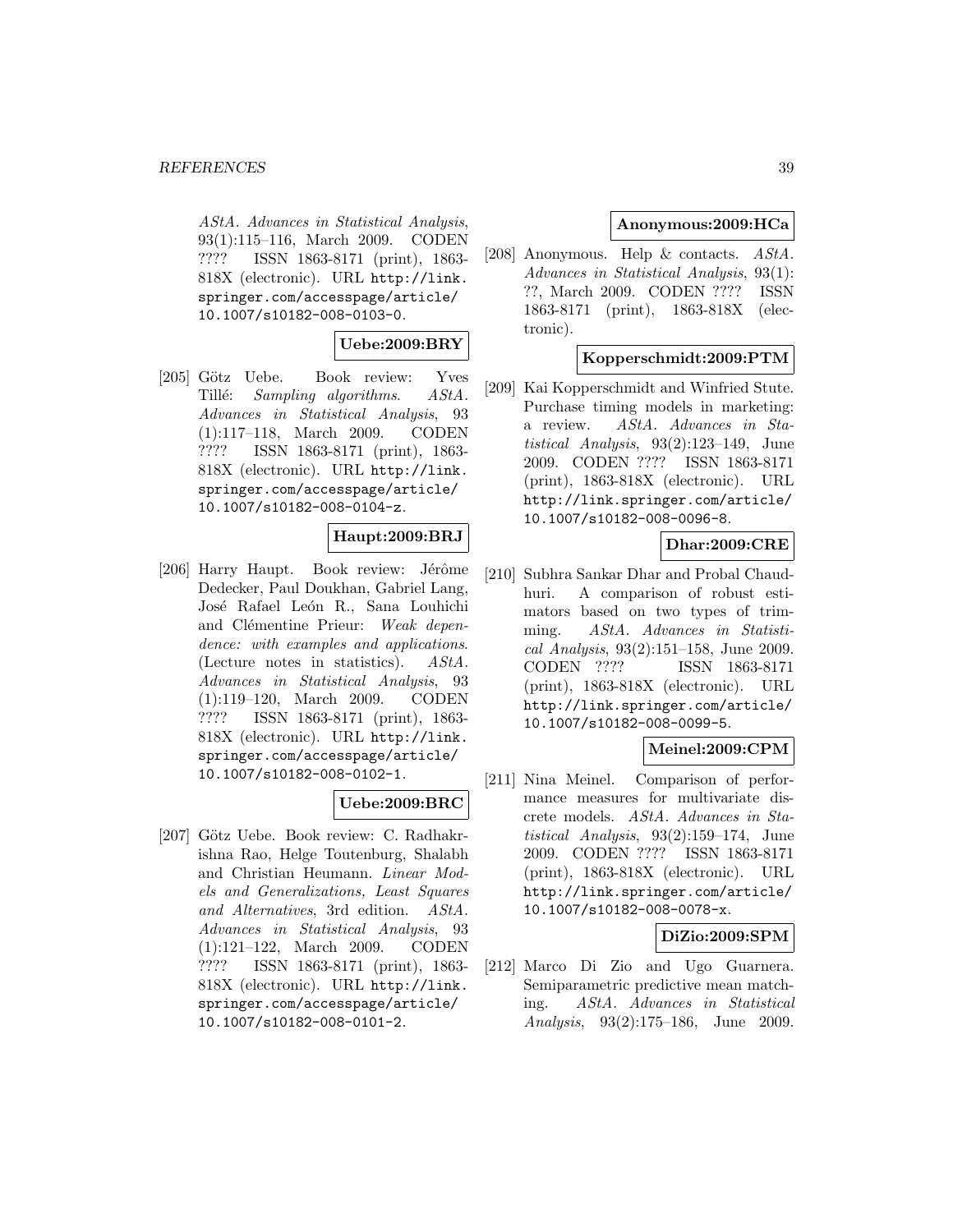CODEN ???? ISSN 1863-8171 (print), 1863-818X (electronic). URL http://link.springer.com/article/ 10.1007/s10182-008-0081-2.

#### **Nadarajah:2009:SLD**

[213] Saralees Nadarajah. The skew logistic distribution. AStA. Advances in Statistical Analysis, 93(2):187–203, June 2009. CODEN ???? ISSN 1863-8171 (print), 1863-818X (electronic). URL http://link.springer.com/article/ 10.1007/s10182-009-0105-6.

#### **Kloberdanz:2009:LPL**

[214] Kathrin Kloberdanz and Klaus D. Schmidt. Loss prediction in a linear model under a linear constraint. AStA. Advances in Statistical Analysis, 93(2):205–220, June 2009. CODEN ???? ISSN 1863-8171 (print), 1863-818X (electronic). URL http://link.springer.com/article/ 10.1007/s10182-008-0077-y.

#### **Hess:2009:MSM**

[215] Klaus T. Hess. Marginal-sum and maximum-likelihood estimation in a multiplicative tariff. AStA. Advances in Statistical Analysis, 93(2):221–233, June 2009. CODEN ???? ISSN 1863-8171 (print), 1863-818X (electronic). URL http://link.springer.com/article/ 10.1007/s10182-008-0079-9.

#### **Anonymous:2009:HCb**

[216] Anonymous. Help & contacts. AStA. Advances in Statistical Analysis, 93(2): ??, June 2009. CODEN ???? ISSN 1863- 8171 (print), 1863-818X (electronic).

# **Kauermann:2009:E**

[217] Goeran Kauermann and Stefan Lang. Editorial. AStA. Advances in Statistical Analysis, 93(3):235–236, September 2009. CODEN ???? ISSN 1863-8171 (print), 1863-818X (electronic). URL http://link.springer. com/content/pdf/10.1007/s10182- 009-0112-7.pdf.

#### **Redenbach:2009:AAP**

[218] Claudia Redenbach, Aila Särkkä, Johannes Freitag, and Katja Schladitz. Anisotropy analysis of pressed point processes. AStA. Advances in Statistical Analysis, 93(3):237–261, September 2009. CODEN ???? ISSN 1863-8171 (print), 1863-818X (electronic). URL http://link.springer.com/article/ 10.1007/s10182-009-0106-5.

## **Golosnoy:2009:MCC**

[219] Vasyl Golosnoy, Sergiy Ragulin, and Wolfgang Schmid. Multivariate CUSUM chart: properties and enhancements. AStA. Advances in Statistical Analysis, 93(3):263–279, September 2009. CODEN ???? ISSN 1863-8171 (print), 1863-818X (electronic). URL http://link.springer.com/article/ 10.1007/s10182-009-0107-4.

#### **Krumbholz:2009:DAM**

[220] Wolf Krumbholz and Andreas Rohr. Double ASN Minimax sampling plans by variables when the standard deviation is unknown. AStA. Advances in Statistical Analysis, 93(3):281–294, September 2009. CODEN ???? ISSN 1863-8171 (print), 1863-818X (electronic). URL http://link.springer.com/article/ 10.1007/s10182-009-0111-8.

## **Bodnar:2009:SIP**

[221] Olha Bodnar and Taras Bodnar. Statistical inference procedure for the meanvariance efficient frontier with estimated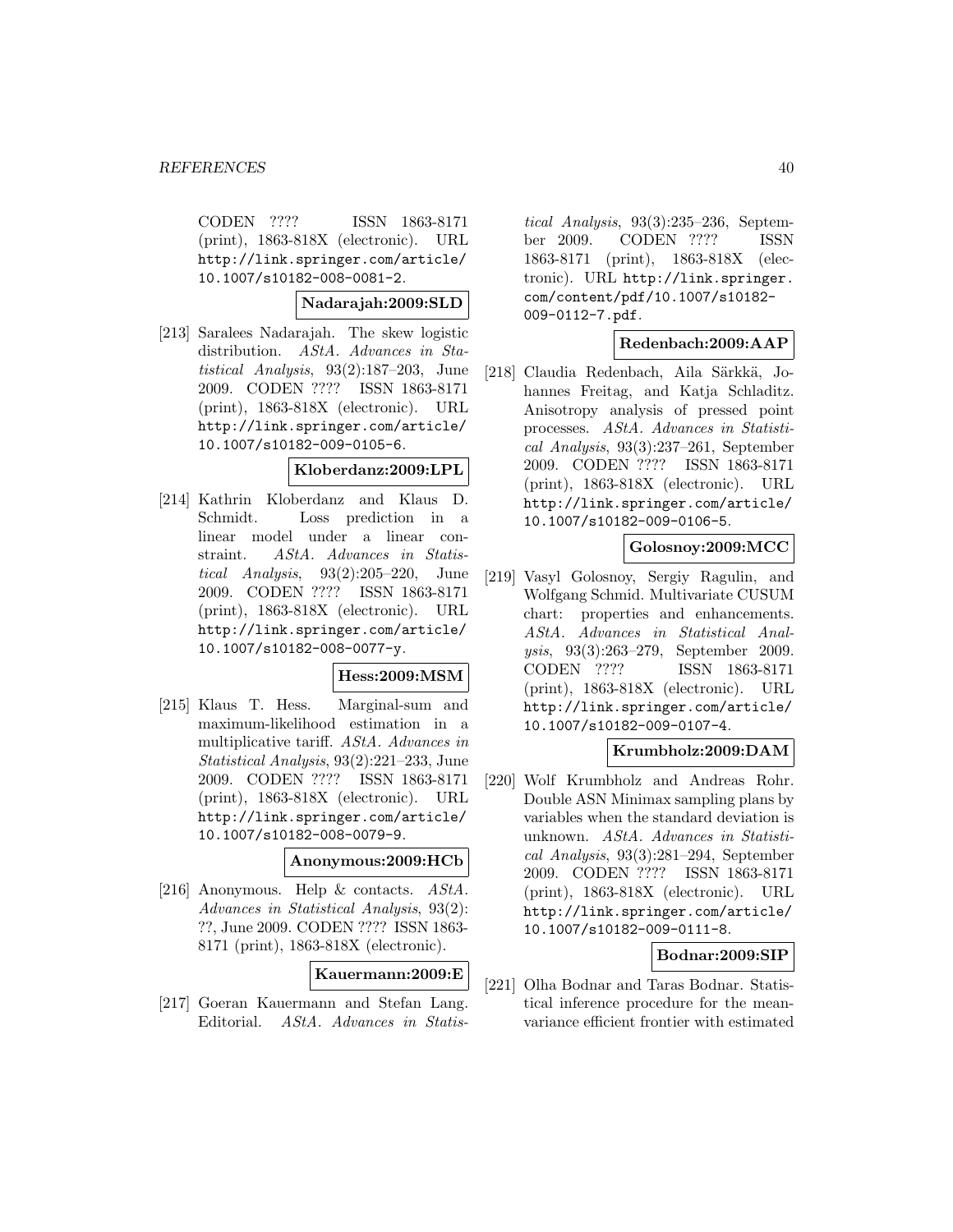parameters. AStA. Advances in Statistical Analysis, 93(3):295–306, September 2009. CODEN ???? ISSN 1863-8171 (print), 1863-818X (electronic). URL http://link.springer.com/article/ 10.1007/s10182-009-0109-2.

#### **vanderLinde:2009:BLV**

[222] Angelika van der Linde. A Bayesian latent variable approach to functional principal components analysis with binary and count data. AStA. Advances in Statistical Analysis, 93(3):307–333, September 2009. CODEN ???? ISSN 1863-8171 (print), 1863-818X (electronic). URL http://link.springer.com/article/ 10.1007/s10182-009-0113-6.

#### **Aktas:2009:ESD**

[223] Serpil Aktas and Tülay Saraçbasi. Estimation of symmetric disagreement using a uniform association model for ordinal agreement data. AStA. Advances in Statistical Analysis, 93(3):335–343, September 2009. CODEN ???? ISSN 1863-8171 (print), 1863-818X (electronic). URL http://link.springer.com/article/ 10.1007/s10182-008-0083-0.

## **Nadarajah:2009:LRV**

[224] Saralees Nadarajah. Laplace random variables with application to price indices. AStA. Advances in Statistical Analysis, 93(3):345–369, September 2009. CODEN ???? ISSN 1863-8171 (print), 1863-818X (electronic). URL http://link.springer.com/article/ 10.1007/s10182-009-0108-3.

## **Anonymous:2009:HCc**

[225] Anonymous. Help & contacts. AStA. Advances in Statistical Analysis, 93 (3):??, September 2009. CODEN ???? ISSN 1863-8171 (print), 1863-818X (electronic).

## **Figueiredo:2009:MST**

[226] Adelaide Figueiredo. Multi-sample tests for axial data from Watson distributions. AStA. Advances in Statistical Analysis, 93(4):371–386, December 2009. CODEN ???? ISSN 1863-8171 (print), 1863-818X (electronic). URL http://link.springer.com/article/ 10.1007/s10182-009-0114-5.

#### **Giacomini:2009:DSF**

[227] Enzo Giacomini, Wolfgang Härdle, and Volker Krätschmer. Dynamic semiparametric factor models in risk neutral density estimation. AStA. Advances in Statistical Analysis, 93(4):387–402, December 2009. CODEN ???? ISSN 1863-8171 (print), 1863-818X (electronic). URL http://link.springer.com/article/ 10.1007/s10182-009-0115-4.

#### **Hahn:2009:EMB**

[228] Markus Hahn, Sylvia Frühwirth-Schnatter, and Jörn Sass. Estimating models based on Markov jump processes given fragmented observation series. AStA. Advances in Statistical Analysis, 93(4):403–425, December 2009. CODEN ???? ISSN 1863-8171 (print), 1863-818X (electronic). URL http://link.springer.com/article/ 10.1007/s10182-009-0116-3.

## **Pannenberg:2009:GEC**

[229] Markus Pannenberg and Martin Spiess. GEE estimation of the covariance structure of a bivariate panel data model with an application to wage dynamics and the incidence of profit-sharing in West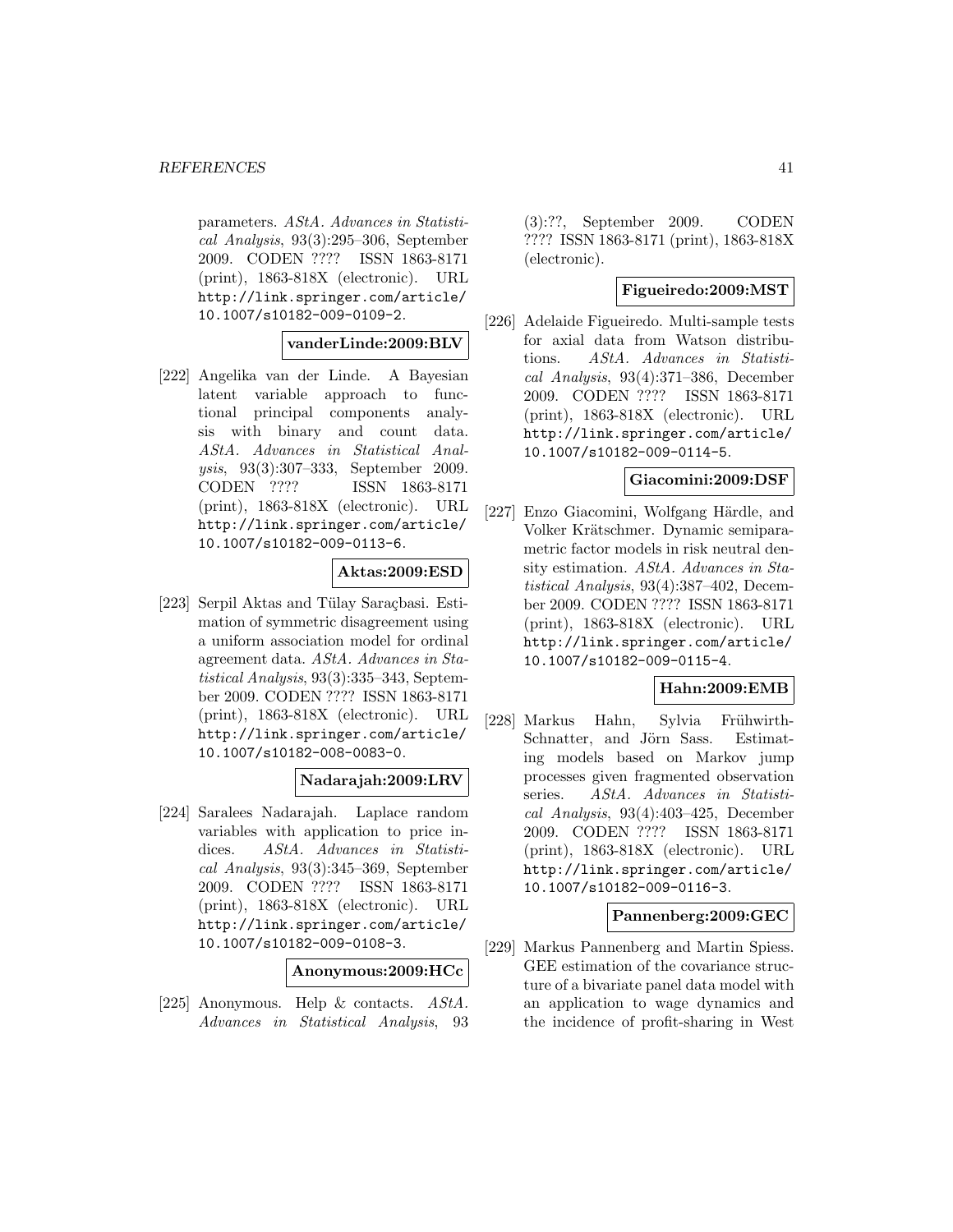Germany. AStA. Advances in Statistical Analysis, 93(4):427–447, December 2009. CODEN ???? ISSN 1863-8171 (print), 1863-818X (electronic). URL http://link.springer.com/article/ 10.1007/s10182-009-0117-2.

#### **Anonymous:2009:HCd**

[230] Anonymous. Help & contacts. AStA. Advances in Statistical Analysis, 93(4): ??, December 2009. CODEN ???? ISSN 1863-8171 (print), 1863-818X (electronic).

# **Hardle:2010:CNE**

[231] Wolfgang Karl Härdle and Ostap Okhrin. De copulis non est disputandum. AStA. Advances in Statistical Analysis, 94(1):1–31, March 2010. CODEN ???? ISSN 1863-8171 (print), 1863-818X (electronic). URL http://link.springer.com/article/ 10.1007/s10182-009-0118-1.

#### **Jensen:2010:EGO**

[232] Uwe Jensen, Hermann Gartner, and Susanne Rässler. Estimating German overqualification with stochastic earnings frontiers. AStA. Advances in Statistical Analysis, 94(1):33–51, March 2010. CODEN ???? ISSN 1863-8171 (print), 1863-818X (electronic). URL http://link.springer.com/article/ 10.1007/s10182-009-0121-6.

#### **Knuppel:2010:MSG**

[233] Lothar Knüppel and Oliver Hermsen. Median split, k-group split, and optimality in continuous populations. AStA. Advances in Statistical Analysis, 94(1):53–74, March 2010. CO-DEN ???? ISSN 1863-8171 (print), 1863-818X (electronic). URL

http://link.springer.com/article/ 10.1007/s10182-010-0122-5.

## **Melo:2010:MSL**

[234] Tatiane F. N. Melo and Silvia L. P. Ferrari. A modified signed likelihood ratio test in elliptical structural models. AStA. Advances in Statistical Analysis, 94(1):75–87, March 2010. CODEN ???? ISSN 1863-8171 (print), 1863-818X (electronic). URL http://link.springer.com/article/ 10.1007/s10182-010-0123-4.

# **Fan:2010:APL**

[235] Guo-Liang Fan, Han-Ying Liang, Jiang-Feng Wang, and Hong-Xia Xu. Asymptotic properties for LS estimators in EV regression model with dependent errors. AStA. Advances in Statistical Analysis, 94(1):89–103, March 2010. CODEN ???? ISSN 1863-8171 (print), 1863-818X (electronic). URL http://link.springer.com/article/ 10.1007/s10182-010-0124-3.

# **Fink:2010:MCV**

[236] Dietmar Fink and Oded Löwenbein. A management consulting view on the statistical consulting process. AStA. Advances in Statistical Analysis, 94 (1):105–109, March 2010. CODEN ???? ISSN 1863-8171 (print), 1863-818X (electronic). URL http: //link.springer.com/article/10. 1007/s10182-009-0119-0.

# **Fink:2010:OOL**

[237] Dietmar Fink and Marc Ant. Obituary: Oded Löwenbein (1953–2009). AStA. Advances in Statistical Analysis, 94(1):111, March 2010. CODEN ???? ISSN 1863-8171 (print), 1863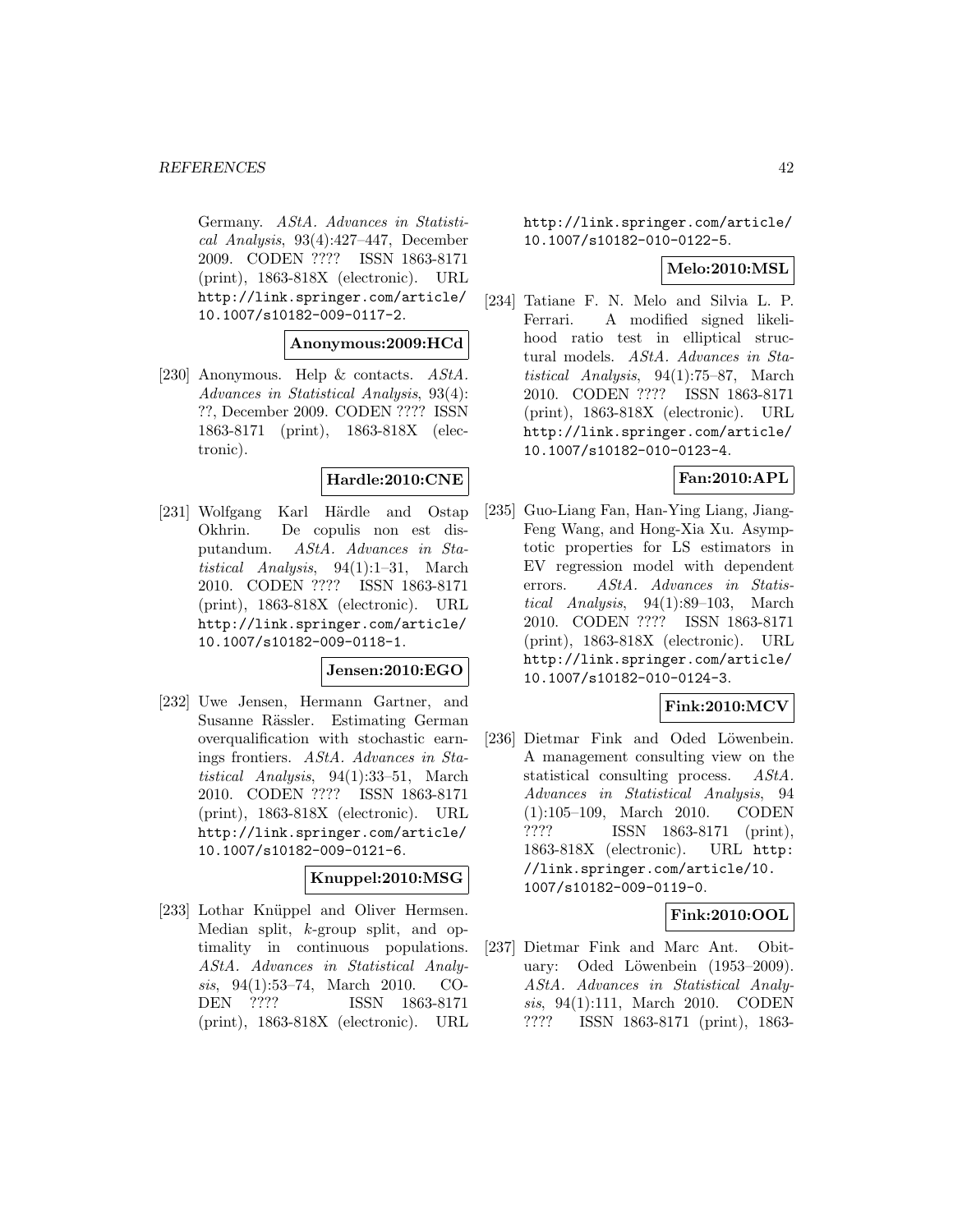818X (electronic). URL http://link. springer.com/content/pdf/10.1007/ s10182-009-0120-7.pdf.

#### **Anonymous:2010:HCa**

[238] Anonymous. Help & contacts. AStA. Advances in Statistical Analysis, 94(1): ??, March 2010. CODEN ???? ISSN 1863-8171 (print), 1863-818X (electronic).

# **Betzin:2010:ASE**

[239] Jörg Betzin and Dirk Temme. Advances in structural equation modeling — the 2009 meeting of the working group SEM. AStA. Advances in Statistical Analysis, 94(2):113–116, June 2010. CODEN ???? ISSN 1863-8171 (print), 1863- 818X (electronic). URL http://link. springer.com/content/pdf/10.1007/ s10182-010-0133-2.pdf.

# **Barendse:2010:URF**

[240] M. T. Barendse, F. J. Oort, and G. J. A. Garst. Using restricted factor analysis with latent moderated structures to detect uniform and nonuniform measurement bias; a simulation study. AStA. Advances in Statistical Analysis, 94(2):117–127, June 2010. CODEN ???? ISSN 1863-8171 (print), 1863- 818X (electronic). URL http://link. springer.com/content/pdf/10.1007/ s10182-010-0126-1.pdf.

## **Jak:2010:MBM**

[241] Suzanne Jak, Frans J. Oort, and Conor V. Dolan. Measurement bias and multidimensionality; an illustration of bias detection in multidimensional measurement models. AStA. Advances in Statistical Analysis, 94 (2):129–137, June 2010. CODEN

???? ISSN 1863-8171 (print), 1863- 818X (electronic). URL http://link. springer.com/content/pdf/10.1007/ s10182-010-0128-z.pdf.

## **King-Kallimanis:2010:USE**

[242] B. L. King-Kallimanis, F. J. Oort, and G. J. A. Garst. Using structural equation modelling to detect measurement bias and response shift in longitudinal data. AStA. Advances in Statistical Analysis, 94(2):139–156, June 2010. CODEN ???? ISSN 1863-8171 (print), 1863-818X (electronic). URL http:// link.springer.com/content/pdf/10. 1007/s10182-010-0129-y.pdf.

# **Klein:2010:INM**

[243] Andreas G. Klein and Karin Schermelleh-Engel. Introduction of a new measure for detecting poor fit due to omitted nonlinear terms in SEM. AStA. Advances in Statistical Analysis, 94(2):157–166, June 2010. CODEN ???? ISSN 1863-8171 (print), 1863-818X (electronic). URL http://link.springer.com/article/ 10.1007/s10182-010-0130-5.

#### **Schermelleh-Engel:2010:NSE**

[244] Karin Schermelleh-Engel, Christina S. Werner, Andreas G. Klein, and Helfried Moosbrugger. Nonlinear structural equation modeling: is partial least squares an alternative? AStA. Advances in Statistical Analysis, 94(2): 167–184, June 2010. CODEN ???? ISSN 1863-8171 (print), 1863-818X (electronic). URL http://link.springer. com/article/10.1007/s10182-010- 0132-3.

# **Geiser:2010:MMC**

[245] Christian Geiser, Michael Eid, Fridtjof W. Nussbeck, Delphine S. Courvoisier, and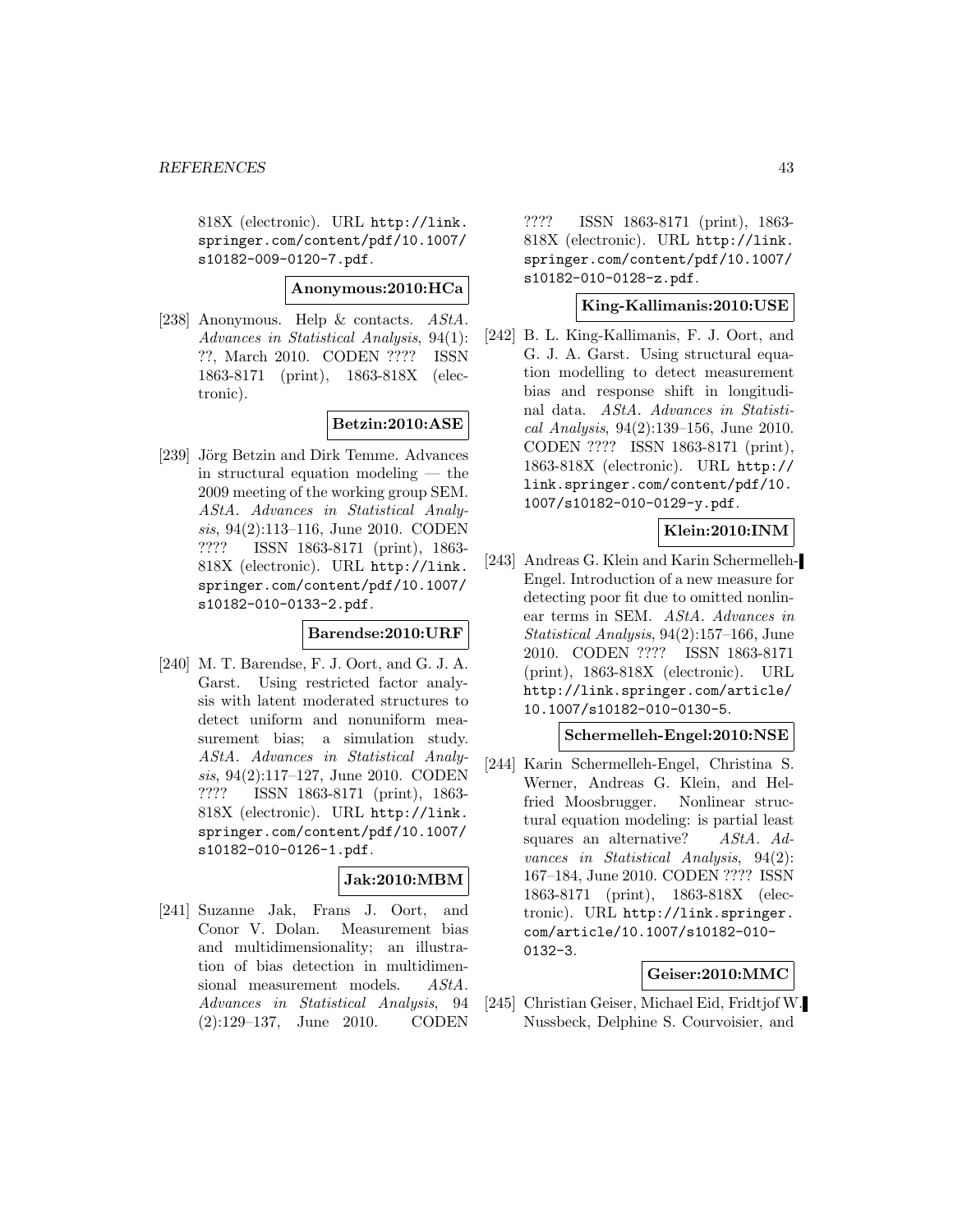David A. Cole. Multitrait-multimethod change modelling. AStA. Advances in Statistical Analysis, 94(2):185–201, June 2010. CODEN ???? ISSN 1863-8171 (print), 1863-818X (electronic). URL http://link.springer.com/article/ 10.1007/s10182-010-0127-0.

## **Oud:2010:SOS**

[246] J. H. L. Oud. Second-order stochastic differential equation model as an alternative for the ALT and CALT models. AStA. Advances in Statistical Analysis, 94(2):203–215, June 2010. CODEN ???? ISSN 1863-8171 (print), 1863- 818X (electronic). URL http://link. springer.com/content/pdf/10.1007/ s10182-010-0131-4.pdf.

## **Anonymous:2010:HCb**

[247] Anonymous. Help & contacts. AStA. Advances in Statistical Analysis, 94(2): ??, June 2010. CODEN ???? ISSN 1863- 8171 (print), 1863-818X (electronic).

#### **Freeland:2010:TIV**

[248] R. Keith Freeland. True integer value time series. AStA. Advances in Statistical Analysis, 94(3):217–229, September 2010. CODEN ???? ISSN 1863-8171 (print), 1863-818X (electronic). URL http://link.springer.com/article/ 10.1007/s10182-010-0135-0.

## **Nadarajah:2010:DPE**

[249] Saralees Nadarajah. Distribution properties and estimation of the ratio of independent Weibull random variables. AStA. Advances in Statistical Analysis, 94(3):231–246, September 2010. CODEN ???? ISSN 1863-8171 (print), 1863-818X (electronic). URL http://link.springer.com/article/ 10.1007/s10182-010-0134-1.

## **Schneeweiss:2010:SAR**

[250] H. Schneeweiss, J. Komlos, and A. S. Ahmad. Symmetric and asymmetric rounding: a review and some new results. AStA. Advances in Statistical Analysis, 94(3):247–271, September 2010. CODEN ???? ISSN 1863-8171 (print), 1863-818X (electronic). URL http://link.springer.com/article/ 10.1007/s10182-010-0125-2.

# **Wagner:2010:CAS**

[251] Martin Wagner. Cointegration analysis with state space models. AStA. Advances in Statistical Analysis, 94 (3):273–305, September 2010. CO-DEN ???? ISSN 1863-8171 (print), 1863-818X (electronic). URL http://link.springer.com/article/ 10.1007/s10182-010-0138-x.

## **Anonymous:2010:HCc**

[252] Anonymous. Help & contacts. AStA. Advances in Statistical Analysis, 94 (3):??, September 2010. CODEN ???? ISSN 1863-8171 (print), 1863-818X (electronic).

# **Kuhnt:2010:DAC**

[253] Sonja Kuhnt and David M. Steinberg. Design and analysis of computer experiments. AStA. Advances in Statistical Analysis, 94(4):307– 309, December 2010. CODEN ???? ISSN 1863-8171 (print), 1863-818X (electronic). URL http://link. springer.com/content/pdf/10.1007/ s10182-010-0143-0.pdf.

# **Levy:2010:CER**

[254] Sigal Levy and David M. Steinberg. Computer experiments: a re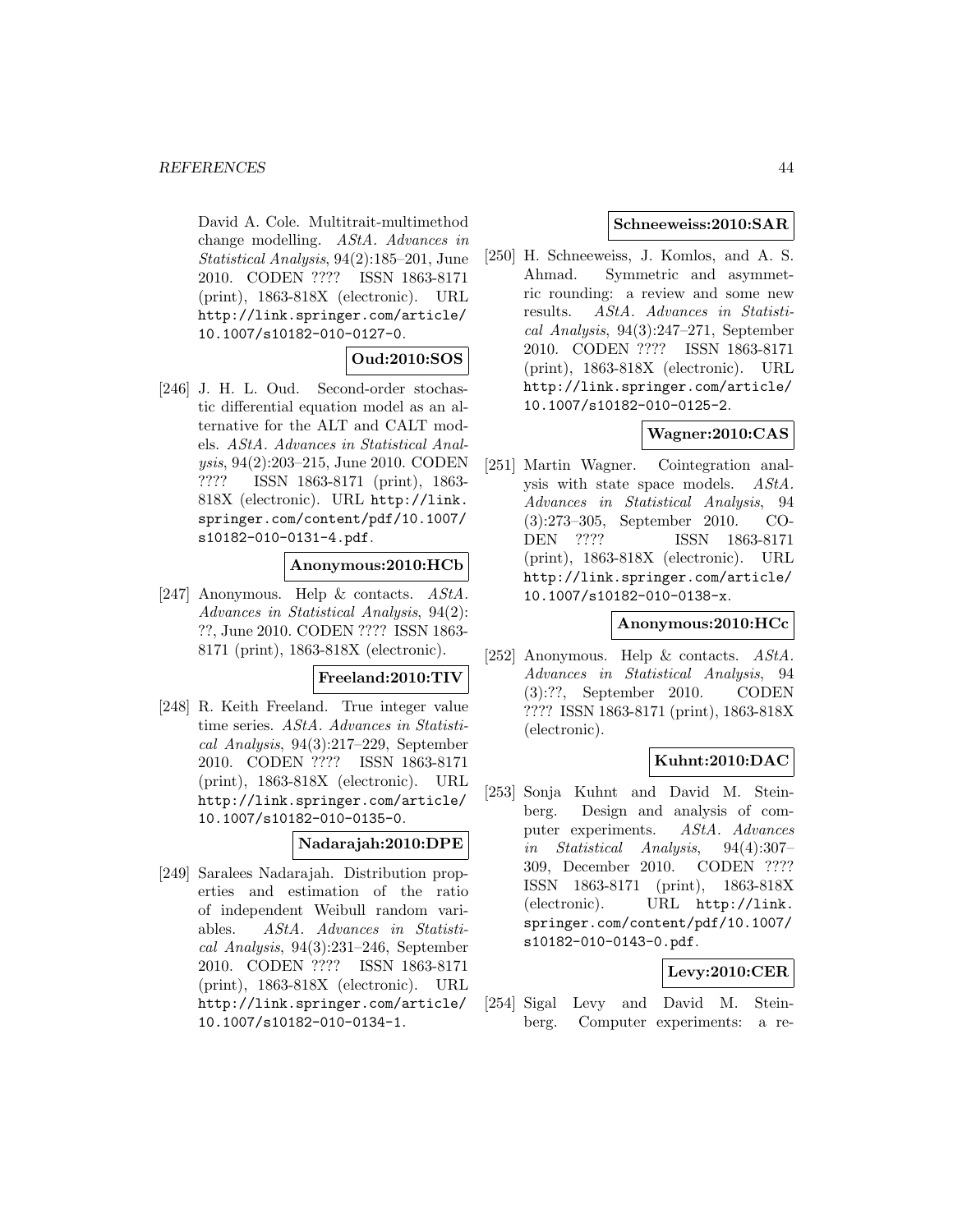view. AStA. Advances in Statistical Analysis, 94(4):311–324, December 2010. CODEN ???? ISSN 1863-8171 (print), 1863-818X (electronic). URL http://link.springer.com/article/ 10.1007/s10182-010-0147-9.

## **Petelet:2010:LHS**

[255] Matthieu Petelet, Bertrand Iooss, Olivier Asserin, and Alexandre Loredo. Latin hypercube sampling with inequality constraints. AStA. Advances in Statistical Analysis, 94(4):325–339, December 2010. CODEN ???? ISSN 1863-8171 (print), 1863-818X (electronic). URL http://link.springer.com/article/ 10.1007/s10182-010-0144-z.

## **Jourdan:2010:OLH**

[256] A. Jourdan and J. Franco. Optimal latin hypercube designs for the Kullback– Leibler criterion. AStA. Advances in Statistical Analysis, 94(4):341–351, December 2010. CODEN ???? ISSN 1863-8171 (print), 1863-818X (electronic). URL http://link.springer. com/article/10.1007/s10182-010- 0145-y.

#### **Pistone:2010:CGL**

[257] Giovanni Pistone and Grazia Vicario. Comparing and generating latin hypercube designs in kriging models. AStA. Advances in Statistical Analysis, 94(4):353–366, December 2010. CODEN ???? ISSN 1863-8171 (print), 1863-818X (electronic). URL http://link.springer.com/article/ 10.1007/s10182-010-0142-1.

## **Ratto:2010:URA**

[258] Marco Ratto and Andrea Pagano. Using recursive algorithms for the efficient identification of smoothing spline ANOVA models. AStA. Advances in Statistical Analysis, 94(4):367–388, December 2010. CODEN ???? ISSN 1863-8171 (print), 1863-818X (electronic). URL http://link.springer. com/article/10.1007/s10182-010- 0148-8.

## **Wagner:2010:MTC**

[259] Tobias Wagner, Christoph Bröcker, Nicolas Saba, Dirk Biermann, Anton Matzenmiller, and Kurt Steinhoff. Modelling of a thermomechanically coupled forming process based on functional outputs from a finite element analysis and from experimental measurements. AStA. Advances in Statistical Analysis, 94(4):389–404, December 2010. CODEN ???? ISSN 1863-8171 (print), 1863-818X (electronic). URL http://link.springer.com/article/ 10.1007/s10182-010-0149-7.

#### **Lefebvre:2010:MAI**

[260] Sidonie Lefebvre, Antoine Roblin, Suzanne Varet, and Gérard Durand. Metamodeling of aircraft infrared signature dispersion. AStA. Advances in Statistical Analysis, 94(4):405–422, December 2010. CODEN ???? ISSN 1863-8171 (print), 1863-818X (electronic). URL http://link.springer.com/article/ 10.1007/s10182-010-0146-x.

#### **Anonymous:2010:HCd**

[261] Anonymous. Help & contacts. AStA. Advances in Statistical Analysis, 94(4): ??, December 2010. CODEN ???? ISSN 1863-8171 (print), 1863-818X (electronic).

## **Drechsler:2011:MIP**

[262] Jörg Drechsler. Multiple imputation in practice — a case study us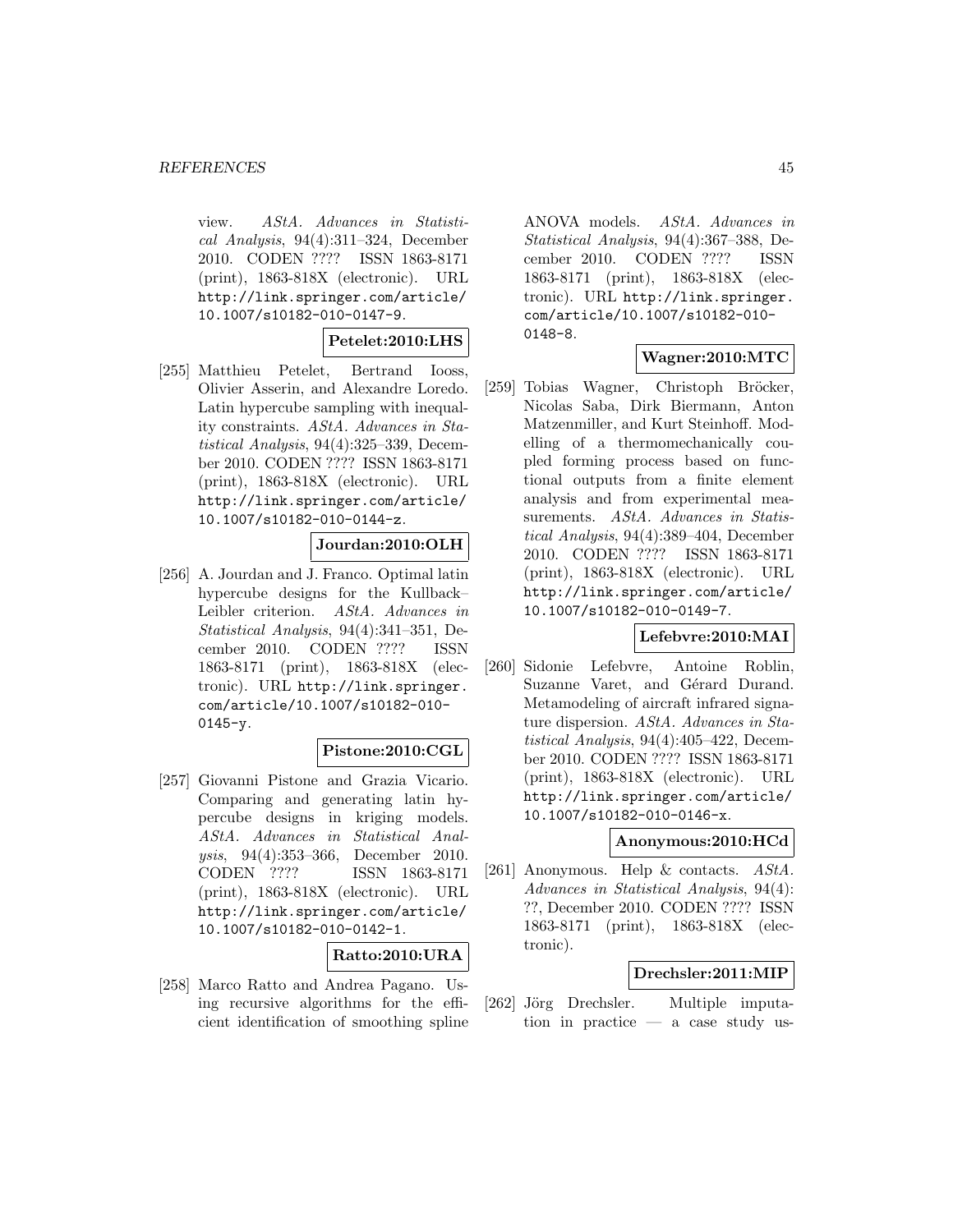ing a complex German establishment survey. AStA. Advances in Statistical Analysis, 95(1):1–26, March 2011. CODEN ???? ISSN 1863-8171 (print), 1863-818X (electronic). URL http://link.springer.com/article/ 10.1007/s10182-010-0136-z.

## **Schulz:2011:EIT**

[263] Frowin C. Schulz and Karl Mosler. The effect of infrequent trading on detecting price jumps. AStA. Advances in Statistical Analysis, 95(1):27–58, March 2011. CODEN ???? ISSN 1863-8171 (print), 1863-818X (electronic). URL http://link.springer.com/article/ 10.1007/s10182-010-0137-y.

# **Jung:2011:UMT**

[264] Robert C. Jung and A. R. Tremayne. Useful models for time series of counts or simply wrong ones? AStA. Advances in Statistical Analysis, 95(1):59–91, March 2011. CODEN ???? ISSN 1863-8171 (print), 1863-818X (electronic). URL http://link.springer.com/article/ 10.1007/s10182-010-0139-9.

# **Lin:2011:RTN**

[265] Hsin-Yi Lin. A robust test for nonnested hypotheses. AStA. Advances in Statistical Analysis, 95(1):93–111, March 2011. CODEN ???? ISSN 1863-8171 (print), 1863-818X (electronic). URL http://link.springer. com/article/10.1007/s10182-010- 0140-3.

#### **Anonymous:2011:HCa**

[266] Anonymous. Help & contacts. AStA. Advances in Statistical Analysis, 95(1): ??, March 2011. CODEN ???? ISSN 1863-8171 (print), 1863-818X (electronic).

# **Scagliarini:2011:MPC**

[267] Michele Scagliarini. Multivariate process capability using principal component analysis in the presence of measurement errors. AStA. Advances in Statistical Analysis, 95(2):113–128, June 2011. CODEN ???? ISSN 1863-8171 (print), 1863-818X (electronic). URL http://link.springer.com/article/ 10.1007/s10182-011-0156-3.

## **Cribari-Neto:2011:NHC**

[268] Francisco Cribari-Neto and Wilton Bernardino da Silva. A new heteroskedasticityconsistent covariance matrix estimator for the linear regression model. AStA. Advances in Statistical Analysis, 95(2):129–146, June 2011. CO-DEN ???? ISSN 1863-8171 (print), 1863-818X (electronic). URL http://link.springer.com/article/ 10.1007/s10182-010-0141-2.

## **Herwartz:2011:SGP**

[269] Helmut Herwartz. Specific-to-general predictor selection in approximate autoregressions-Monte Carlo evidence and a large scale performance assessment with real data. AStA. Advances in Statistical Analysis, 95(2):147–168, June 2011. CODEN ???? ISSN 1863-8171 (print), 1863-818X (electronic). URL http://link.springer.com/article/ 10.1007/s10182-010-0150-1.

# **Kundu:2011:ACB**

[270] Debasis Kundu and Rameshwar D. Gupta. Absolute continuous bivariate generalized exponential distribution. AStA. Advances in Statistical Analysis, 95(2):169–185, June 2011. CODEN ???? ISSN 1863-8171 (print), 1863-818X (electronic). URL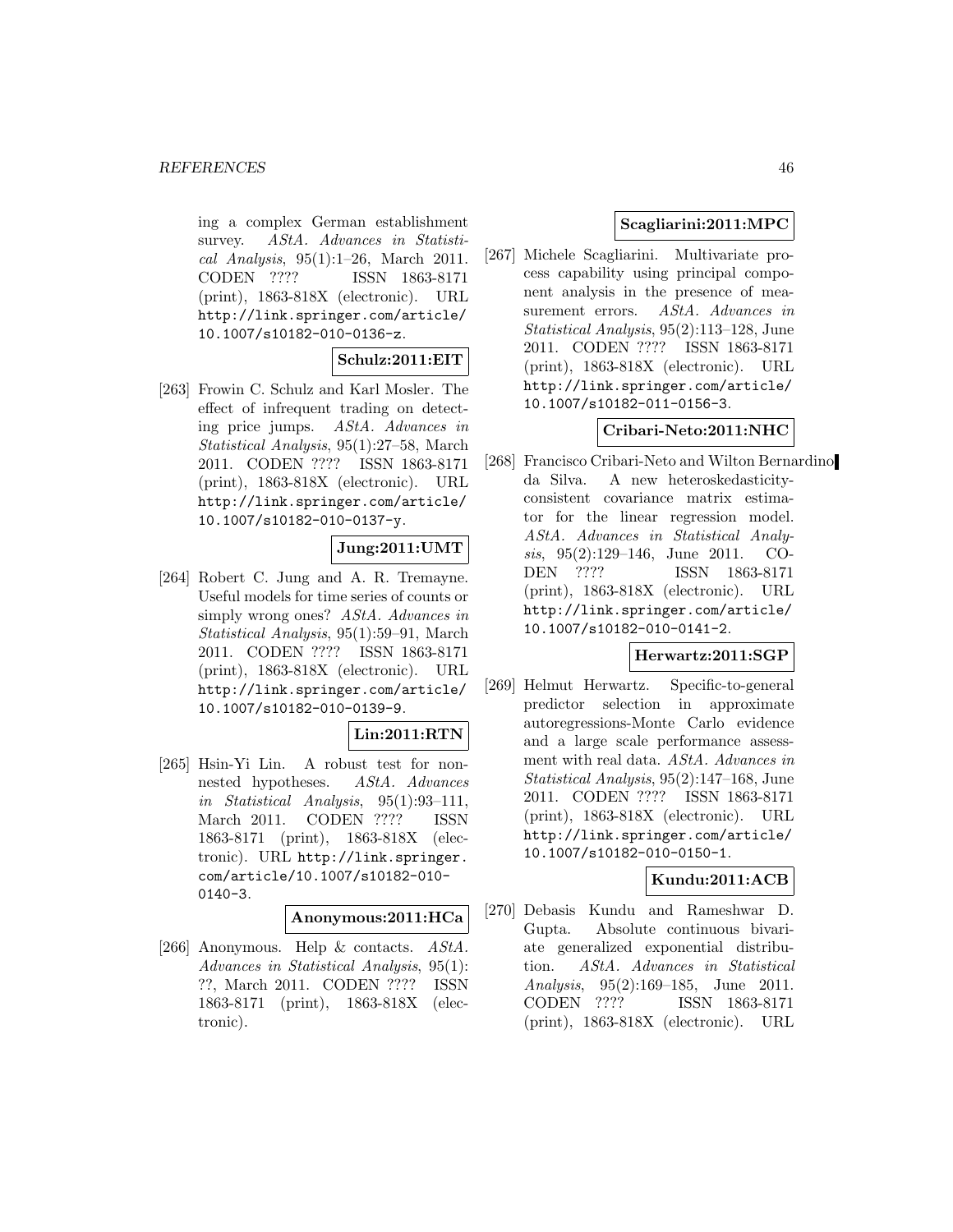http://link.springer.com/article/ 10.1007/s10182-010-0151-0.

#### **Hassler:2011:ANT**

[271] Uwe Hassler, Matei Demetrescu, and Adina I. Tarcolea. Asymptotic normal tests for integration in panels with crossdependent units. AStA. Advances in Statistical Analysis, 95(2):187–204, June 2011. CODEN ???? ISSN 1863-8171 (print), 1863-818X (electronic). URL http://link.springer.com/article/ 10.1007/s10182-011-0153-6.

#### **Schlittgen:2011:WLS**

[272] Rainer Schlittgen. A weighted leastsquares approach to clusterwise regression. AStA. Advances in Statistical Analysis, 95(2):205–217, June 2011. CODEN ???? ISSN 1863-8171 (print), 1863-818X (electronic). URL http://link.springer.com/article/ 10.1007/s10182-011-0155-4.

## **Anonymous:2011:HCb**

[273] Anonymous. Help & contacts. AStA. Advances in Statistical Analysis, 95(2): ??, June 2011. CODEN ???? ISSN 1863- 8171 (print), 1863-818X (electronic).

## **Nadarajah:2011:EED**

[274] Saralees Nadarajah. The exponentiated exponential distribution: a survey. AStA. Advances in Statistical Analysis, 95(3):219–251, September 2011. CODEN ???? ISSN 1863-8171 (print), 1863-818X (electronic). URL http://link.springer.com/article/ 10.1007/s10182-011-0154-5.

#### **Veraart:2011:HPF**

[275] Almut E. D. Veraart. How precise is the finite sample approximation of

the asymptotic distribution of realised variation measures in the presence of jumps? AStA. Advances in Statistical Analysis, 95(3):253–291, September 2011. CODEN ???? ISSN 1863-8171 (print), 1863-818X (electronic). URL http://link.springer.com/article/ 10.1007/s10182-011-0158-1.

## **Colombi:2011:TLM**

[276] Roberto Colombi and Sabrina Giordano. Testing lumpability for marginal discrete hidden Markov models. AStA. Advances in Statistical Analysis, 95 (3):293–311, September 2011. CO-DEN ???? ISSN 1863-8171 (print), 1863-818X (electronic). URL http://link.springer.com/article/ 10.1007/s10182-011-0160-7.

## **Sherman:2011:IRF**

[277] Michael Sherman, Arnab Maity, and Suojin Wang. Inferences for the ratio: Fieller's interval, log ratio, and large sample based confidence intervals. AStA. Advances in Statistical Analysis, 95(3):313–323, September 2011. CODEN ???? ISSN 1863-8171 (print), 1863-818X (electronic). URL http://link.springer.com/article/ 10.1007/s10182-011-0162-5.

## **Anonymous:2011:HCc**

[278] Anonymous. Help & contacts. AStA. Advances in Statistical Analysis, 95 (3):??, September 2011. CODEN ???? ISSN 1863-8171 (print), 1863-818X (electronic).

## **Haupt:2011:ISI**

[279] Harry Haupt and Cheng Hsiao. Introduction to the special issue: interdisciplinary aspects of panel data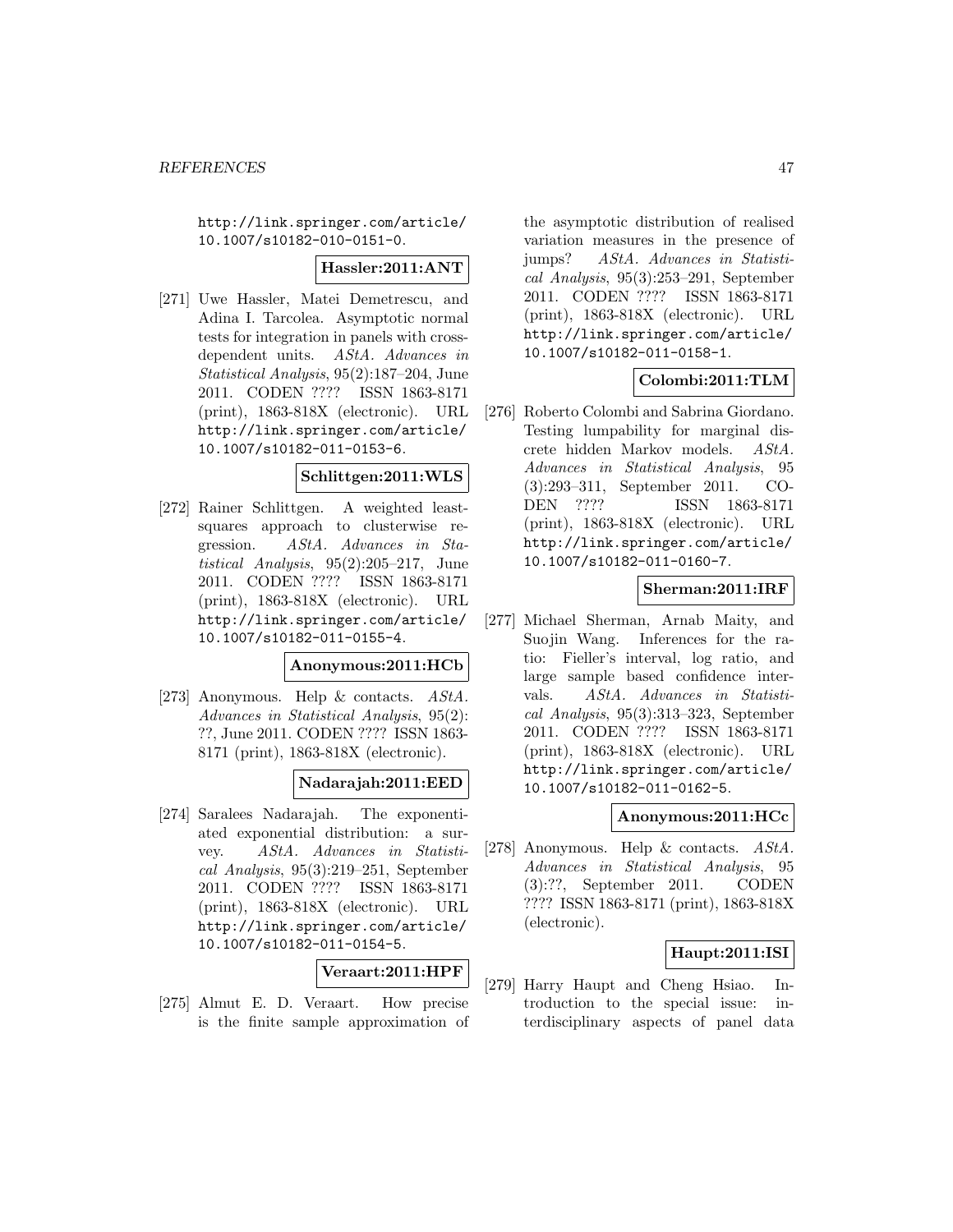analysis. AStA. Advances in Statistical Analysis, 95(4):325–327, December 2011. CODEN ???? ISSN 1863-8171 (print), 1863-818X (electronic). URL http://link.springer.com/article/ 10.1007/s10182-011-0167-0.

## **Baltagi:2011:THP**

[280] Badi H. Baltagi, Chihwa Kao, and Sanggon Na. Test of hypotheses in panel data models when the regressor and disturbances are possibly nonstationary. AStA. Advances in Statistical Analysis, 95(4):329–350, December 2011. CODEN ???? ISSN 1863-8171 (print), 1863-818X (electronic). URL http://link.springer.com/article/ 10.1007/s10182-011-0170-5.

## **Kleinke:2011:EWI**

[281] Kristian Kleinke, Mark Stemmler, Jost Reinecke, and Friedrich Lösel. Efficient ways to impute incomplete panel data. AStA. Advances in Statistical Analysis, 95(4):351–373, December 2011. CODEN ???? ISSN 1863-8171 (print), 1863-818X (electronic). URL http://link.springer.com/article/ 10.1007/s10182-011-0179-9.

## **Singer:2011:CDS**

[282] Hermann Singer. Continuous-discrete state-space modeling of panel data with nonlinear filter algorithms. AStA. Advances in Statistical Analysis, 95 (4):375–413, December 2011. CO-DEN ???? ISSN 1863-8171 (print), 1863-818X (electronic). URL http://link.springer.com/article/ 10.1007/s10182-011-0172-3.

## **Reinecke:2011:GMM**

[283] Jost Reinecke and Daniel Seddig. Growth mixture models in longitudinal research. AStA. Advances in Statistical Analysis, 95(4):415–434, December 2011. CODEN ???? ISSN 1863-8171 (print), 1863-818X (electronic). URL http://link.springer.com/article/ 10.1007/s10182-011-0171-4.

# **Bresson:2011:ACR**

[284] Georges Bresson, Cheng Hsiao, and Alain Pirotte. Assessing the contribution of R&D to total factor productivity — a Bayesian approach to account for heterogeneity and heteroskedasticity. AStA. Advances in Statistical Analysis, 95(4):435–452, December 2011. CODEN ???? ISSN 1863-8171 (print), 1863-818X (electronic). URL http://link.springer.com/article/ 10.1007/s10182-011-0169-y.

## **McArdle:2011:LDA**

[285] John J. McArdle. Longitudinal dynamic analyses of cognition in the health and retirement study panel. AStA. Advances in Statistical Analysis, 95(4):453–480, December 2011. CODEN ???? ISSN 1863-8171 (print), 1863-818X (electronic). URL http://link.springer.com/article/ 10.1007/s10182-011-0168-z.

# **Davidov:2011:LCG**

[286] Eldad Davidov, Stefan Thörner, Peter Schmidt, Stefanie Gosen, and Carina Wolf. Level and change of groupfocused enmity in Germany: unconditional and conditional latent growth curve models with four panel waves. AStA. Advances in Statistical Analysis, 95(4):481–500, December 2011. CODEN ???? ISSN 1863-8171 (print), 1863-818X (electronic). URL http://link.springer.com/article/ 10.1007/s10182-011-0174-1.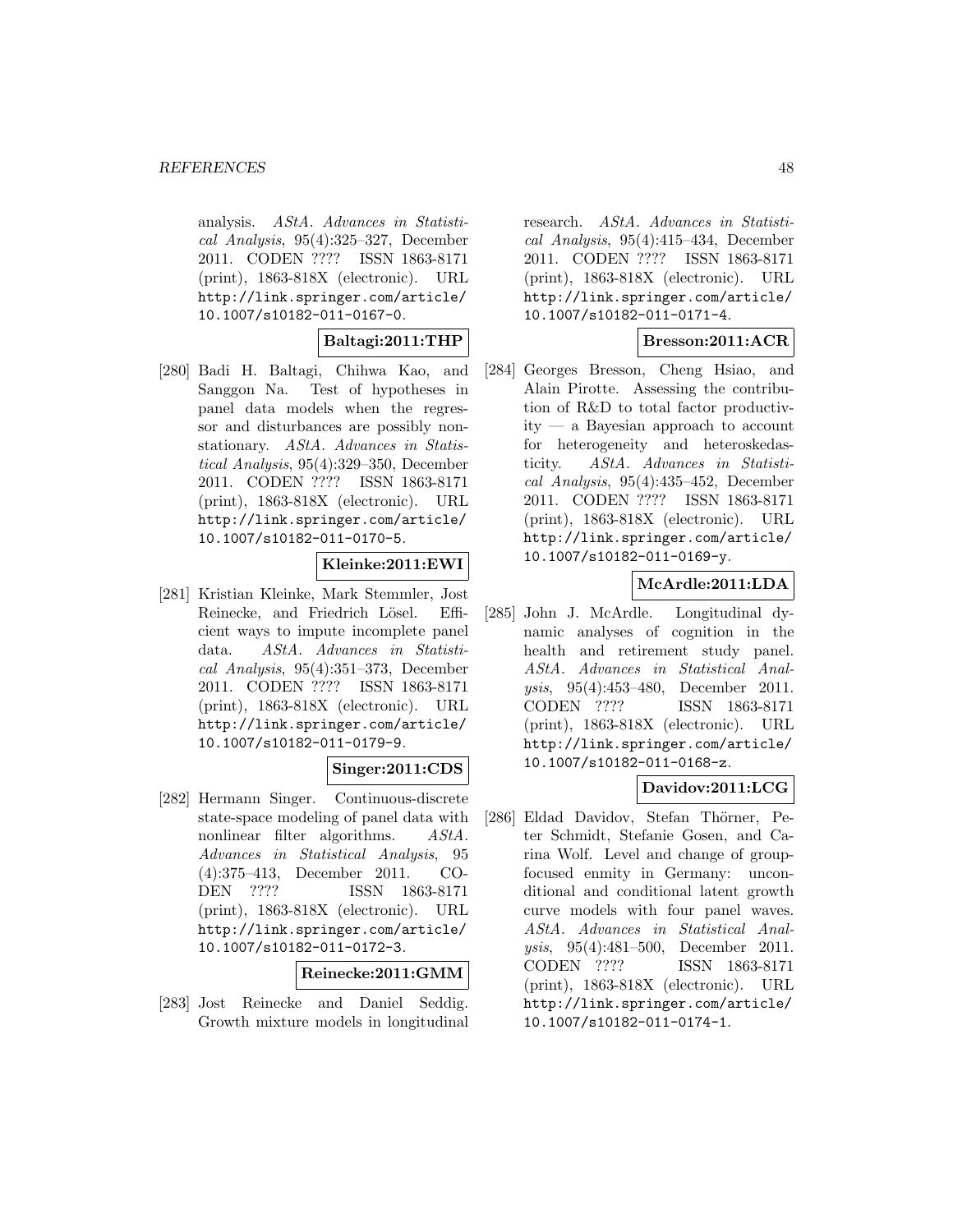## **Bresson:2011:FCA**

[287] Georges Bresson and Cheng Hsiao. A functional connectivity approach for modeling cross-sectional dependence with an application to the estimation of hedonic housing prices in Paris. AStA. Advances in Statisti $cal Analysis, 95(4):501-529, December$ 2011. CODEN ???? ISSN 1863-8171 (print), 1863-818X (electronic). URL http://link.springer.com/article/ 10.1007/s10182-011-0173-2.

# **Anonymous:2011:HCd**

[288] Anonymous. Help & contacts. AStA. Advances in Statistical Analysis, 95(4): ??, December 2011. CODEN ???? ISSN 1863-8171 (print), 1863-818X (electronic).

## **Zuccolotto:2012:PCA**

[289] Paola Zuccolotto. Principal component analysis with interval imputed missing values. AStA. Advances in Statistical Analysis, 96(1):1–23, January 2012. CODEN ???? ISSN 1863-8171 (print), 1863-818X (electronic). URL http://link.springer.com/article/ 10.1007/s10182-011-0164-3.

#### **Chesneau:2012:AWE**

[290] Christophe Chesneau and Jalal Fadili. Adaptive wavelet estimation of a function in an indirect regression model. AStA. Advances in Statistical Analysis, 96(1):25–46, January 2012. CODEN ???? ISSN 1863-8171 (print), 1863-818X (electronic). URL http://link.springer.com/article/ 10.1007/s10182-011-0157-2.

# **Heinzl:2012:AMM**

[291] Felix Heinzl, Ludwig Fahrmeir, and Thomas Kneib. Additive mixed models with Dirichlet process mixture and P-spline priors. AStA. Advances in Statistical Analysis, 96(1):47–68, January 2012. CODEN ???? ISSN 1863-8171 (print), 1863-818X (electronic). URL http://link.springer.com/article/ 10.1007/s10182-011-0161-6.

## **Adhya:2012:IFP**

[292] Sumanta Adhya, Tathagata Banerjee, and Gaurangadeb Chattopadhyay. Inference on finite population categorical response: nonparametric regression-based predictive approach. AStA. Advances in Statistical Analysis, 96(1):69–98, January 2012. CODEN ???? ISSN 1863-8171 (print), 1863-818X (electronic). URL http://link.springer.com/article/ 10.1007/s10182-011-0159-0.

# **Robinzonov:2012:BTN**

[293] Nikolay Robinzonov, Gerhard Tutz, and Torsten Hothorn. Boosting techniques for nonlinear time series models. AStA. Advances in Statistical Analysis, 96(1):99–122, January 2012. CODEN ???? ISSN 1863-8171 (print), 1863-818X (electronic). URL http://link.springer.com/article/ 10.1007/s10182-011-0163-4.

#### **Anonymous:2012:HCa**

[294] Anonymous. Help & contacts. AStA. Advances in Statistical Analysis, 96(1): ??, January 2012. CODEN ???? ISSN 1863-8171 (print), 1863-818X (electronic).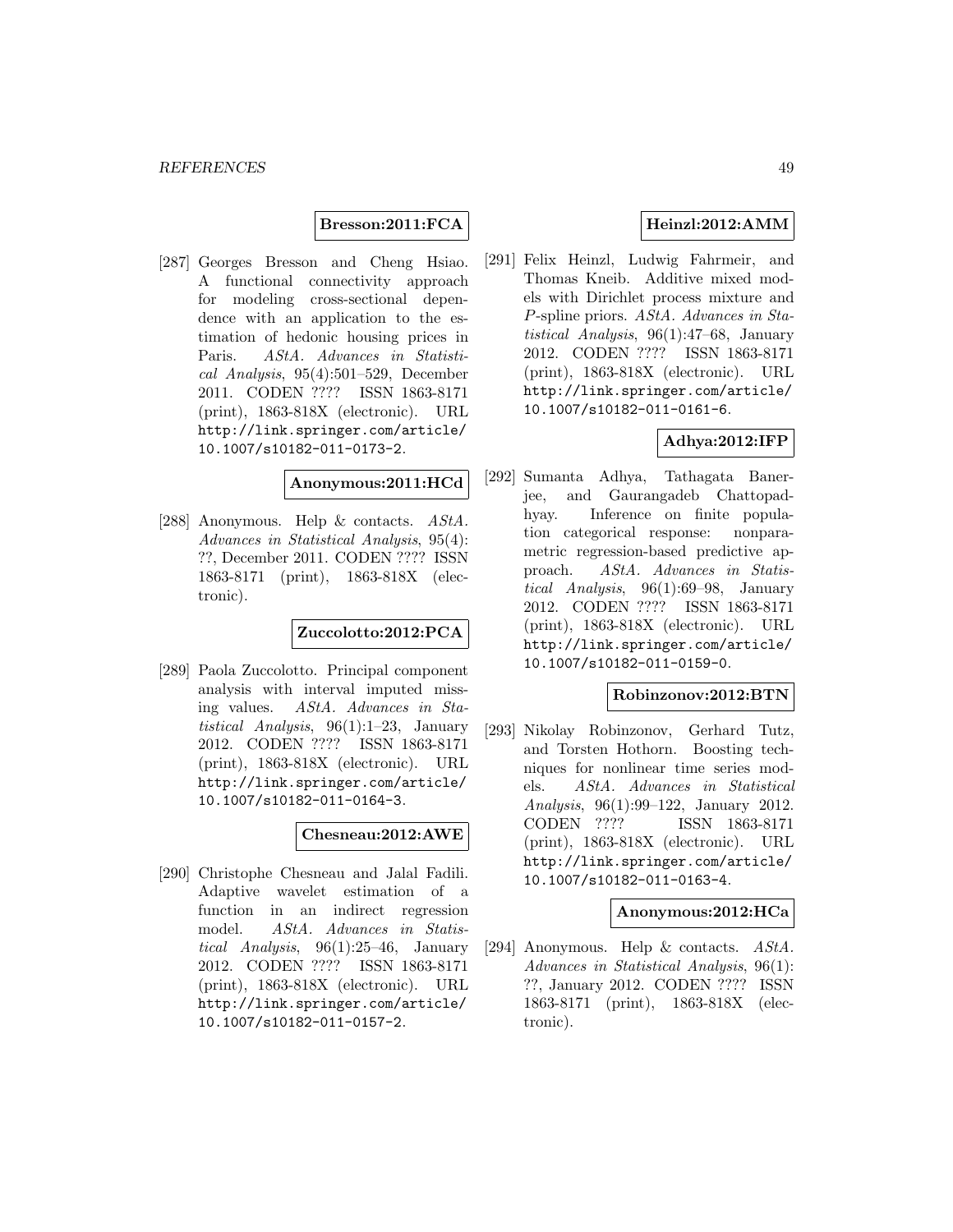## **Denuit:2012:SIA**

[295] Michel Denuit. Special issue on Actuarial Statistics. AStA. Advances in Statistical Analysis, 96(2):123–125, June 2012. CODEN ???? ISSN 1863-8171 (print), 1863-818X (electronic). URL http:// link.springer.com/content/pdf/10. 1007/s10182-012-0195-4.pdf.

# **Olivieri:2012:LTA**

[296] Annamaria Olivieri and Ermanno Pitacco. Life tables in actuarial models: from the deterministic setting to a Bayesian approach. AStA. Advances in Statistical Analysis, 96(2):127–153, June 2012. CODEN ???? ISSN 1863-8171 (print), 1863-818X (electronic). URL http://link.springer.com/article/ 10.1007/s10182-011-0177-y.

## **Christiansen:2012:MMH**

[297] Marcus C. Christiansen. Multistate models in health insurance. AStA. Advances in Statistical Analysis, 96(2): 155–186, June 2012. CODEN ???? ISSN 1863-8171 (print), 1863-818X (electronic). URL http://link.springer. com/article/10.1007/s10182-012- 0189-2.

## **Antonio:2012:SCP**

[298] Katrien Antonio and Emiliano A. Valdez. Statistical concepts of a priori and a posteriori risk classification in insurance. AStA. Advances in Statistical Analysis, 96(2):187–224, June 2012. CODEN ???? ISSN 1863-8171 (print), 1863-818X (electronic). URL http:// link.springer.com/content/pdf/10. 1007/s10182-011-0152-7.pdf.

# **Drees:2012:EVA**

[299] Holger Drees. Extreme value analysis of actuarial risks: estimation and model validation. AStA. Advances in Statistical Analysis, 96(2):225–264, June 2012. CODEN ???? ISSN 1863-8171 (print), 1863-818X (electronic). URL http://link.springer.com/article/ 10.1007/s10182-011-0184-z.

# **Schmidt:2012:LPB**

[300] Klaus D. Schmidt. Loss prediction based on run-off triangles. AStA. Advances in Statistical Analysis, 96(2):265–310, June 2012. CODEN ???? ISSN 1863-8171 (print), 1863-818X (electronic). URL http://link.springer.com/article/ 10.1007/s10182-011-0183-0.

## **Hess:2012:MLM**

[301] Klaus T. Hess. Maximum-likelihood and marginal-sum estimation in some particular collective models. AStA. Advances in Statistical Analysis, 96(2): 311–326, June 2012. CODEN ???? ISSN 1863-8171 (print), 1863-818X (electronic). URL http://link.springer. com/article/10.1007/s10182-011- 0178-x.

#### **Anonymous:2012:HCb**

[302] Anonymous. Help & contacts. AStA. Advances in Statistical Analysis, 96(2): ??, June 2012. CODEN ???? ISSN 1863- 8171 (print), 1863-818X (electronic).

## **Durante:2012:SCP**

[303] Fabrizio Durante and Roberto Ghiselli-Ricci. Supermigrative copulas and positive dependence. AStA. Advances in Statistical Analysis, 96(3):327–342, July 2012. CODEN ???? ISSN 1863-8171 (print), 1863-818X (electronic). URL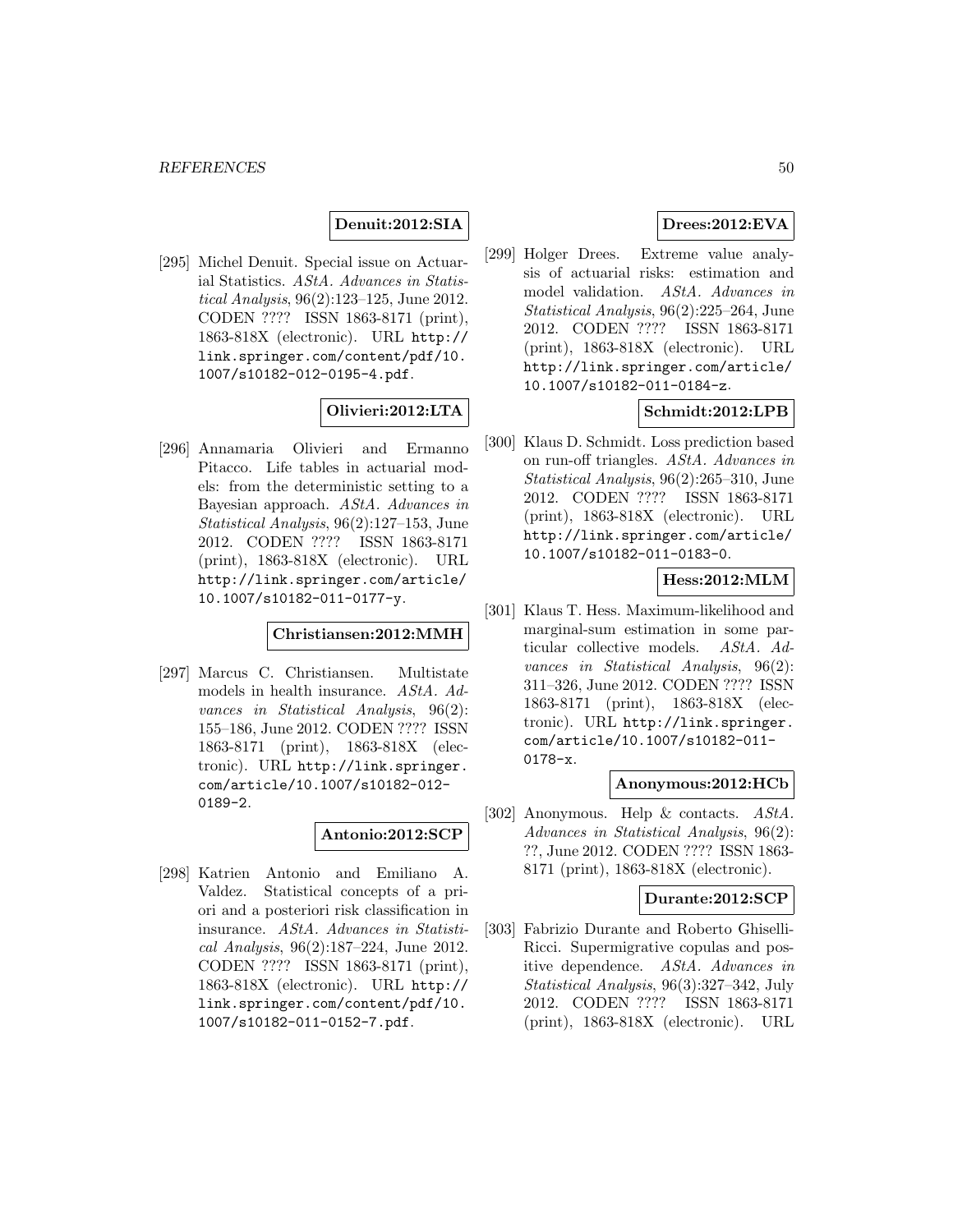http://link.springer.com/article/ 10.1007/s10182-011-0165-2.

#### **Frahm:2012:MTP**

[304] Gabriel Frahm, Tobias Wickern, and Christof Wiechers. Multiple tests for the performance of different investment strategies. AStA. Advances in Statistical Analysis, 96(3):343–383, July 2012. CODEN ???? ISSN 1863-8171 (print), 1863-818X (electronic). URL http://link.springer.com/article/ 10.1007/s10182-011-0166-1.

## **Janczura:2012:EEM**

[305] Joanna Janczura and Rafal Weron. Efficient estimation of Markov regimeswitching models: an application to electricity spot prices. AStA. Advances in Statistical Analysis, 96(3): 385–407, July 2012. CODEN ???? ISSN 1863-8171 (print), 1863-818X (electronic). URL http://link. springer.com/content/pdf/10.1007/ s10182-011-0181-2.pdf.

# **Cordeiro:2012:MED**

[306] Gauss M. Cordeiro, Elizabeth M. Hashimoto, Edwin M. M. Ortega, and Marcelino A. R. Pascoa. The McDonald extended distribution: properties and applications. AStA. Advances in Statistical Analysis, 96(3):409–433, July 2012. CODEN ???? ISSN 1863-8171 (print), 1863-818X (electronic). URL http://link.springer.com/article/ 10.1007/s10182-011-0180-3.

#### **Munnich:2012:NSO**

[307] Ralf T. Münnich, Ekkehard W. Sachs, and Matthias Wagner. Numerical solution of optimal allocation problems in stratified sampling under box constraints. AStA. Advances in Statistical Analysis, 96(3):435–450, July 2012. CODEN ???? ISSN 1863-8171 (print), 1863-818X (electronic). URL http://link.springer.com/article/ 10.1007/s10182-011-0176-z.

#### **Anonymous:2012:HCc**

[308] Anonymous. Help & contacts. AStA. Advances in Statistical Analysis, 96(3): ??, July 2012. CODEN ???? ISSN 1863- 8171 (print), 1863-818X (electronic).

# **Ouassou:2012:ROE**

[309] Idir Ouassou and Mustapha Rachdi. Regression operator estimation by deltasequences method for functional data and its applications. AStA. Advances in Statistical Analysis, 96(4):451–465, October 2012. CODEN ???? ISSN 1863-8171 (print), 1863-818X (electronic). URL http://link.springer. com/article/10.1007/s10182-011- 0175-0.

## **Kuhnert:2012:ESC**

[310] Ronny Kuhnert, Martin Schlaud, and Hartmut Hecker. Evaluation strategies for case series: is Cox regression an alternative to the self controlled case series method for terminal events? AStA. Advances in Statistical Analysis, 96(4):467–492, October 2012. CODEN ???? ISSN 1863-8171 (print), 1863-818X (electronic). URL http://link.springer.com/article/ 10.1007/s10182-011-0187-9.

## **Furno:2012:TSB**

[311] Marilena Furno. Tests for structural break in quantile regressions. AStA. Advances in Statistical Analysis, 96(4):493–515, October 2012.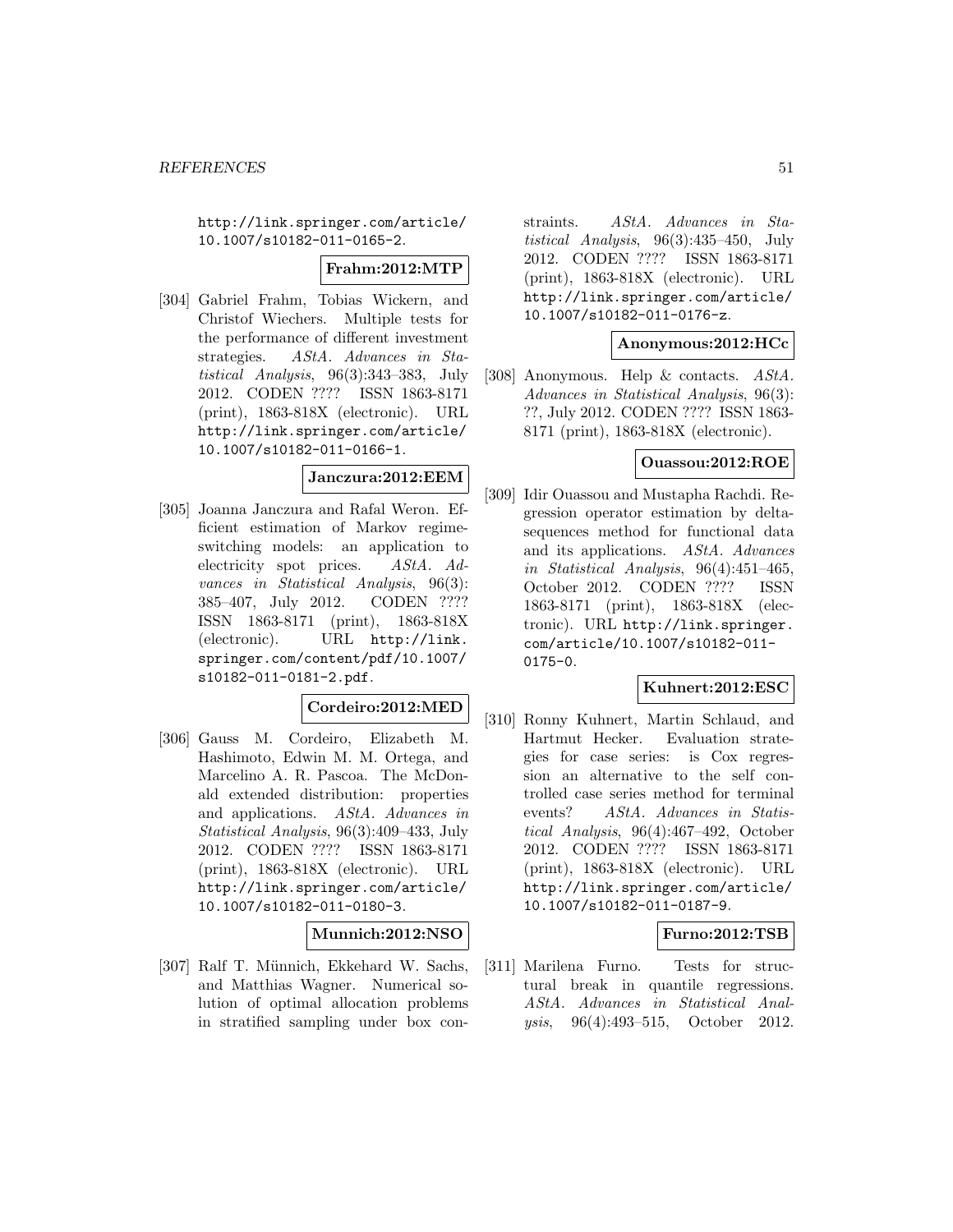CODEN ???? ISSN 1863-8171 (print), 1863-818X (electronic). URL http://link.springer.com/article/ 10.1007/s10182-012-0188-3.

**Guo:2012:SCB**

[312] Mengmeng Guo and Wolfgang Karl Härdle. Simultaneous confidence bands for expectile functions. AStA. Advances in Statistical Analysis, 96(4):517–541, October 2012. CODEN ???? ISSN 1863-8171 (print), 1863-818X (electronic). URL http://link.springer. com/article/10.1007/s10182-011- 0182-1.

**Anonymous:2012:HCd**

[313] Anonymous. Help & contacts.  $AStA$ . Advances in Statistical Analysis, 96(4): ??, October 2012. CODEN ???? ISSN 1863-8171 (print), 1863-818X (electronic).

## **Wilrich:2013:CVM**

[314] Peter-T. Wilrich. Critical values of Mandel's  $h$  and  $k$ , the Grubbs and the Cochran test statistic. AStA. Advances in Statistical Analysis, 97(1):1– 10, January 2013. CODEN ???? ISSN 1863-8171 (print), 1863-818X (electronic). URL http://link.springer. com/article/10.1007/s10182-011- 0185-y.

## **Hansen:2013:FPM**

[315] Hendrik Hansen. The forecasting performance of mortality models. AStA. Advances in Statistical Analysis, 97(1):11–31, January 2013. CODEN ???? ISSN 1863-8171 (print), 1863-818X (electronic). URL http://link.springer.com/article/ 10.1007/s10182-011-0186-x.

#### **Weissbach:2013:NNH**

[316] Rafael Weißbach, Wladislaw Poniatowski, and Walter Krämer. Nearest neighbor hazard estimation with lefttruncated duration data. AStA. Advances in Statistical Analysis, 97(1):33– 47, January 2013. CODEN ???? ISSN 1863-8171 (print), 1863-818X (electronic). URL http://link.springer. com/article/10.1007/s10182-012- 0194-5.

## **Ziegelmeyer:2013:IUE**

[317] Michael Ziegelmeyer. Illuminate the unknown: evaluation of imputation procedures based on the SAVE survey. AStA. Advances in Statistical Analysis, 97(1):49–76, January 2013. CODEN ???? ISSN 1863-8171 (print), 1863-818X (electronic). URL http://link.springer.com/article/ 10.1007/s10182-012-0197-2.

#### **Schnabel:2013:SEQ**

[318] Sabine K. Schnabel and Paul H. C. Eilers. Simultaneous estimation of quantile curves using quantile sheets. AStA. Advances in Statistical Analysis, 97(1):77–87, January 2013. CODEN ???? ISSN 1863-8171 (print), 1863- 818X (electronic). URL http://link. springer.com/content/pdf/10.1007/ s10182-012-0198-1.pdf.

#### **Anonymous:2013:HCa**

[319] Anonymous. Help & contacts. AStA. Advances in Statistical Analysis, 97(1): ??, January 2013. CODEN ???? ISSN 1863-8171 (print), 1863-818X (electronic).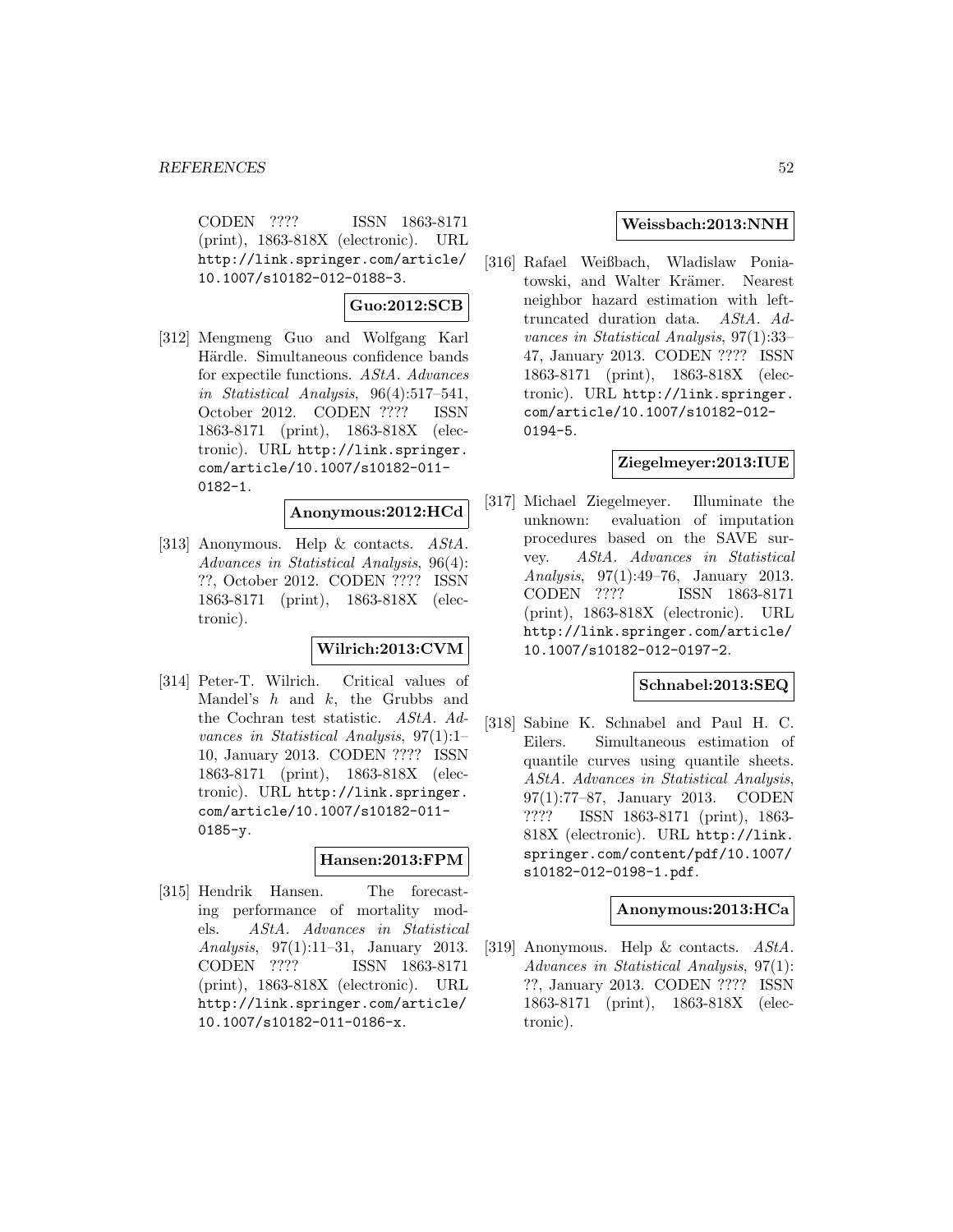## **Fasso:2013:SSE**

[320] Alessandro Fassò, Alessio Pollice, and Barbara Cafarelli. Spatial statistics for environmental studies. AStA. Advances in Statistical Analysis, 97(2): 89–91, April 2013. CODEN ???? ISSN 1863-8171 (print), 1863-818X (electronic). URL http://link. springer.com/content/pdf/10.1007/ s10182-013-0209-x.pdf.

## **Bruno:2013:PAA**

[321] Francesca Bruno, Daniela Cocchi, and Lucia Paci. A practical approach for assessing the effect of grouping in hierarchical spatio-temporal models. AStA. Advances in Statistical Analysis, 97(2):93–108, April 2013. CODEN ???? ISSN 1863-8171 (print), 1863-818X (electronic). URL http://link.springer.com/article/ 10.1007/s10182-012-0193-6.

#### **Cameletti:2013:STM**

[322] Michela Cameletti, Finn Lindgren, Daniel Simpson, and Håvard Rue. Spatio-temporal modeling of particulate matter concentration through the SPDE approach. AStA. Advances in Statistical Analysis, 97(2):109–131, April 2013. CODEN ???? ISSN 1863-8171 (print), 1863-818X (electronic). URL http://link.springer.com/article/ 10.1007/s10182-012-0196-3.

#### **DeIaco:2013:PPP**

[323] S. De Iaco, M. Palma, and D. Posa. Prediction of particle pollution through spatio-temporal multivariate geostatistical analysis: spatial special issue. AStA. Advances in Statistical Analysis, 97(2):133–150, April 2013. CODEN ???? ISSN 1863-8171

(print), 1863-818X (electronic). URL http://link.springer.com/article/ 10.1007/s10182-012-0199-0.

## **Villalta:2013:BST**

[324] Desirée Villalta, Lelys Guenni, Yasmin Rubio-Palis, and Raúl Ramírez Arbeláez. Bayesian space-time modeling of malaria incidence in Sucre state, Venezuela. AStA. Advances in Statistical Analysis, 97(2):151–171, April 2013. CODEN ???? ISSN 1863-8171 (print), 1863-818X (electronic). URL http://link.springer.com/article/ 10.1007/s10182-012-0190-9.

# **Dawid:2013:ESP**

[325] A. Philip Dawid and Monica Musio. Estimation of spatial processes using local scoring rules. AStA. Advances in Statistical Analysis, 97(2):173–179, April 2013. CODEN ???? ISSN 1863-8171 (print), 1863-818X (electronic). URL http://link.springer.com/article/ 10.1007/s10182-012-0191-8.

#### **Bocci:2013:GME**

[326] Chiara Bocci, Enrica Caporali, and Alessandra Petrucci. Geoadditive modeling for extreme rainfall data. AStA. Advances in Statistical Analysis, 97(2):181–193, April 2013. CO-DEN ???? ISSN 1863-8171 (print), 1863-818X (electronic). URL http://link.springer.com/article/ 10.1007/s10182-012-0192-7.

#### **Minozzo:2013:MGM**

[327] Marco Minozzo and Clarissa Ferrari. Multivariate geostatistical mapping of radioactive contamination in the Maddalena Archipelago (Sardinia, Italy): spatial special issue. AStA. Advances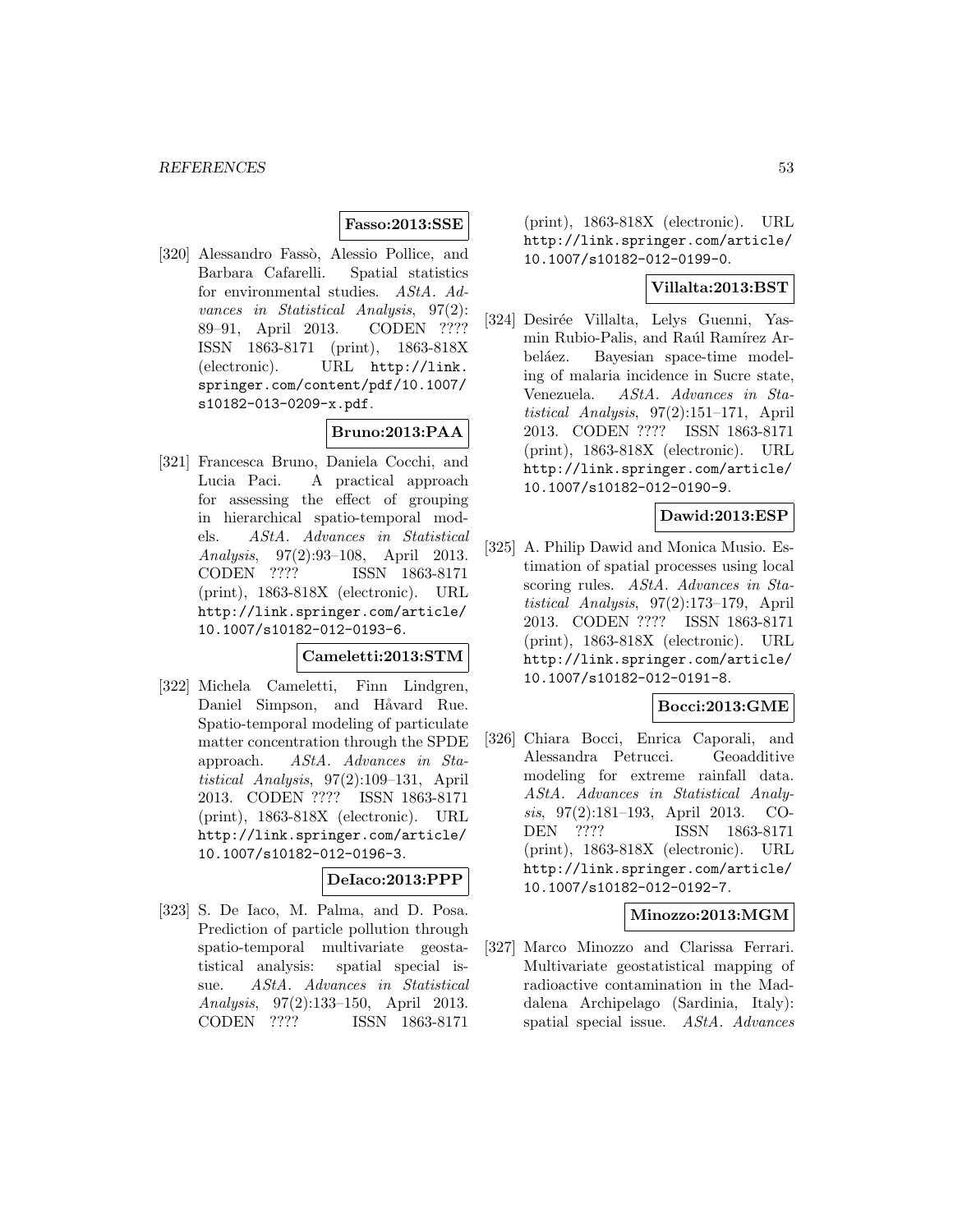in Statistical Analysis, 97(2):195–213, April 2013. CODEN ???? ISSN 1863-8171 (print), 1863-818X (electronic). URL http://link.springer. com/article/10.1007/s10182-012- 0201-x.

#### **Anonymous:2013:HCb**

[328] Anonymous. Help & contacts. AStA. Advances in Statistical Analysis, 97(2): ??, April 2013. CODEN ???? ISSN 1863-8171 (print), 1863-818X (electronic).

# **Na:2013:CPD**

[329] Okyoung Na, Jiyeon Lee, and Sangyeol Lee. Change point detection in SCOMDY models. AStA. Advances in Statistical Analysis, 97(3):215–238, July 2013. CODEN ???? ISSN 1863-8171 (print), 1863-818X (electronic). URL http://link.springer.com/article/ 10.1007/s10182-012-0200-y.

#### **Janczura:2013:GFT**

[330] Joanna Janczura and Rafal Weron. Goodness-of-fit testing for the marginal distribution of regime-switching models with an application to electricity spot prices. AStA. Advances in Statistical Analysis, 97(3):239–270, July 2013. CO-DEN ???? ISSN 1863-8171 (print), 1863-818X (electronic). URL http:// link.springer.com/content/pdf/10. 1007/s10182-012-0202-9.pdf.

# **Werkmann:2013:PUR**

[331] Verena Werkmann. Performance of unit root tests in unbalanced panels: experimental evidence. AStA. Advances in Statistical Analysis, 97(3):271–285, July 2013. CODEN ???? ISSN 1863-8171 (print), 1863-818X (electronic). URL

http://link.springer.com/article/ 10.1007/s10182-012-0203-8.

#### **Trenkler:2013:CVM**

[332] Carsten Trenkler and Enzo Weber. Codependent VAR models and the pseudo-structural form. AStA. Advances in Statistical Analysis, 97(3):287–295, July 2013. CODEN ???? ISSN 1863-8171 (print), 1863-818X (electronic). URL http://link.springer. com/article/10.1007/s10182-012- 0204-7.

#### **Pyy-Martikainen:2013:AEH**

[333] Marjo Pyy-Martikainen. Approaches for event history analysis based on complex longitudinal survey data. AStA. Advances in Statistical Analysis, 97(3): 297–315, July 2013. CODEN ???? ISSN 1863-8171 (print), 1863-818X (electronic). URL http://link.springer. com/article/10.1007/s10182-012- 0205-6.

## **Anonymous:2013:HCc**

[334] Anonymous. Help & contacts. AStA. Advances in Statistical Analysis, 97(3): ??, July 2013. CODEN ???? ISSN 1863- 8171 (print), 1863-818X (electronic).

# **Lv:2013:SEL**

[335] Xiaofeng Lv and Rui Li. Smoothed empirical likelihood analysis of partially linear quantile regression models with missing response variables. AStA. Advances in Statistical Analysis, 97(4):317–347, October 2013. CODEN ???? ISSN 1863-8171 (print), 1863-818X (electronic). URL http://link.springer.com/article/ 10.1007/s10182-013-0210-4.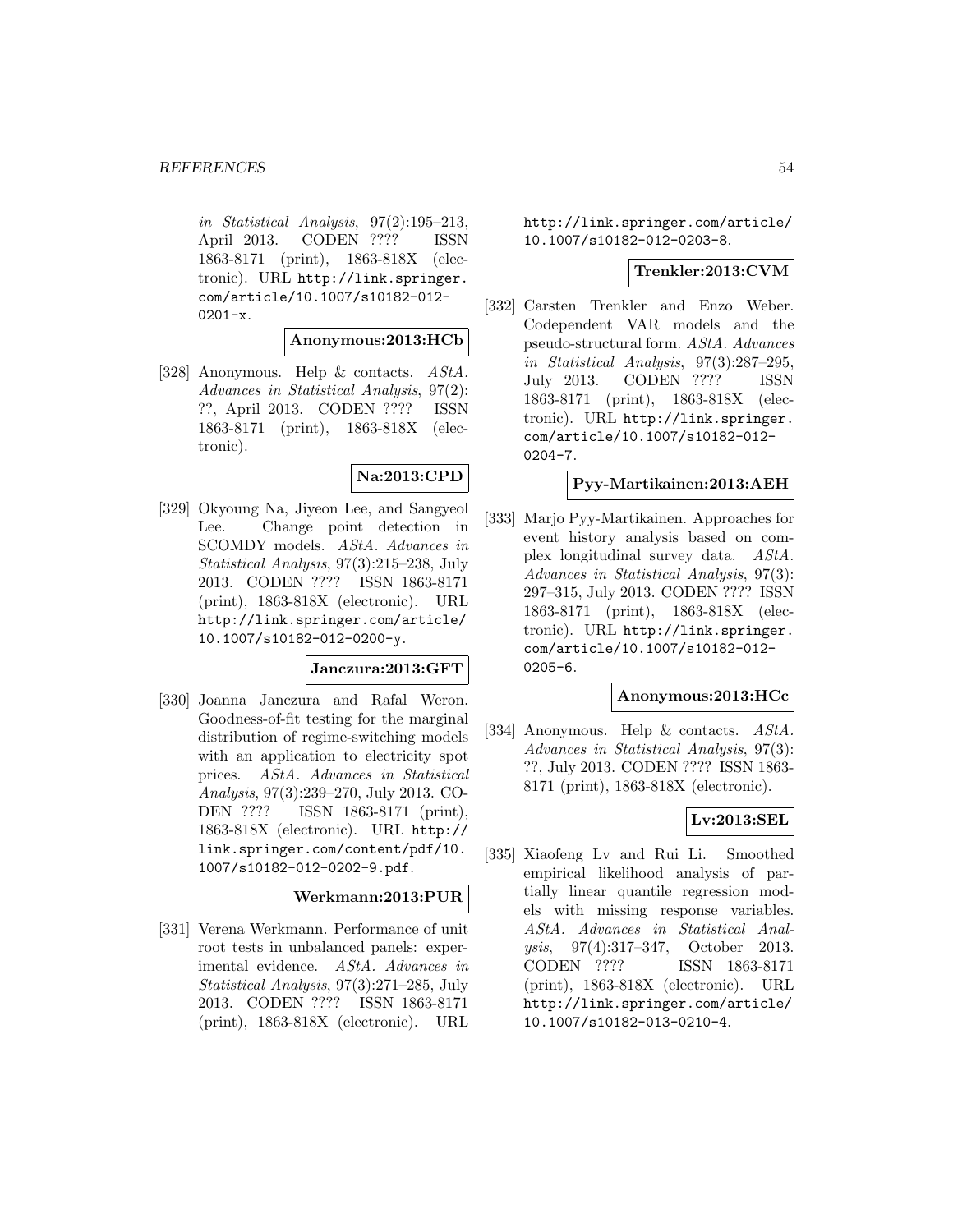## **Scheipl:2013:PLB**

[336] Fabian Scheipl, Thomas Kneib, and Ludwig Fahrmeir. Penalized likelihood and Bayesian function selection in regression models. AStA. Advances in Statistical Analysis, 97(4):349–385, October 2013. CODEN ???? ISSN 1863-8171 (print), 1863-818X (electronic). URL http://link.springer.com/article/ 10.1007/s10182-013-0211-3.

# **Greven:2013:LRT**

[337] Sonja Greven and Ciprian M. Crainiceanu. On likelihood ratio testing for penalized splines. AStA. Advances in Statistical Analysis, 97(4):387–402, October 2013. CODEN ???? ISSN 1863-8171 (print), 1863-818X (electronic). URL http://link.springer.com/article/ 10.1007/s10182-013-0214-0.

# **Heidenreich:2013:BSK**

[338] Nils-Bastian Heidenreich, Anja Schindler, and Stefan Sperlich. Bandwidth selection for kernel density estimation: a review of fully automatic selectors. AStA. Advances in Statistical Analysis, 97(4):403–433, October 2013. CODEN ???? ISSN 1863-8171 (print), 1863-818X (electronic). URL http://link.springer.com/article/ 10.1007/s10182-013-0216-y.

#### **Anonymous:2013:HCd**

[339] Anonymous. Help & contacts. AStA. Advances in Statistical Analysis, 97(4): ??, October 2013. CODEN ???? ISSN 1863-8171 (print), 1863-818X (electronic).

## **Cagnone:2014:FMM**

[340] Silvia Cagnone and Cinzia Viroli. A factor mixture model for analyzing het-

erogeneity and cognitive structure of dementia. AStA. Advances in Statistical Analysis, 98(1):1–20, January 2014. CODEN ???? ISSN 1863-8171 (print), 1863-818X (electronic). URL http://link.springer.com/article/ 10.1007/s10182-012-0206-5.

## **Dimitriou-Fakalou:2014:GPL**

[341] Chrysoula Dimitriou-Fakalou. Gaussian pseudo-likelihood estimation for stationary processes on a lattice. AStA. Advances in Statistical Analysis, 98(1):21– 34, January 2014. CODEN ???? ISSN 1863-8171 (print), 1863-818X (electronic). URL http://link.springer. com/article/10.1007/s10182-013- 0207-z.

## **Bagnato:2014:DSD**

[342] Luca Bagnato, Lucio De Capitani, and Antonio Punzo. Detecting serial dependencies with the reproducibility probability autodependogram. AStA. Advances in Statistical Analysis, 98(1):35–61, January 2014. CODEN ???? ISSN 1863-8171 (print), 1863-818X (electronic). URL http://link.springer.com/article/ 10.1007/s10182-013-0208-y.

## **Hulliger:2014:RDF**

[343] Beat Hulliger and Tobias Schoch. Robust, distribution-free inference for income share ratios under complex sampling. AStA. Advances in Statistical Analysis, 98(1):63–85, January 2014. CODEN ???? ISSN 1863-8171 (print), 1863-818X (electronic). URL http://link.springer.com/article/ 10.1007/s10182-013-0215-z.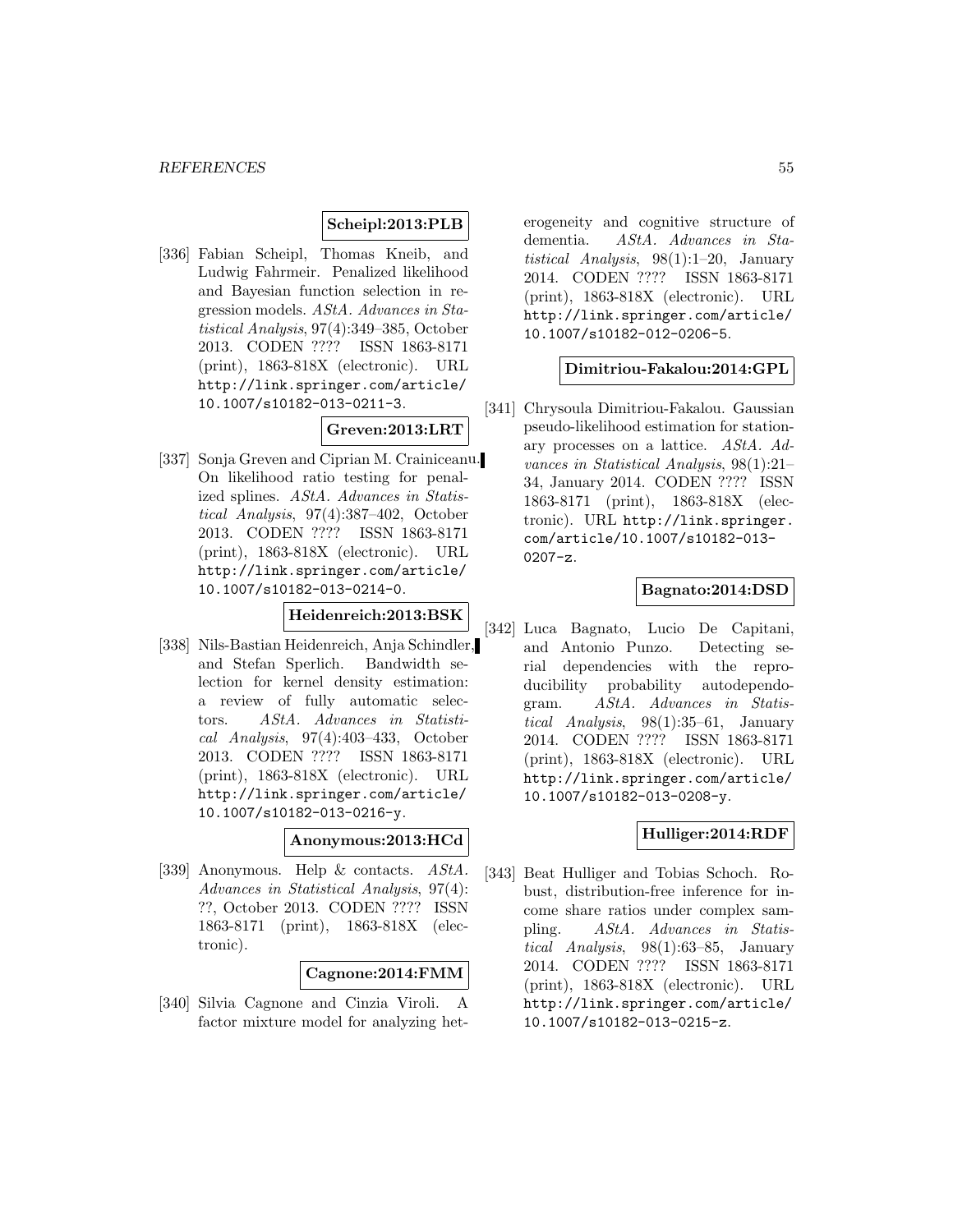## **Krumbholz:2014:EOS**

[344] Wolf Krumbholz and Detlef Steuer. On exact and optimal single-sampling plans by variables. AStA. Advances in Statistical Analysis, 98(1):87–101, January 2014. CODEN ???? ISSN 1863-8171 (print), 1863-818X (electronic). URL http://link.springer.com/article/ 10.1007/s10182-013-0217-x.

## **Anonymous:2014:HCa**

[345] Anonymous. Help & contacts. AStA. Advances in Statistical Analysis, 98(1): ??, January 2014. CODEN ???? ISSN 1863-8171 (print), 1863-818X (electronic).

# **Sun:2014:SOP**

[346] Yuqin Sun, Rong Ke, and Yongge Tian. Some overall properties of seemingly unrelated regression models. AStA. Advances in Statistical Analysis, 98(2):103–120, April 2014. CODEN ???? ISSN 1863-8171 (print), 1863-818X (electronic). URL http://link.springer.com/article/ 10.1007/s10182-013-0212-2.

## **Shang:2014:SFP**

[347] Han Lin Shang. A survey of functional principal component analysis. AStA. Advances in Statistical Analysis, 98(2):121–142, April 2014. CODEN ???? ISSN 1863-8171 (print), 1863-818X (electronic). URL http://link.springer.com/article/ 10.1007/s10182-013-0213-1.

## **Monni:2014:BVS**

[348] Stefano Monni. Bayesian variable selection for correlated covariates via colored cliques. AStA. Advances in Statistical Analysis, 98(2):143–163, April

2014. CODEN ???? ISSN 1863-8171 (print), 1863-818X (electronic). URL http://link.springer.com/article/ 10.1007/s10182-013-0218-9.

## **Zhang:2014:ANE**

[349] Jing-Jing Zhang, Han-Ying Liang, and Amei Amei. Asymptotic normality of estimators in heteroscedastic errors-invariables model. AStA. Advances in Statistical Analysis, 98(2):165–195, April 2014. CODEN ???? ISSN 1863-8171 (print), 1863-818X (electronic). URL http://link.springer.com/article/ 10.1007/s10182-013-0224-y.

#### **Anonymous:2014:HCb**

[350] Anonymous. Help & contacts. AStA. Advances in Statistical Analysis, 98(2): ??, April 2014. CODEN ???? ISSN 1863-8171 (print), 1863-818X (electronic).

## **Choe:2014:CCA**

[351] Geon Ho Choe and Kyungsub Lee. Conditional correlation in asset return and GARCH intensity model. AStA. Advances in Statistical Analysis, 98(3):197–224, July 2014. CO-DEN ???? ISSN 1863-8171 (print), 1863-818X (electronic). URL http://link.springer.com/article/ 10.1007/s10182-013-0219-8.

## **Garthoff:2014:SSM**

[352] Robert Garthoff, Iryna Okhrin, and Wolfgang Schmid. Statistical surveillance of the mean vector and the covariance matrix of nonlinear time series. AStA. Advances in Statistical Analysis, 98(3):225–255, July 2014. CODEN ???? ISSN 1863-8171 (print), 1863-818X (electronic). URL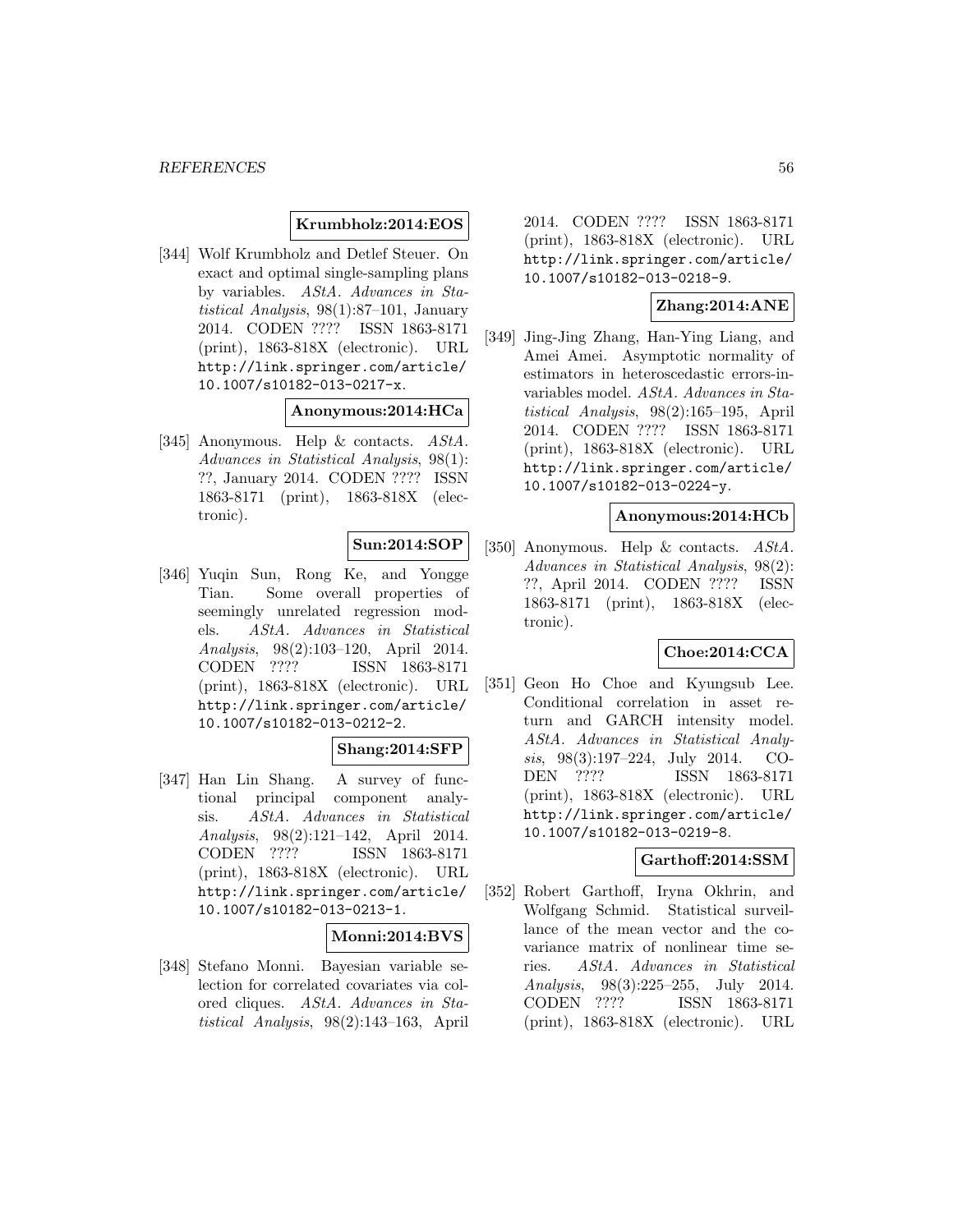http://link.springer.com/article/ 10.1007/s10182-013-0220-2.

**Attaoui:2014:SUC**

[353] Said Attaoui. Strong uniform consistency rates and asymptotic normality of conditional density estimator in the single functional index modeling for time series data. AStA. Advances in Statistical Analysis, 98(3):257–286, July 2014. CODEN ???? ISSN 1863-8171 (print), 1863-818X (electronic). URL http://link.springer.com/article/ 10.1007/s10182-014-0227-3.

#### **Karimnezhad:2014:RBM**

[354] Ali Karimnezhad and Ahmad Parsian. Robust Bayesian methodology with applications in credibility premium derivation and future claim size prediction. AStA. Advances in Statistical Analysis, 98(3):287–303, July 2014. CODEN ???? ISSN 1863-8171 (print), 1863-818X (electronic). URL http://link.springer.com/article/ 10.1007/s10182-013-0222-0.

## **Anonymous:2014:HCc**

[355] Anonymous. Help & contacts. AStA. Advances in Statistical Analysis, 98(3): ??, July 2014. CODEN ???? ISSN 1863- 8171 (print), 1863-818X (electronic).

## **Golubev:2014:TMP**

[356] Yuri Golubev, Wolfgang K. Härdle, and Roman Timofeev. Testing monotonicity of pricing kernels. AStA. Advances in Statistical Analysis, 98(4):305–326, October 2014. CODEN ???? ISSN 1863-8171 (print), 1863-818X (electronic). URL http://link.springer. com/article/10.1007/s10182-014- 0225-5.

# **Gupta:2014:ADD**

[357] Ramesh C. Gupta, S. Z. Sim, and S. H. Ong. Analysis of discrete data by Conway–Maxwell Poisson distribution. AStA. Advances in Statistical Analysis, 98(4):327–343, October 2014. CODEN ???? ISSN 1863-8171 (print), 1863-818X (electronic). URL http://link.springer.com/article/ 10.1007/s10182-014-0226-4.

## **Singer:2014:ISK**

[358] Hermann Singer. Importance sampling for Kolmogorov backward equations. AStA. Advances in Statistical Analysis, 98(4):345–369, October 2014. CODEN ???? ISSN 1863-8171 (print), 1863-818X (electronic). URL http://link.springer.com/article/ 10.1007/s10182-013-0223-z.

# **Steinmetz:2014:ECA**

[359] Sebastian Steinmetz. EWMA charts: ARL considerations in case of changes in location and scale. AStA. Advances in Statistical Analysis, 98(4):371–387, October 2014. CODEN ???? ISSN 1863-8171 (print), 1863-818X (electronic). URL http://link.springer. com/article/10.1007/s10182-013-  $0221 - 1.$ 

#### **Anonymous:2014:HCd**

[360] Anonymous. Help & contacts. AStA. Advances in Statistical Analysis, 98(4): ??, October 2014. CODEN ???? ISSN 1863-8171 (print), 1863-818X (electronic).

## **Muller:2015:EEV**

[361] Klaus Müller and Wolf-Dieter Richter. Exact extreme value, product, and ratio distributions under non-standard as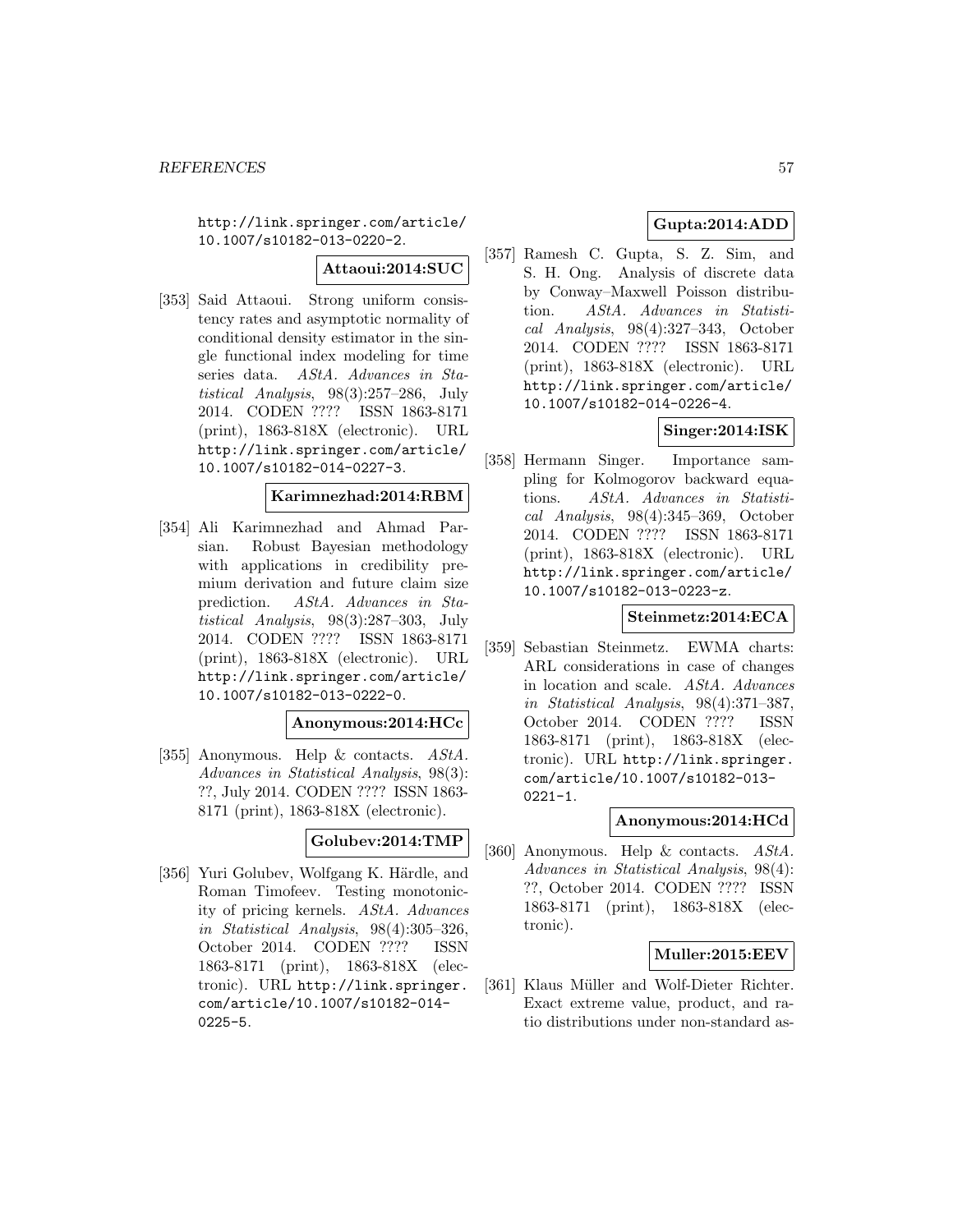sumptions. AStA. Advances in Statistical Analysis, 99(1):1–30, January 2015. CODEN ???? ISSN 1863-8171 (print), 1863-818X (electronic). URL http://link.springer.com/article/ 10.1007/s10182-014-0228-2.

## **Kumar:2015:ZIL**

[362] C. Satheesh Kumar and A. Riyaz. A zero-inflated logarithmic series distribution of order  $k$  and its applications. AStA. Advances in Statistical Analysis, 99(1):31–43, January 2015. CODEN ???? ISSN 1863-8171 (print), 1863-818X (electronic). URL http://link.springer.com/article/ 10.1007/s10182-014-0229-1.

## **Barabesi:2015:GIE**

[363] Lucio Barabesi, Giancarlo Diana, and Pier Francesco Perri. Gini index estimation in randomized response surveys. AStA. Advances in Statistical Analysis, 99(1):45–62, January 2015. CODEN ???? ISSN 1863-8171 (print), 1863-818X (electronic). URL http://link.springer.com/article/ 10.1007/s10182-014-0230-8.

## **Liebscher:2015:EPR**

[364] Steffen Liebscher and Thomas Kirschstein. Efficiency of the pMST and RDELA location and scatter estimators. AStA. Advances in Statistical Analysis, 99 (1):63–82, January 2015. CODEN ???? ISSN 1863-8171 (print), 1863-818X (electronic). URL http: //link.springer.com/article/10. 1007/s10182-014-0231-7.

## **Melo:2015:DBB**

[365] Oscar O. Melo, Carlos E. Melo, and Jorge Mateu. Distance-based beta

regression for prediction of mutual funds. AStA. Advances in Statistical Analysis, 99(1):83–106, January 2015. CODEN ???? ISSN 1863-8171 (print), 1863-818X (electronic). URL http://link.springer.com/article/ 10.1007/s10182-014-0232-6.

## **Franke:2015:NEC**

[366] Jürgen Franke, Peter Mwita, and Weining Wang. Nonparametric estimates for conditional quantiles of time series. AStA. Advances in Statistical Analysis,  $99(1):107-130$ , January 2015. CODEN ???? ISSN 1863-8171 (print), 1863-818X (electronic). URL http://link.springer.com/article/ 10.1007/s10182-014-0234-4.

# **Dabo-Niang:2015:APK**

[367] Sophie Dabo-Niang, Zoulikha Kaid, and Ali Laksaci. Asymptotic properties of the kernel estimate of spatial conditional mode when the regressor is functional. AStA. Advances in Statistical Analysis, 99(2):131–160, April 2015. CODEN ???? ISSN 1863-8171 (print), 1863-818X (electronic). URL http://link.springer.com/article/ 10.1007/s10182-014-0233-5.

## **Hanck:2015:NVR**

[368] Christoph Hanck and Robert Czudaj. Nonstationary-volatility robust panel unit root tests and the great moderation. AStA. Advances in Statistical Analysis, 99(2):161–187, April 2015. CODEN ???? ISSN 1863-8171 (print), 1863-818X (electronic). URL http://link.springer.com/article/ 10.1007/s10182-014-0235-3.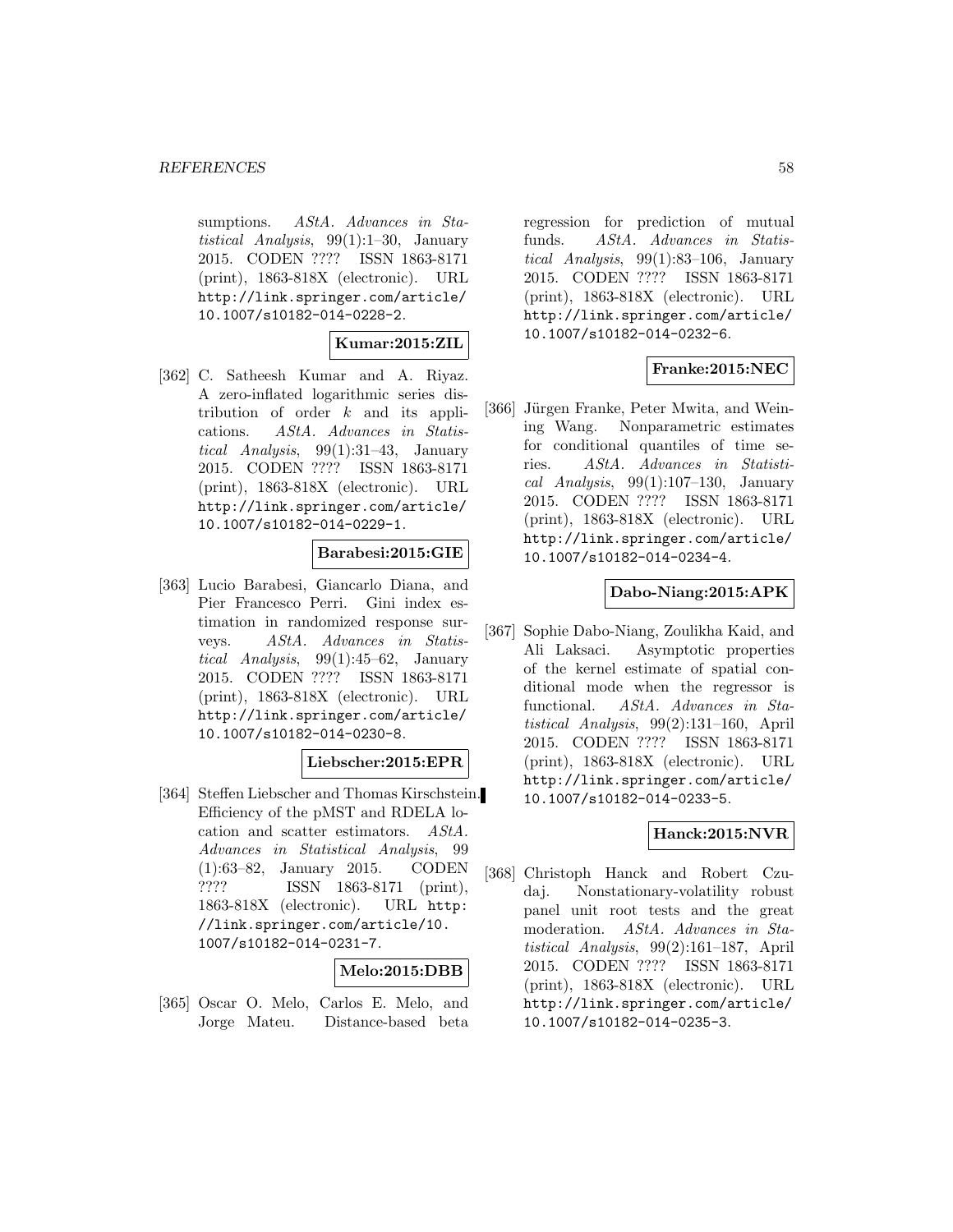#### **Barreto-Souza:2015:SIP**

[369] Wagner Barreto-Souza and Marcelo Bourguignon. A skew INAR(1) process on **Z**. AStA. Advances in Statistical Analysis, 99(2):189–208, April 2015. CODEN ???? ISSN 1863-8171 (print), 1863-818X (electronic). URL http://link.springer.com/article/ 10.1007/s10182-014-0236-2.

## **Tutz:2015:EOP**

[370] Gerhard Tutz and Gunther Schauberger. Extended ordered paired comparison models with application to football data from German Bundesliga. AStA. Advances in Statistical Analysis, 99(2):209–227, April 2015. CO-DEN ???? ISSN 1863-8171 (print), 1863-818X (electronic). URL http://link.springer.com/article/ 10.1007/s10182-014-0237-1.

# **Withers:2015:CRV**

[371] Christopher S. Withers and Saralees Nadarajah. Cumulants of a random variable distributed uniformly on the first n integers. AStA. Advances in Statistical Analysis, 99(2):229–236, April 2015. CODEN ???? ISSN 1863-8171 (print), 1863-818X (electronic). URL http://link.springer.com/article/ 10.1007/s10182-014-0238-0.

## **Grand:2015:MMD**

[372] Alexandra Grand, Regina Dittrich, and Brian Francis. Markov models of dependence in longitudinal paired comparisons: an application to course design. AStA. Advances in Statistical Analysis, 99(2):237–257, April 2015. CODEN ???? ISSN 1863-8171 (print), 1863-818X (electronic). URL

http://link.springer.com/article/ 10.1007/s10182-014-0239-z.

#### **Konrath:2015:BAF**

[373] Susanne Konrath, Ludwig Fahrmeir, and Thomas Kneib. Bayesian accelerated failure time models based on penalized mixtures of Gaussians: regularization and variable selection. AStA. Advances in Statistical Analysis, 99(3):259–280, July 2015. CO-DEN ???? ISSN 1863-8171 (print), 1863-818X (electronic). URL http://link.springer.com/article/ 10.1007/s10182-014-0240-6.

# **Stange:2015:UQF**

[374] Jens Stange, Taras Bodnar, and Thorsten Dickhaus. Uncertainty quantification for the family-wise error rate in multivariate copula models. AStA. Advances in Statistical Analysis, 99(3):281–310, July 2015. CODEN ???? ISSN 1863-8171 (print), 1863-818X (electronic). URL http://link.springer.com/article/ 10.1007/s10182-014-0241-5.

# **Zhu:2015:IDL**

[375] Fukang Zhu, Lei Shi, and Shuangzhe Liu. Influence diagnostics in loglinear integer-valued GARCH models. AStA. Advances in Statistical Analysis, 99(3):311–335, July 2015. CODEN ???? ISSN 1863-8171 (print), 1863-818X (electronic). URL http://link.springer.com/article/ 10.1007/s10182-014-0242-4.

## **Maiti:2015:CFS**

[376] Raju Maiti and Atanu Biswas. Coherent forecasting for stationary time series of discrete data. AStA. Advances in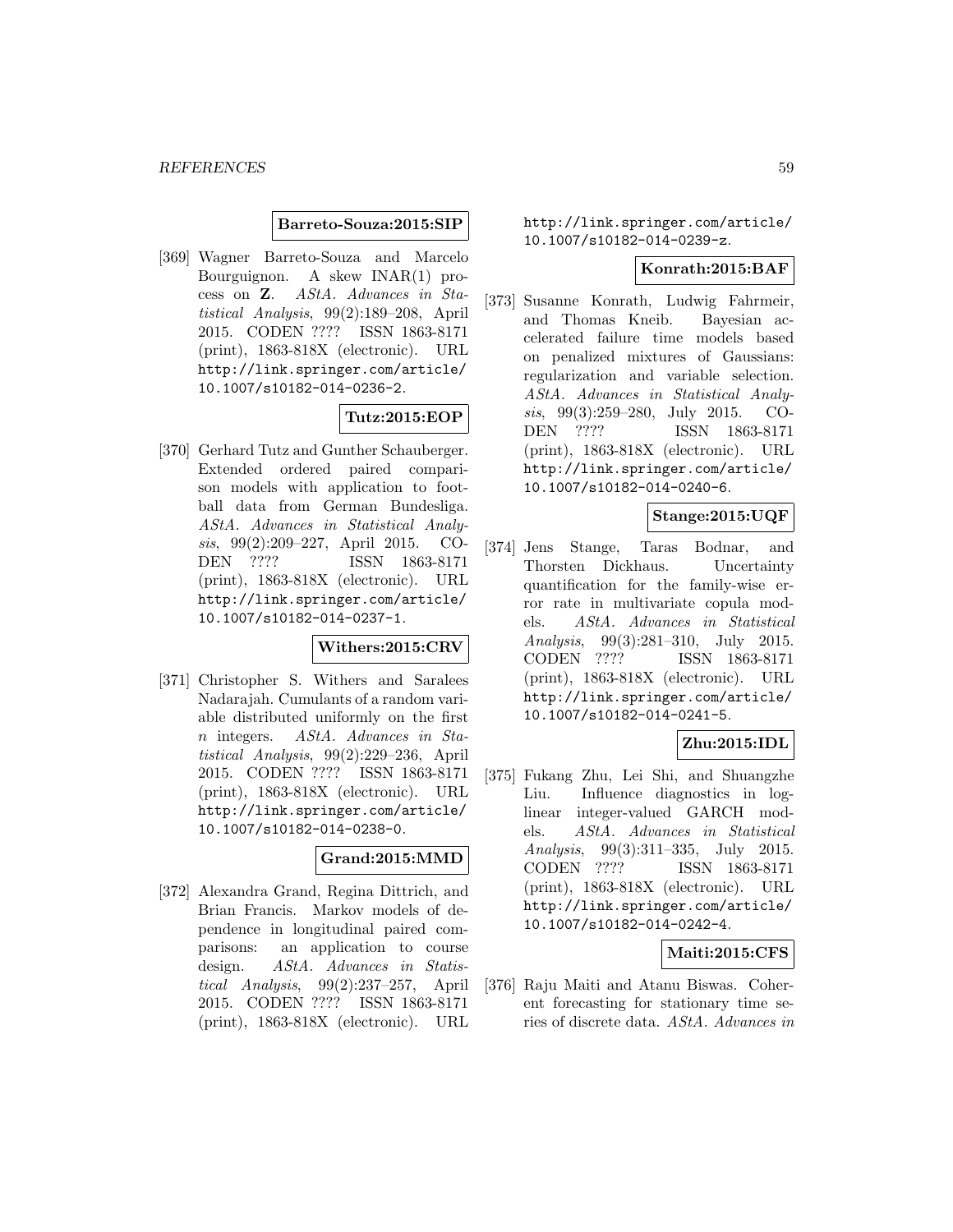Statistical Analysis, 99(3):337–365, July 2015. CODEN ???? ISSN 1863-8171 (print), 1863-818X (electronic). URL http://link.springer.com/article/ 10.1007/s10182-014-0243-3.

## **Draxler:2015:PFC**

[377] Clemens Draxler and Johannes Zessin. The power function of conditional tests of the Rasch model. AStA. Advances in Statistical Analysis, 99(3):367–378, July 2015. CODEN ???? ISSN 1863-8171 (print), 1863-818X (electronic). URL http://link.springer.com/article/ 10.1007/s10182-015-0249-5.

## **Schwiebert:2015:SOS**

[378] Jörg Schwiebert. Semiparametric onestep estimation of a sample selection model with endogenous covariates. AStA. Advances in Statistical Analysis, 99(4):379–402, October 2015. CODEN ???? ISSN 1863-8171 (print), 1863-818X (electronic). URL http://link.springer.com/article/ 10.1007/s10182-015-0245-9.

## **Noven:2015:LDR**

[379] Ragnhild C. Noven, Almut E. D. Veraart, and Axel Gandy. A Lévy-driven rainfall model with applications to futures pricing. AStA. Advances in Statistical Analysis, 99(4):403–432, October 2015. CODEN ???? ISSN 1863-8171 (print), 1863-818X (electronic). URL http://link.springer.com/article/ 10.1007/s10182-015-0246-8.

## **Brix:2015:PBE**

[380] Anne Floor Brix and Asger Lunde. Prediction-based estimating functions for stochastic volatility models with noisy data: comparison with a GMM

alternative. AStA. Advances in Statistical Analysis, 99(4):433–465, October 2015. CODEN ???? ISSN 1863-8171 (print), 1863-818X (electronic). URL http://link.springer.com/article/ 10.1007/s10182-015-0248-6.

# **Romano:2015:PTC**

[381] Elvira Romano, Jorge Mateu, and Ramon Giraldo. On the performance of two clustering methods for spatial functional data. AStA. Advances in Statistical Analysis, 99(4):467–492, October 2015. CODEN ???? ISSN 1863-8171 (print), 1863-818X (electronic). URL http://link.springer.com/article/ 10.1007/s10182-015-0253-9.

# **Gupta:2016:PFR**

[382] Ramesh C. Gupta and Barry C. Arnold. Preservation of failure rate function shape in weighted distributions. AStA. Advances in Statistical Analysis, 100(1):1–20, January 2016. CODEN ???? ISSN 1863-8171 (print), 1863-818X (electronic). URL http://link.springer.com/article/ 10.1007/s10182-015-0244-x.

## **Fan:2016:ELS**

[383] Guo-Liang Fan, Hong-Xia Xu, and Zhen-Sheng Huang. Empirical likelihood for semivarying coefficient model with measurement error in the nonparametric part. AStA. Advances in Statistical Analysis, 100(1):21–41, January 2016. CODEN ???? ISSN 1863-8171 (print), 1863-818X (electronic). URL http://link.springer.com/article/ 10.1007/s10182-015-0247-7.

## **Jorgensen:2016:DDM**

[384] Bent Jørgensen and Célestin C. Kokonendji. Discrete dispersion mod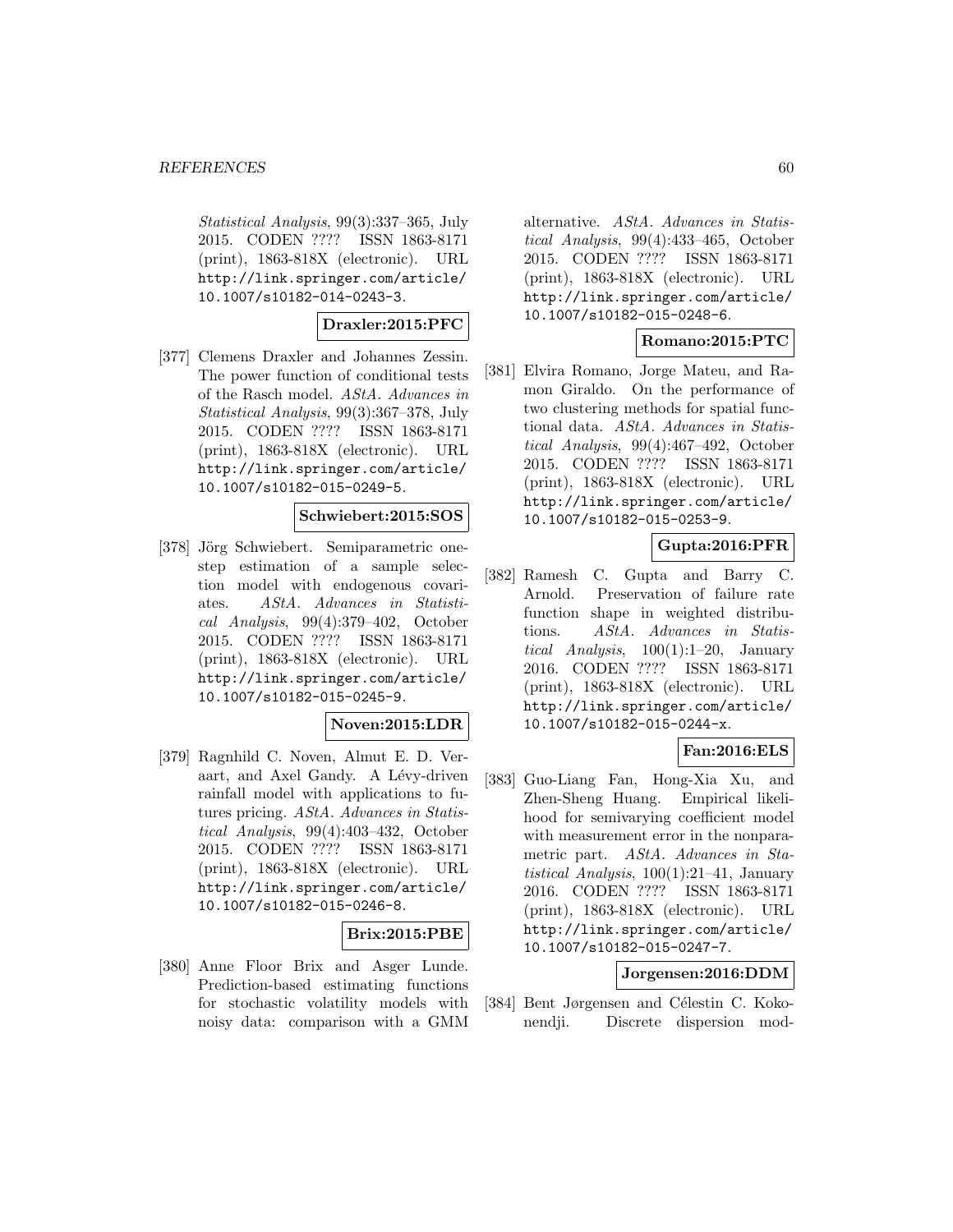els and their Tweedie asymptotics. AStA. Advances in Statistical Analysis, 100(1):43–78, January 2016. CODEN ???? ISSN 1863-8171 (print), 1863-818X (electronic). URL http://link.springer.com/article/ 10.1007/s10182-015-0250-z.

## **Ferrari:2016:SSO**

[385] Silvia L. P. Ferrari and Eliane C. Pinheiro. Small-sample one-sided testing in extreme value regression models. AStA. Advances in Statistical Analysis, 100(1):79–97, January 2016. CODEN ???? ISSN 1863-8171 (print), 1863-818X (electronic). URL http://link.springer.com/article/ 10.1007/s10182-015-0251-y.

## **Maji:2016:LSD**

[386] Avijit Maji, Abhik Ghosh, and Ayanendranath Basu. The logarithmic super divergence and asymptotic inference properties. AStA. Advances in Statistical Analysis,  $100(1):99-131$ , January 2016. CODEN ???? ISSN 1863-8171 (print), 1863-818X (electronic). URL http://link.springer.com/article/ 10.1007/s10182-015-0252-x.

## **Klima:2016:EVT**

[387] André Klima, Paul W. Thurner, Christoph Molnar, Thomas Schlesinger, and Helmut Küchenhoff. Estimation of voter transitions based on ecological inference: an empirical assessment of different approaches. AStA. Advances in Statistical Analysis, 100(2):133–159, April 2016. CODEN ???? ISSN 1863-8171 (print), 1863-818X (electronic). URL http://link.springer. com/article/10.1007/s10182-015- 0254-8.

## **Perez-de-la-Cruz:2016:DAG**

[388] Gonzalo Perez de-la Cruz and Guillermina Eslava-Gomez. Discriminant analysis with Gaussian graphical tree models. AStA. Advances in Statistical Analysis, 100(2):161–187, April 2016. CODEN ???? ISSN 1863-8171 (print), 1863-818X (electronic). URL http://link.springer.com/article/ 10.1007/s10182-015-0256-6.

## **Richter:2016:RBS**

[389] Scott J. Richter and Melinda H. Mc-Cann. Resampling-based simultaneous confidence intervals for location shift using medians. AStA. Advances in Statistical Analysis, 100(2):189–205, April 2016. CODEN ???? ISSN 1863-8171 (print), 1863-818X (electronic). URL http://link.springer.com/article/ 10.1007/s10182-015-0258-4.

# **Li:2016:ASM**

[390] Zhiming Li, Zhidong Teng, Tianfang Zhang, and Runchu Zhang. Analysis on  $s^{n-m}$  designs with general minimum lower-order confounding. AStA. Advances in Statistical Analysis, 100(2):207–222, April 2016. CODEN ???? ISSN 1863-8171 (print), 1863-818X (electronic). URL http://link.springer.com/article/ 10.1007/s10182-015-0259-3.

## **Feddag:2016:PLE**

[391] M.-L. Feddag. Pairwise likelihood estimation for the normal Ogive model with binary data. AStA. Advances in Statistical Analysis, 100(2):223–237, April 2016. CODEN ???? ISSN 1863-8171 (print), 1863-818X (electronic). URL http://link.springer.com/article/ 10.1007/s10182-015-0263-7.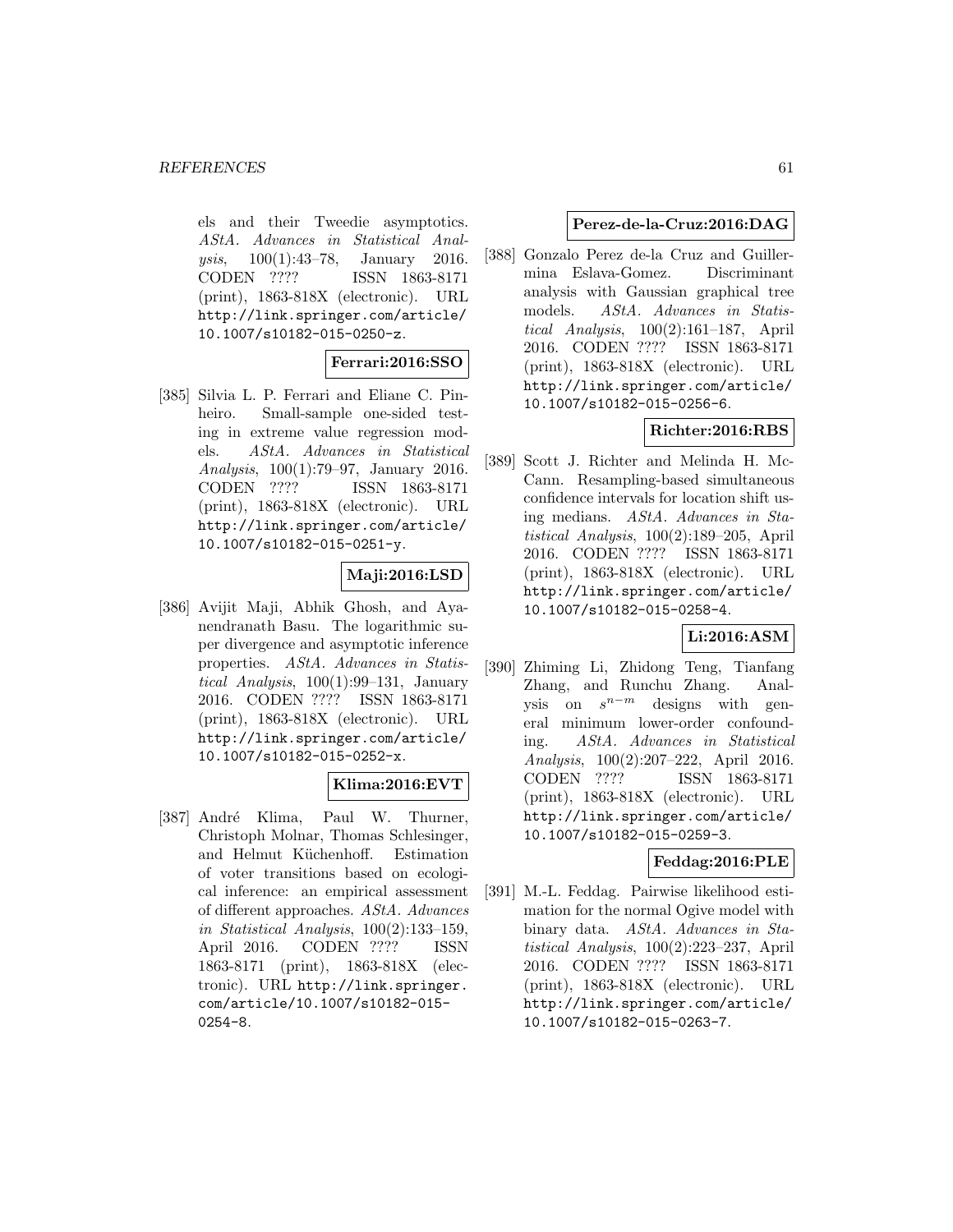# **Chee:2016:MCD**

[392] Chew-Seng Chee. Modelling of count data using nonparametric mixtures. AStA. Advances in Statistical Analysis, 100(3):239–257, July 2016. CODEN ???? ISSN 1863-8171 (print), 1863- 818X (electronic). URL http://link. springer.com/accesspage/article/ 10.1007/s10182-015-0255-7.

## **Frasso:2016:PEI**

[393] Gianluca Frasso, Jonathan Jaeger, and Philippe Lambert. Parameter estimation and inference in dynamic systems described by linear partial differential equations. AStA. Advances in Statistical Analysis, 100 (3):259–287, July 2016. CODEN ???? ISSN 1863-8171 (print), 1863- 818X (electronic). URL http://link. springer.com/accesspage/article/ 10.1007/s10182-015-0257-5.

## **Gross:2016:MBH**

[394] Marcus Groß. Modeling body height in prehistory using a spatio-temporal Bayesian errors-in-variables model. AStA. Advances in Statistical Analysis, 100(3):289–311, July 2016. CODEN ???? ISSN 1863-8171 (print), 1863- 818X (electronic). URL http://link. springer.com/accesspage/article/ 10.1007/s10182-015-0260-x.

## **Dai:2016:LIA**

[395] Xiaowen Dai, Libin Jin, Lei Shi, Cuiping Yang, and Shuangzhe Liu. Local influence analysis in general spatial models. AStA. Advances in Statistical Analysis, 100(3):313–331, July 2016. CODEN ???? ISSN 1863-8171 (print), 1863- 818X (electronic). URL http://link.

springer.com/accesspage/article/ 10.1007/s10182-015-0261-9.

#### **Schwiebert:2016:MCM**

[396] Jörg Schwiebert. Multinomial choice models based on Archimedean copulas. AStA. Advances in Statistical Analysis, 100(3):333–354, July 2016. CODEN ???? ISSN 1863-8171 (print), 1863- 818X (electronic). URL http://link. springer.com/accesspage/article/ 10.1007/s10182-015-0262-8.

#### **Murakami:2016:APM**

[397] Hidetoshi Murakami. All-pairs multiple comparisons based on the Cucconi test. AStA. Advances in Statistical Analysis, 100(3):355–368, July 2016. CODEN ???? ISSN 1863-8171 (print), 1863- 818X (electronic). URL http://link. springer.com/accesspage/article/ 10.1007/s10182-016-0268-x.

#### **Moller:2016:SET**

[398] Tobias A. Möller, Maria Eduarda Silva, Christian H. Weiß, Manuel G. Scotto, and Isabel Pereira. Self-exciting threshold binomial autoregressive processes. AStA. Advances in Statistical Analysis, 100(4):369–400, October 2016. CODEN ???? ISSN 1863-8171 (print), 1863- 818X (electronic). URL http://link. springer.com/accesspage/article/ 10.1007/s10182-015-0264-6.

## **Hafner:2016:EAO**

[399] Christian M. Hafner and Arie Preminger. The effect of additive outliers on a fractional unit root test. AStA. Advances in Statistical Analysis, 100 (4):401–420, October 2016. CODEN ???? ISSN 1863-8171 (print), 1863- 818X (electronic). URL http://link.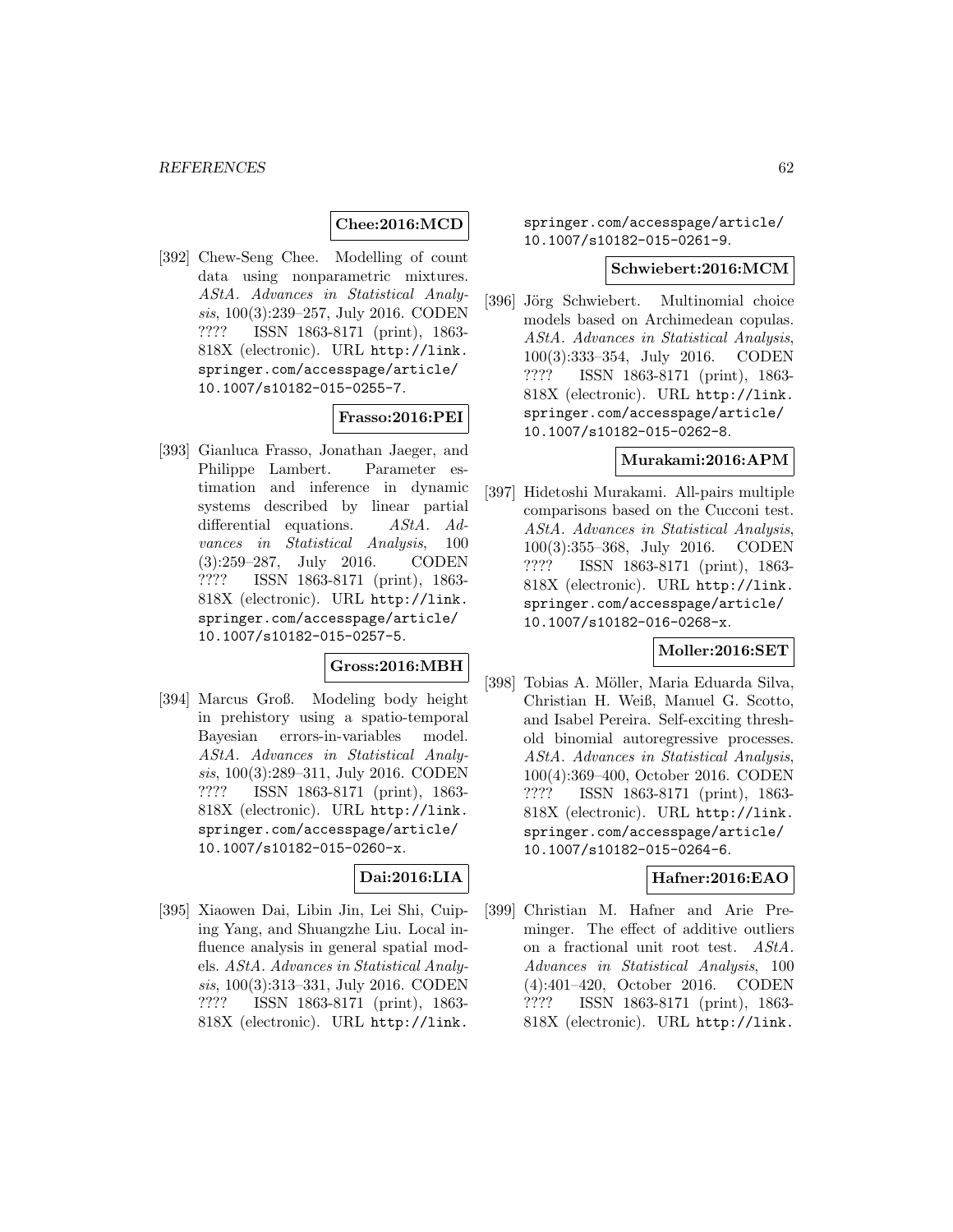springer.com/accesspage/article/ 10.1007/s10182-015-0265-5.

#### **Ferreira:2016:LBI**

[400] Clécio S. Ferreira, Víctor H. Lachos, and Heleno Bolfarine. Likelihood-based inference for multivariate skew scale mixtures of normal distributions. AStA. Advances in Statistical Analysis, 100 (4):421–441, October 2016. CODEN ???? ISSN 1863-8171 (print), 1863- 818X (electronic). URL http://link. springer.com/accesspage/article/ 10.1007/s10182-016-0266-z.

#### **Gribisch:2016:MWS**

[401] Bastian Gribisch. Multivariate Wishart stochastic volatility and changes in regime. AStA. Advances in Statistical Analysis, 100(4):443–473, October 2016. CODEN ???? ISSN 1863-8171 (print), 1863-818X (electronic). URL http: //link.springer.com/accesspage/ article/10.1007/s10182-016-0269- 9.

#### **Blanco-Fernandez:2016:DGP**

[402] Angela Blanco-Fernández and Peter Winker. Data generation processes and statistical management of interval data. AStA. Advances in Statistical Analysis, 100(4):475–494, October 2016. CODEN ???? ISSN 1863-8171 (print), 1863- 818X (electronic). URL http://link. springer.com/accesspage/article/ 10.1007/s10182-016-0274-z.

#### **Bodnar:2017:HRO**

[403] Taras Bodnar and Taras Zabolotskyy. How risky is the optimal portfolio which maximizes the Sharpe ratio? AStA. Advances in Statistical Analysis, 101(1):1–28, January 2017. CODEN ???? ISSN 1863-8171 (print), 1863- 818X (electronic). URL http://link. springer.com/accesspage/article/ 10.1007/s10182-016-0270-3.

# **Yoshida:2017:NSR**

[404] Takuma Yoshida. Nonlinear surface regression with dimension reduction method. AStA. Advances in Statistical Analysis, 101(1):29–50, January 2017. CODEN ???? ISSN 1863-8171 (print), 1863-818X (electronic). URL http: //link.springer.com/accesspage/ article/10.1007/s10182-016-0271- 2.

#### **Rochani:2017:ECC**

[405] Haresh D. Rochani, Robert L. Vogel, Hani M. Samawi, and Daniel F. Linder. Estimates for cell counts and common odds ratio in three-way contingency tables by homogeneous log– linear models with missing data. AStA. Advances in Statistical Analysis, 101 (1):51–65, January 2017. CODEN ???? ISSN 1863-8171 (print), 1863- 818X (electronic). URL http://link. springer.com/accesspage/article/ 10.1007/s10182-016-0275-y.

# **Garthoff:2017:CCM**

[406] Robert Garthoff and Philipp Otto. Control charts for multivariate spatial autoregressive models. AStA. Advances in Statistical Analysis, 101 (1):67–94, January 2017. CODEN ???? ISSN 1863-8171 (print), 1863- 818X (electronic). URL http://link. springer.com/accesspage/article/ 10.1007/s10182-016-0276-x.

## **Luo:2017:SEL**

[407] Shuanghua Luo, Changlin Mei, and Cheng yi Zhang. Smoothed empirical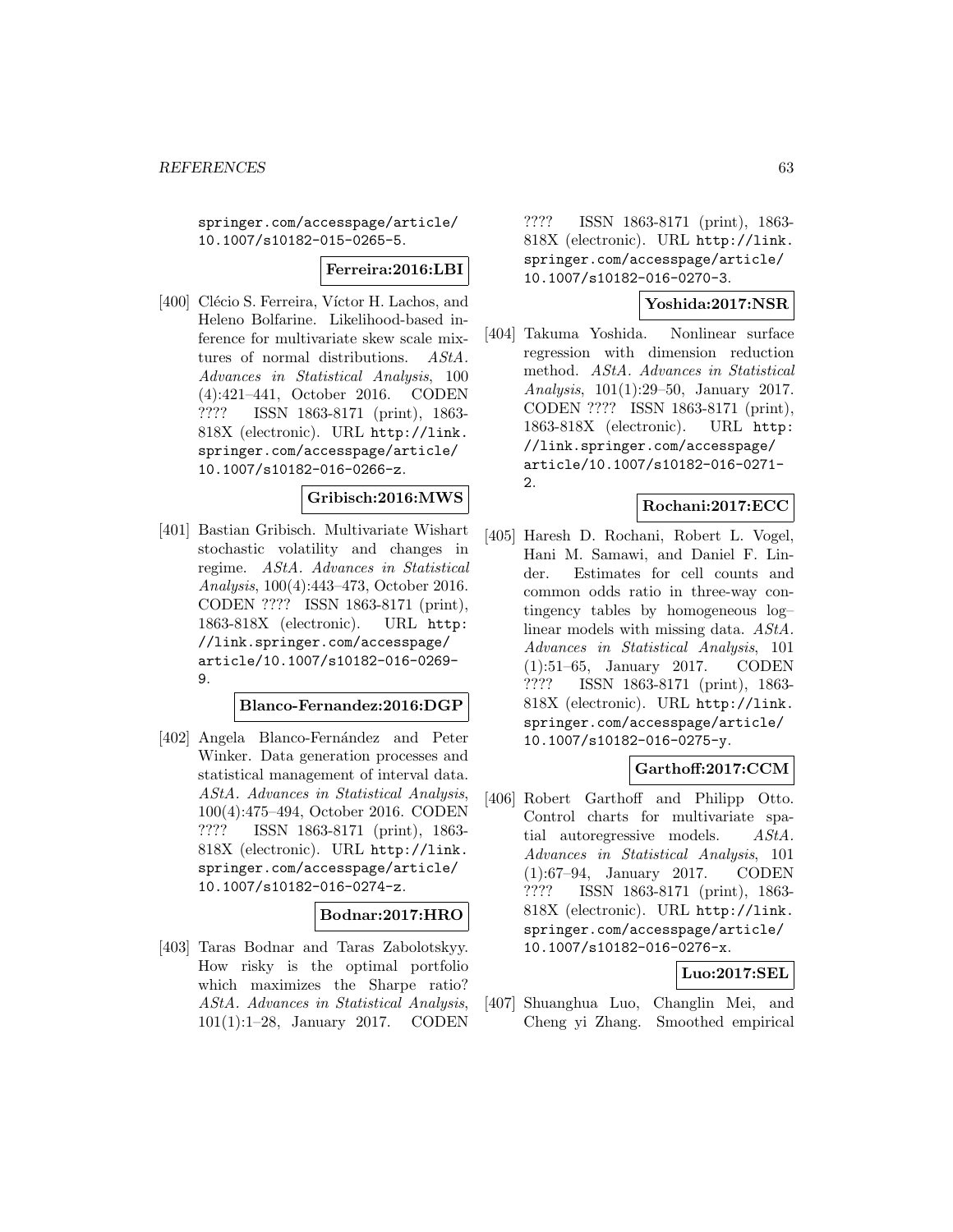likelihood for quantile regression models with response data missing at random. AStA. Advances in Statistical Analysis, 101(1):95–116, January 2017. CODEN ???? ISSN 1863-8171 (print), 1863- 818X (electronic). URL http://link. springer.com/accesspage/article/ 10.1007/s10182-016-0278-8.

# **Hatefi:2017:ICP**

[408] Armin Hatefi and Mohammad Jafari Jozani. Information content of partially rank-ordered set samples. AStA. Advances in Statistical Analysis, 101 (2):117–149, April 2017. CODEN ???? ISSN 1863-8171 (print), 1863-818X (electronic).

# **Andriyana:2017:QRH**

[409] Y. Andriyana and I. Gijbels. Quantile regression in heteroscedastic varying coefficient models. AStA. Advances in Statistical Analysis, 101(2):151–176, April 2017. CODEN ???? ISSN 1863-8171 (print), 1863-818X (electronic).

## **Bowater:2017:DSF**

[410] Russell J. Bowater. A defence of subjective fiducial inference. AStA. Advances in Statistical Analysis, 101(2):177–197, April 2017. CODEN ???? ISSN 1863- 8171 (print), 1863-818X (electronic).

## **Balakrishnan:2017:EPD**

[411] N. Balakrishnan, N. Martín, and L. Pardo. Empirical phi-divergence test statistics for the difference of means of two populations. AStA. Advances in Statistical Analysis, 101(2):199–226, April 2017. CODEN ???? ISSN 1863- 8171 (print), 1863-818X (electronic).

# **Wang:2017:FCE**

[412] Wan-Lun Wang and Tsung-I Lin. Flexible clustering via extended mixtures of common t-factor analyzers. AStA. Advances in Statistical Analysis, 101(3):227–252, July 2017. CODEN ???? ISSN 1863-8171 (print), 1863-818X (electronic). URL http://link.springer.com/article/ 10.1007/s10182-016-0281-0.

# **Bodnar:2017:TGM**

[413] Taras Bodnar, Stepan Mazur, and Krzysztof Podgórski. A test for the global minimum variance portfolio for small sample and singular covariance. AStA. Advances in Statistical Analysis, 101(3):253–265, July 2017. CODEN ???? ISSN 1863-8171 (print), 1863-818X (electronic). URL http://link.springer.com/article/ 10.1007/s10182-016-0282-z.

## **He:2017:PMB**

[414] Hua He, Wenjuan Wang, and Wan Tang. Prediction model-based kernel density estimation when group membership is subject to missing. AStA. Advances in Statistical Analysis, 101(3): 267–288, July 2017. CODEN ???? ISSN 1863-8171 (print), 1863-818X (electronic). URL http://link.springer. com/article/10.1007/s10182-016- 0283-y.

## **Wornowizki:2017:FMA**

[415] Max Wornowizki, Roland Fried, and Simos G. Meintanis. Fourier methods for analyzing piecewise constant volatilities. AStA. Advances in Statistical Analysis, 101(3):289–308, July 2017. CODEN ???? ISSN 1863-8171 (print), 1863-818X (electronic). URL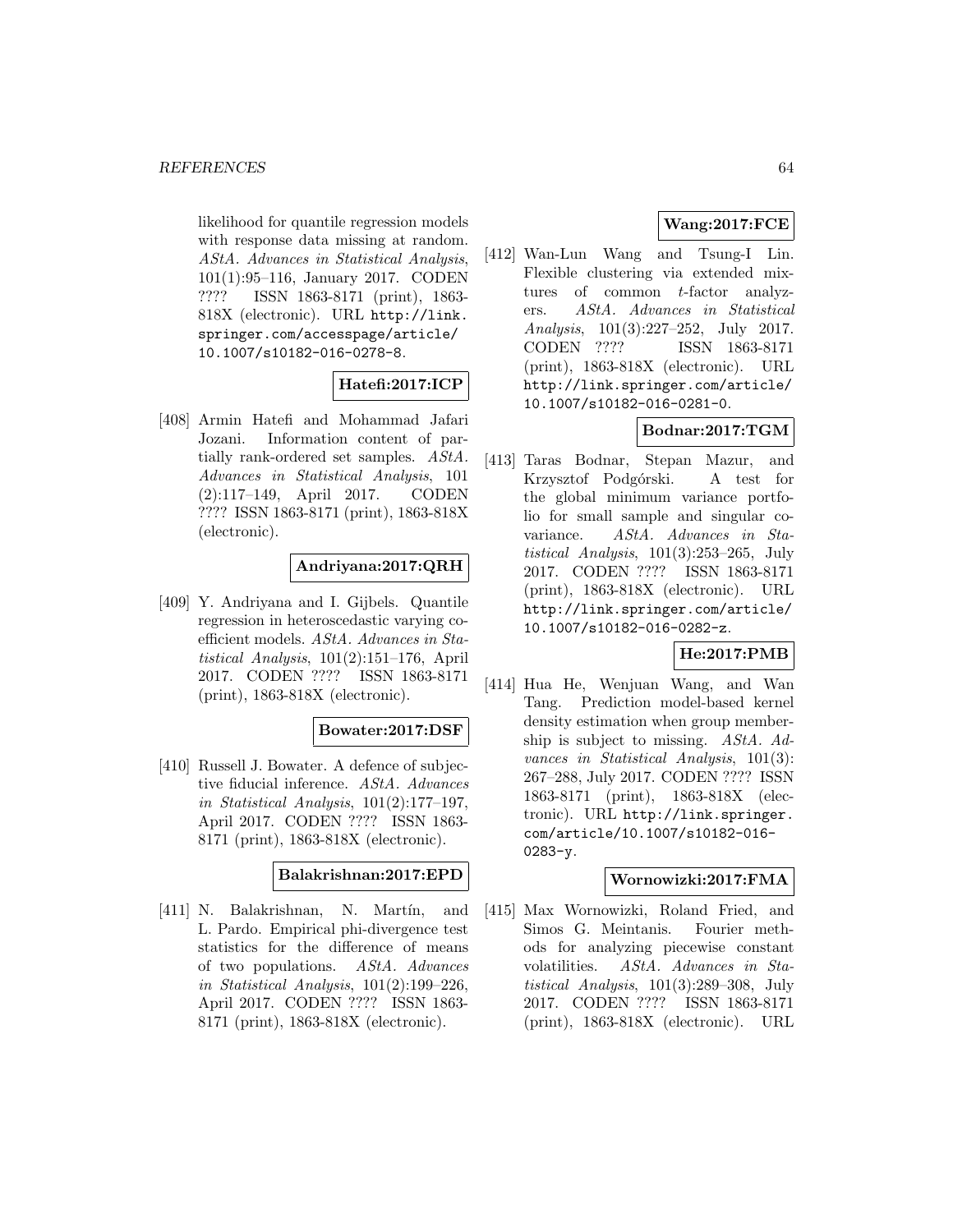http://link.springer.com/article/ 10.1007/s10182-017-0288-1.

**Zhang:2017:MVC**

[416] Jin Zhang. Minimum volume confidence sets for parameters of normal distributions. AStA. Advances in Statistical Analysis, 101(3):309–320, July 2017. CODEN ???? ISSN 1863-8171 (print), 1863-818X (electronic). URL http://link.springer.com/article/ 10.1007/s10182-017-0290-7.

#### **Ferrari:2017:BCS**

[417] Silvia L. P. Ferrari and Giovana Fumes. Box–Cox symmetric distributions and applications to nutritional data. AStA. Advances in Statistical Analysis, 101(3):321–344, July 2017. CODEN ???? ISSN 1863-8171 (print), 1863-818X (electronic). URL http://link.springer.com/article/ 10.1007/s10182-017-0291-6.

## **Langrock:2017:GEI**

[418] Roland Langrock and David L. Borchers. Guest editors' introduction to the special issue on "ecological statistics". AStA. Advances in Statistical Analysis, 101(4):345–347, October 2017. CO-DEN ???? ISSN 1863-8171 (print), 1863-818X (electronic). URL http: //link.springer.com/article/10. 1007/s10182-017-0307-2; http:// link.springer.com/content/pdf/10. 1007/s10182-017-0307-2.pdf.

#### **Fewster:2017:SAG**

[419] R. M. Fewster. Some applications of genetics in statistical ecology. AStA. Advances in Statistical Analysis, 101(4):349–379, October 2017. CODEN ???? ISSN 1863-8171

(print), 1863-818X (electronic). URL http://link.springer.com/article/ 10.1007/s10182-016-0273-0.

#### **Guillera-Arroita:2017:SOE**

[420] Gurutzeta Guillera-Arroita and José J. Lahoz-Monfort. Species occupancy estimation and imperfect detection: shall surveys continue after the first detection? AStA. Advances in Statistical Analysis, 101(4):381–398, October 2017. CODEN ???? ISSN 1863-8171 (print), 1863-818X (electronic). URL http://link.springer.com/article/ 10.1007/s10182-017-0292-5.

## **Patterson:2017:SMI**

[421] Toby A. Patterson, Alison Parton, Roland Langrock, Paul G. Blackwell, Len Thomas, and Ruth King. Statistical modelling of individual animal movement: an overview of key methods and a discussion of practical challenges. AStA. Advances in Statistical Analysis, 101(4):399–438, October 2017. CODEN ???? ISSN 1863-8171 (print), 1863-818X (electronic). URL http://link.springer.com/article/ 10.1007/s10182-017-0302-7.

# **Besbeas:2017:VEI**

[422] Panagiotis Besbeas and Byron J. T. Morgan. Variance estimation for integrated population models. AStA. Advances in Statistical Analysis, 101 (4):439–460, October 2017. CO-DEN ???? ISSN 1863-8171 (print), 1863-818X (electronic). URL http://link.springer.com/article/ 10.1007/s10182-017-0304-5.

# **Buckland:2017:MTT**

[423] S. T. Buckland, Y. Yuan, and E. Marcon. Measuring temporal trends in bio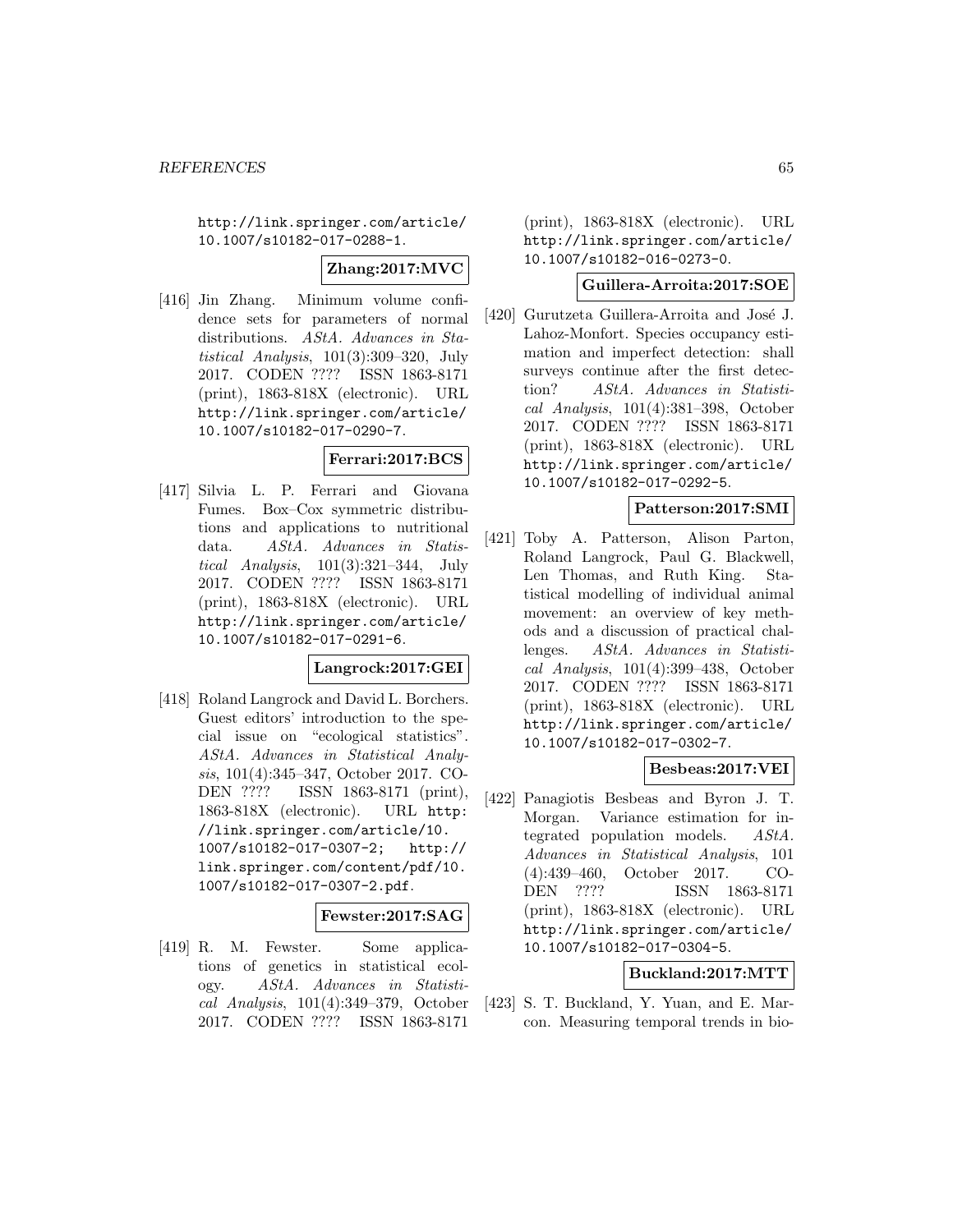diversity. AStA. Advances in Statistical Analysis, 101(4):461–474, October 2017. CODEN ???? ISSN 1863-8171 (print), 1863-818X (electronic). URL http: //link.springer.com/article/10. 1007/s10182-017-0308-1; http:// link.springer.com/content/pdf/10. 1007/s10182-017-0308-1.pdf.

## **Borchers:2017:DSS**

[424] David L. Borchers and Tiago A. Marques. From distance sampling to spatial capture–recapture. AStA. Advances in Statistical Analysis, 101 (4):475–494, October 2017. CO-DEN ???? ISSN 1863-8171 (print), 1863-818X (electronic). URL http: //link.springer.com/article/10. 1007/s10182-016-0287-7; http:// link.springer.com/content/pdf/10. 1007/s10182-016-0287-7.pdf.

## **Illian:2017:IUS**

[425] Janine B. Illian and David F. R. P. Burslem. Improving the usability of spatial point process methodology: an interdisciplinary dialogue between statistics and ecology. AStA. Advances in Statistical Analysis, 101 (4):495–520, October 2017. CO-DEN ???? ISSN 1863-8171 (print), 1863-818X (electronic). URL http: //link.springer.com/article/10. 1007/s10182-017-0301-8; http:// link.springer.com/content/pdf/10. 1007/s10182-017-0301-8.pdf.

#### **Bodnar:2018:AVN**

[426] Olha Bodnar and Clemens Elster. Assessment of vague and noninformative priors for Bayesian estimation of the realized random effects in random-effects meta-analysis. AStA. Advances in Sta-

tistical Analysis, 102(1):1–20, January 2018. CODEN ???? ISSN 1863-8171 (print), 1863-818X (electronic). URL http://link.springer.com/article/ 10.1007/s10182-016-0279-7.

# **Giraldo:2018:MTS**

[427] Ramón Giraldo, William Caballero, and Jesús Camacho-Tamayo. Mantel test for spatial functional data. AStA. Advances in Statistical Analysis, 102(1):21–39, January 2018. CODEN ???? ISSN 1863-8171 (print), 1863-818X (electronic). URL http://link.springer.com/article/ 10.1007/s10182-016-0280-1.

## **Wang:2018:SWC**

[428] Xuejun Wang, Yi Wu, and Shuhe Hu. Strong and weak consistency of LS estimators in the EV regression model with negatively superadditive-dependent errors. AStA. Advances in Statistical Analysis,  $102(1):41-65$ , January 2018. CODEN ???? ISSN 1863-8171 (print), 1863-818X (electronic). URL http://link.springer.com/article/ 10.1007/s10182-016-0286-8.

#### **Brachinger:2018:FFH**

[429] Hans Wolfgang Brachinger, Michael Beer, and Olivier Schöni. A formal framework for hedonic elementary price indices. AStA. Advances in Statistical Analysis, 102(1):67–93, January 2018. CODEN ???? ISSN 1863-8171 (print), 1863-818X (electronic). URL http://link.springer.com/article/ 10.1007/s10182-017-0293-4.

## **Amiri:2018:MLV**

[430] Leila Amiri, Mojtaba Khazaei, and Mojtaba Ganjali. A mixture latent variable model for modeling mixed data in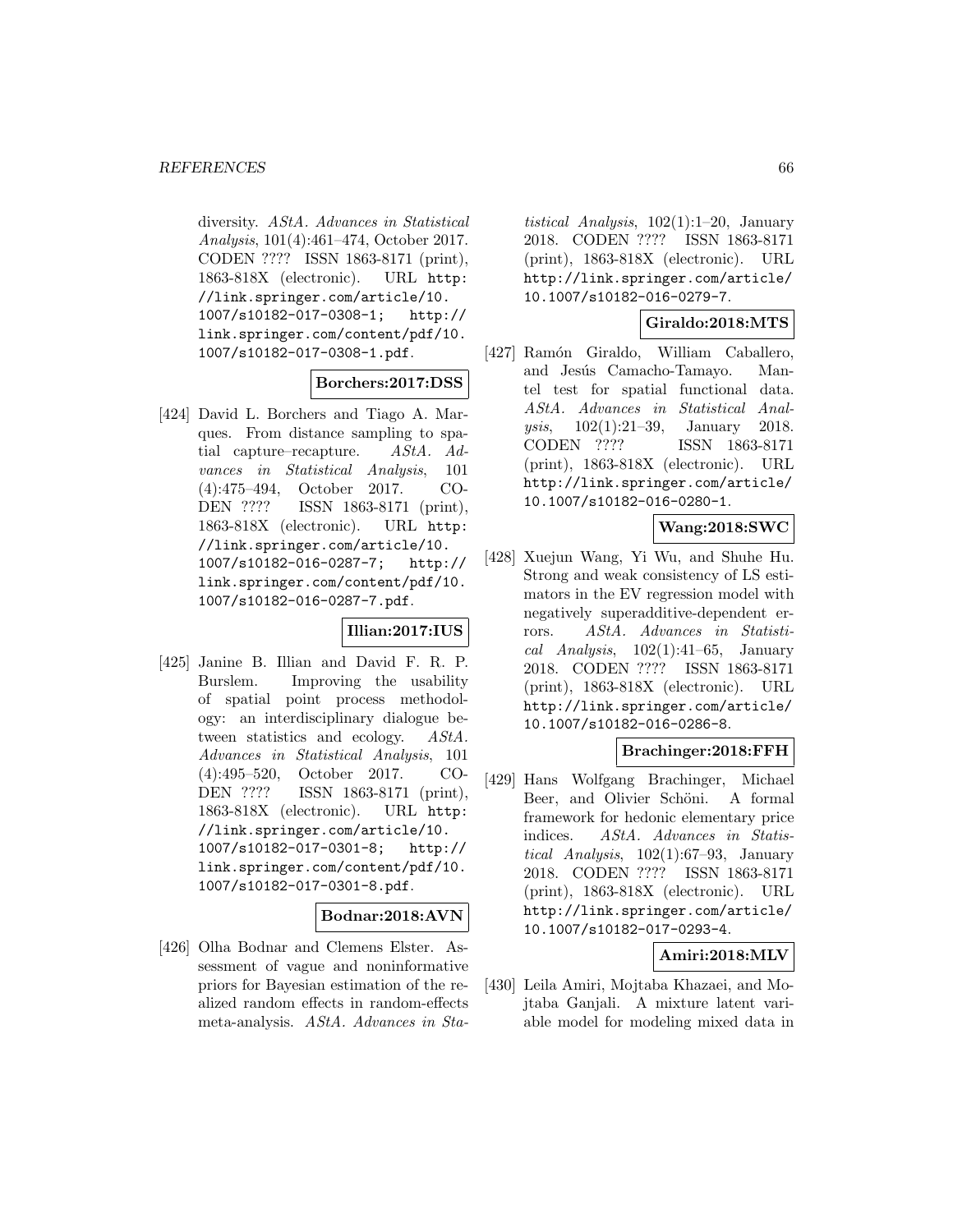heterogeneous populations and its applications. AStA. Advances in Statistical Analysis, 102(1):95–115, January 2018. CODEN ???? ISSN 1863-8171 (print), 1863-818X (electronic). URL http://link.springer.com/article/ 10.1007/s10182-017-0294-3.

## **Dianda:2018:IME**

[431] Daniela F. Dianda, Marta B. Quaglino, and José A. Pagura. Impact of measurement errors on the performance and distributional properties of the multivariate capability index **NMCpm**. AStA. Advances in Statistical Analysis, 102(1):117–143, January 2018. CODEN ???? ISSN 1863-8171 (print), 1863-818X (electronic). URL http://link.springer.com/article/ 10.1007/s10182-017-0295-2.

## **Putz:2018:PSE**

[432] Peter Pütz and Thomas Kneib. A penalized spline estimator for fixed effects panel data models. AStA. Advances in Statistical Analysis, 102(2):145–166, April 2018. CODEN ???? ISSN 1863-8171 (print), 1863-818X (electronic). URL http://link.springer. com/article/10.1007/s10182-017- 0296-1.

## **Hahn:2018:CPC**

[433] Georg Hahn. Closure properties of classes of multiple testing procedures. AStA. Advances in Statistical Analysis, 102(2):167–178, April 2018. CO-DEN ???? ISSN 1863-8171 (print), 1863-818X (electronic). URL http: //link.springer.com/article/10. 1007/s10182-017-0297-0; http:// link.springer.com/content/pdf/10. 1007/s10182-017-0297-0.pdf.

# **Ghosh:2018:NCP**

[434] Abhik Ghosh and Magne Thoresen. Non-concave penalization in linear mixed-effect models and regularized selection of fixed effects. AStA. Advances in Statistical Analysis, 102(2):179–210, April 2018. CODEN ???? ISSN 1863-8171 (print), 1863-818X (electronic). URL http://link.springer. com/article/10.1007/s10182-017- 0298-z.

## **Nikoloulopoulos:2018:CLB**

[435] Aristidis K. Nikoloulopoulos. On composite likelihood in bivariate metaanalysis of diagnostic test accuracy studies. AStA. Advances in Statistical Analysis, 102(2):211–227, April 2018. CO-DEN ???? ISSN 1863-8171 (print), 1863-818X (electronic). URL http: //link.springer.com/article/10. 1007/s10182-017-0299-y; http:// link.springer.com/content/pdf/10. 1007/s10182-017-0299-y.pdf.

## **Lutkepohl:2018:ESI**

[436] Helmut Lütkepohl, Anna Staszewska-Bystrova, and Peter Winker. Estimation of structural impulse responses: short-run versus long-run identifying restrictions. AStA. Advances in Statistical Analysis, 102(2):229–244, April 2018. CODEN ???? ISSN 1863-8171 (print), 1863-818X (electronic). URL http://link.springer.com/article/ 10.1007/s10182-017-0300-9.

## **Draxler:2018:BCI**

[437] Clemens Draxler. Bayesian conditional inference for Rasch models. AStA. Advances in Statistical Analysis, 102(2):245–262, April 2018. CODEN ???? ISSN 1863-8171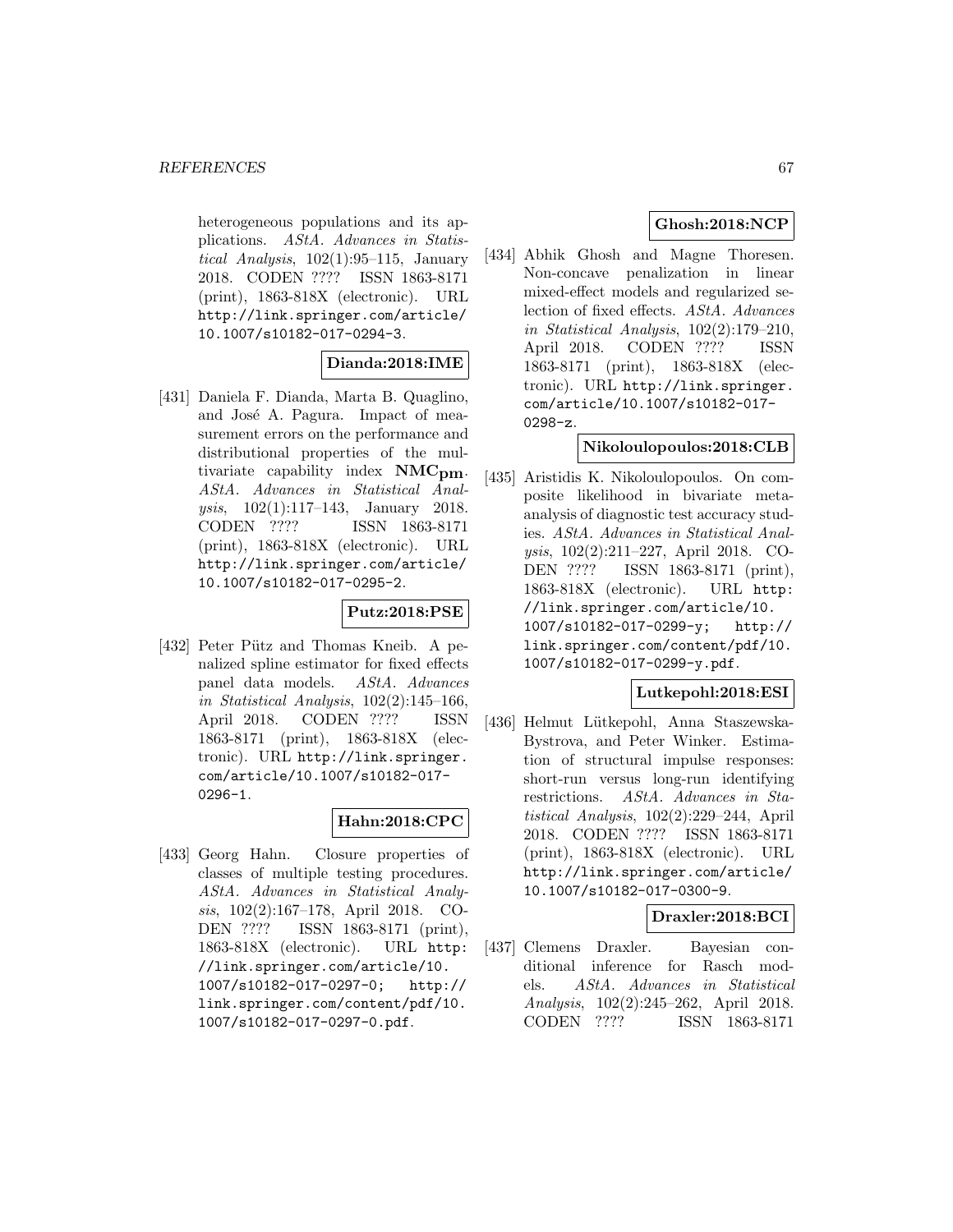(print), 1863-818X (electronic). URL http://link.springer.com/article/ 10.1007/s10182-017-0303-6.

# **Melo:2018:DBM**

[438] Carlos E. Melo, Oscar O. Melo, and Jorge Mateu. A distance-based model for spatial prediction using radial basis functions. AStA. Advances in Statistical Analysis, 102(2):263–288, April 2018. CODEN ???? ISSN 1863-8171 (print), 1863-818X (electronic). URL http://link.springer.com/article/ 10.1007/s10182-017-0305-4.

# **Chatterjee:2018:EHF**

[439] Moumita Chatterjee and Sugata Sen Roy. Estimating the hazard functions of two alternating recurrent events in the presence of covariates. AStA. Advances in Statistical Analysis, 102(2):289–304, April 2018. CODEN ???? ISSN 1863-8171 (print), 1863-818X (electronic). URL http://link.springer.com/article/ 10.1007/s10182-017-0316-1.

## **Li:2018:FOR**

[440] Han Li, Kai Yang, Shishun Zhao, and Dehui Wang. First-order random coefficients integer-valued threshold autoregressive processes. AStA. Advances in Statistical Analysis, 102(3):305–331, July 2018. CODEN ???? ISSN 1863-8171 (print), 1863-818X (electronic). URL http://link.springer. com/article/10.1007/s10182-017- 0306-3.

#### **Mosammam:2018:PLM**

[441] Ali M. Mosammam and Jorge Mateu. A penalized likelihood method for nonseparable space-time generalized additive models. AStA. Advances in Sta-

tistical Analysis, 102(3):333–357, July 2018. CODEN ???? ISSN 1863-8171 (print), 1863-818X (electronic). URL http://link.springer.com/article/ 10.1007/s10182-017-0309-0.

# **Bieniek:2018:UCA**

[442] Mariusz Bieniek and Krystyna Maciag. Uniqueness of characterization of absolutely continuous distributions by regressions of generalized order statistics. AStA. Advances in Statistical Analysis, 102(3):359–380, July 2018. CODEN ???? ISSN 1863-8171 (print), 1863-818X (electronic). URL http://link.springer.com/article/ 10.1007/s10182-017-0310-7.

# **Castilla:2018:MPD**

[443] Elena Castilla, Nirian Martín, and Leandro Pardo. Minimum phi-divergence estimators for multinomial logistic regression with complex sample design. AStA. Advances in Statistical Analysis, 102(3):381–411, July 2018. CODEN ???? ISSN 1863-8171 (print), 1863-818X (electronic). URL http://link.springer.com/article/ 10.1007/s10182-017-0311-6.

## **Zhou:2018:EMM**

[444] Sanyu Zhou. An exact method for the multiple comparison of several polynomial regression models with applications in dose-response study. AStA. Advances in Statistical Analysis, 102(3):413–429, July 2018. CODEN ???? ISSN 1863-8171 (print), 1863-818X (electronic). URL http://link.springer.com/article/ 10.1007/s10182-017-0313-4.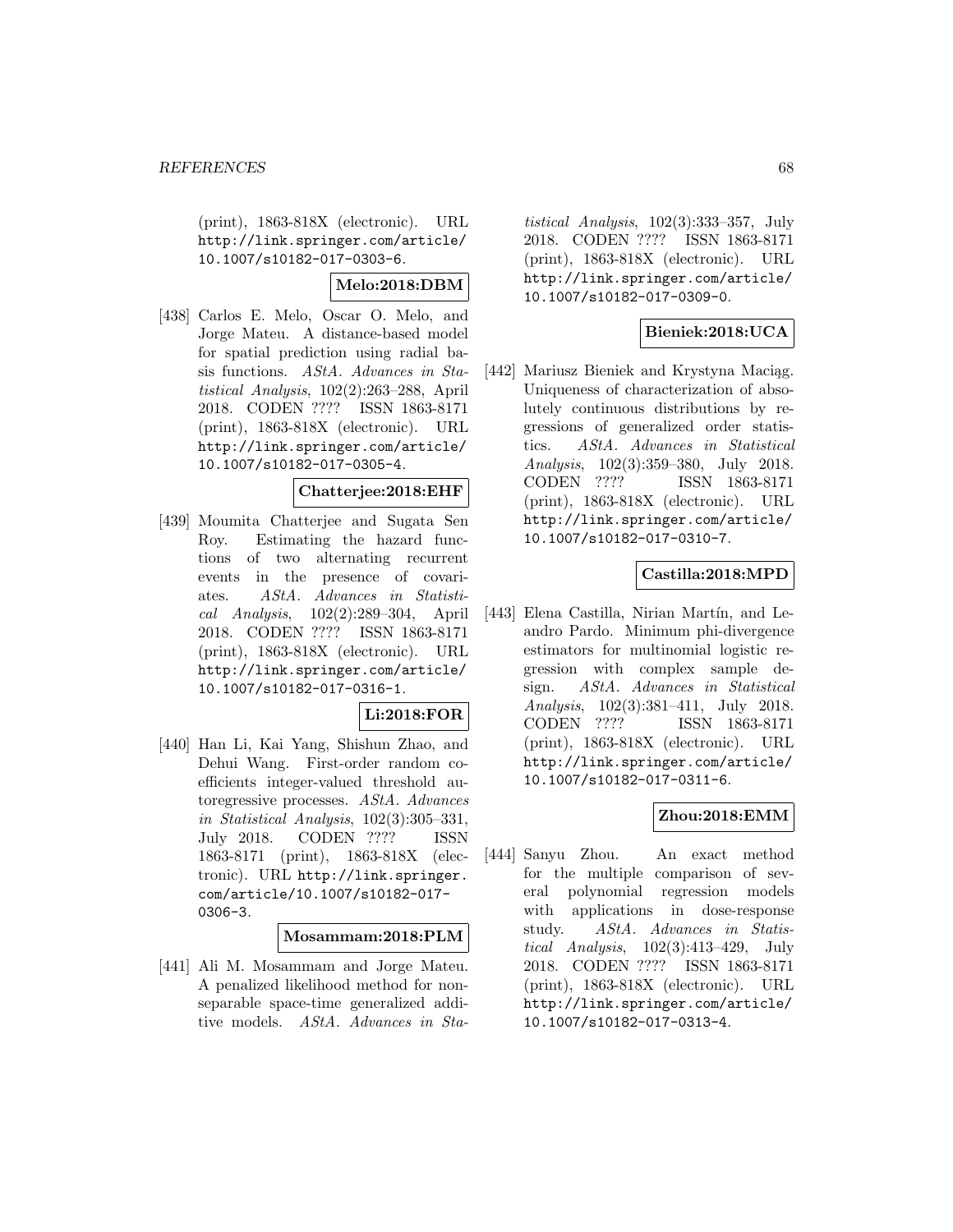## **Barakat:2018:EUP**

[445] H. M. Barakat, E. M. Nigm, O. M. Khaled, and H. A. Alaswed. The estimations under power normalization for the tail index, with comparison. AStA. Advances in Statistical Analysis, 102(3):431–454, July 2018. CODEN ???? ISSN 1863-8171 (print), 1863-818X (electronic). URL http://link.springer.com/article/ 10.1007/s10182-017-0314-3.

## **Rueda:2018:AEI**

[446] María del Mar García Rueda, Pier Francesco Perri, and Beatriz Rodríguez Cobo. Advances in estimation by the item sum technique using auxiliary information in complex surveys. AStA. Advances in Statistical Analysis, 102(3):455–478, July 2018. CODEN ???? ISSN 1863-8171 (print), 1863-818X (electronic). URL http://link.springer. com/article/10.1007/s10182-017- 0315-2.

## **Rosa:2018:ODT**

[447] Samuel Rosa. Optimal designs for treatment comparisons represented by graphs. AStA. Advances in Statistical Analysis, 102(4):479–503, October 2018. CODEN ???? ISSN 1863-8171 (print), 1863-818X (electronic). URL http://link.springer.com/article/ 10.1007/s10182-017-0312-5.

#### **Chen:2018:TMS**

[448] Hong Chen, Maik Döring, and Uwe Jensen. Test for model selection using Cramér–von Mises distance in a fixed design regression setting. AStA. Advances in Statistical Analysis, 102(4):505–535, October 2018. CODEN ???? ISSN 1863-8171

(print), 1863-818X (electronic). URL http://link.springer.com/article/ 10.1007/s10182-017-0317-0.

# **Choi:2018:MGL**

[449] Hosik Choi, Eunjung Song, Seung sik Hwang, and Woojoo Lee. A modified generalized lasso algorithm to detect local spatial clusters for count data. AStA. Advances in Statistical Analysis, 102(4):537–563, October 2018. CODEN ???? ISSN 1863-8171 (print), 1863-818X (electronic). URL http://link.springer.com/article/ 10.1007/s10182-018-0318-7.

# **Xu:2018:WQR**

[450] Hong-Xia Xu, Guo-Liang Fan, Zhen-Long Chen, and Jiang-Feng Wang. Weighted quantile regression and testing for varying-coefficient models with randomly truncated data. AStA. Advances in Statistical Analysis, 102(4):565–588, October 2018. CODEN ???? ISSN 1863-8171 (print), 1863-818X (electronic). URL http://link.springer. com/article/10.1007/s10182-018- 0319-6.

## **Fontanella:2018:VLA**

[451] Lara Fontanella, Annalina Sarra, Pasquale Valentini, Simone Di Zio, and Sara Fontanella. Varying levels of anomie in Europe: a multilevel analysis based on multidimensional IRT models. *AStA*. *Advances in Statisti*cal Analysis, 102(4):589–610, October 2018. CODEN ???? ISSN 1863-8171 (print), 1863-818X (electronic). URL http://link.springer.com/article/ 10.1007/s10182-018-0320-0.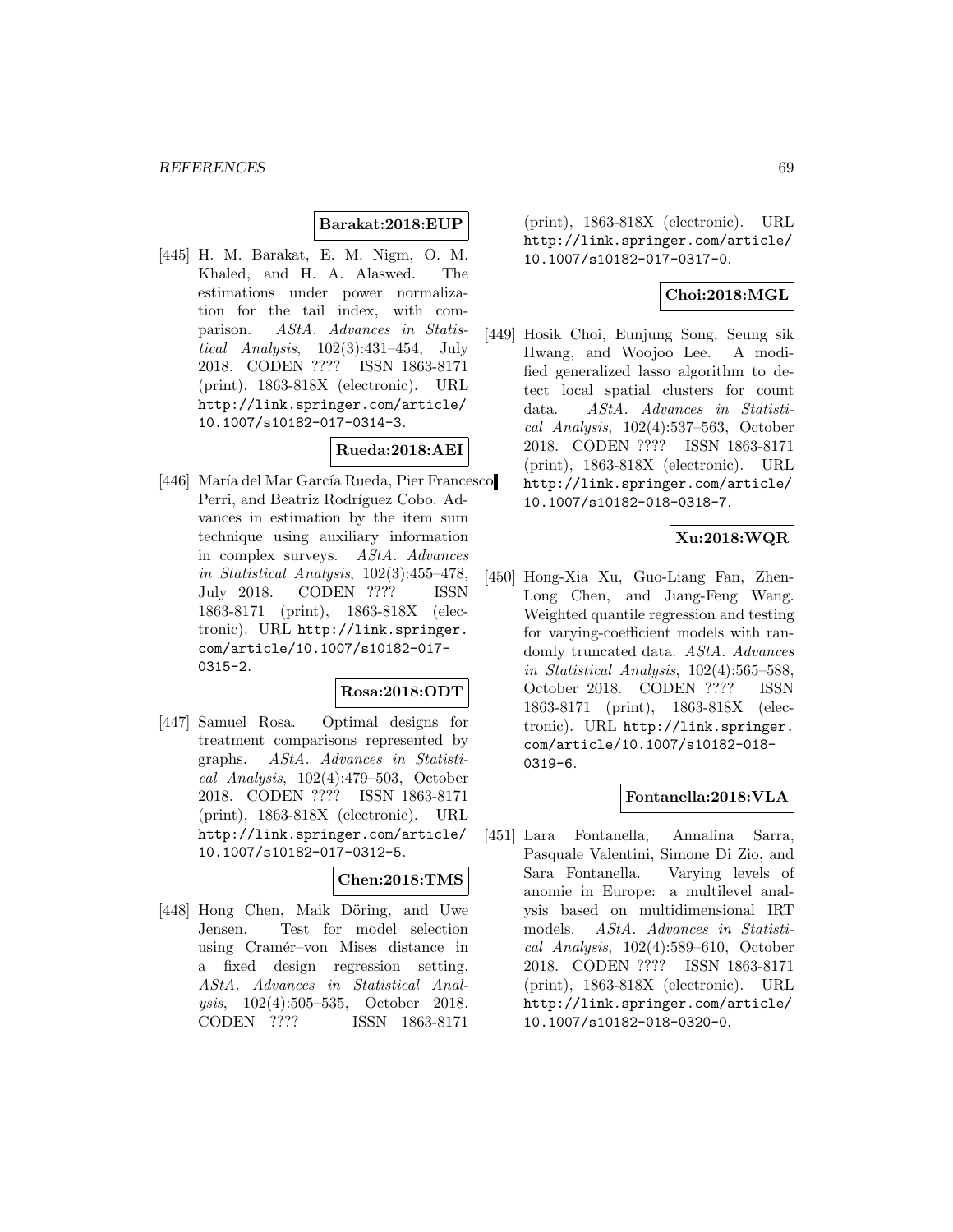# **Dufour:2018:WIP**

[452] Jean-Marie Dufour and Joachim Wilde. Weak identification in probit models with endogenous covariates. AStA. Advances in Statistical Analysis, 102 (4):611–631, October 2018. CO-DEN ???? ISSN 1863-8171 (print), 1863-818X (electronic). URL http://link.springer.com/article/ 10.1007/s10182-018-0325-8.

## **Mayor-Gallego:2019:EFP**

[453] J. A. Mayor-Gallego, J. L. Moreno-Rebollo, and M. D. Jiménez-Gamero. Estimation of the finite population distribution function using a global penalized calibration method. AStA. Advances in Statistical Analysis, 103(1):1– 35, March 2019. CODEN ???? ISSN 1863-8171 (print), 1863-818X (electronic). URL http://link.springer. com/article/10.1007/s10182-018- 0321-z.

## **Begun:2019:SBS**

[454] Alexander Begun and Anatoli Yashin. Study of the bivariate survival data using frailty models based on Lévy processes. AStA. Advances in Statistical Analysis, 103(1):37–67, March 2019. CODEN ???? ISSN 1863-8171 (print), 1863-818X (electronic). URL http: //link.springer.com/article/10. 1007/s10182-018-0322-y; http:// link.springer.com/content/pdf/10. 1007/s10182-018-0322-y.pdf.

#### **Yang:2019:EMA**

[455] Yandan Yang, Hon Keung Tony Ng, and Narayanaswamy Balakrishnan. Expectation–maximization algorithm for system-based lifetime

data with unknown system structure. AStA. Advances in Statistical Analysis, 103(1):69–98, March 2019. CODEN ???? ISSN 1863-8171 (print), 1863-818X (electronic). URL http://link.springer.com/article/ 10.1007/s10182-018-0323-x.

## **Moghimbeygi:2019:LMS**

[456] Meisam Moghimbeygi and Mousa Golalizadeh. A longitudinal model for shapes through triangulation. AStA. Advances in Statistical Analysis, 103(1):99–121, March 2019. CODEN ???? ISSN 1863-8171 (print), 1863-818X (electronic). URL http://link.springer. com/article/10.1007/s10182-018- 0324-9.

## **Yalaz:2019:MPL**

[457] Seçil Yalaz. Multivariate partially linear regression in the presence of measurement error. AStA. Advances in Statistical Analysis, 103(1):123–135, March 2019. CODEN ???? ISSN 1863-8171 (print), 1863-818X (electronic). URL http://link.springer.com/article/ 10.1007/s10182-018-0326-7.

## **Yang:2019:SES**

[458] Yiping Yang, Tiejun Tong, and Gaorong Li. SIMEX estimation for singleindex model with covariate measurement error. AStA. Advances in Statistical Analysis, 103(1):137–161, March 2019. CODEN ???? ISSN 1863-8171 (print), 1863-818X (electronic). URL http://link.springer.com/article/ 10.1007/s10182-018-0327-6.

## **Munoz-Pichardo:2019:IMB**

[459] J. M. Muñoz-Pichardo, J. L. Moreno-Rebollo, R. Pino-Mejías, and M. D. Cubiles de la Vega. Influence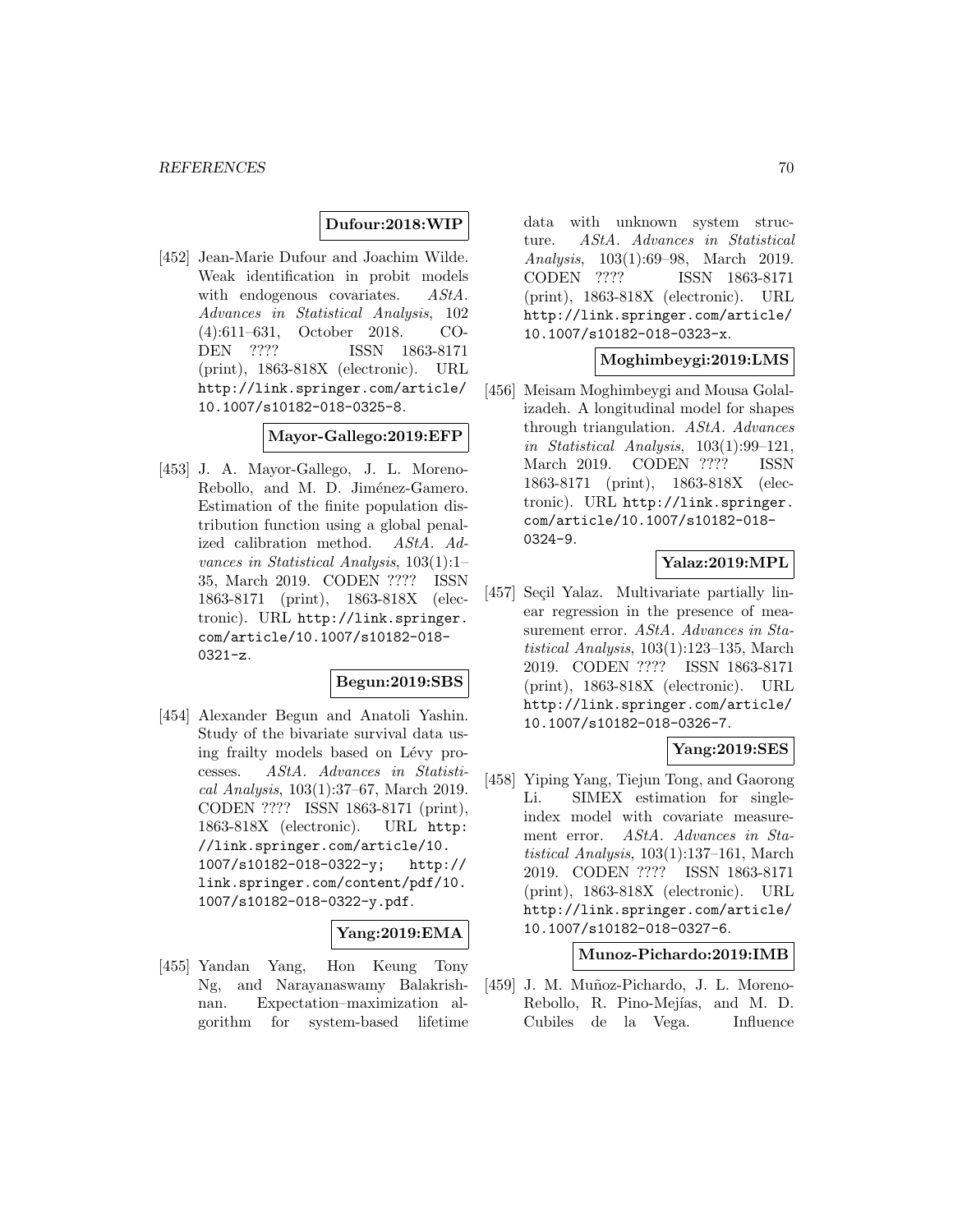measures in beta regression models through distance between distributions. AStA. Advances in Statistical Analysis, 103(2):163–185, June 2019. CODEN ???? ISSN 1863-8171 (print), 1863-818X (electronic). URL http://link.springer.com/article/ 10.1007/s10182-018-00332-2.

**Sin:2019:OSP**

[460] Chor yiu Sin and Shu-Hui Yu. Order selection for possibly infinite-order non-stationary time series. AStA. Advances in Statistical Analysis, 103(2): 187–216, June 2019. CODEN ???? ISSN 1863-8171 (print), 1863-818X (electronic). URL http://link.springer. com/article/10.1007/s10182-018- 00333-1.

#### **Angelov:2019:MLE**

[461] Angel G. Angelov and Magnus Ekström. Maximum likelihood estimation for survey data with informative interval censoring. AStA. Advances in Statistical Analysis, 103(2):217–236, June 2019. CODEN ???? ISSN 1863-8171 (print), 1863-818X (electronic). URL http: //link.springer.com/article/10. 1007/s10182-018-00329-x; http: //link.springer.com/content/pdf/ 10.1007/s10182-018-00329-x.pdf.

#### **Wenger:2019:CMT**

[462] Kai Wenger, Christian Leschinski, and Philipp Sibbertsen. Change-inmean tests in long-memory time series: a review of recent developments. AStA. Advances in Statistical Analysis, 103(2):237–256, June 2019. CODEN ???? ISSN 1863-8171 (print), 1863-818X (electronic). URL http://link.springer.com/article/ 10.1007/s10182-018-0328-5.

# **Morais:2019:CJC**

[463] Manuel Cabral Morais, Wolfgang Schmid, Patrícia Ferreira Ramos, Taras Lazariv, and António Pacheco. Comparison of joint control schemes for multivariate normal i.i.d. output. AStA. Advances in Statistical Analysis, 103(2):257–287, June 2019. CODEN ???? ISSN 1863-8171 (print), 1863-818X (electronic). URL http://link.springer.com/article/ 10.1007/s10182-018-00331-3. See correction [464].

# **Morais:2019:CCJ**

[464] Manuel Cabral Morais, Wolfgang Schmid, Patrícia Ferreira Ramos, Taras Lazariv, António Pacheco, and Ivan Semeniuk. Correction to: Comparison of joint control schemes for multivariate normal i.i.d. output. AStA. Advances in Statistical Analysis, 103(2): 289–303, June 2019. CODEN ???? ISSN 1863-8171 (print), 1863-818X (electronic). URL http://link.springer. com/article/10.1007/s10182-018- 00344-y; http://link.springer. com/content/pdf/10.1007/s10182- 018-00344-y.pdf. See [463].

# **Lazariv:2019:SNS**

[465] Taras Lazariv and Wolfgang Schmid. Surveillance of non-stationary processes. AStA. Advances in Statistical Analysis, 103(3):305–331, September 2019. CODEN ???? ISSN 1863-8171 (print), 1863-818X (electronic). URL http://link.springer.com/article/ 10.1007/s10182-018-00330-4.

# **Metzner:2019:ALS**

[466] Selma Metzner, Gerd Wübbeler, and Clemens Elster. Approximate large-scale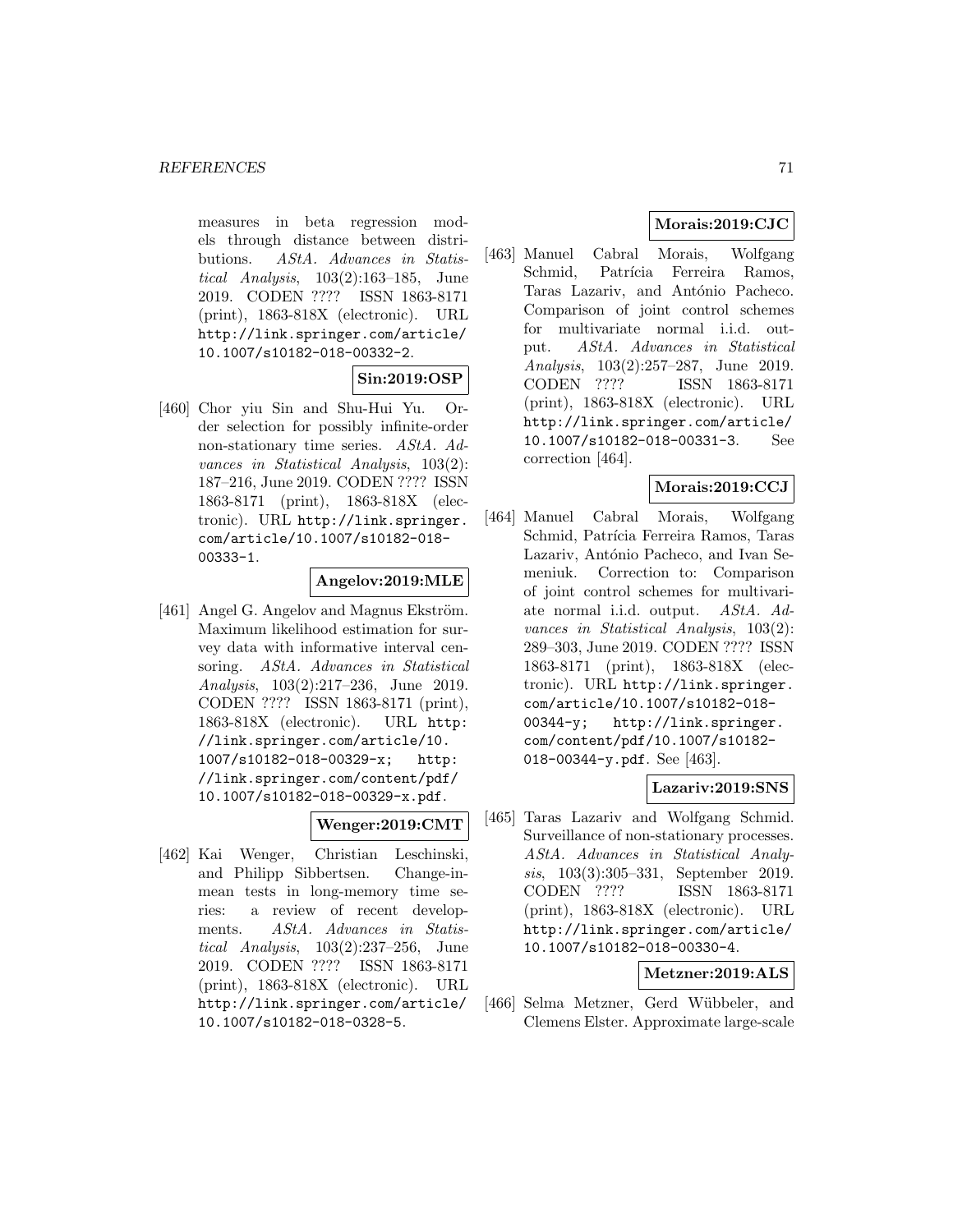Bayesian spatial modeling with application to quantitative magnetic resonance imaging. AStA. Advances in Statistical Analysis, 103(3):333–355, September 2019. CODEN ???? ISSN 1863-8171 (print), 1863-818X (electronic). URL http://link.springer.com/article/ 10.1007/s10182-018-00334-0.

# **Lee:2019:IPB**

[467] Sangyeol Lee, Simos G. Meintanis, and Minyoung Jo. Inferential procedures based on the integrated empirical characteristic function. AStA. Advances in Statistical Analysis, 103(3):357–386, September 2019. CODEN ???? ISSN 1863-8171 (print), 1863-818X (electronic). URL http://link.springer.com/article/ 10.1007/s10182-018-00335-z.

#### **Pardo-Fernandez:2019:MST**

[468] Juan Carlos Pardo-Fernández and M. Dolores Jiménez-Gamero. A model specification test for the variance function in nonparametric regression. AStA. Advances in Statistical Analysis, 103(3):387–410, September 2019. CODEN ???? ISSN 1863-8171 (print), 1863-818X (electronic). URL http://link.springer.com/article/ 10.1007/s10182-018-00336-y.

# **Tekbudak:2019:CTM**

[469] Merve Yasemin Tekbudak, Marcela Alfaro-Córdoba, Arnab Maity, and Ana-Maria Staicu. A comparison of testing methods in scalar-on-function regression. AStA. Advances in Statistical Analysis, 103(3):411–436, September 2019. CODEN ???? ISSN 1863-8171 (print), 1863-818X (electronic). URL http://link.springer.com/article/ 10.1007/s10182-018-00337-x.

# **Kossler:2019:TSV**

[470] Wolfgang Kössler and Janine Ott. Twosided variable inspection plans for arbitrary continuous populations with unknown distribution. AStA. Advances in Statistical Analysis, 103(3):437–452, September 2019. CODEN ???? ISSN 1863-8171 (print), 1863-818X (electronic). URL http://link.springer. com/article/10.1007/s10182-018- 00338-w.

## **Kulkarni:2019:JQR**

[471] Hemant Kulkarni, Jayabrata Biswas, and Kiranmoy Das. A joint quantile regression model for multiple longitudinal outcomes. AStA. Advances in Statistical Analysis, 103(4):453–473, December 2019. CODEN ???? ISSN 1863-8171 (print), 1863-818X (electronic). URL http://link.springer.com/article/ 10.1007/s10182-018-00339-9.

# **Tang:2019:EVS**

[472] Qingguo Tang and Peng Jin. Estimation and variable selection for partial functional linear regression. AStA. Advances in Statistical Analysis, 103(4):475–501, December 2019. CODEN ???? ISSN 1863-8171 (print), 1863-818X (electronic). URL http://link.springer.com/article/ 10.1007/s10182-018-00342-0.

**Martinez-Rodriguez:2019:NAT**

[473] Ana María Martínez-Rodríguez, Antonio Conde-Sánchez, and María José Olmo-Jiménez. A new approach to truncated regression for count data. AStA. Advances in Statistical Analysis, 103(4):503–526, December 2019. CODEN ???? ISSN 1863-8171 (print), 1863-818X (electronic). URL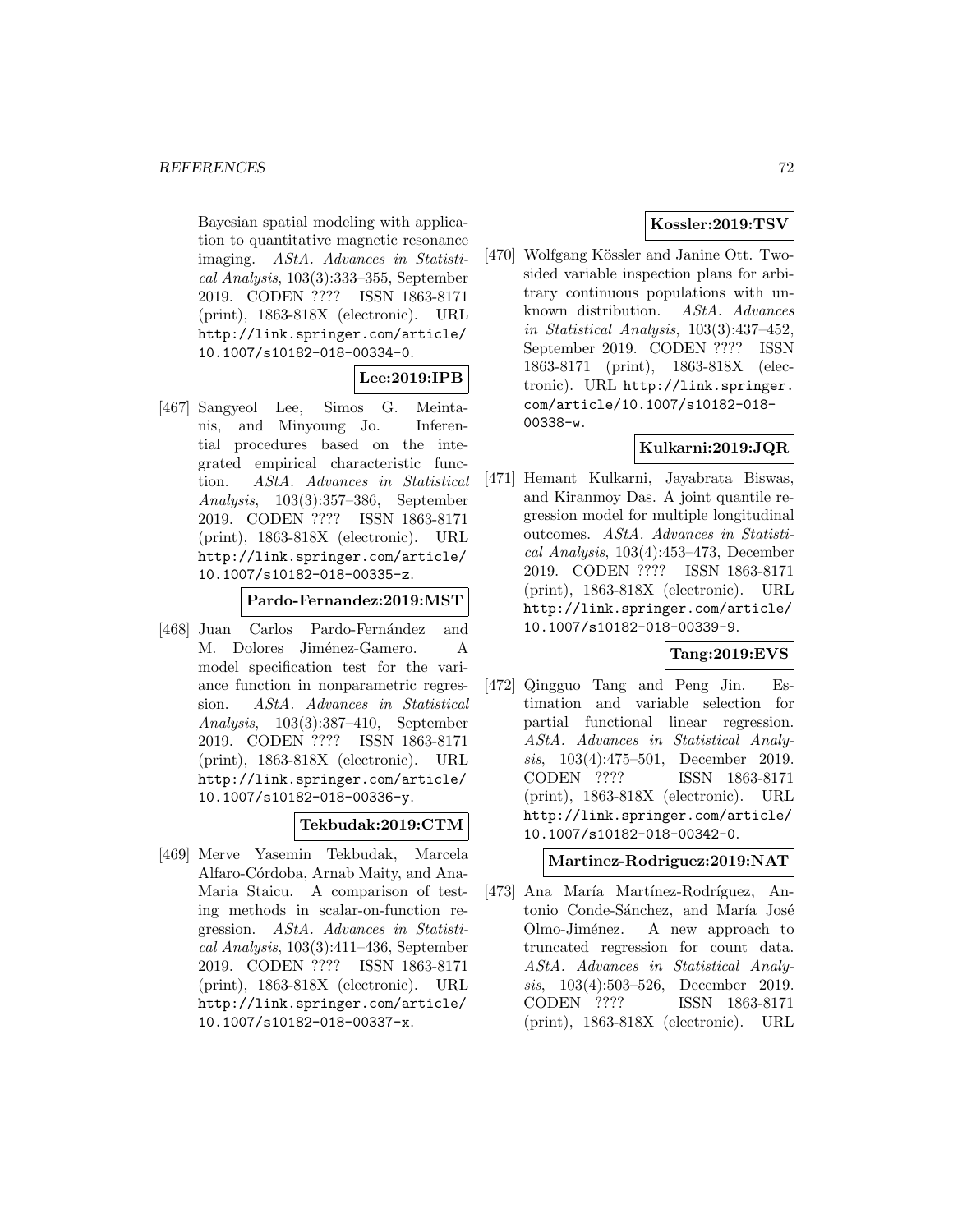http://link.springer.com/article/ 10.1007/s10182-018-00345-x.

#### **Raffinetti:2019:MTA**

[474] Emanuela Raffinetti and Fabio Aimar. MDCgo takes up the association/ correlation challenge for grouped ordinal data. AStA. Advances in Statistical Analysis, 103(4):527–561, December 2019. CODEN ???? ISSN 1863-8171 (print), 1863-818X (electronic). URL http://link.springer.com/article/ 10.1007/s10182-018-00341-1.

#### **Khan:2019:NTS**

[475] M. G. M. Khan and Jacek Wesołowski. Neyman-type sample allocation for domains-efficient estimation in multistage sampling. AStA. Advances in Statistical Analysis, 103(4):563–592, December 2019. CODEN ???? ISSN 1863-8171 (print), 1863-818X (electronic). URL http://link.springer. com/article/10.1007/s10182-018- 00340-2; http://link.springer. com/content/pdf/10.1007/s10182- 018-00340-2.pdf.

### **Ahmad:2019:UAT**

[476] M. Rauf Ahmad. A unified approach to testing mean vectors with large dimensions. AStA. Advances in Statistical Analysis, 103(4):593–618, December 2019. CODEN ???? ISSN 1863-8171 (print), 1863-818X (electronic). URL http://link.springer. com/article/10.1007/s10182-018- 00343-z; http://link.springer. com/content/pdf/10.1007/s10182- 018-00343-z.pdf.

#### **Kauermann:2020:E**

[477] Göran Kauermann, Thomas Kneib, and Yarema Okhrin. Editorial. AStA. Advances in Statistical Analysis, 104(1):1–3, March 2020. CO-DEN ???? ISSN 1863-8171 (print), 1863-818X (electronic). URL http: //link.springer.com/article/10. 1007/s10182-020-00361-w; http: //link.springer.com/content/pdf/ 10.1007/s10182-020-00361-w.pdf.

## **Grabowski:2020:SAB**

[478] Daniel Grabowski, Anna Staszewska-Bystrova, and Peter Winker. Skewnessadjusted bootstrap confidence intervals and confidence bands for impulse response functions. AStA. Advances in Statistical Analysis, 104(1):5–32, March 2020. CODEN ???? ISSN 1863-8171 (print), 1863-818X (electronic). URL http://link.springer.com/article/ 10.1007/s10182-018-00347-9.

### **Abid:2020:GTR**

[479] Rahma Abid, Célestin C. Kokonendji, and Afif Masmoudi. Geometric Tweedie regression models for continuous and semicontinuous data with variation phenomenon. AStA. Advances in Statistical Analysis, 104(1):33–58, March 2020. CODEN ???? ISSN 1863-8171 (print), 1863-818X (electronic). URL http://link.springer.com/article/ 10.1007/s10182-019-00350-8.

### **Holgersson:2020:RPE**

[480] Thomas Holgersson, Peter Karlsson, and Andreas Stephan. A risk perspective of estimating portfolio weights of the global minimum-variance portfolio. AStA. Advances in Statistical Analysis, 104(1):59–80, March 2020. CO-DEN ???? ISSN 1863-8171 (print), 1863-818X (electronic). URL http: //link.springer.com/article/10.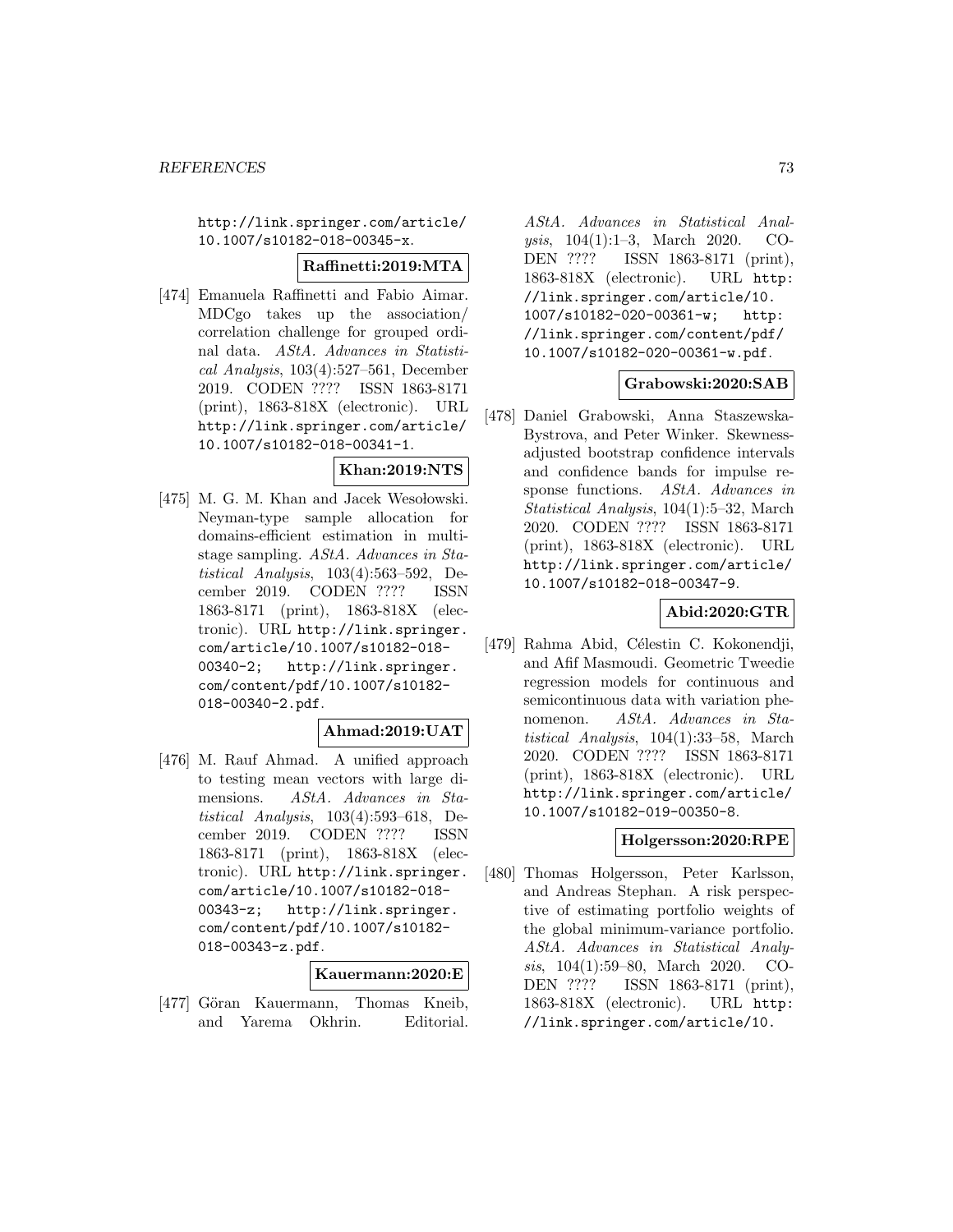1007/s10182-018-00349-7; http: //link.springer.com/content/pdf/ 10.1007/s10182-018-00349-7.pdf.

## **Al-Sharadqah:2020:SAC**

[481] Ali Al-Sharadqah and Majid Mojirsheibani. A simple approach to construct confidence bands for a regression function with incomplete data. AStA. Advances in Statistical Analysis, 104(1):81–99, March 2020. CODEN ???? ISSN 1863-8171 (print), 1863-818X (electronic). URL http://link.springer.com/article/ 10.1007/s10182-019-00351-7.

### **Bauer:2020:KNP**

[482] Alexander Bauer, Andreas Bender, André Klima, and Helmut Küchenhoff. KOALA: a new paradigm for election coverage. AStA. Advances in Statistical Analysis,  $104(1):101-115$ , March 2020. CODEN ???? ISSN 1863-8171 (print), 1863-818X (electronic). URL http://link.springer.com/article/ 10.1007/s10182-019-00352-6.

### **Smaga:2020:NRM**

[483] Lukasz Smaga. A note on repeated measures analysis for functional data. AStA. Advances in Statistical Analysis, 104(1):117–139, March 2020. CO-DEN ???? ISSN 1863-8171 (print), 1863-818X (electronic). URL http: //link.springer.com/article/10. 1007/s10182-018-00348-8; http: //link.springer.com/content/pdf/ 10.1007/s10182-018-00348-8.pdf.

### **Cooke:2020:VCR**

[484] Roger M. Cooke, Harry Joe, and Bo Chang. Vine copula regression for observational studies. AStA. Advances in Statistical Analysis, 104(2):141–167, June 2020. CODEN ???? ISSN 1863-8171 (print), 1863-818X (electronic). URL http://link.springer. com/article/10.1007/s10182-019- 00353-5.

### **Baghfalaki:2020:TMA**

[485] Taban Baghfalaki and Mojtaba Ganjali. A transition model for analyzing multivariate longitudinal data using Gaussian copula approach. AStA. Advances in Statistical Analysis, 104(2): 169–223, June 2020. CODEN ???? ISSN 1863-8171 (print), 1863-818X (electronic). URL http://link.springer. com/article/10.1007/s10182-018- 00346-w.

## **Klein:2020:DBQ**

[486] Nadja Klein and Thomas Kneib. Directional bivariate quantiles: a robust approach based on the cumulative distribution function. AStA. Advances in Statistical Analysis, 104(2):225–260, June 2020. CODEN ???? ISSN 1863-8171 (print), 1863-818X (electronic). URL http://link.springer.com/article/ 10.1007/s10182-019-00355-3.

### **Biswas:2020:SPQ**

[487] Jayabrata Biswas, Pulak Ghosh, and Kiranmoy Das. A semi-parametric quantile regression approach to zeroinflated and incomplete longitudinal outcomes. AStA. Advances in Statistical Analysis, 104(2):261–283, June 2020. CODEN ???? ISSN 1863-8171 (print), 1863-818X (electronic). URL http://link.springer.com/article/ 10.1007/s10182-020-00362-9.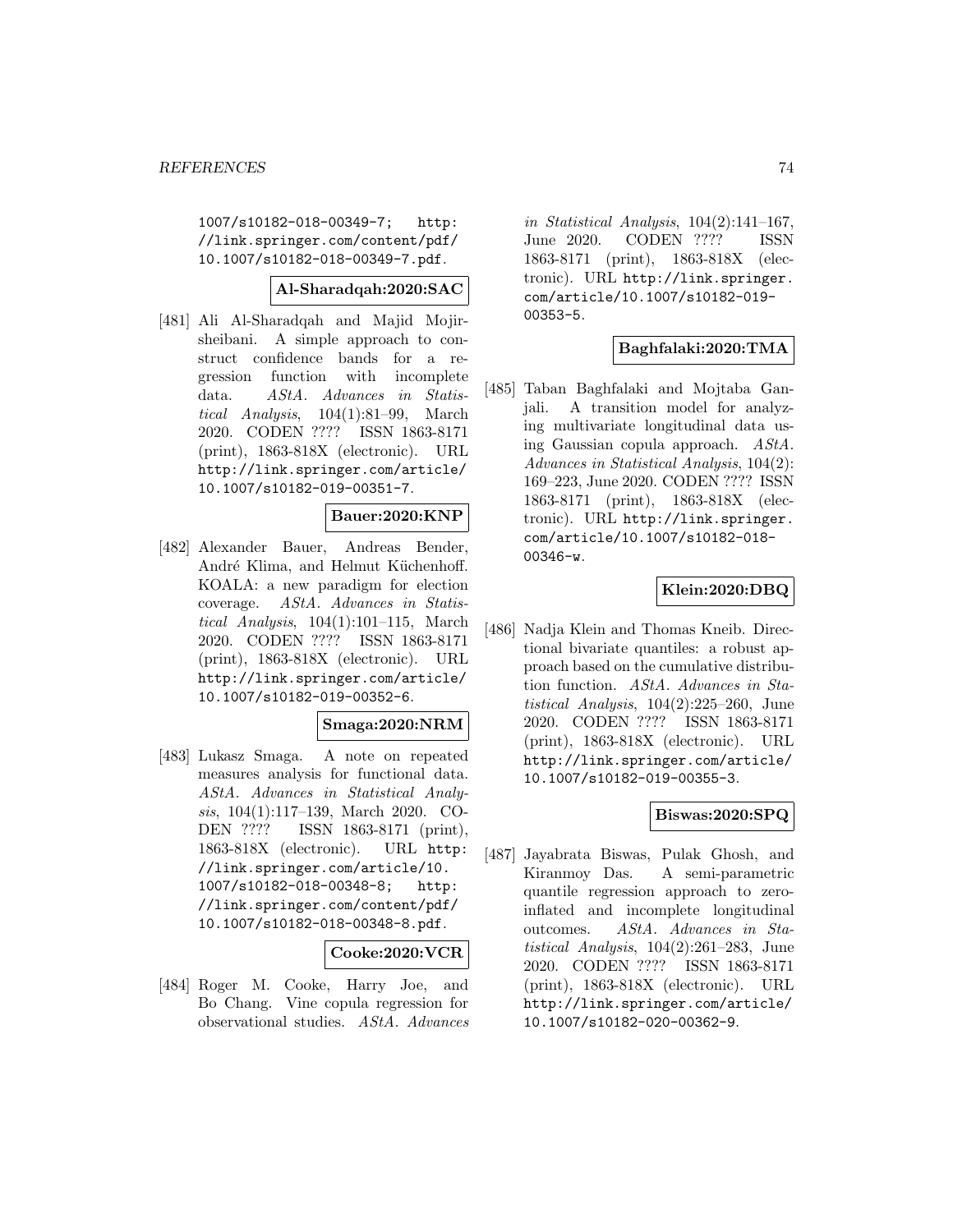### **Kokonendji:2020:RVI**

[488] Célestin C. Kokonendji, Aboubacar Y. Touré, and Amadou Sawadogo. Relative variation indexes for multivariate continuous distributions on  $[0, \infty)^k$  and<br>extensions. AStA. Advances in Sta-AStA. Advances in Statistical Analysis, 104(2):285–307, June 2020. CODEN ???? ISSN 1863-8171 (print), 1863-818X (electronic). URL http://link.springer.com/article/ 10.1007/s10182-020-00364-7.

#### **Neumann:2020:NAG**

[489] André Neumann and Thorsten Dickhaus. Nonparametric Archimedean generator estimation with implications for multiple testing. AStA. Advances in Statistical Analysis, 104(2):309–323, June 2020. CODEN ???? ISSN 1863-8171 (print), 1863-818X (electronic). URL http://link.springer.com/article/ 10.1007/s10182-020-00363-8.

#### **Aleksandrov:2020:TDS**

[490] Boris Aleksandrov and Christian H. Weiß. Testing the dispersion structure of count time series using Pearson residuals. AStA. Advances in Statistical Analysis, 104(3):325–361, September 2020. CODEN ???? ISSN 1863- 8171 (print), 1863-818X (electronic). URL https://link.springer.com/ article/10.1007/s10182-019-00356- 2.

#### **Cheung:2020:WTE**

[491] Ying Lun Cheung and Uwe Hassler. Whittle-type estimation under long memory and nonstationarity. AStA. Advances in Statistical Analysis, 104(3):363–383, September 2020. CODEN ???? ISSN 1863- 8171 (print), 1863-818X (electronic).

URL https://link.springer.com/ article/10.1007/s10182-019-00358- 0.

### **Liu:2020:SEH**

[492] Mengya Liu, Qi Li, and Fukang Zhu. Self-excited hysteretic negative binomial autoregression. AStA. Advances in Statistical Analysis, 104(3):385–415, September 2020. CODEN ???? ISSN 1863-8171 (print), 1863-818X (electronic). URL https://link.springer. com/article/10.1007/s10182-019- 00360-6.

# **Axt:2020:VEU**

[493] Ieva Axt and Roland Fried. On variance estimation under shifts in the mean. AStA. Advances in Statistical Analysis,  $104(3):417-457$ , September 2020. CODEN ???? ISSN 1863- 8171 (print), 1863-818X (electronic). URL https://link.springer.com/ article/10.1007/s10182-020-00366- 5.

### **Nikolov:2020:MMI**

[494] Nikolay I. Nikolov and Eugenia Stoimenova. Mallows' models for imperfect ranking in ranked set sampling. AStA. Advances in Statistical Analysis, 104(3):459–484, September 2020. CODEN ???? ISSN 1863- 8171 (print), 1863-818X (electronic). URL https://link.springer.com/ article/10.1007/s10182-019-00354- 4.

#### **Zamanzade:2020:EEC**

[495] Ehsan Zamanzade, M. Mahdizadeh, and Hani M. Samawi. Efficient estimation of cumulative distribution function using moving extreme ranked set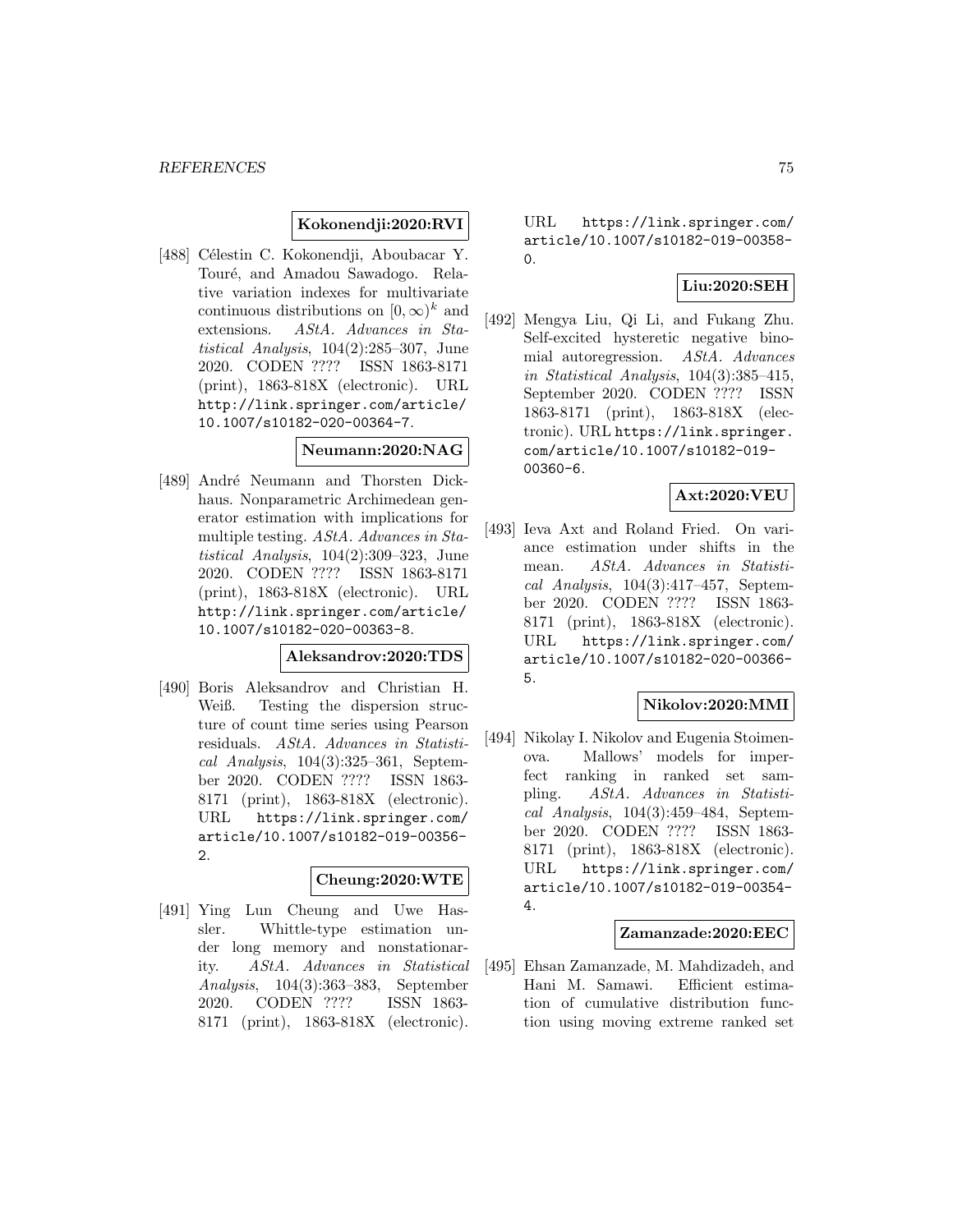sampling with application to reliability. AStA. Advances in Statistical Analysis, 104(3):485–502, September 2020. CODEN ???? ISSN 1863- 8171 (print), 1863-818X (electronic). URL https://link.springer.com/ article/10.1007/s10182-020-00368- 3.

#### **Morales:2020:NHP**

[496] Fidel Ernesto Castro Morales and Lorena Vicini. A non-homogeneous Poisson process geostatistical model with spatial deformation. AStA. Advances in Statistical Analysis, 104(3):503–527, September 2020. CODEN ???? ISSN 1863-8171 (print), 1863-818X (electronic). URL https://link.springer. com/article/10.1007/s10182-020- 00373-6.

#### **Buscemi:2020:MSL**

[497] Simona Buscemi and Antonella Plaia. Model selection in linear mixed-effect models. AStA. Advances in Statistical Analysis, 104(4):529–575, December 2020. CODEN ???? ISSN 1863- 8171 (print), 1863-818X (electronic). URL https://link.springer.com/ article/10.1007/s10182-019-00359 z.

### **Zhou:2020:BSA**

[498] Qi Zhou, Yoo-Mi Chin, and Joon Jin Song. Bayesian sensitivity analysis to unmeasured confounding for misclassified data. AStA. Advances in Statistical Analysis, 104(4):577–596, December 2020. CODEN ???? ISSN 1863- 8171 (print), 1863-818X (electronic). URL https://link.springer.com/ article/10.1007/s10182-019-00357- 1.

## **Chen:2020:PEL**

[499] Xia Chen and Liyue Mao. Penalized empirical likelihood for partially linear errors-in-variables models. AStA. Advances in Statistical Analysis, 104(4):597–623, December 2020. CODEN ???? ISSN 1863- 8171 (print), 1863-818X (electronic). URL https://link.springer.com/ article/10.1007/s10182-020-00365- 6.

#### **Franco-Pereira:2020:BAR**

[500] Alba M. Franco-Pereira, Christos T. Nakas, and M. Carmen Pardo. Biomarker assessment in ROC curve analysis using the length of the curve as an index of diagnostic accuracy: the binormal model framework. AStA. Advances in Statistical Analysis, 104(4):625–647, December 2020. CODEN ???? ISSN 1863- 8171 (print), 1863-818X (electronic). URL https://link.springer.com/ article/10.1007/s10182-020-00371- 8.

## **Shi:2020:BAM**

[501] Lei Shi. Bayesian analysis of multivariate ordered probit model with individual heterogeneity. AStA. Advances in Statistical Analysis, 104(4):649–665, December 2020. CODEN ???? ISSN 1863- 8171 (print), 1863-818X (electronic). URL https://link.springer.com/ article/10.1007/s10182-020-00369- 2.

### **Kuroki:2020:VFE**

[502] Manabu Kuroki and Hisayoshi Nanmo. Variance formulas for estimated mean response and predicted response with external intervention based on the backdoor criterion in linear structural equa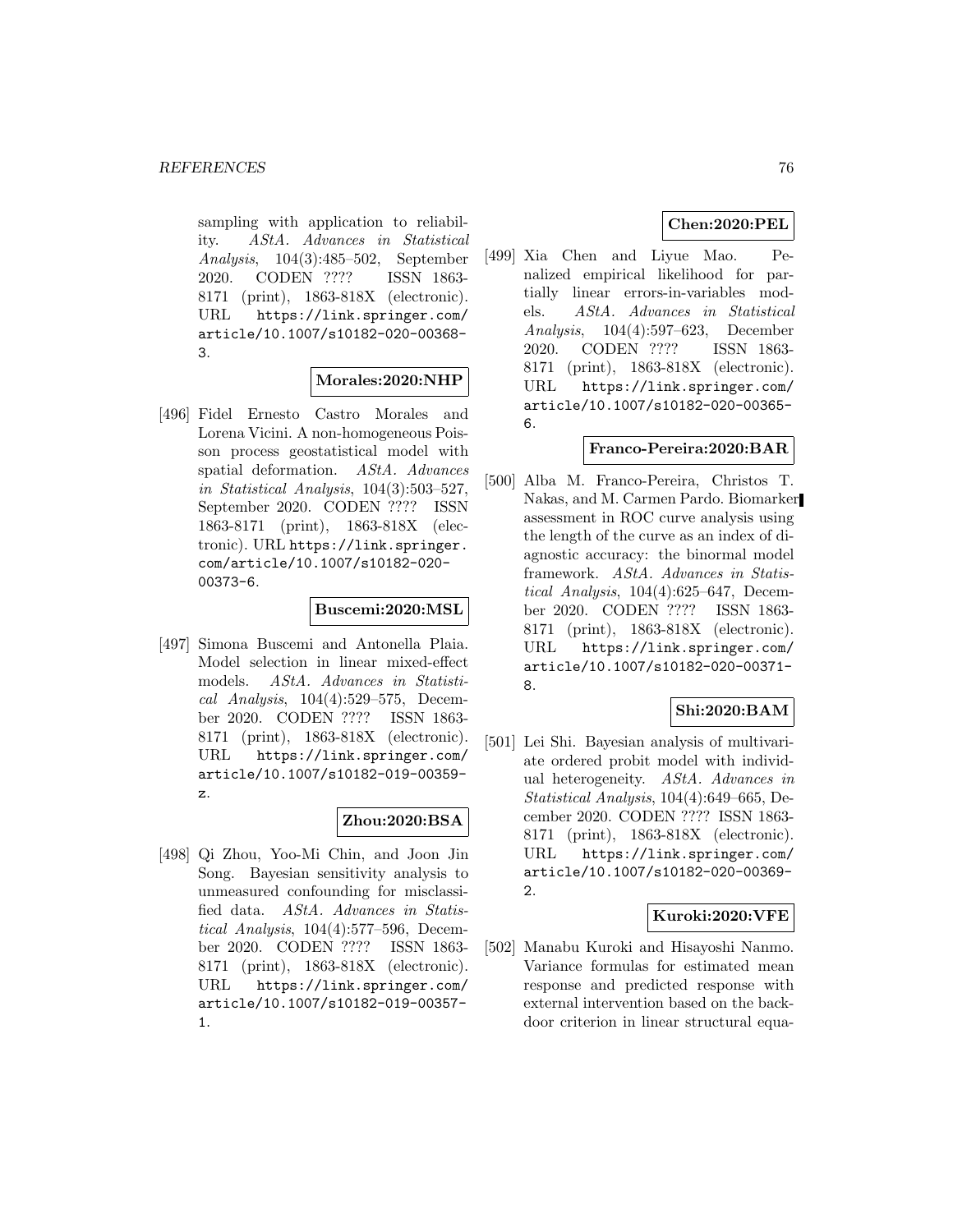tion models. AStA. Advances in Statistical Analysis, 104(4):667–685, December 2020. CODEN ???? ISSN 1863- 8171 (print), 1863-818X (electronic). URL https://link.springer.com/ article/10.1007/s10182-020-00372- 7.

# **Rauber:2020:ITI**

[503] Cristine Rauber, Francisco Cribari-Neto, and Fábio M. Bayer. Improved testing inferences for beta regressions with parametric mean link function. AStA. Advances in Statistical Analysis, 104(4):687–717, December 2020. CODEN ???? ISSN 1863- 8171 (print), 1863-818X (electronic). URL https://link.springer.com/ article/10.1007/s10182-020-00376- 3.

#### **Abid:2021:PET**

[504] Rahma Abid, Célestin C. Kokonendji, and Afif Masmoudi. On Poissonexponential-Tweedie models for ultraoverdispersed count data. AStA. Advances in Statistical Analysis, 105(1):1– 23, March 2021. CODEN ???? ISSN 1863-8171 (print), 1863-818X (electronic). URL https://link.springer. com/article/10.1007/s10182-020- 00375-4.

## **Yuan:2021:ELI**

[505] Xiaohui Yuan, Huixian Li, and Tianqing Liu. Empirical likelihood inference for rank regression with doubly truncated data. AStA. Advances in Statistical Analysis, 105(1):25–73, March 2021. CODEN ???? ISSN 1863- 8171 (print), 1863-818X (electronic). URL https://link.springer.com/ article/10.1007/s10182-020-00374- 5.

## **Bohning:2021:COM**

[506] Dankmar Böhning and Patarawan Sangnawakij. Count outcome meta-analysis for comparing treatments by fusing mixed data sources: comparing interventions using across report information. AStA. Advances in Statistical Analysis, 105(1):75–85, March 2021. CODEN ???? ISSN 1863- 8171 (print), 1863-818X (electronic). URL https://link.springer.com/ article/10.1007/s10182-020-00370- 9.

### **Zhao:2021:UAR**

[507] Yang Zhao and Meng Liu. Unified approach for regression models with nonmonotone missing at random data. AStA. Advances in Statistical Analysis, 105(1):87–101, March 2021. CODEN ???? ISSN 1863- 8171 (print), 1863-818X (electronic). URL https://link.springer.com/ article/10.1007/s10182-020-00389 y.

# **Yoshida:2021:AME**

[508] Takuma Yoshida. Additive models for extremal quantile regression with Pareto-type distributions. AStA. Advances in Statistical Analysis, 105 (1):103–134, March 2021. CODEN ???? ISSN 1863-8171 (print), 1863-818X (electronic). URL https: //link.springer.com/article/10. 1007/s10182-020-00386-1.

### **Perez-Fernandez:2021:VDR**

[509] Sonia Pérez-Fernández, Pablo Martínez-Camblor, and Norberto Corral. Visualizing the decision rules behind the ROC curves: understanding the classification process. AStA. Advances in Sta-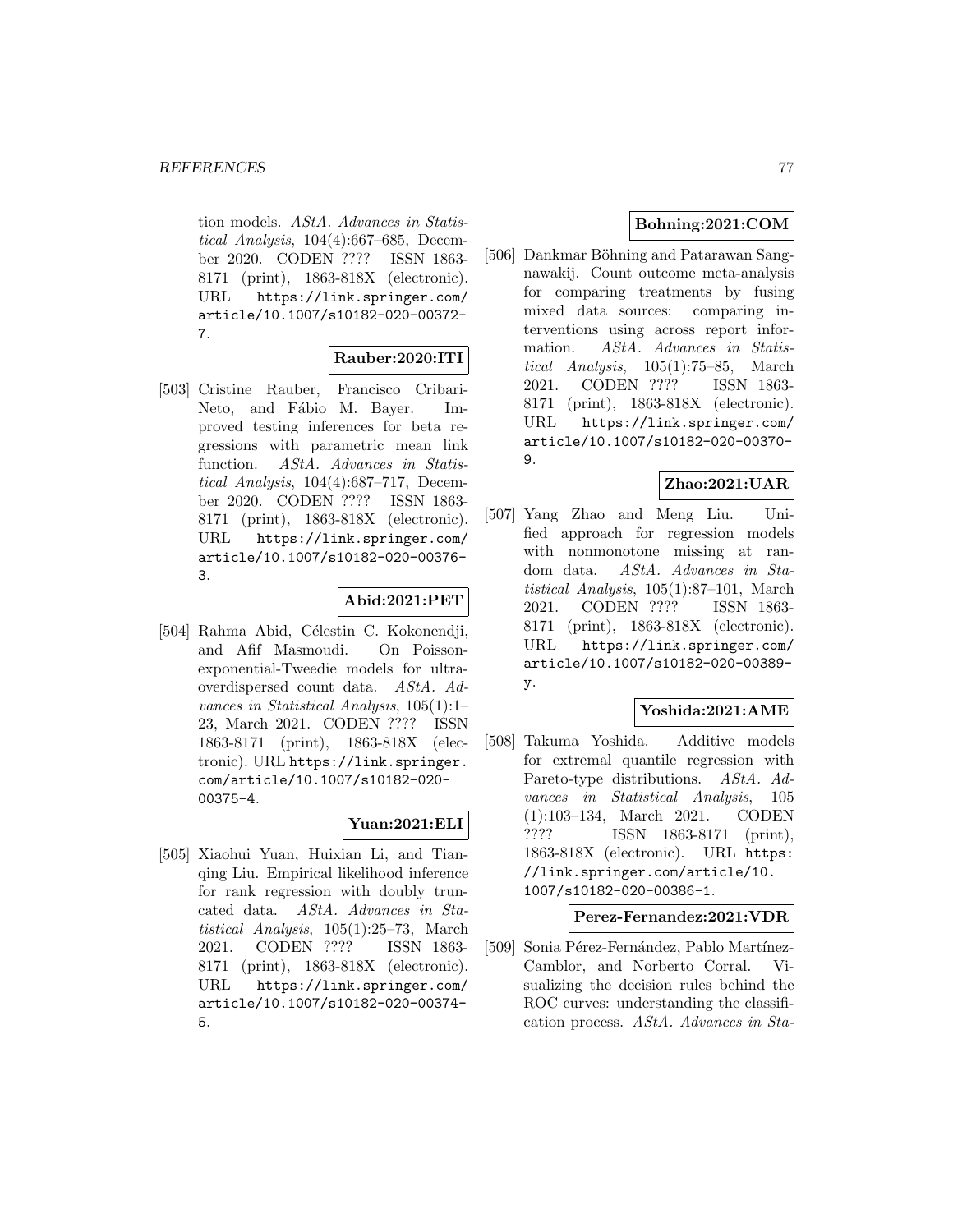tistical Analysis, 105(1):135–161, March 2021. CODEN ???? ISSN 1863- 8171 (print), 1863-818X (electronic). URL https://link.springer.com/ article/10.1007/s10182-020-00385- 2.

### **Bahari:2021:GFT**

[510] Fayyaz Bahari, Safar Parsi, and Mojtaba Ganjali. Goodness of fit test for general linear model with nonignorable missing on response variable. AStA. Advances in Statistical Analysis, 105(1):163–196, March 2021. CODEN ???? ISSN 1863- 8171 (print), 1863-818X (electronic). URL https://link.springer.com/ article/10.1007/s10182-020-00367- 4.

## **Kazemi:2021:MRE**

[511] Iraj Kazemi and Fatemeh Hassanzadeh. Marginalized random-effects models for clustered binomial data through innovative link functions. AStA. Advances in Statistical Analysis, 105(2):197–228, June 2021. CODEN ???? ISSN 1863- 8171 (print), 1863-818X (electronic). URL https://link.springer.com/ article/10.1007/s10182-021-00400- 0.

## **Bailey:2021:EWC**

[512] Joseph D. Bailey and Edward A. Codling. Emergence of the wrapped Cauchy distribution in mixed directional data. AStA. Advances in Statistical Analysis, 105(2):229–246, June 2021. CODEN ???? ISSN 1863- 8171 (print), 1863-818X (electronic). URL https://link.springer.com/ article/10.1007/s10182-020-00380- 7.

### **Alvarez:2021:VSP**

[513] Agustín Alvarez and Marcela Svarc. A variable selection procedure for depth measures. AStA. Advances in Statistical Analysis, 105(2):247–271, June 2021. CODEN ???? ISSN 1863- 8171 (print), 1863-818X (electronic). URL https://link.springer.com/ article/10.1007/s10182-021-00391 y.

## **Kulkarni:2021:UIS**

[514] H. V. Kulkarni and S. M. Patil. Uniformly implementable small sample integrated likelihood ratio test for one-way and two-way ANOVA under heteroscedasticity and normality. AStA. Advances in Statistical Analysis, 105(2):273–305, June 2021. CODEN ???? ISSN 1863- 8171 (print), 1863-818X (electronic). URL https://link.springer.com/ article/10.1007/s10182-021-00404-  $\overline{M}$ .

# **Barbiero:2021:IDV**

[515] Alessandro Barbiero. Inducing a desired value of correlation between two point-scale variables: a two-step procedure using copulas. AStA. Advances in Statistical Analysis, 105(2):307–334, June 2021. CODEN ???? ISSN 1863- 8171 (print), 1863-818X (electronic). URL https://link.springer.com/ article/10.1007/s10182-021-00405- 9.

### **Tan:2021:PPT**

[516] Wai Hong Tan and Feng Chen. Predicting the popularity of tweets using internal and external knowledge: an empirical Bayes type approach. AStA. Advances in Statis-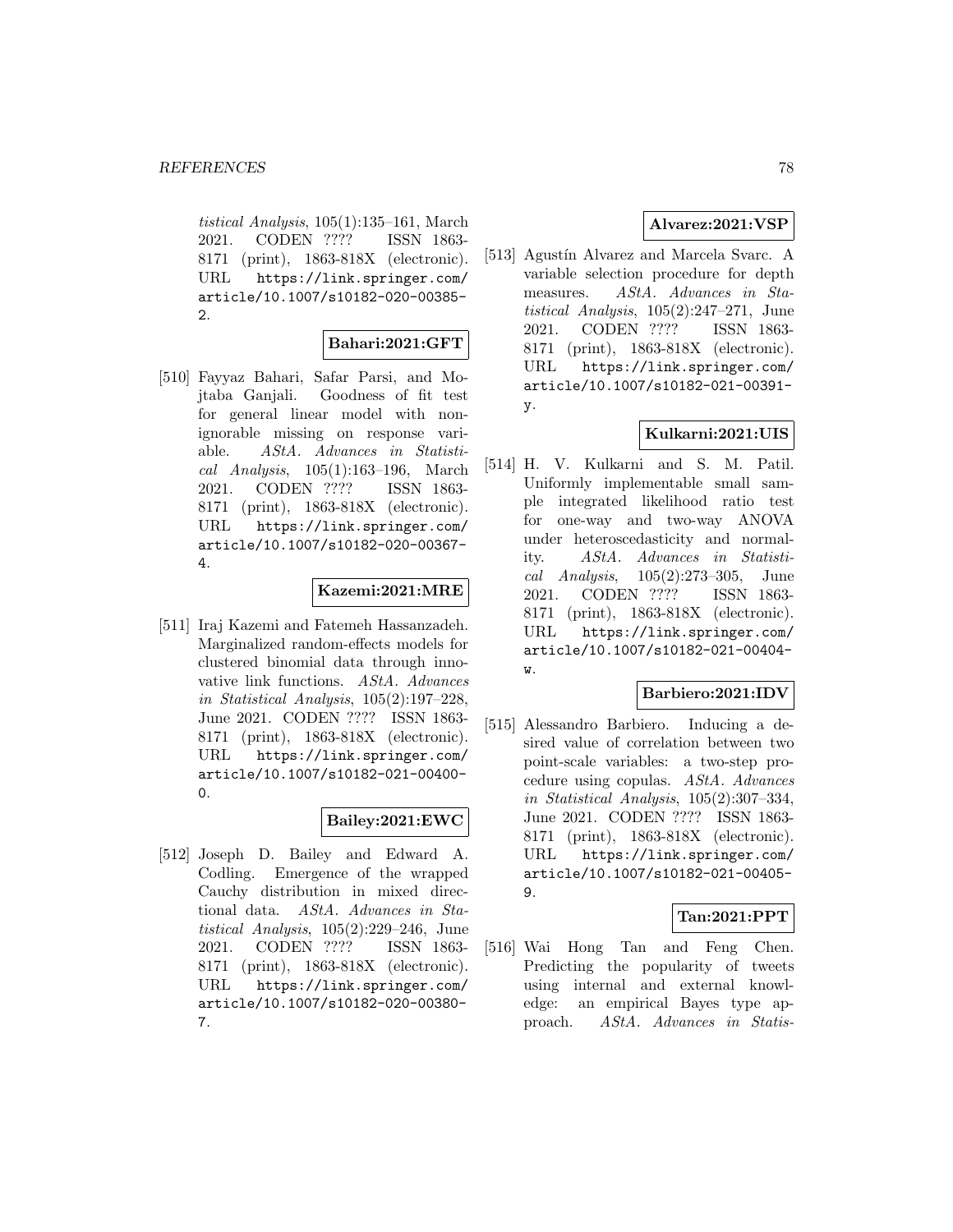tical Analysis, 105(2):335–352, June 2021. CODEN ???? ISSN 1863- 8171 (print), 1863-818X (electronic). URL https://link.springer.com/ article/10.1007/s10182-021-00390 z.

#### **Mayrink:2021:SEM**

[517] Vinícius Diniz Mayrink, Renato Valladares Panaro, and Marcelo Azevedo Costa. Structural equation modeling with time dependence: an application comparing Brazilian energy distributors. AStA. Advances in Statistical Analysis, 105(2):353–383, June 2021. CODEN ???? ISSN 1863- 8171 (print), 1863-818X (electronic). URL https://link.springer.com/ article/10.1007/s10182-020-00377- 2.

#### **Shen:2021:EED**

[518] Cencheng Shen and Joshua T. Vogelstein. The exact equivalence of distance and kernel methods in hypothesis testing. AStA. Advances in Statistical Analysis, 105(3):385–403, September 2021. CODEN ???? ISSN 1863- 8171 (print), 1863-818X (electronic). URL https://link.springer.com/ article/10.1007/s10182-020-00378- 1.

# **DAmbra:2021:CRO**

[519] Antonello D'Ambra, Pietro Amenta, and Eric J. Beh. Confidence regions and other tools for an extension of correspondence analysis based on cumulative frequencies. AStA. Advances in Statistical Analysis, 105(3):405–429, September 2021. CODEN ???? ISSN 1863- 8171 (print), 1863-818X (electronic). URL https://link.springer.com/

article/10.1007/s10182-020-00382- 5.

#### **Cavicchioli:2021:OEM**

[520] Maddalena Cavicchioli. OLS estimation of Markov switching VAR models: asymptotics and application to energy use. AStA. Advances in Statistical Analysis, 105(3):431–449, September 2021. CODEN ???? ISSN 1863- 8171 (print), 1863-818X (electronic). URL https://link.springer.com/ article/10.1007/s10182-020-00383- 4.

### **Hoseinzadeh:2021:HNR**

[521] Akram Hoseinzadeh, Mohsen Maleki, and Zahra Khodadadi. Heteroscedastic nonlinear regression models using asymmetric and heavy tailed two-piece distributions. AStA. Advances in Statistical Analysis, 105(3):451–467, September 2021. CODEN ???? ISSN 1863- 8171 (print), 1863-818X (electronic). URL https://link.springer.com/ article/10.1007/s10182-020-00384- 3.

# **Giudici:2021:CRO**

[522] Paolo Giudici and Emanuela Raffinetti. Cyber risk ordering with rank-based statistical models. AStA. Advances in Statistical Analysis, 105(3):469–484, September 2021. CODEN ???? ISSN 1863-8171 (print), 1863-818X (electronic). URL https://link.springer. com/article/10.1007/s10182-020- 00387-0.

### **Zhang:2021:ODH**

[523] Min-Jue Zhang and Rong-Xian Yue. Optimal designs for homoscedastic functional polynomial measurement error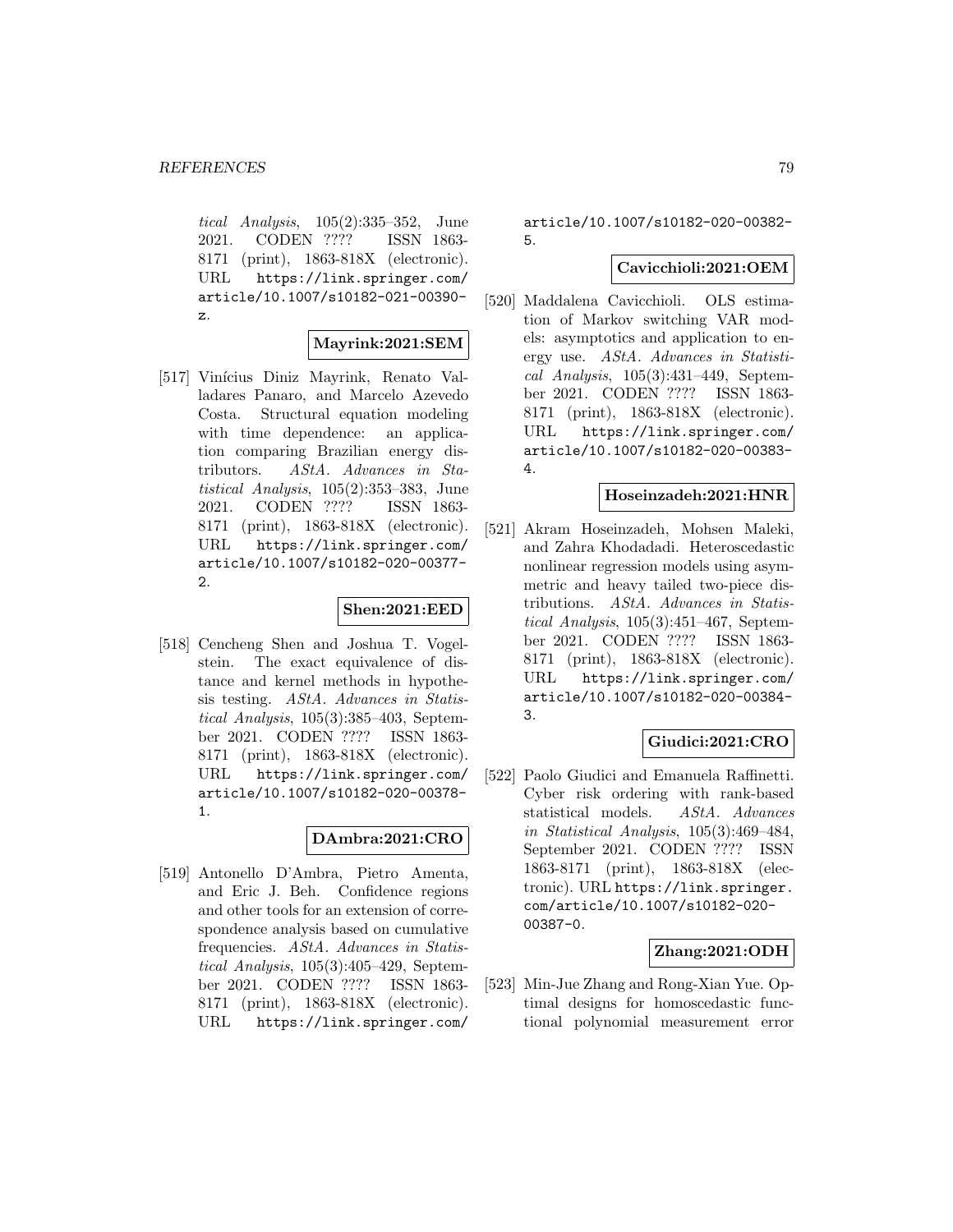models. AStA. Advances in Statistical Analysis, 105(3):485–501, September 2021. CODEN ???? ISSN 1863- 8171 (print), 1863-818X (electronic). URL https://link.springer.com/ article/10.1007/s10182-021-00399- 4.

## **Zaim:2021:BRP**

[524] Yasser Al Zaim and Mohammad Reza Faridrohani. Bayesian random projectionbased signal detection for Gaussian scale space random fields. AStA. Advances in Statistical Analysis, 105(3):503–532, September 2021. CODEN ???? ISSN 1863-8171 (print), 1863-818X (electronic). URL https://link.springer. com/article/10.1007/s10182-021- 00408-6.

## **Yang:2021:RCI**

[525] Kai Yang, Han Li, and Chenhui Zhang. Random coefficients integervalued threshold autoregressive processes driven by logistic regression. AStA. Advances in Statistical Analysis, 105(4):533–557, December 2021. CO-DEN ???? ISSN 1863-8171 (print), 1863-818X (electronic). URL https: //link.springer.com/article/10. 1007/s10182-020-00379-0.

### **Orozco:2021:NMF**

[526] Daniel L. R. Orozco, Lucas O. F. Sales, and André L. S. Pinho. A new mixed first-order integer-valued autoregressive process with Poisson innovations. AStA. Advances in Statistical Analysis, 105(4):559–580, December 2021. CODEN ???? ISSN 1863- 8171 (print), 1863-818X (electronic). URL https://link.springer.com/ article/10.1007/s10182-020-00381- 6.

### **Martinez-Camblor:2021:OCS**

[527] Pablo Martínez-Camblor, Sonia Pérez-Fernández, and Susana Díaz-Coto. Optimal classification scores based on multivariate marker transformations. AStA. Advances in Statistical Analysis, 105(4):581–599, December 2021. CODEN ???? ISSN 1863- 8171 (print), 1863-818X (electronic). URL https://link.springer.com/ article/10.1007/s10182-020-00388 z.

# **Cho:2021:PDM**

[528] Seonghun Cho, Shota Katayama, and Young-Geun Choi. Positive-definite modification of a covariance matrix by minimizing the matrix  $\ell_{\infty}$  norm with applications to portfolio optimization. AStA. Advances in Statistical Analysis,  $105(4):601-627$ , December 2021. CODEN ???? ISSN 1863- 8171 (print), 1863-818X (electronic). URL https://link.springer.com/ article/10.1007/s10182-021-00396- 7.

### **MacDonald:2021:ERN**

[529] Iain L. MacDonald. Is EM really necessary here? Examples where it seems simpler not to use EM. AStA. Advances in Statistical Analysis, 105(4):629–647, December 2021. CODEN ???? ISSN 1863- 8171 (print), 1863-818X (electronic). URL https://link.springer.com/ article/10.1007/s10182-021-00392 x.

### **Cascos:2021:SMO**

[530] Ignacio Cascos. Simultaneous monitoring of origin and scale in left-bounded processes via depth. AStA. Advances in Statistical Analysis, 105(4):649–673, De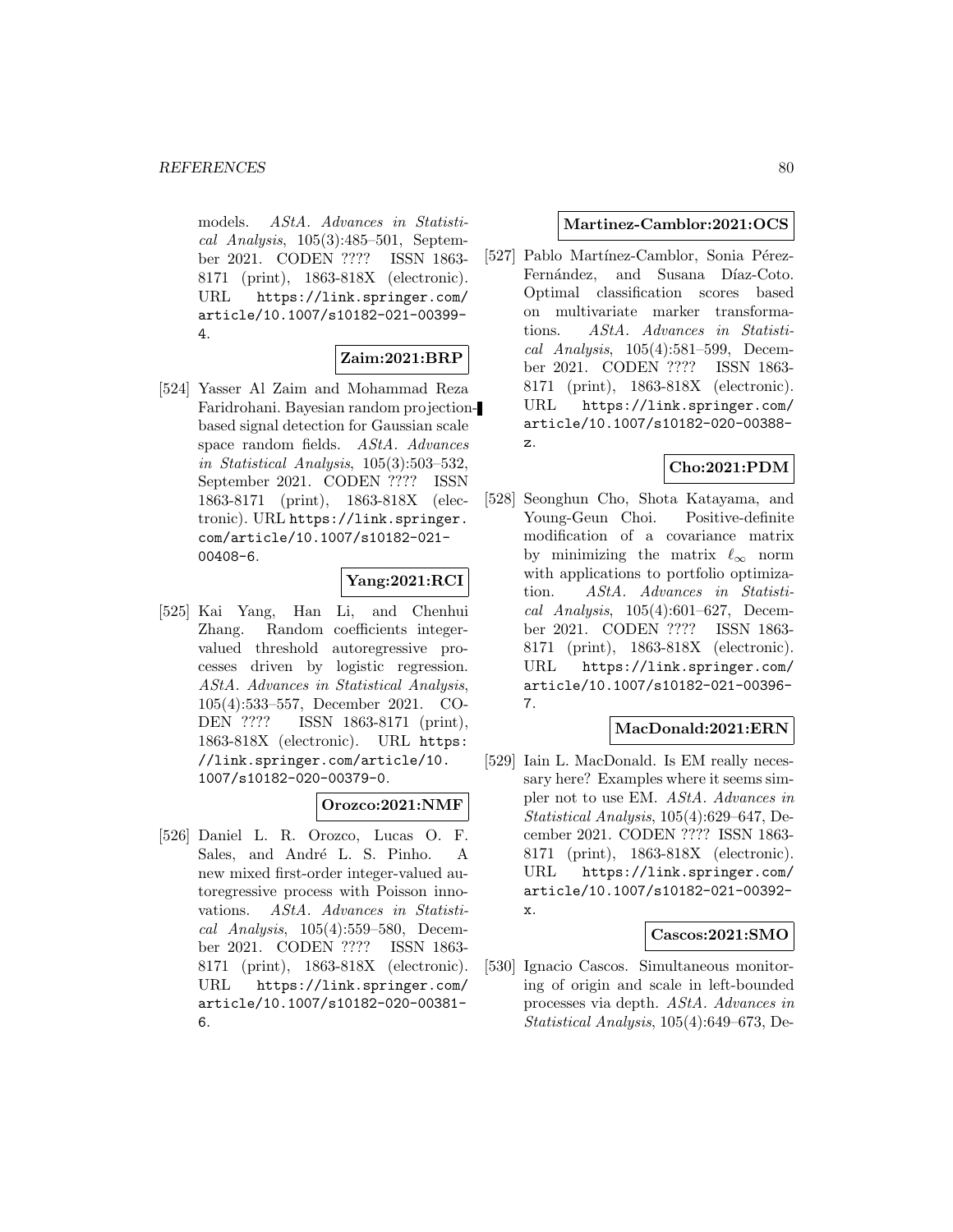cember 2021. CODEN ???? ISSN 1863- 8171 (print), 1863-818X (electronic). URL https://link.springer.com/ article/10.1007/s10182-021-00401 z.

### **Vencalek:2021:RCN**

[531] Ondrej Vencalek and Olusola Samuel Makinde. RR-classifier: a nonparametric classification procedure in multidimensional space based on relative ranks. AStA. Advances in Statistical Analysis, 105(4):675–693, December 2021. CODEN ???? ISSN 1863- 8171 (print), 1863-818X (electronic). URL https://link.springer.com/ article/10.1007/s10182-021-00423- 7.

## **Lu:2022:LIA**

[532] Jun Lu, Wen Gan, and Lei Shi. Local influence analysis for GMM estimation. AStA. Advances in Statistical Analysis, 106(1):1–23, March 2022. CODEN ???? ISSN 1863- 8171 (print), 1863-818X (electronic). URL https://link.springer.com/ article/10.1007/s10182-021-00398- 5.

### **Greco:2022:RFM**

[533] Luca Greco. Robust fitting of mixtures of GLMs by weighted likelihood. AStA. Advances in Statistical Analysis, 106(1):25–48, March 2022. CODEN ???? ISSN 1863- 8171 (print), 1863-818X (electronic). URL https://link.springer.com/ article/10.1007/s10182-021-00402 y.

#### **Maddanu:2022:HWF**

[534] Federico Maddanu. A harmonically weighted filter for cyclical long mem-

ory processes. AStA. Advances in Statistical Analysis, 106(1):49–78, March 2022. CODEN ???? ISSN 1863- 8171 (print), 1863-818X (electronic). URL https://link.springer.com/ article/10.1007/s10182-021-00394- 9.

## **Chen:2022:VSC**

[535] Bingzhen Chen, Wenjuan Zhai, and Lingchen Kong. Variable selection and collinearity processing for multivariate data via row-elastic-net regularization. AStA. Advances in Statistical Analysis, 106(1):79–96, March 2022. CODEN ???? ISSN 1863- 8171 (print), 1863-818X (electronic). URL https://link.springer.com/ article/10.1007/s10182-021-00403 x.

#### **Bauer:2022:SDN**

[536] Verena Bauer, Dietmar Harhoff, and Göran Kauermann. A smooth dynamic network model for patent collaboration data. AStA. Advances in Statistical Analysis, 106(1):97–116, March 2022. CODEN ???? ISSN 1863- 8171 (print), 1863-818X (electronic). URL https://link.springer.com/ article/10.1007/s10182-021-00393-  $\overline{w}$ .

# **Weinand:2022:MSP**

[537] Sebastian Weinand. Measuring spatial price differentials at the basic heading level: a comparison of stochastic index number methods. AStA. Advances in Statistical Analysis, 106(1):117–143, March 2022. CODEN ???? ISSN 1863- 8171 (print), 1863-818X (electronic). URL https://link.springer.com/ article/10.1007/s10182-021-00409- 5.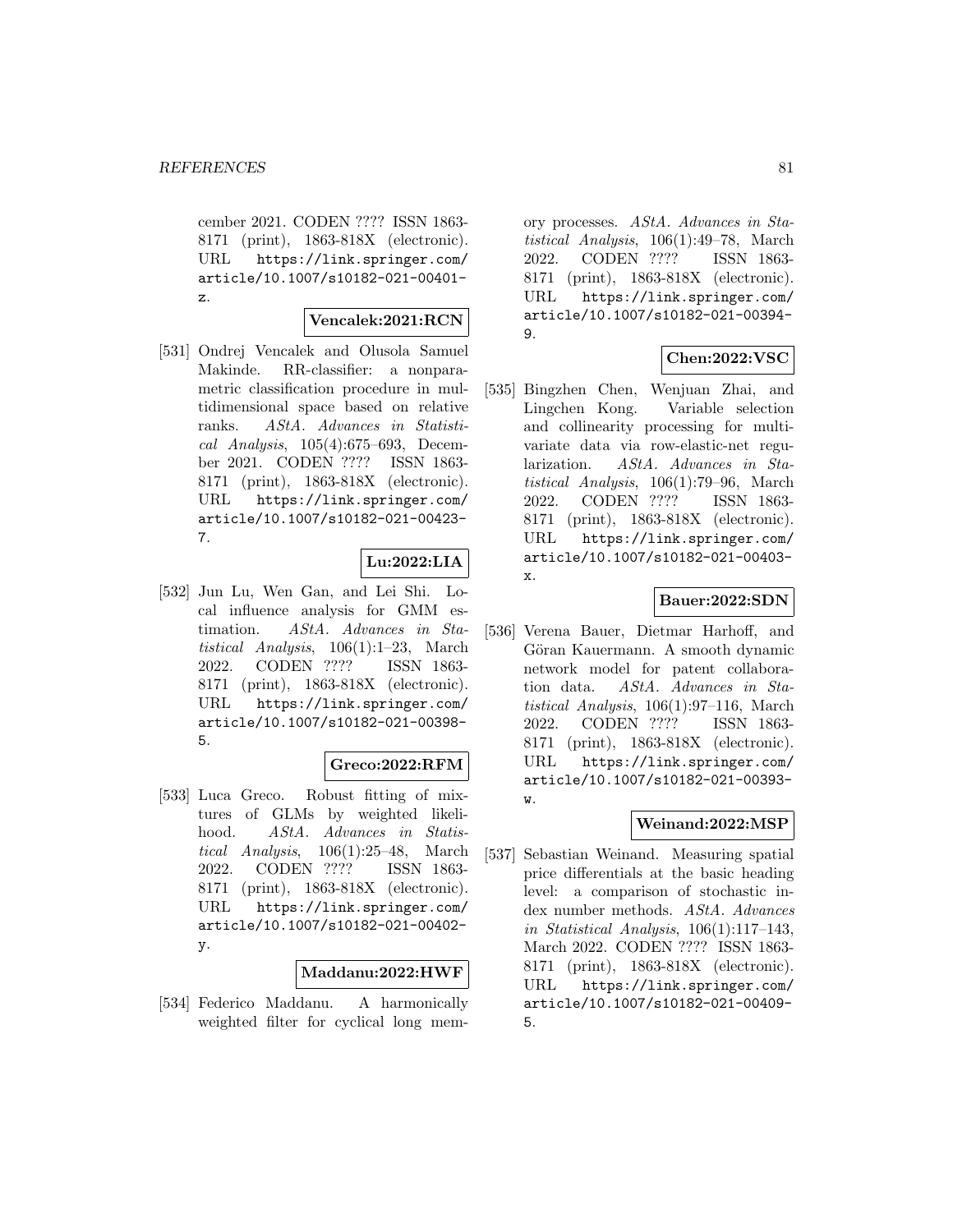## **Calcagni:2022:MRN**

[538] Antonio Calcagnì and Luigi Lombardi. Modeling random and non-random decision uncertainty in ratings data: a fuzzy beta model. AStA. Advances in Statistical Analysis, 106(1):145–173, March 2022. CODEN ???? ISSN 1863- 8171 (print), 1863-818X (electronic). URL https://link.springer.com/ article/10.1007/s10182-021-00407- 7.

#### **Fernandez-Piana:2022:ILD**

[539] Lucas Fernandez-Piana and Marcela Svarc. An integrated local depth measure. AStA. Advances in Statistical Analysis, 106(2):175–197, June 2022. CODEN ???? ISSN 1863- 8171 (print), 1863-818X (electronic). URL https://link.springer.com/ article/10.1007/s10182-021-00424- 6.

#### **Wand:2022:DEB**

[540] M. P. Wand and J. C. F. Yu. Density estimation via Bayesian inference engines. AStA. Advances in Statistical Analysis, 106(2):199–216, June 2022. CODEN ???? ISSN 1863- 8171 (print), 1863-818X (electronic). URL https://link.springer.com/ article/10.1007/s10182-021-00422- 8.

### **Al-Labadi:2022:BNM**

[541] Luai Al-Labadi, Forough Fazeli Asl, and Zahra Saberi. A Bayesian nonparametric multi-sample test in any dimension. AStA. Advances in Statistical Analysis, 106(2):217–242, June 2022. CODEN ???? ISSN 1863- 8171 (print), 1863-818X (electronic). URL https://link.springer.com/

article/10.1007/s10182-021-00419- 3.

### **Chen:2022:NCI**

[542] Huaping Chen, Qi Li, and Fukang Zhu. A new class of integer-valued GARCH models for time series of bounded counts with extra-binomial variation. AStA. Advances in Statistical Analysis, 106(2):243–270, June 2022. CODEN ???? ISSN 1863- 8171 (print), 1863-818X (electronic). URL https://link.springer.com/ article/10.1007/s10182-021-00414- 8.

#### **Zhao:2022:DCM**

[543] Yang Zhao. Diagnostic checking of multiple imputation models. AStA. Advances in Statistical Analysis, 106(2): 271–286, June 2022. CODEN ???? ISSN 1863-8171 (print), 1863-818X (electronic). URL https://link.springer. com/article/10.1007/s10182-021- 00429-1.

## **Burgard:2022:SAE**

[544] Jan Pablo Burgard, Domingo Morales, and Anna-Lena Wölwer. Small area estimation of socioeconomic indicators for sampled and unsampled domains. AStA. Advances in Statistical Analysis, 106(2):287–314, June 2022. CODEN ???? ISSN 1863- 8171 (print), 1863-818X (electronic). URL https://link.springer.com/ article/10.1007/s10182-021-00426- 4.

#### **Tomarchio:2022:MBC**

[545] Salvatore D. Tomarchio, Luca Bagnato, and Antonio Punzo. Modelbased clustering via new parsimonious mixtures of heavy-tailed distri